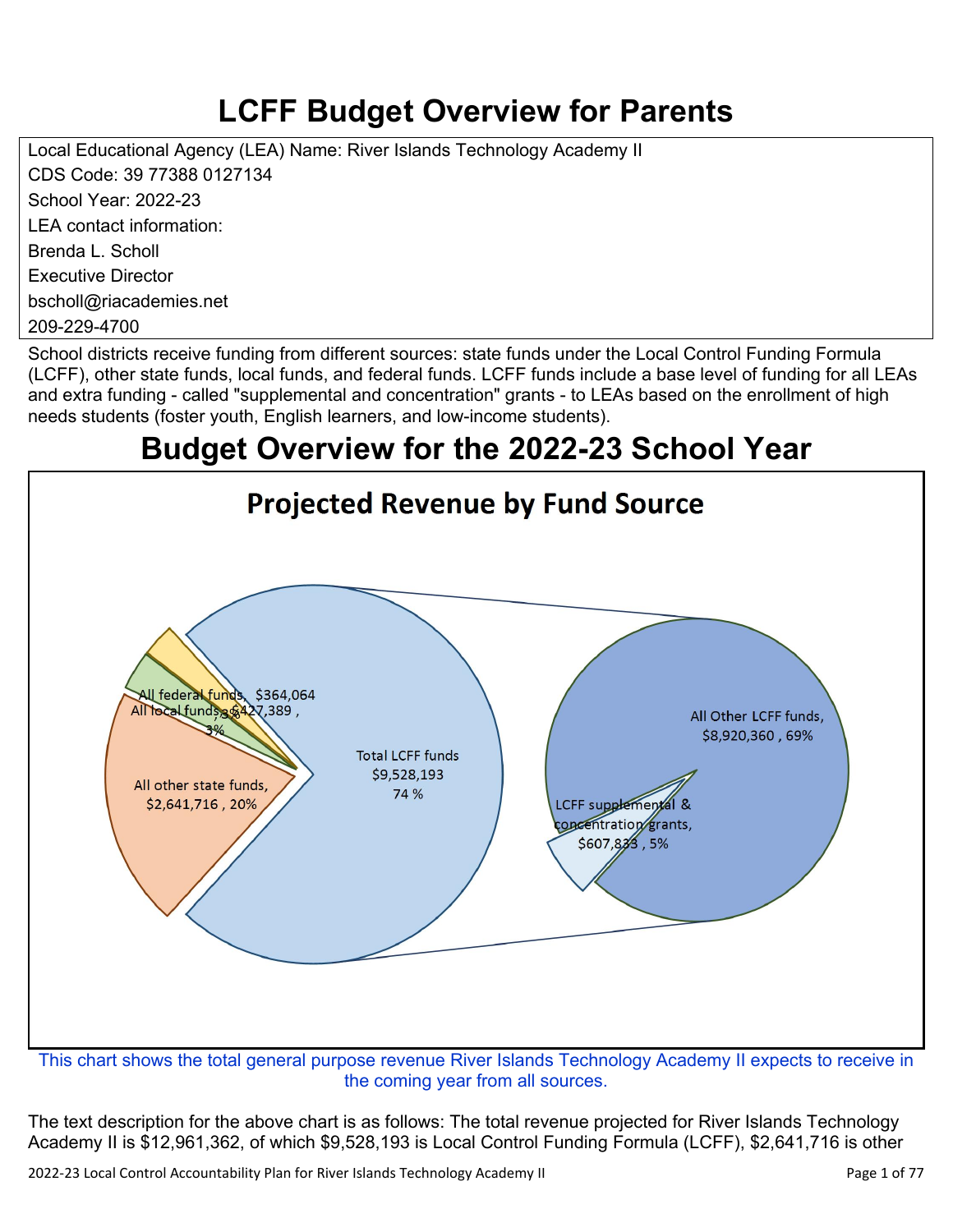state funds, \$427,389 is local funds, and \$364,064 is federal funds. Of the \$9,528,193 in LCFF Funds, \$607,833 is generated based on the enrollment of high needs students (foster youth, English learner, and low-income students).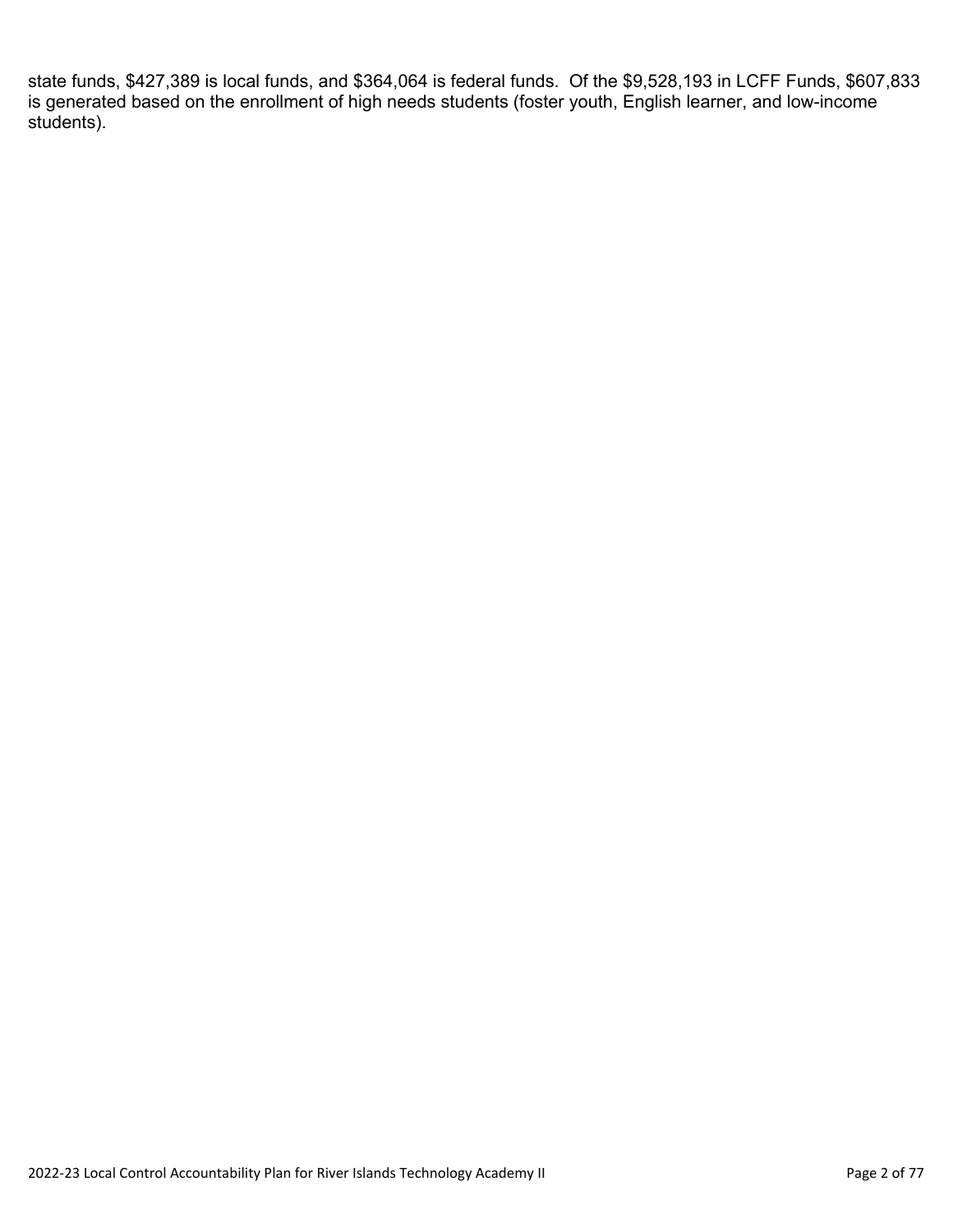## **LCFF Budget Overview for Parents**

The LCFF gives school districts more flexibility in deciding how to use state funds. In exchange, school districts must work with parents, educators, students, and the community to develop a Local Control and Accountability Plan (LCAP) that shows how they will use these funds to serve students.



This chart provides a quick summary of how much River Islands Technology Academy II plans to spend for 2022- 23. It shows how much of the total is tied to planned actions and services in the LCAP.

The text description of the above chart is as follows: River Islands Technology Academy II plans to spend \$12,372,892 for the 2022-23 school year. Of that amount, \$8,855,805 is tied to actions/services in the LCAP and \$3,517,087 is not included in the LCAP. The budgeted expenditures that are not included in the LCAP will be used for the following:

General Fund Budgeted Expenditures that are not included in the LCAP include:

Salary & Benefits: Non-Classroom Bases employees

- Special Education
- Consultants
- Stipends

Substitute Costs

- permanent Subs for Teachers
- Campus Monitors
- Instructional Aides

Facility Costs & Repairs

#### Banking costs & fees

Leases of equipment

• printing and reproduction

#### Postage and delivery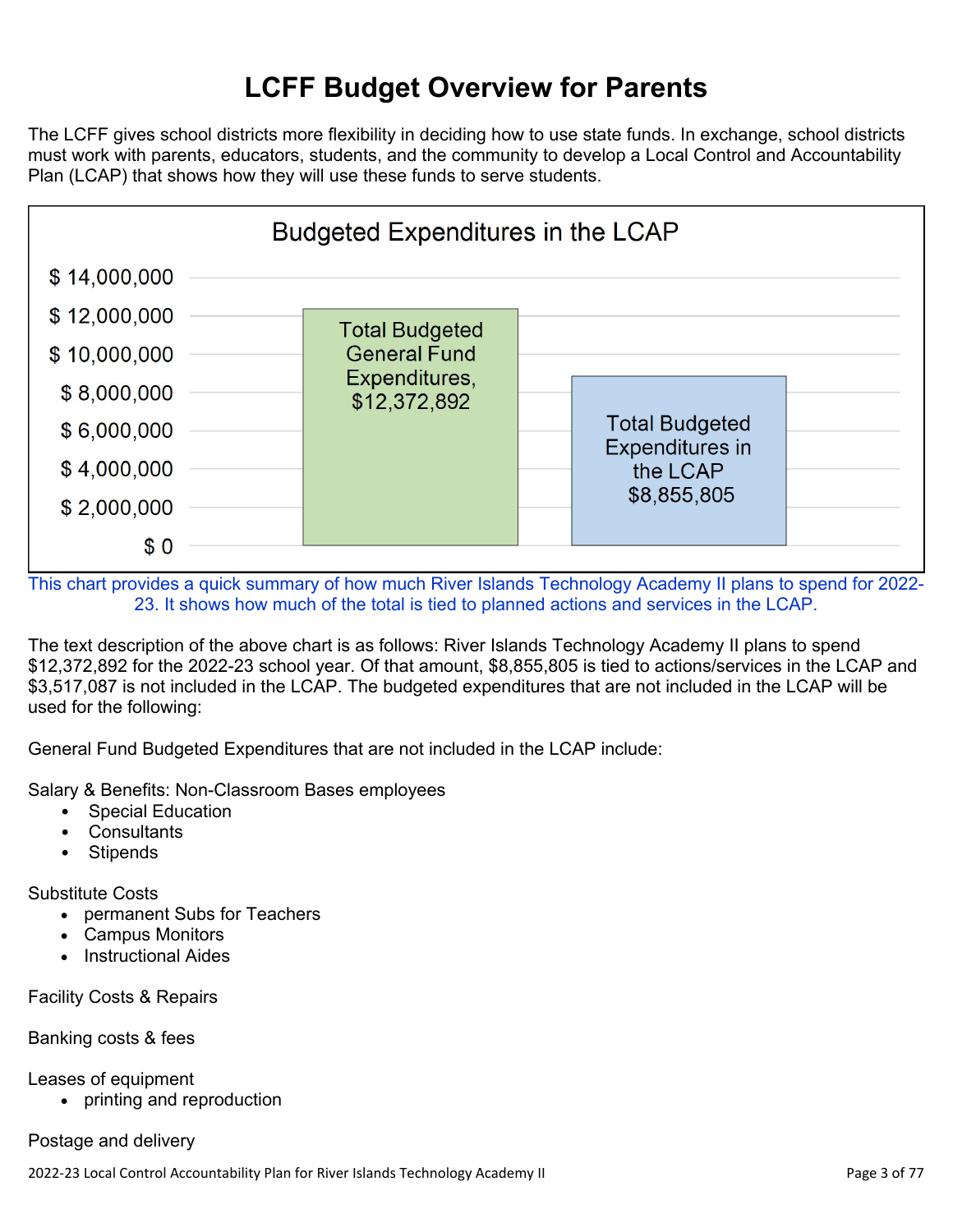Professional Dues & Memberships

**Security** 

School wide events

### **Increased or Improved Services for High Needs Students in the LCAP for the 2022-23 School Year**

In 2022-23, River Islands Technology Academy II is projecting it will receive \$607,833 based on the enrollment of foster youth, English learner, and low-income students. River Islands Technology Academy II must describe how it intends to increase or improve services for high needs students in the LCAP. River Islands Technology Academy II plans to spend \$776,015 towards meeting this requirement, as described in the LCAP.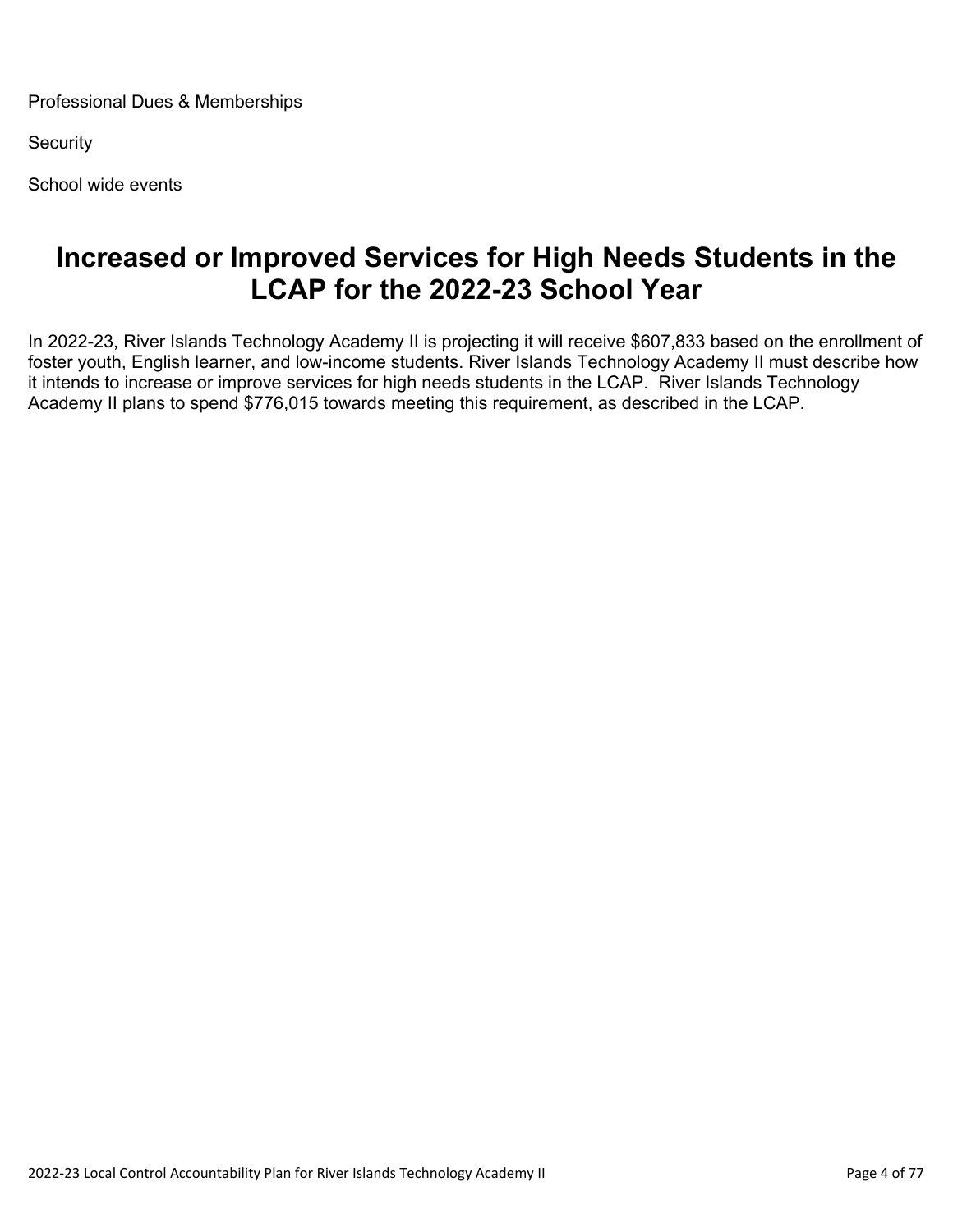## **LCFF Budget Overview for Parents**

## **Update on Increased or Improved Services for High Needs Students in 2021-22**



This chart compares what River Islands Technology Academy II budgeted last year in the LCAP for actions and services that contribute to increasing or improving services for high needs students with what River Islands Technology Academy II estimates it has spent on actions and services that contribute to increasing or improving services for high needs students in the current year.

The text description of the above chart is as follows: In 2021-22, River Islands Technology Academy II's LCAP budgeted \$730,719.00 for planned actions to increase or improve services for high needs students. River Islands Technology Academy II actually spent \$757,294.50 for actions to increase or improve services for high needs students in 2021-22.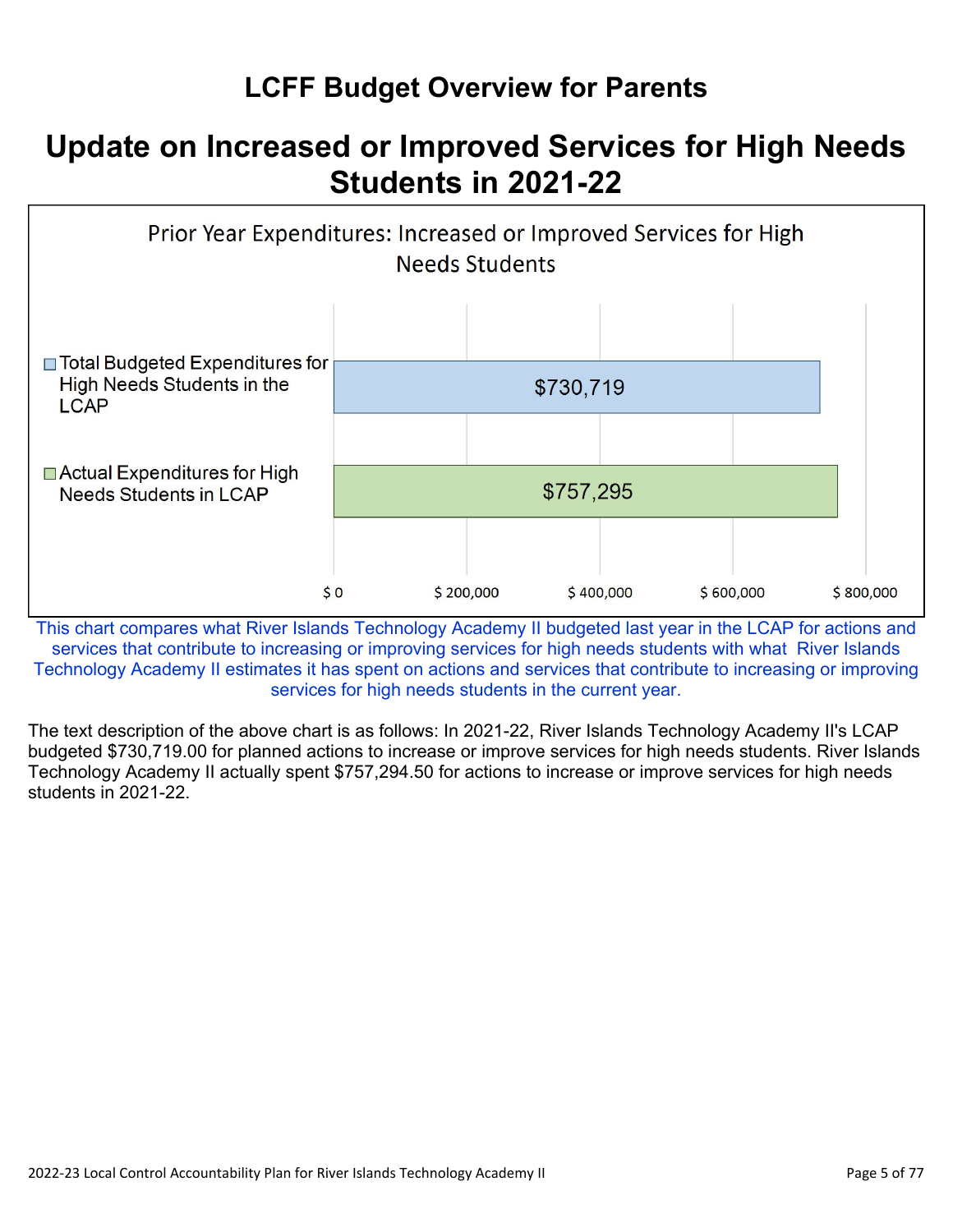# **Supplement to the Annual Update to the 2021–22 Local Control and Accountability Plan**

| Local Educational Agency (LEA) Name        | <b>Contact Name and Title</b> | <b>Email and Phone</b>  |
|--------------------------------------------|-------------------------------|-------------------------|
| <b>River Islands Technology Academy II</b> | Brenda L. Scholl              | bscholl@riacademies.net |
|                                            | <b>Executive Director</b>     | 209-229-4700            |

California's 2021–22 Budget Act, the federal American Rescue Plan Act of 2021, and other state and federal relief acts have provided local educational agencies (LEAs) with a significant increase in funding to support students, teachers, staff, and their communities in recovering from the COVID-19 pandemic and to address the impacts of distance learning on students. The following is a one-time mid-year report to the local governing board or body and educational partners related to engagement on, and implementation of, these Acts.

A description of how and when the LEA engaged, or plans to engage, its educational partners on the use of funds provided through the Budget Act of 2021 that were not included in the 2020–21 Local Control and Accountability Plan (LCAP).

Funding provided through the Budget Act of 2021 that was not included in the LCAP was the Expanded Learning Opportunities Grant and Educator Effectiveness money. This funding was included in separate plans which collected and used input from education partners described below:

The Administrative staff began with brainstorming different ideas of how we could address learning loss throughout the summer of 2021 and into the 2021-22 school year. We knew that we needed to determine some additional services for students who potentially could have lags in learning, and social-emotional needs to address as we return to school in a more typical delivery method.

Teachers were included in discussions of what needs they could foresee of students next school year. They were surveyed about whether or not they would like to participate in the summer extended learning program being developed; and those that were, were included in discussions about how to craft the program, what instructional materials to use and how to determine which students should be invited to participate.

Parents were surveyed to provide input on how which programs/services they think would be beneficial in addressing learning loss and socialemotional needs. Parents participated in Coffee-Chat sessions where they expressed concerns about their children and needs that they felt the school could help address. Parents provided input at board meetings, and through advisory committees, again expressing needs that they felt should be considered and address as we return to on-campus learning. These results were used in prioritizing the use of funds and crafting of services to put in place for the 2021 summer session, and 2021-22 school year.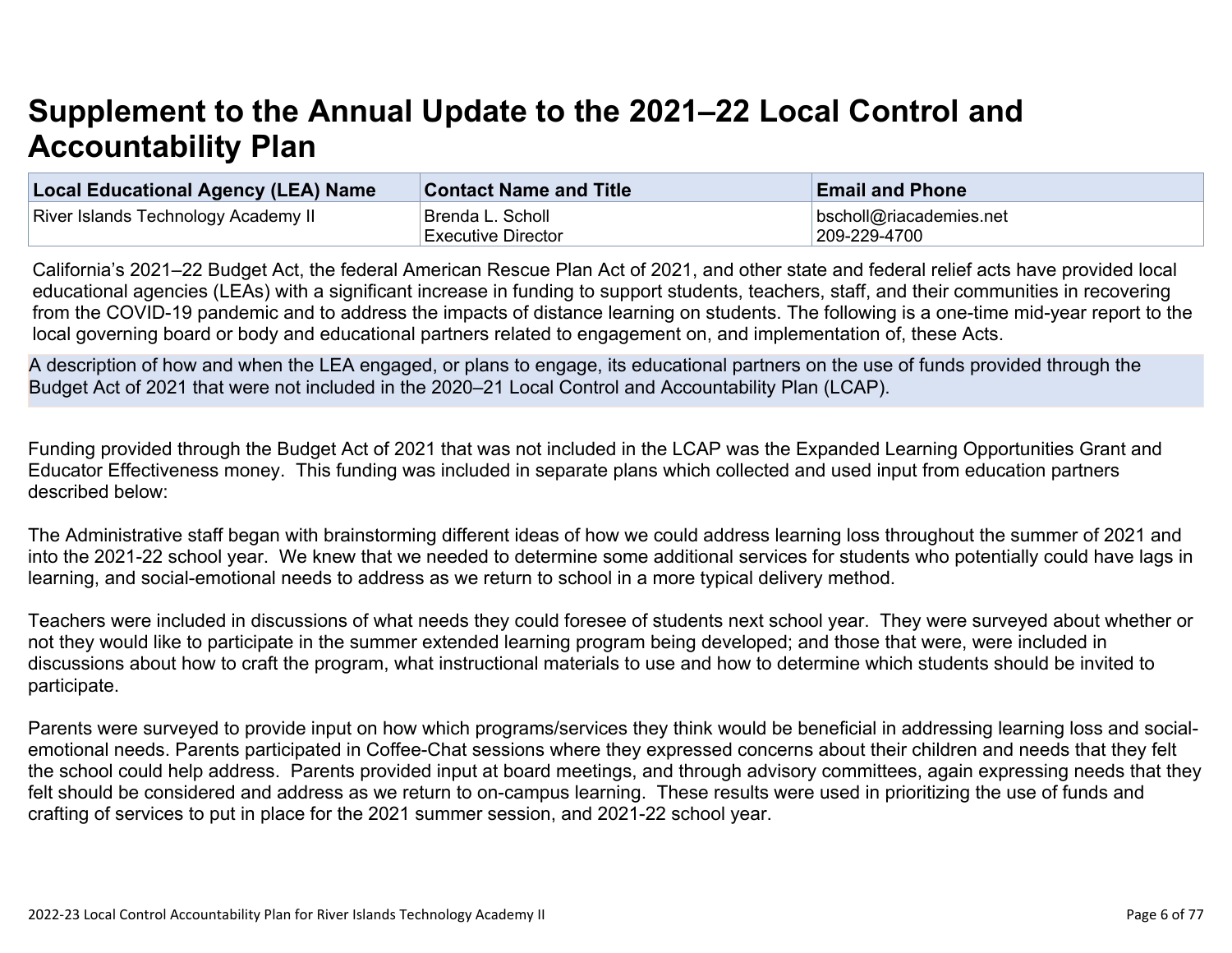A description of how the LEA used, or plans to use, the additional concentration grant add-on funding it received to increase the number of staff who provide direct services to students on school campuses with an enrollment of students who are low-income, English learners, and/or foster youth that is greater than 55 percent.

We did not receive additional concentration grant add-on funding since River Islands Technology Academy does not have an unduplicated count greater that 55%.

A description of how and when the LEA engaged its educational partners on the use of one-time federal funds received that are intended to support recovery from the COVID-19 pandemic and the impacts of distance learning on pupils.

Funding provided through the Budget Act of 2021 that was not included in the LCAP was ESSER III money. This funding was included in a separate plan which included input from education partners described below.

Community and Staff were able to provide input in the development of the ESSER III plan through open forum virtual meetings held through out the first half of the school year (August - November 2021) planning for various plans, situations and needs of our school community.

The School Site Council met in the Spring of 2021 to review use of funds included in the LCAP. On October 21, 2021, the School Site Council met to review the plan for additional Budget Act 2021, ESSER III, funds to provide final input and suggestions for the use of these monies to meet the needs of the students and staff of River Islands Technology Academy.

The ESSER III Expenditure Plan; not included in the LCAP, was presented and approved by the River Islands Academies Governing Board on October 26, 2021

Educator Effectiveness Block Grant Plan 2021; approved by the River Islands Academies Governing Board on December 14, 2021

A description of how the LEA is implementing the federal American Rescue Plan Act and federal Elementary and Secondary School Emergency Relief expenditure plan, and the successes and challenges experienced during implementation.

River Islands Technology Academy is working towards implementing the actions/services described in the ESSER III Plan. The funds were planned to support services to address both Continuous and Safe In-person Learning and to address the Impact of Lost Instructional Time.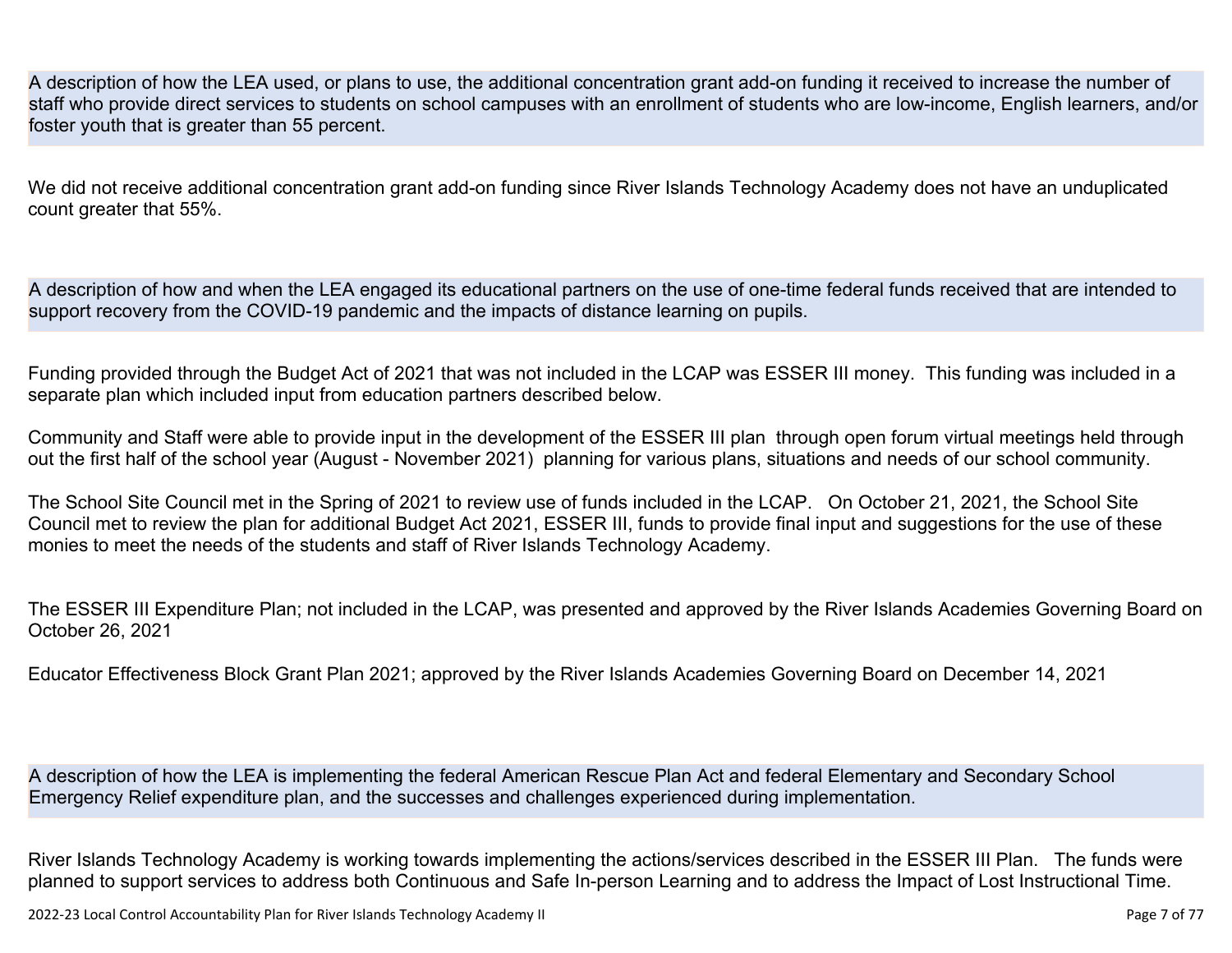Services in both areas were originally planned to be implemented over the next two school years. Due to issues with being able to find staff to run programs, and also because of the need to continue to limit large groups of students from mixing, there are services that may need to be extended into a third year as funding allows since they were either not fully implemented or started at all this school year. Those specific services that have had some delay in implementation are: additional Instructional Aides, Intervention Teacher, and Social Emotional Group Staff. Some success has been seen in the implementation of some Instructional Aides; with the hiring of In-House Substitutes and the start of the digital character program.

The Summer Bridge program is in the planning stages, with the goal of it being implemented this coming June.

The Intervention Teacher and Instructional Coach are services that are currently in place, and will be continued in the 2022-23 school year by being funded with ESSER III money.

A description of how the LEA is using its fiscal resources received for the 2021–22 school year in a manner that is consistent with the applicable plans and is aligned with the LEA's 2021–22 LCAP and Annual Update.

River Islands Technology Academy is using all fiscal resources in both the LCAP and the applicable plans to provide comprehensive services to students to meet their academic and social-emotional needs. All efforts are being made to implement the actions, services and ideas within the plans. The items that we have not been able to implement fully, or begin at this point, are related to staffing and social distancing issues.

The goal of coordinating funds through the various plans is to provide or continue: additional staffing to lower student/teacher ratios; have staff on-hand to address teacher absences due to COVID; increase student participation in supplemental/intervention programs; newly added programs/staff in future years; and to offer extended learning opportunities into the month of June.

Links to the aligned plans:

https://www.riacademies.net/Downloads/2020 Learning Continuity and Attendance Plan River Islands Technology Academy 202009253. [pdf](https://www.riacademies.net/Downloads/2020_Learning_Continuity_and_Attendance_Plan_River_Islands_Technology_Academy_202009253.pdf)

[https://drive.google.com/file/d/1vA2B2fmiTw30p5AZnKoJhlY\\_k-QbImFy/view?usp=sharing](https://drive.google.com/file/d/1vA2B2fmiTw30p5AZnKoJhlY_k-QbImFy/view?usp=sharing) : Expanded Learning Plan [https://drive.google.com/file/d/169VtZWvQmGoAa9qh1NY\\_uGvlbpZmy4w8/view?usp=sharing](https://drive.google.com/file/d/169VtZWvQmGoAa9qh1NY_uGvlbpZmy4w8/view?usp=sharing) : Educator Effectiveness Block Grant <https://drive.google.com/file/d/1MtWAvcFOyx5515CQb17EAnXqePULI-ox/view?usp=sharing> : ESSER III Plan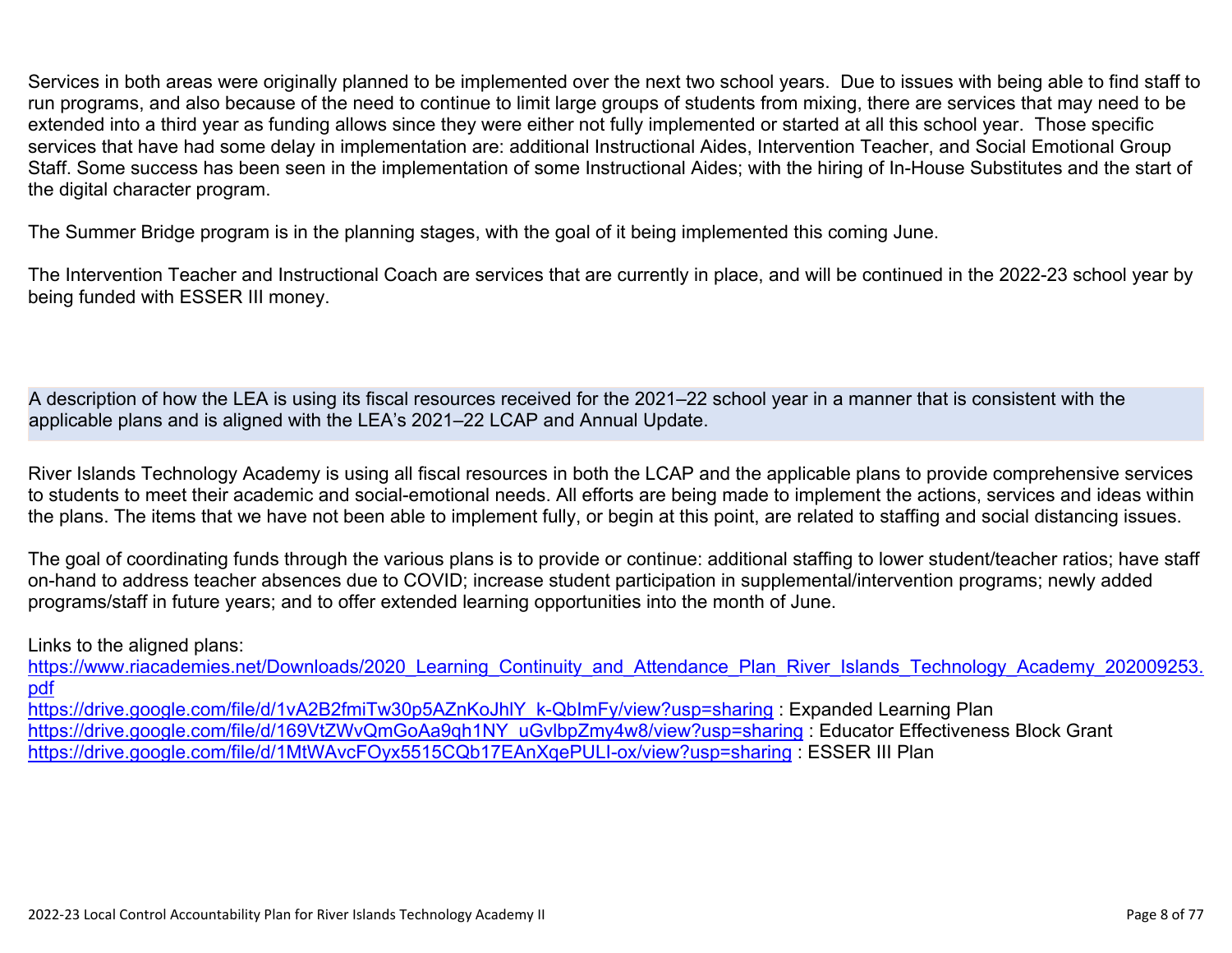## **Instructions for the Supplement to the Annual Update for the 2021–22 Local Control and Accountability Plan Year**

*For additional questions or technical assistance related to the completion of the Supplement to the Annual Update to the 2021–22 Local Control and Accountability Plan (LCAP), please contact the local county office of education (COE), or the California Department of Education's (CDE's)* Local Agency Systems Support Office, by phone at 916-319-0809 or by email at *[lcff@cde.ca.gov](mailto:lcff@cde.ca.gov)*.

### **Introduction**

California's 2021–22 Budget Act, the federal American Rescue Plan Act of 2021, and other state and federal relief acts have provided local educational agencies (LEAs) with a significant increase in funding to support students, teachers, staff, and their communities in recovering from the COVID-19 pandemic and to address the impacts of distance learning on students. Section 124(e) of Assembly Bill 130 requires LEAs to present an update on the Annual Update to the 2021–22 LCAP and Budget Overview for Parents on or before February 28, 2022, at a regularly scheduled meeting of the governing board or body of the LEA. At this meeting, the LEA must include all of the following:

- The Supplement to the Annual Update for the 2021–22 LCAP (2021–22 Supplement);
- All available mid-year outcome data related to metrics identified in the 2021–22 LCAP; and
- Mid-year expenditure and implementation data on all actions identified in the 2021–22 LCAP.

When reporting available mid-year outcome, expenditure, and implementation data, LEAs have flexibility to provide this information as best suits the local context, provided that it is succinct and contains a level of detail that is meaningful and accessible for the LEA's educational partners.

The 2021–22 Supplement is considered part of the 2022–23 LCAP for the purposes of adoption, review, and approval, and must be included with the LCAP as follows:

- The 2022–23 Budget Overview for Parents
- The 2021-22 Supplement
- The 2022-23 LCAP
- The Action Tables for the 2022–23 LCAP
- The Instructions for the LCAP Template

As such, the 2021–22 Supplement will be submitted for review and approval as part of the LEA's 2022–23 LCAP.

### **Instructions**

Respond to the following prompts, as required. In responding to these prompts, LEAs must, to the greatest extent practicable, provide succinct responses that contain a level of detail that will be meaningful and accessible for the LEA's educational partners and the broader public and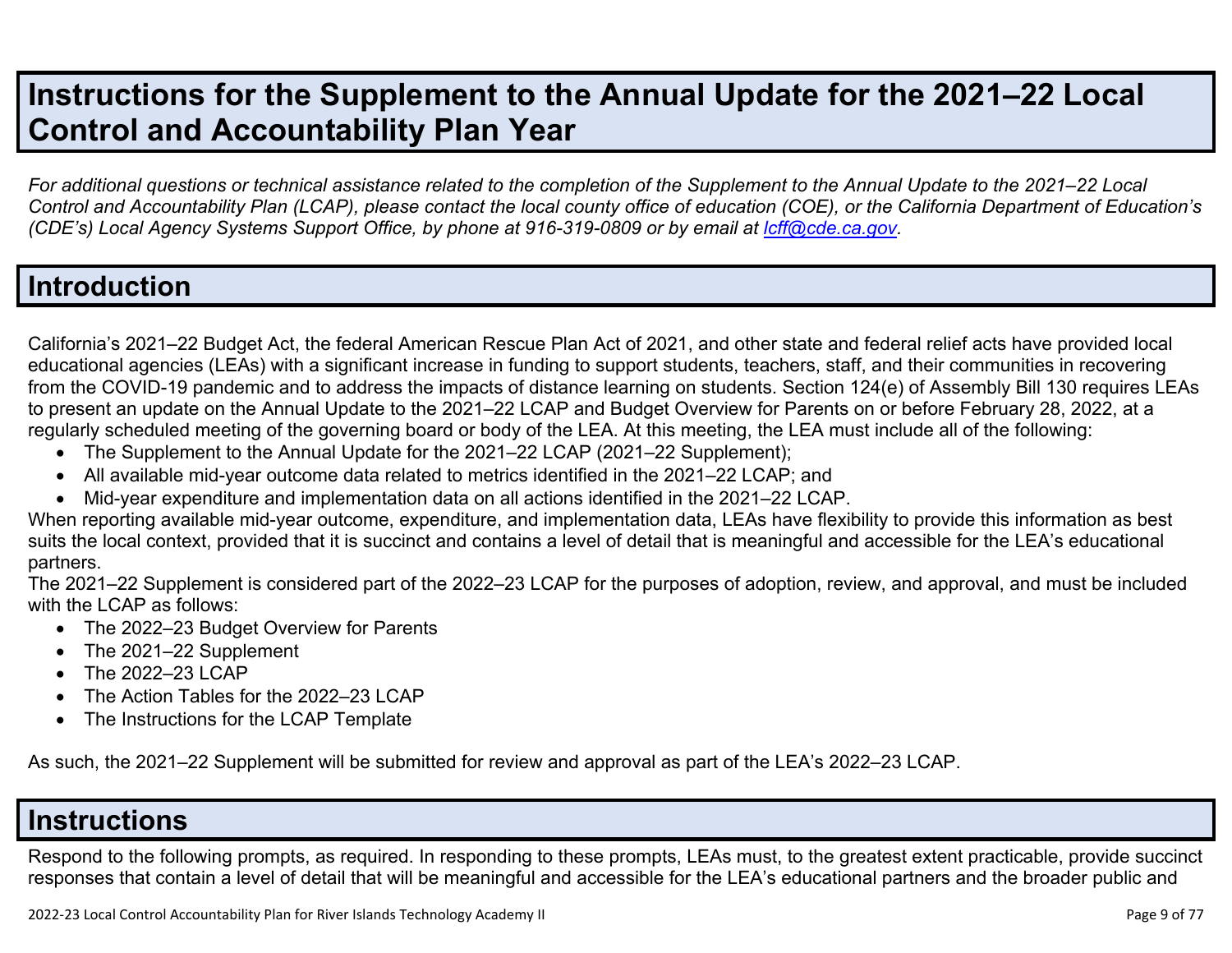must, to the greatest extent practicable, use language that is understandable and accessible to parents.

In responding to these prompts, the LEA has flexibility to reference information provided in other planning documents. An LEA that chooses to reference information provided in other planning documents must identify the plan(s) being referenced, where the plan(s) are located (such as a link to a web page), and where in the plan the information being referenced may be found.

**Prompt 1:** "*A description of how and when the LEA engaged, or plans to engage, its* educational partners *on the use of funds provided through the Budget Act of 2021 that were not included in the 2020–21 Local Control and Accountability Plan (LCAP).*"

In general, LEAs have flexibility in deciding what funds are included in the LCAP and to what extent those funds are included. If the LEA received funding through the Budget Act of 2021 that it would have typically included within its LCAP, identify the funds provided in the Budget Act of 2021 that were not included in the LCAP and provide a description of how the LEA has engaged its educational partners on the use of funds. If an LEA included the applicable funds in its adopted 2021–22 LCAP, provide this explanation.

**Prompt 2:** "*A description of how LEA used, or plans to use, the concentration grant add-on funding it received to increase the number of staff who provide direct services to students on school campuses with an enrollment of students who are low-income, English learners, and/or foster youth that is greater than 55 percent.*"

If LEA does not receive a concentration grant or the concentration grant add-on, provide this explanation.

Describe how the LEA is using, or plans to use, the concentration grant add-on funds received consistent with California *Education Code* Section 42238.02, as amended, to increase the number of certificated staff, classified staff, or both, including custodial staff, who provide direct services to students on school campuses with greater than 55 percent unduplicated pupil enrollment, as compared to schools with an enrollment of unduplicated students that is equal to or less than 55 percent.

In the event that the additional concentration grant add-on is not sufficient to increase the number of staff providing direct services to students at a school with an enrollment of unduplicated students that is greater than 55 percent, describe how the LEA is using the funds to retain staff providing direct services to students at a school with an enrollment of unduplicated students that is greater than 55 percent.

**Prompt 3:** "*A description of how and when the LEA engaged its educational partners on the use of one-time federal funds received that are intended to support recovery from the COVID-19 pandemic and the impacts of distance learning on pupils.*"

If the LEA did not receive one-time federal funding to support recovery from the COVID-19 pandemic and the impacts of distance learning on students, provide this explanation.

Describe how and when the LEA engaged its educational partners on the use of one-time federal funds it received that are intended to support recovery from the COVID-19 pandemic and the impacts of distance learning on students. See the COVID-19 Relief Funding Summary Sheet web page [\(https://www.cde.ca.gov/fg/cr/relieffunds.asp\)](https://www.cde.ca.gov/fg/cr/relieffunds.asp) for a listing of COVID-19 relief funding and the Federal Stimulus Funding web page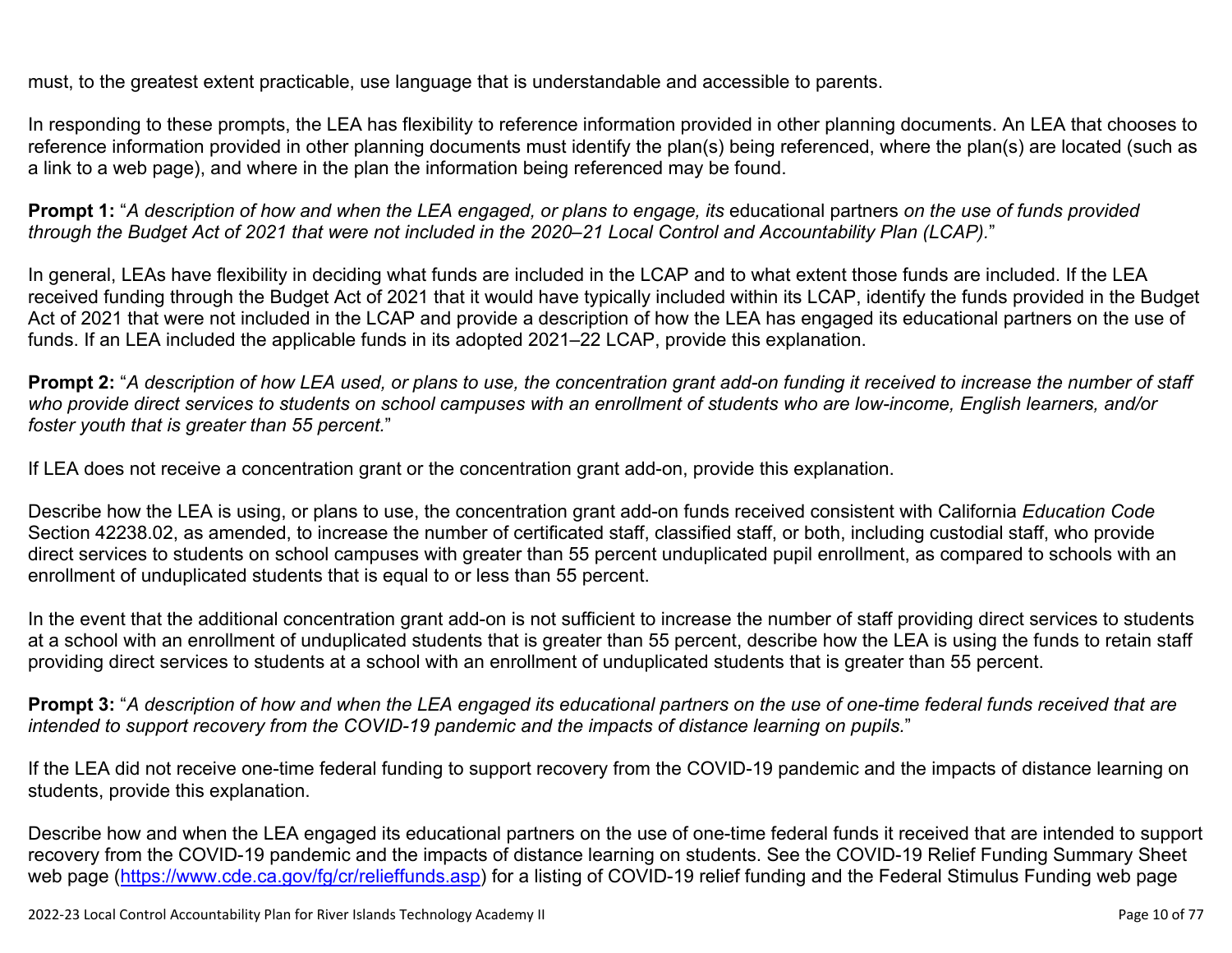(<https://www.cde.ca.gov/fg/cr/>) for additional information on these funds. The LEA is not required to describe engagement that has taken place related to state funds.

**Prompt 4:** "A description of how the LEA is implementing the federal American Rescue Plan Act and federal Elementary and Secondary School Emergency Relief expenditure plan, and the successes and challenges experienced during implementation."

If an LEA does not receive ESSER III funding, provide this explanation.

Describe the LEA's implementation of its efforts to maintain the health and safety of students, educators, and other staff and ensure the continuity of services, as required by the federal American Rescue Plan Act of 2021, and its implementation of the federal Elementary and Secondary School Emergency Relief (ESSER) expenditure plan to date, including successes and challenges.

**Prompt 5:** "A description of how the LEA is using its fiscal resources received for the 2021–22 school year in a manner that is consistent with the applicable plans and is aligned with the LEA's 2021–22 LCAP and Annual Update."

Summarize how the LEA is using its fiscal resources received for the 2021–22 school year to implement the requirements of applicable plans in a manner that is aligned with the LEA's 2021–22 LCAP. For purposes of responding to this prompt, "applicable plans" include the Safe Return to In-Person Instruction and Continuity of Services Plan and the ESSER III Expenditure Plan.

California Department of Education November 2021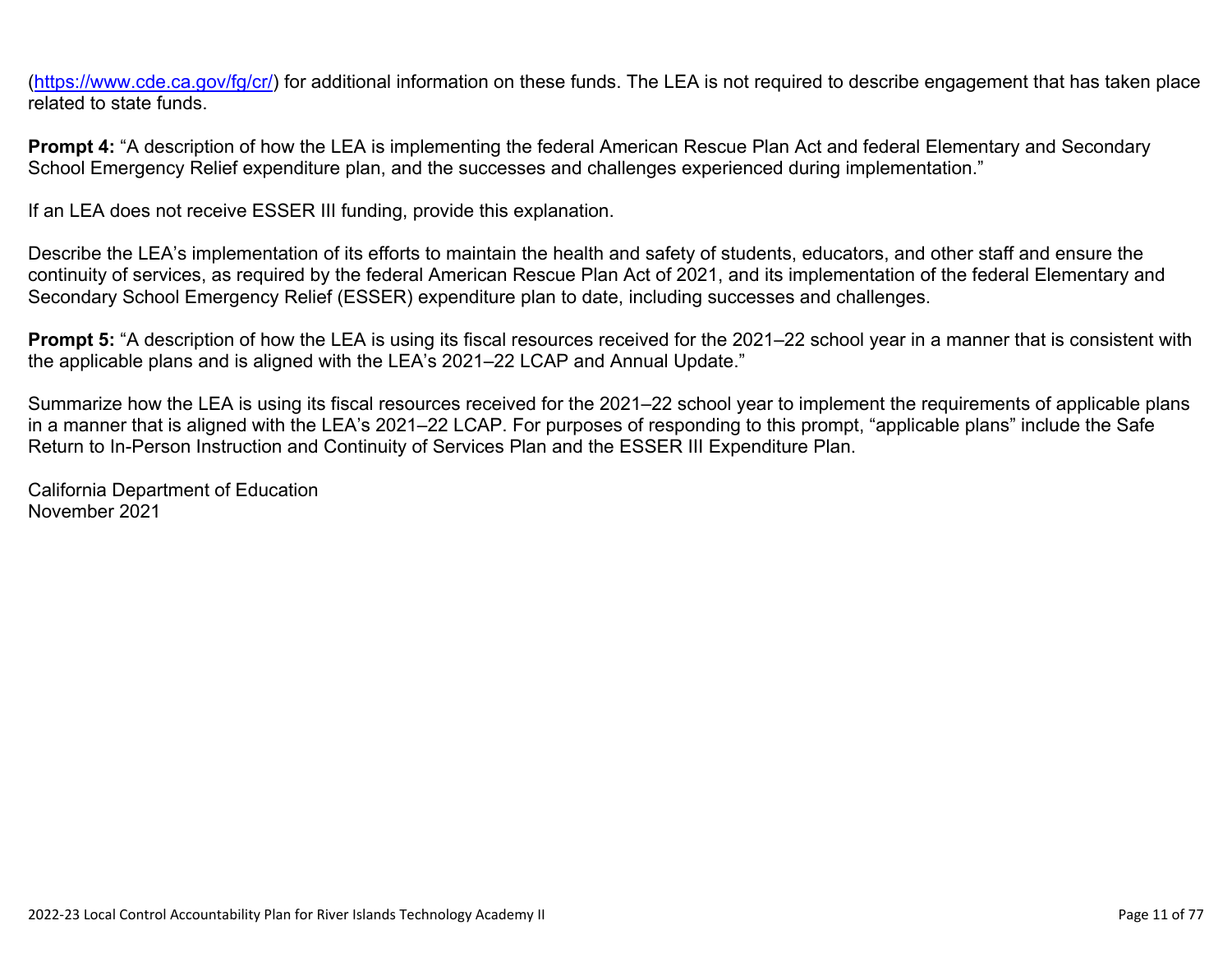# **Local Control Accountability Plan**

**The instructions for completing the Local Control and Accountability Plan (LCAP) follow the template.**

| <b>Local Educational Agency (LEA) Name</b> | <b>Contact Name and Title</b>                  | <b>Email and Phone</b>                          |
|--------------------------------------------|------------------------------------------------|-------------------------------------------------|
| <b>River Islands Technology Academy II</b> | Brenda L. Scholl_<br><b>Executive Director</b> | $\vert$ bscholl@riacademies.net<br>209-229-4700 |

# **[Plan Summary \[2022-23\]](http://www.doc-tracking.com/screenshots/22LCAP/Instructions/22LCAPInstructions.htm#PlanSummary)**

### **[General Information](http://www.doc-tracking.com/screenshots/22LCAP/Instructions/22LCAPInstructions.htm#generalinformation)**

A description of the LEA, its schools, and its students in grades transitional kindergarten–12, as applicable to the LEA.

River Islands Technology Academy, an Independent, directed funded Public Charter School, originally opened its doors in July 2013. River Islands Technology Academy #2 reopened as a newly authorized Charter School in July 2016, after being open as River Islands Technology Academy for three years. In 2020, River Islands Technology Academy Charter was reauthorized by the Banta Unified School District and is one of four schools under the River Islands Academies Charter Management Organization.

Mission Statement:

The mission of the River Islands Academies is to provide students in grades (T)K-8 with a specialized, integrated, technology-based curriculum and experiential learning opportunities; thereby preparing students for postsecondary education and the world of work.

Motto: COLLEGE BOUND

Vision:

River Islands Academies are high quality educational program for students in grades (T)K-8. The school will educate the whole child through a curriculum that integrates technology with core academics, in a positive learning environment. Students will complete a course of study enabling them to have educational and career choices beyond high school.

At River Islands Academies WE challenge ourselves to: Increase the academic performance of ALL Students Develop effective educators Plan purposeful, deliberate actions, focused on the school's goals and priorities Work collaboratively to accomplish more than what is possible alone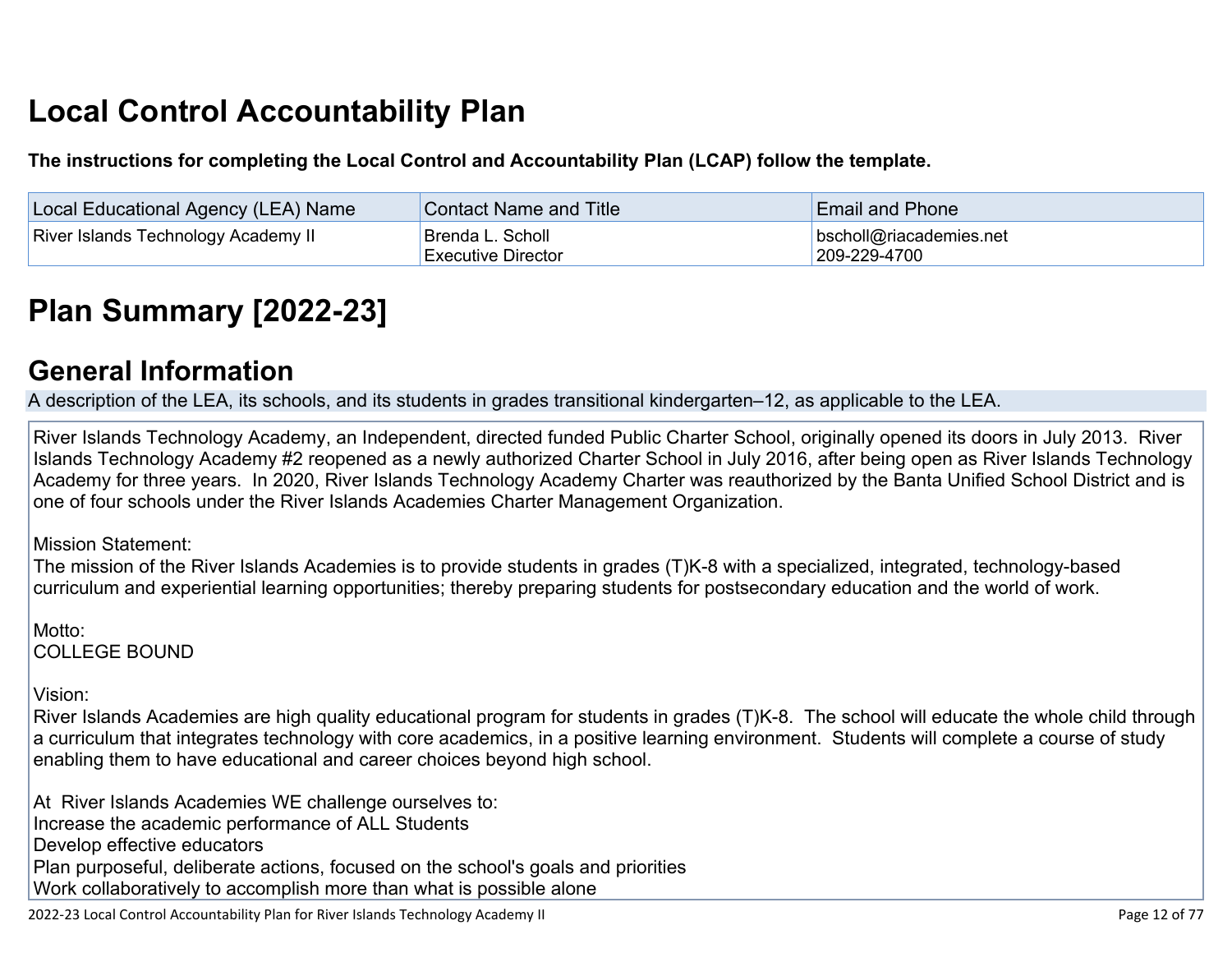Be accountable, individually and as a group, for results, actions, and decisions Commit to excellence and be disciplined to continually strive for improvement

Students in grades kindergarten through 2nd grade are issued an iPad mini and students in grades 3-8 are provided a chrome book. One to one devices are utilized to access online curriculum and the learning management system for assignments and projects.

Student Demographics: **Ethnicity** 0.45% American Indian or Alaskan Native 13.7% Filipino 5.4% African American 15.7% Caucasian 34.8% Hispanic 14.7% Asian 0.64% Pacific Islander 7.7% Two or More

| Program                   |
|---------------------------|
| 10.6% English Learners    |
| 24.8% Low Socio-Economic  |
| 0.8% Foster Youth         |
| 36% Unduplicated Students |

River Islands Academies' goal is to promote learning, discovery and personal growth among all members of the school community students, teachers, administrators and parents - and to maintain high academic standards while addressing a wide range of learning abilities and needs. River Islands Technology Academy places an equal emphasis on character development (use of Character Counts program) and academic achievement, seeking to instill respect and compassion in all learners. We recognize that the implicit messages contained in the school environment are as powerful a part of the curriculum as the explicit course of study. We believe that in education, process is as important as measurable results.

Finally, we seek to inspire students who are self-reliant, creative, curious, respectful and responsible; and we hope to instill a love of learning that will stay with our students all their lives.

River Islands Academies has a five member Governing Board, an Executive Director, a Human Resource & Compliance Coordinator, a Business Operations Manager and an IT/Data Support Specialist supporting both schools within the academies. River Islands Technology Academy has a Principal, and two Assistant Principals who provide leadership for students and staff. We encourage parents to volunteer at school for five hours per month per child. We are very fortunate to have over 100 parent volunteers in past years.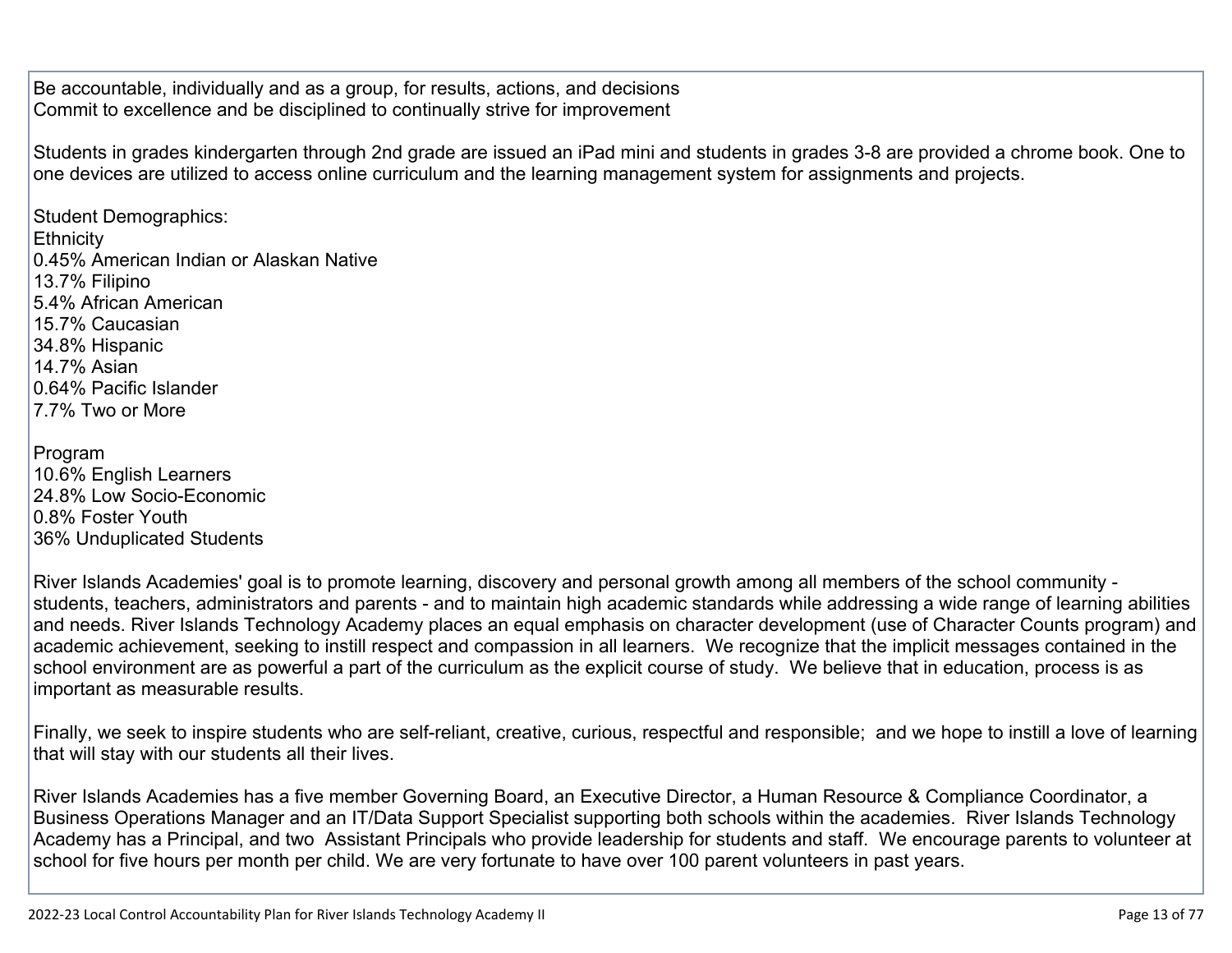Grades Served:

RiTechA: 2020-21: K-8th

Number of Students:

2020-21: 1,021 2021-22: 1,090

### **[Reflections: Successes](http://www.doc-tracking.com/screenshots/22LCAP/Instructions/22LCAPInstructions.htm#ReflectionsSuccesses)**

A description of successes and/or progress based on a review of the California School Dashboard (Dashboard) and local data.

One of the biggest successes of the River Islands Technology Academy (RiTechA) program continues to be our attendance rate. As we have returned to all in-person learning, we have continued to have outstanding attendance through the 21-22 school year. Our attendance rate for the for the 2021-22 school year is 93%. We can contribute the high continued attendance to the strong teacher, student, family relationships established and maintained by our staff. Relationships are a major focus of our school, and will continue to be in the future.

RiTechA has been able to maintain progress in academic areas as verified by state assessment score. While other districts/schools saw significant declines in student performance on state assessments after the years of hybrid learning due to COVID, RiTechA was able to maintain high overall performance levels in the area of ELA and math, and did not see significant declines experienced by others throughout the state.

Our CAASPP results from spring 2021 showed that in ELA, 64% of students tested were at or above grade level; and in the area of Math, 54% of students tested were at or above grade level.

We are also proud about beginning to bring back extacurricular services to students as we have come out of Distance and Hybrid learning environments. We had students participate in sports teams, academic teams, sail club and leadership activities. We also have begun to bring volunteers back on site, and while the participation of returning volunteers has been slow, we will continue to focus on encouraging parents and families to come and participate in school activities with the goal of returning to pre-COVID volunteer numbers.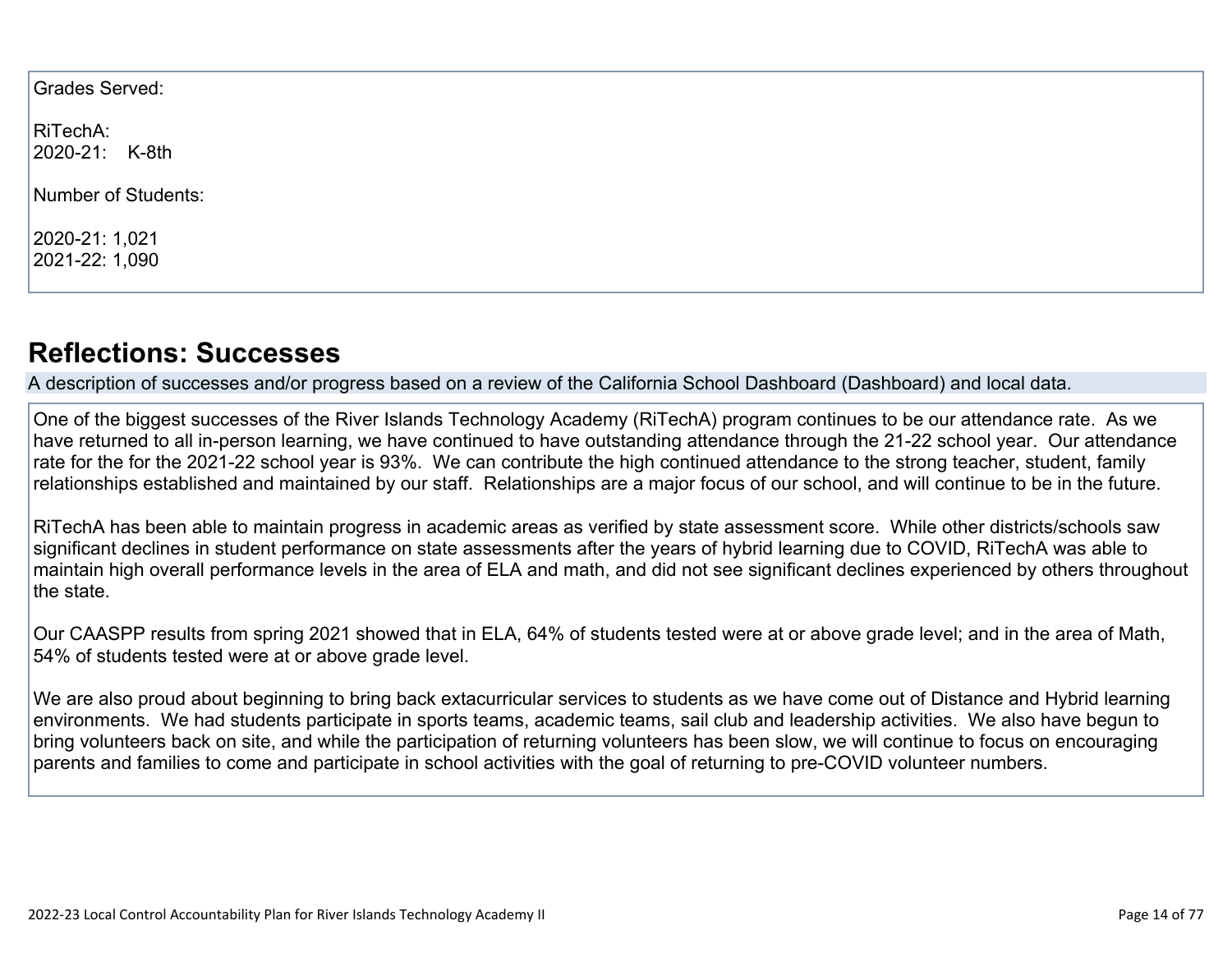## **[Reflections: Identified Need](http://www.doc-tracking.com/screenshots/22LCAP/Instructions/22LCAPInstructions.htm#ReflectionsIdentifiedNeed)**

A description of any areas that need significant improvement based on a review of Dashboard and local data, including any areas of low performance and significant performance gaps among student groups on Dashboard indicators, and any steps taken to address those areas.

There continues to be no current state calculated Dashboard data for RiTechA for 2021-22 school year. The data used to identify areas of need was based on past areas identified and by using data from our Student Information System to calculate current status.

In the past River Islands Technology Academy's greatest area of need has been our Suspension Rate. Our suspension rate, based on local data for the 2021-22 school year is xx%.

Calculating progress in this area continues to be challenging since we have not had a regular normal full year of instruction for the past two years to use as a base comparison. Because of these differences we will continue to keep suspension rates as an area of focus for improvement while we continue with our discipline practices.

We will continue to work hard on our Character Education, Parental Involvement, and Parent School relationships all of which we feel strongly are a part of our success with improving student behaviors, therefore avoiding suspensions. We practice progressive discipline, and work hard to change student behaviors, when needed, by keeping students here on campus. Our goal is not to suspend students, however, there are times when suspension is appropriate, and we have decided not to change our practices simply to have a positive effect on our dashboard data.

Our Counselor/Therapist services for students will continue to be provided giving students an additional person to talk with when needed, and for staff to refer to when we think that counseling services will help students with student behavior and assisting them with learning to make better choices. As a response to on-going social issues that were identified, we added additional counseling services to work with small groups on socialization skills. Our School-wide character program Mind Up continues to be implemented and refined in all grade levels, continuing with our goal to provide a common school language when talking with students about their behaviors and to give them additional tools to help evaluate their choices.

## **[LCAP Highlights](http://www.doc-tracking.com/screenshots/22LCAP/Instructions/22LCAPInstructions.htm#LCAPHighlights)**

A brief overview of the LCAP, including any key features that should be emphasized.

Most of the actions and services that were in our 2021-22 LCAP will continue in the plan forward for 2022-23 based on feedback from parents, parent advisory groups and staff.

One A/S in Goal 1, A/S 1.6 Food Service: was removed since the expense was included in the other planned for District Oversight fees in A/S 1.4.

We are happy that many of our services have begun to return, and look forward to a full year of on-site implementation of our instructional program and extra services for remediation and extra curricular needs.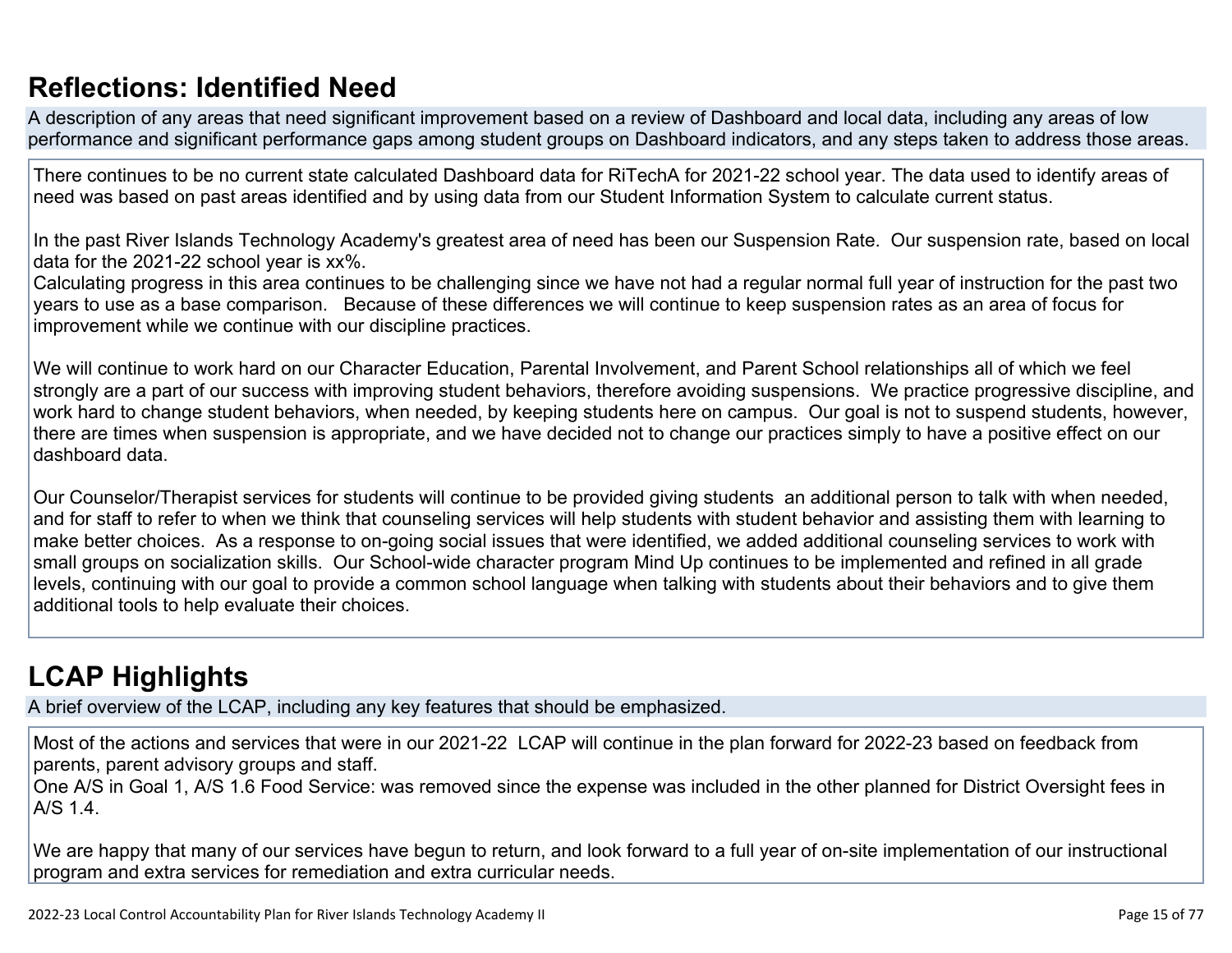New Actions/Services that have been added to the LCAP this year are:

Goal 1:

A/S 1.9 Compliance Program: an on-line program will be used to maintain the state training requirements for staff through out the school year.

A/S 1.10- Travel & Conference- has been added to support and report out training and travel of CMO staff.

Goal 2:

No new actions, but A/S 2.9 and 2.15 were combined in one A/S moving forward for all school technology needs.

Goal 3:

A/S 3.18- Parent Trainings & Workshops- have been added to support parents in their understanding of instructional practices, and to better help them assist their children with school work at home.

We will continue to focus on those already in our plan and continue to work to bring back many school events and practices from pre-COVID years.

We continue to be a high functioning Charter School, evidenced by our academic data, attendance rates, and parent/community involvement and will continue with our regular base instructional program. The goals, actions and services in this plan indicate our intentions for spending and programming to meet the needs of our students, staff and families.

## **Comprehensive Support and Improvement**

An LEA with a school or schools eligible for comprehensive support and improvement must respond to the following prompts.

### *[Schools Identified](http://www.doc-tracking.com/screenshots/22LCAP/Instructions/22LCAPInstructions.htm#SchoolsIdentified)*

A list of the schools in the LEA that are eligible for comprehensive support and improvement.

River Islands Technology Academy is not identified for Comprehensive Support and Improvement.

### *[Support for Identified Schools](http://www.doc-tracking.com/screenshots/22LCAP/Instructions/22LCAPInstructions.htm#SupportforIdentifiedSchools)*

A description of how the LEA has or will support its eligible schools in developing comprehensive support and improvement plans.

River Islands Technology Academy is not identified for Comprehensive Support and Improvement.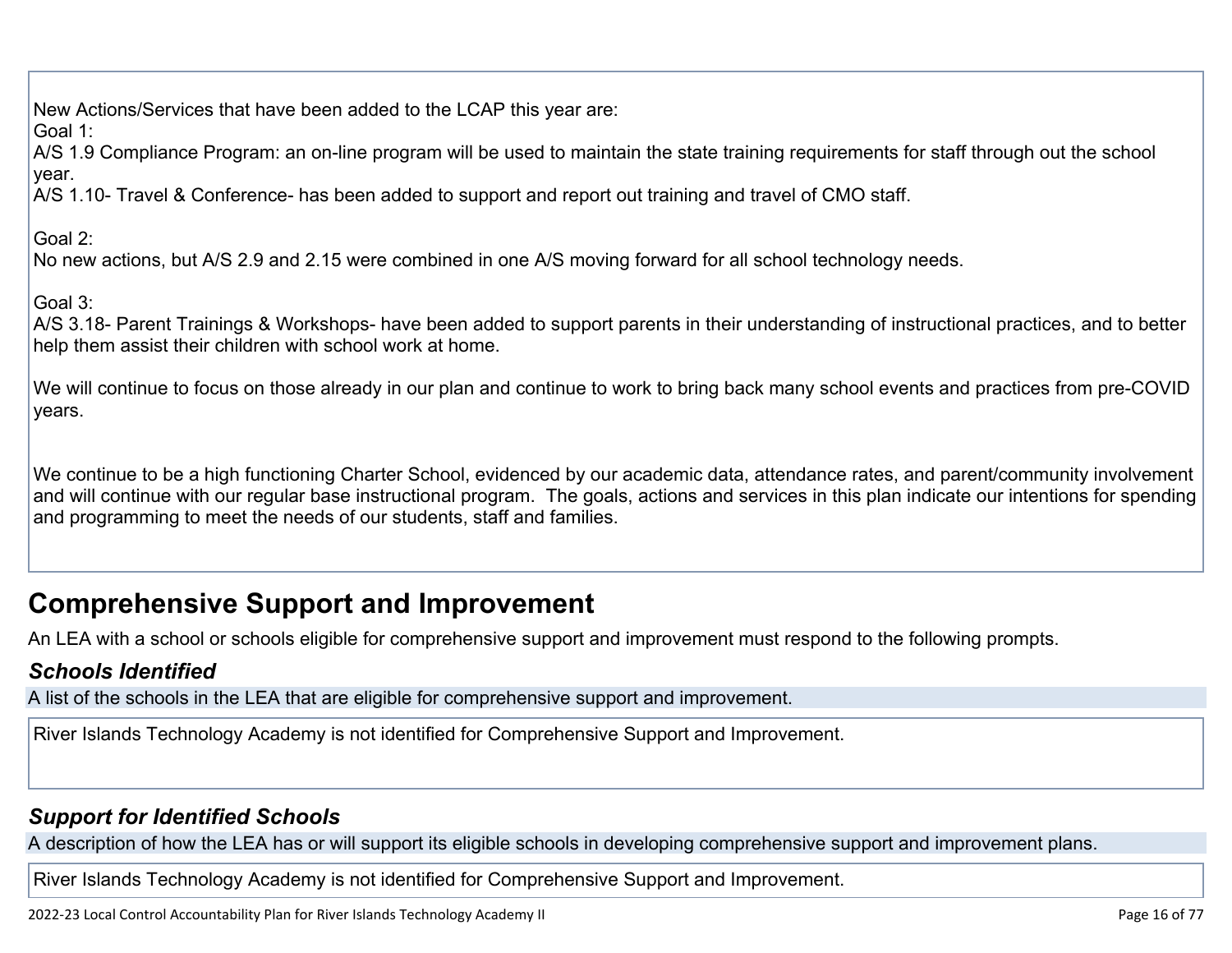#### *[Monitoring and Evaluating Effectiveness](http://www.doc-tracking.com/screenshots/22LCAP/Instructions/22LCAPInstructions.htm#MonitoringandEvaluatingEffectiveness)*

A description of how the LEA will monitor and evaluate the plan to support student and school improvement.

River Islands Technology Academy is not identified for Comprehensive Support and Improvement.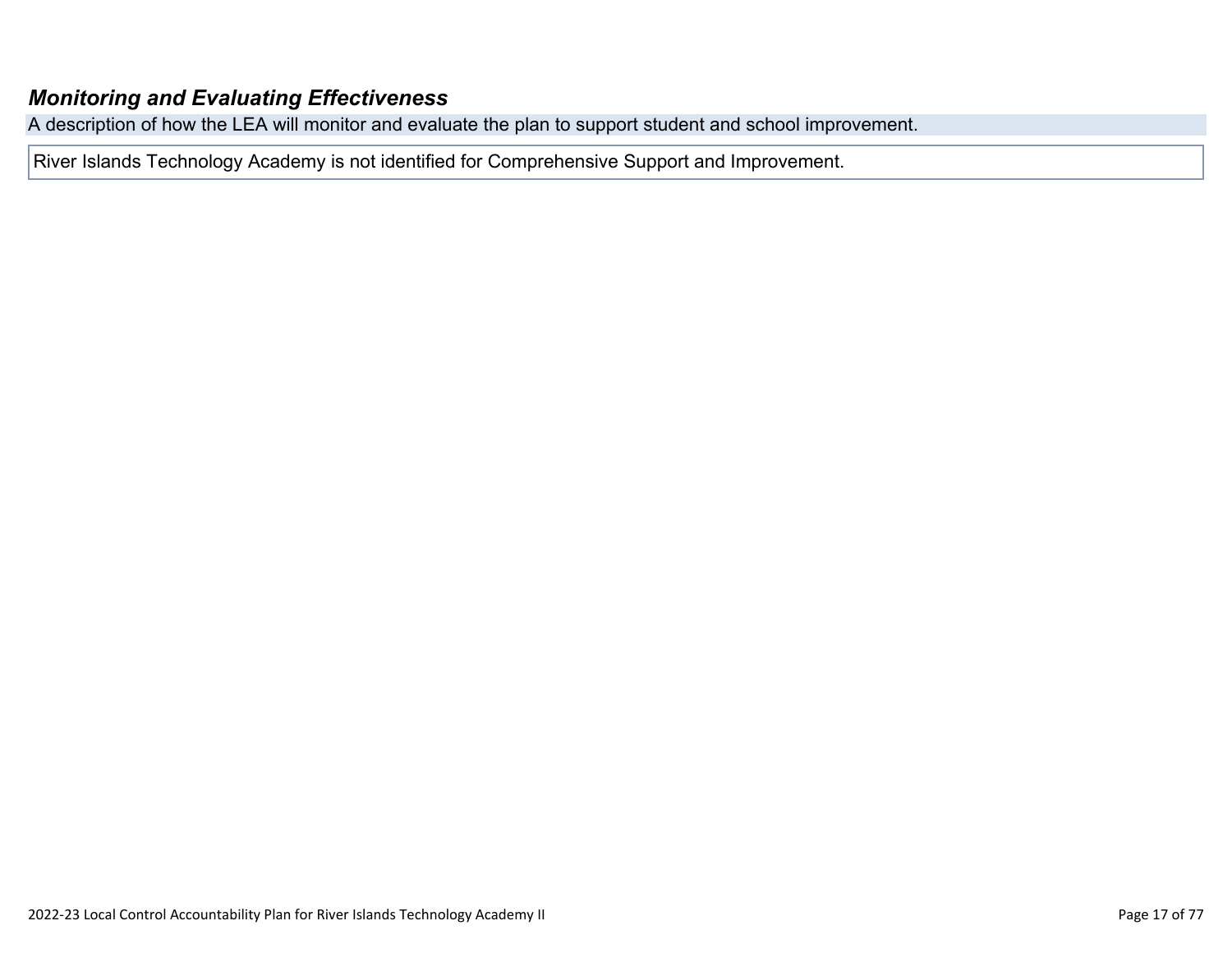## **Engaging Educational Partners**

A summary of the process used to engage educational partners and how this engagement was considered before finalizing the LCAP.

During the 2021-22 school year, a continual review and update process was used where educational partners confirmed goals, discussed the actions that were needed to support the goals and asked if they had any specific suggestions of new services that they would like to see. When meeting with the Parent Advisory Group (School Site Council) members were given the opportunity to report findings and discuss concerns, if any. Each committee member gave input on the progress from their own viewpoint as well as from the viewpoint of their children attending the school.

Educational Partner input and voice was solicited from parents/families continuously throughout the school year as we returned to all oncampus learning. Coffee and Chat sessions were held on 1.27.22, 2.17.22 and 4.21.22. These meetings are designed to be a place/time where parents from both schools come to provide input on various programs and services being offered, and provide suggestions for things to implement or areas to improve. Parents are able to ask for information on various topics, and those requests often drive the agenda for the following meeting, allowing school staff to collect and report out on areas of interest.

Parental input was also sought out through our annual LCAP parent survey, which had an outstanding number of responses. This survey was pushed out to families on April 8, 2022, asking parents about a variety of aspects about the school regarding instruction, program and staff. Parents also had the opportunity to give open feedback or give suggestions on services they would like to see the Academies implement at the end of the survey.

#### Staff:

Staff participated in the self reflection of Priority 2, Implementation of State Academic Standards, providing input by grade level. Weekly feedback and voice is given to the teachers during Wednesday professional development sessions where staff participates in the evaluation and implementation of school programs and services. Annually the staff provides year-end feedback that assists the administration in planning for the next year, and informs them of whether to continue, or adjust programs or practices for the next school year. The draft LCAP was posted on June xx, where they were given the opportunity to review the purposed plan, and offer ideas and suggestions on how to improve or change what was presented.

#### Students:

Students were surveyed in grades (T)K-8. Students in grade 3-8 were given the opportunity to complete the on-line survey independently, while students in grades (T)K-2 completed the survey as a class, led by their teacher who tabulated and reported the results as a class average. The student survey was pushed out May 4th and closed on May 9th. Results from the student survey were shared with School Site Council, the Governing Board, and staff.

Governing Board Consultation: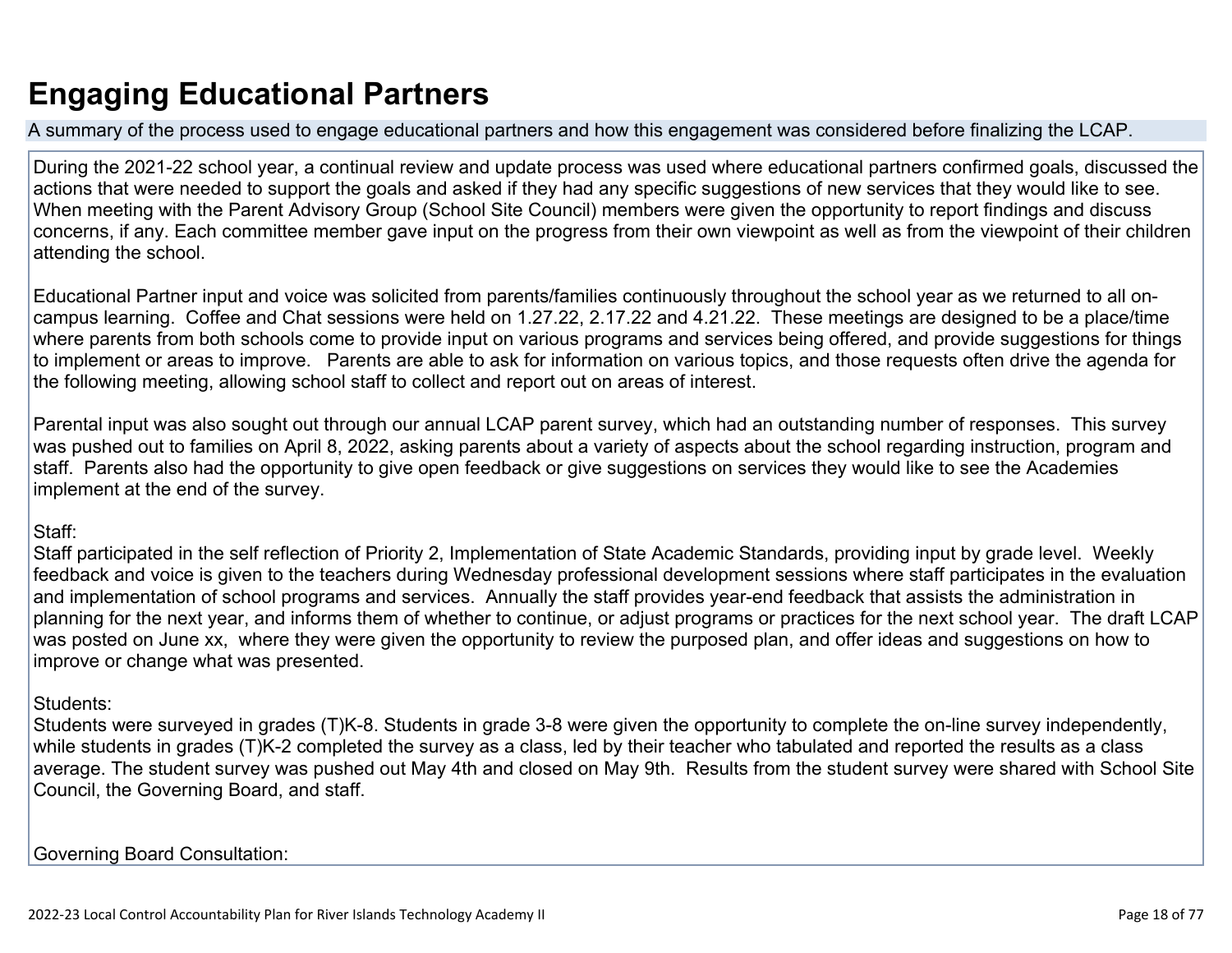There were many plans that were written, reviewed and approved by the Governing Board during the 2021-22 school year as part of the LCAP processes.

Data from the LCAP surveys was shared with the Board at the June 16, 2022 board meeting.

The public hearing for the 21-24 LCAP was held on June 15, 2022. The draft LCAP was shared with the School Site Council on May 26, 2022 and the draft was also posted to the school website on June 10, 2022 for public review.

The final LCAP was presented and approved by the Governing Board on June 16,2022.

School Site Council:

School Site Council met on October 21, 2021 to begin discussing the LCAP process for the year, reviewing the purposed goals, actions and services in the 21-24 plan.

A draft of the 21-24 LCAP was presented to the SSC on May 26, 2022 and discussed. This version is close to completion with only estimated expenditure still needing to be determined for some actions/services.

A summary of the feedback provided by specific educational partners.

In general, stakeholders didn't express the need to change the LCAP goals, actions/services or the direction of the school. Through feedback parents expressed the need for a better understanding of ways that they can assist their students with work at home, especially math. We will work as an instructional staff next year to push out resources and tools across grade levels to address this need. We are continuing and expanding the summer session for certain students in June 2022. We will plan to hold additional parent information sessions periodically during the school year to provide information/support to parents in areas that are identified as interests or needs. We will continue to add expenses identified in the plan (G1) to be transparent about operational costs that are on-going to ensure the success of our programs, staff and facilities as we grow. COVID continued to effect school programs and events, either due to health concerns/guidance, or lack of staff available to implement extra programs or offerings. We hope to return to more normal school business at the start of next school year.

A description of the aspects of the LCAP that were influenced by specific input from educational partners.

As mentioned above, based on feedback we will focus on sharing resources with our partners school wide so parents can easily access support to assist their children as needed. An Action/Service was added in Goal 3, 3.18 to address this request, providing to support to parents as we work to become better educational partners through workshops, meetings and resources. We will continue to promote parent involvement through our volunteer program and working to bringing back school events that have been on hold during the pandemic.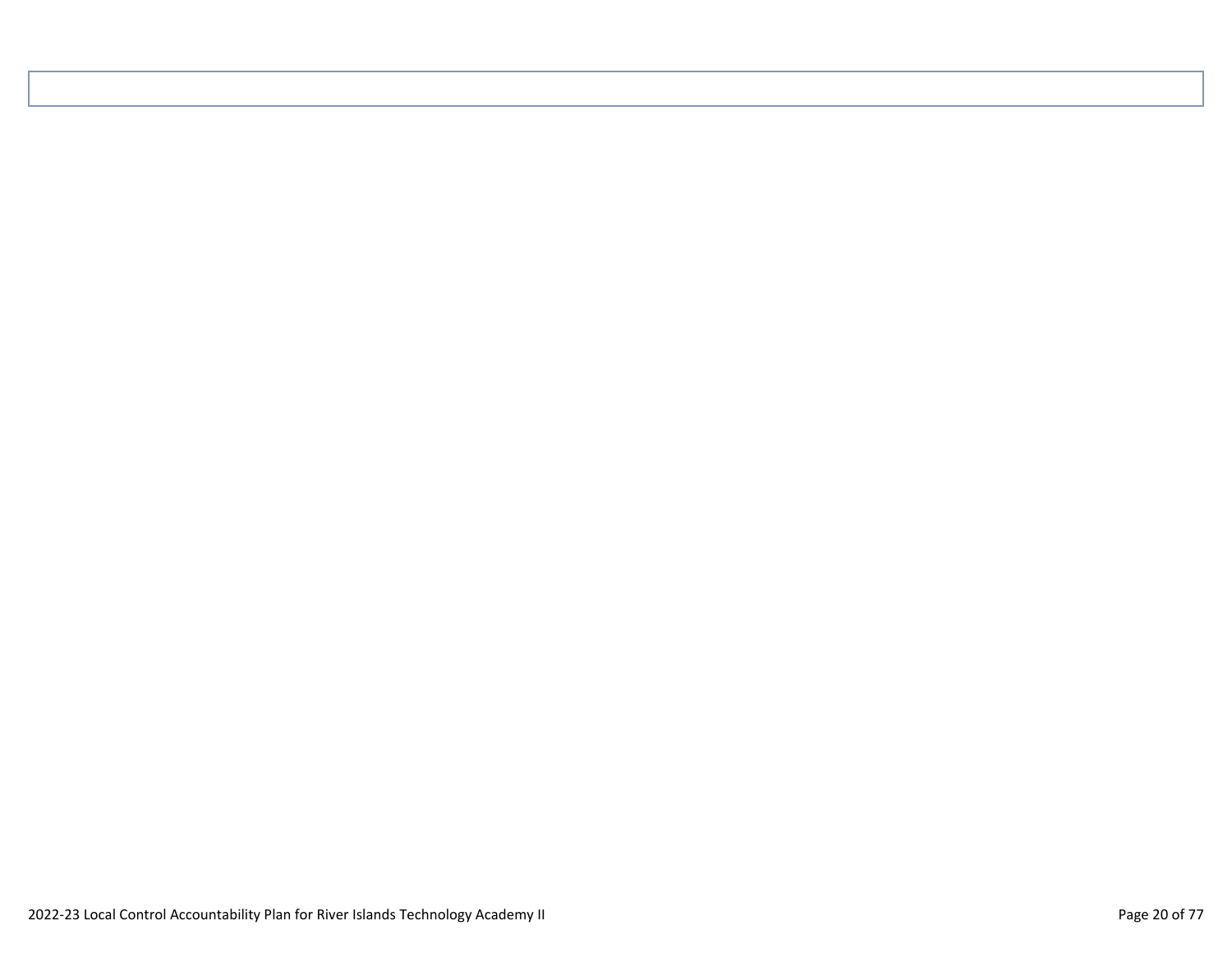# **[Goals and Actions](http://www.doc-tracking.com/screenshots/22LCAP/Instructions/22LCAPInstructions.htm#GoalsandActions)**

## **[Goal](http://www.doc-tracking.com/screenshots/22LCAP/Instructions/22LCAPInstructions.htm#goalDescription)**

| Goal # | Description                                                                                                                                                                                                               |
|--------|---------------------------------------------------------------------------------------------------------------------------------------------------------------------------------------------------------------------------|
|        | River Islands Academies (RIA) will strategically, and transparently allocate resources based on their ability to sustain<br>dynamic teaching and learning and realize continuous improvement in all areas of our program. |

An explanation of why the LEA has developed this goal.

RIA recognizes that maintaining high-quality learning environments and highly competent staffing is necessary to ensure student success. This goal was created to be in each school's LCAP in the Academies to cover shared costs/expenses that we designed to meet the needs of each school and its staff and students.

### **[Measuring and Reporting Results](http://www.doc-tracking.com/screenshots/22LCAP/Instructions/22LCAPInstructions.htm#MeasuringandReportingResults)**

| <b>Metric</b>                                                                       | <b>Baseline</b>                                                                                                                                                                                                                                                               | Year 1 Outcome                                                                                                                                                                                                                                                                                                                                                                                                                                | Year 2 Outcome | Year 3 Outcome | Desired Outcome for<br>$2023 - 24$                                                                                                                                                                                                                 |
|-------------------------------------------------------------------------------------|-------------------------------------------------------------------------------------------------------------------------------------------------------------------------------------------------------------------------------------------------------------------------------|-----------------------------------------------------------------------------------------------------------------------------------------------------------------------------------------------------------------------------------------------------------------------------------------------------------------------------------------------------------------------------------------------------------------------------------------------|----------------|----------------|----------------------------------------------------------------------------------------------------------------------------------------------------------------------------------------------------------------------------------------------------|
| Priority 1<br>A: Staff<br><b>B:</b> Materials &<br><b>Supplies</b><br>C: Facilities | A: 100% of Teachers<br>were properly<br>credentialed and<br>assigned verified by<br>credential lists.<br><b>B:</b> Sufficient<br><b>Instructional Materials</b><br>classroom, for each<br>student verified by<br>inventory lists.<br>good repair verified by<br>the FIT tool. | A. 96% of teachers<br>were properly<br>credential and<br>assigned verified by<br>credential lists. (of the<br>46 teachers, 40 have<br>preliminary or cleared<br>credentials, 4 have<br>were provided to each intern credentials, and<br>2 were on emergency<br>permits)<br><b>B: Sufficient</b><br>C: Facility remained in Instructional Materials<br>were provided to each<br>classroom, for each<br>student verified by<br>inventory lists. |                |                | A. 100% appropriately<br>credentialed and<br>assigned teachers<br><b>B.</b> Maintain sufficient<br>instructional supplies<br>for each classroom<br>and student.<br>C. Maintain a Good<br>Repair rating on the<br>FIT tool for site<br>inspections. |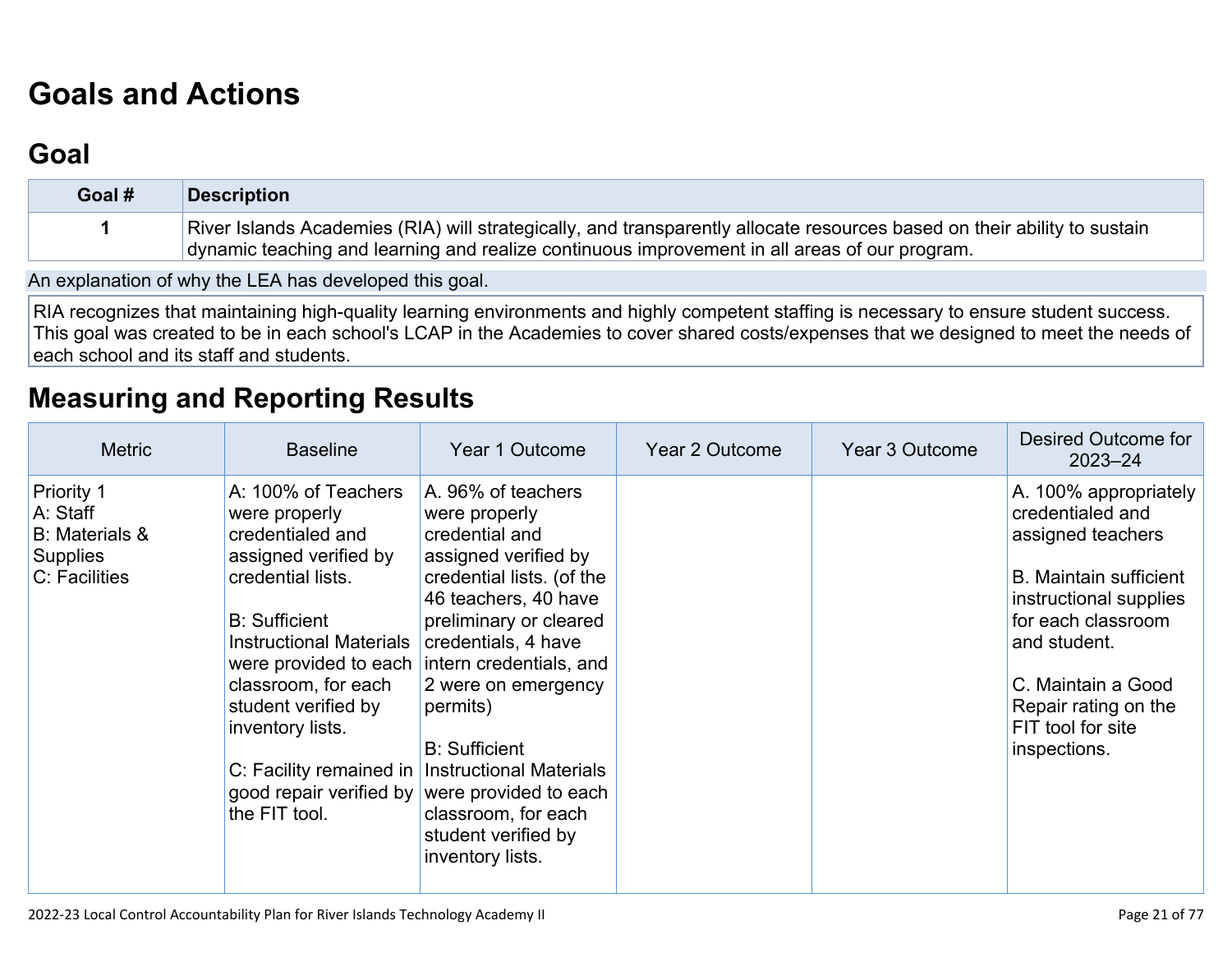| <b>Metric</b> | <b>Baseline</b> | Year 1 Outcome                                                               | Year 2 Outcome | Year 3 Outcome | Desired Outcome for<br>$2023 - 24$ |
|---------------|-----------------|------------------------------------------------------------------------------|----------------|----------------|------------------------------------|
|               |                 | $ C $ : Facility remained in<br>  good repair verified by  <br>the FIT tool. |                |                |                                    |

## **[Actions](http://www.doc-tracking.com/screenshots/22LCAP/Instructions/22LCAPInstructions.htm#actions)**

| Action # | Title                                                  | Description                                                                                                       | <b>Total Funds</b> | Contributing |
|----------|--------------------------------------------------------|-------------------------------------------------------------------------------------------------------------------|--------------------|--------------|
| 1.1      | 1.1 Academies Staff                                    | 1.1 Shared costs of staff who service all Academies Schools (Admin,<br>Clerical, IT, Nurse) salaries and benefits | \$730,488.00       | <b>No</b>    |
| 1.2      | 1.2 Academies<br><b>Facilities &amp;</b><br>Operations | 1.2 Rent, water, phone, internet, electricity, waste                                                              | \$424,575.00       | <b>No</b>    |
| 1.3      | 1.3 Academies<br><b>Contract Services</b>              | 1.3 Counselor/Therapist, Gardening, Maintenance, Custodial, Student<br>Information System, IT                     | \$430,067.00       | <b>No</b>    |
| 1.4      | 1.4 Service Fees                                       | 1.4 Auditing, Back Office, Legal, Insurance, Payroll, District Oversight                                          | \$365,444.00       | <b>No</b>    |
| 1.5      | 1.5 Recruitment &<br>Marketing                         | 1.5 Job Fair fees, release time costs, marketing costs of materials to<br>promote the Academies.                  | \$11,300.00        | <b>No</b>    |
| 1.6      | 1.6 SPED Contract<br>Services                          | 1.6 Psych, Speech, OT, behaviorist, Director(BESD), Valley Mountain<br>Regional, Easter Seals)                    | \$508,999.00       | <b>No</b>    |
| 1.7      | 1.7 Academies<br><b>Communication Tools</b>            | 1.7 Website, App                                                                                                  | \$9,500.00         | <b>No</b>    |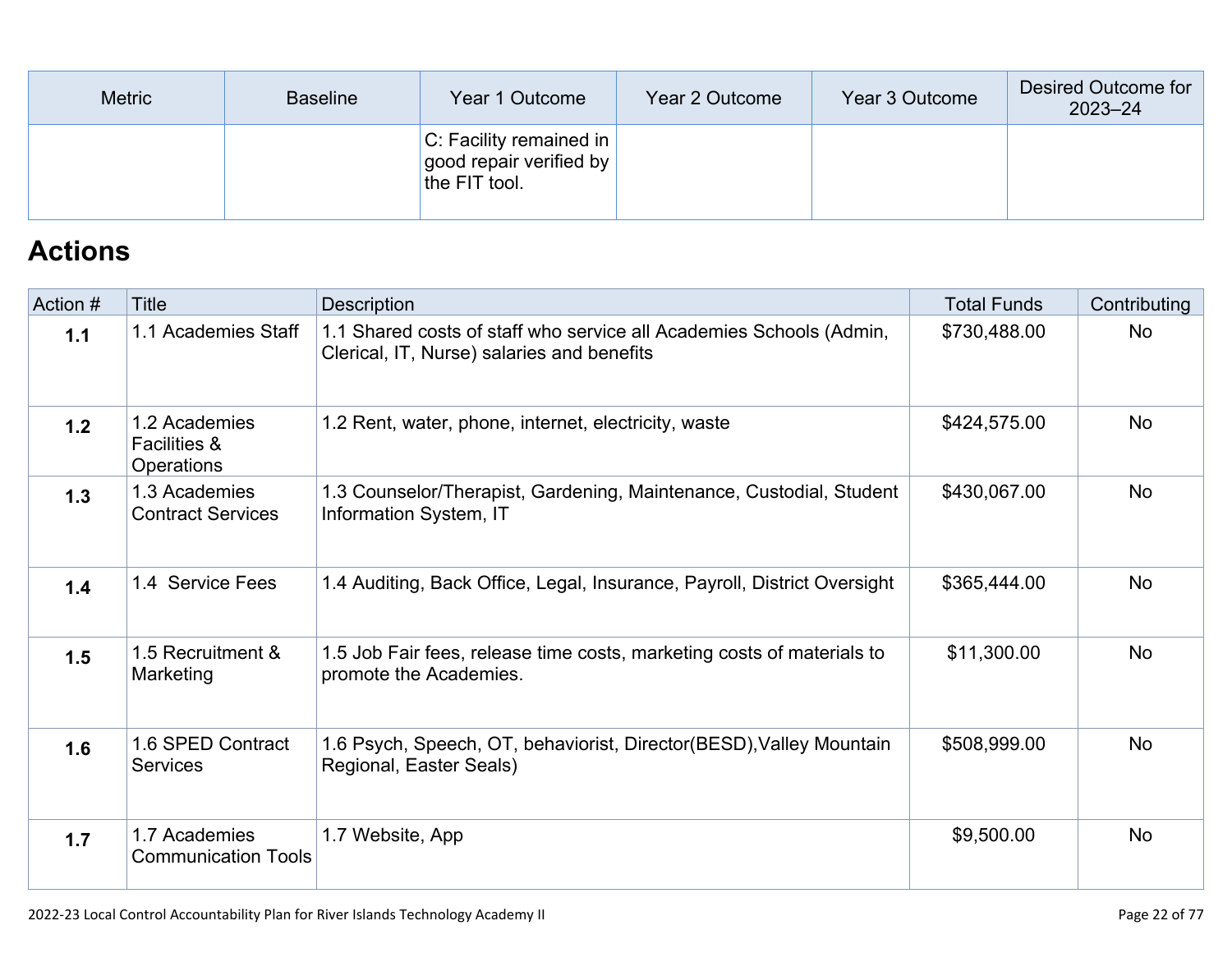| Action # | Title                                           | <b>Description</b>                                                                                                                                                                                                                                 | <b>Total Funds</b> | Contributing |
|----------|-------------------------------------------------|----------------------------------------------------------------------------------------------------------------------------------------------------------------------------------------------------------------------------------------------------|--------------------|--------------|
| 1.8      | 1.8 Professional<br>Development and<br>Coaching | 1.8 Professional Development and Coaching in CCSS Math and<br>ELA/ELD, lesson design, assessment and technology. Maintain<br>continual learning for teachers and paraprofessionals through release<br>time, after school workshops, webinars, etc. | \$108,795.00       | <b>No</b>    |
| 1.9      | 1.9 Compliance<br><b>Training Program</b>       | 1.9 On-line training system to deliver state mandated trainings to staff<br>electronically. The system will enable digital assignment and tracking<br>of completion of courses/trainings.                                                          | \$2,400.00         | <b>No</b>    |
| 1.10     | 1.10 Travel &<br>Conference                     | 1.10 Travel & Conference expenses for RIA staff                                                                                                                                                                                                    | \$7,000.00         | <b>No</b>    |

## **[Goal Analysis \[2021-22\]](http://www.doc-tracking.com/screenshots/22LCAP/Instructions/22LCAPInstructions.htm#GoalAnalysis)**

An analysis of how this goal was carried out in the previous year.

A description of any substantive differences in planned actions and actual implementation of these actions.

Goal 1 was fully implemented with no substantive differences. All of the planned actions in Goal 1 were implemented. The professional development in A/S 1.9 focused on Math, reading comprehension, socio-emotional issues and how to better understand the young brain.

An explanation of material differences between Budgeted Expenditures and Estimated Actual Expenditures and/or Planned Percentages of Improved Services and Estimated Actual Percentages of Improved Services.

We have established that any difference of \$50,000 or more between the budgeted expenditure and the actual estimate would be considered a material difference. The following actions/services fall in that category:

A/S 1.2: The cost for Facilities and Operations were significantly lower than originally estimated. The actual expenditures are close to those in our adopted budget, so it appears that the amount listed in the 21-22 plan was an error.

A/S 1.7: The Special Education costs were higher than budgeted due to additional SPED students enrolling, and services and staff was were needed to meet the needs of students through out the school year.

All of the other actions/services in Goal 1 were implemented and provided within the range set for material difference.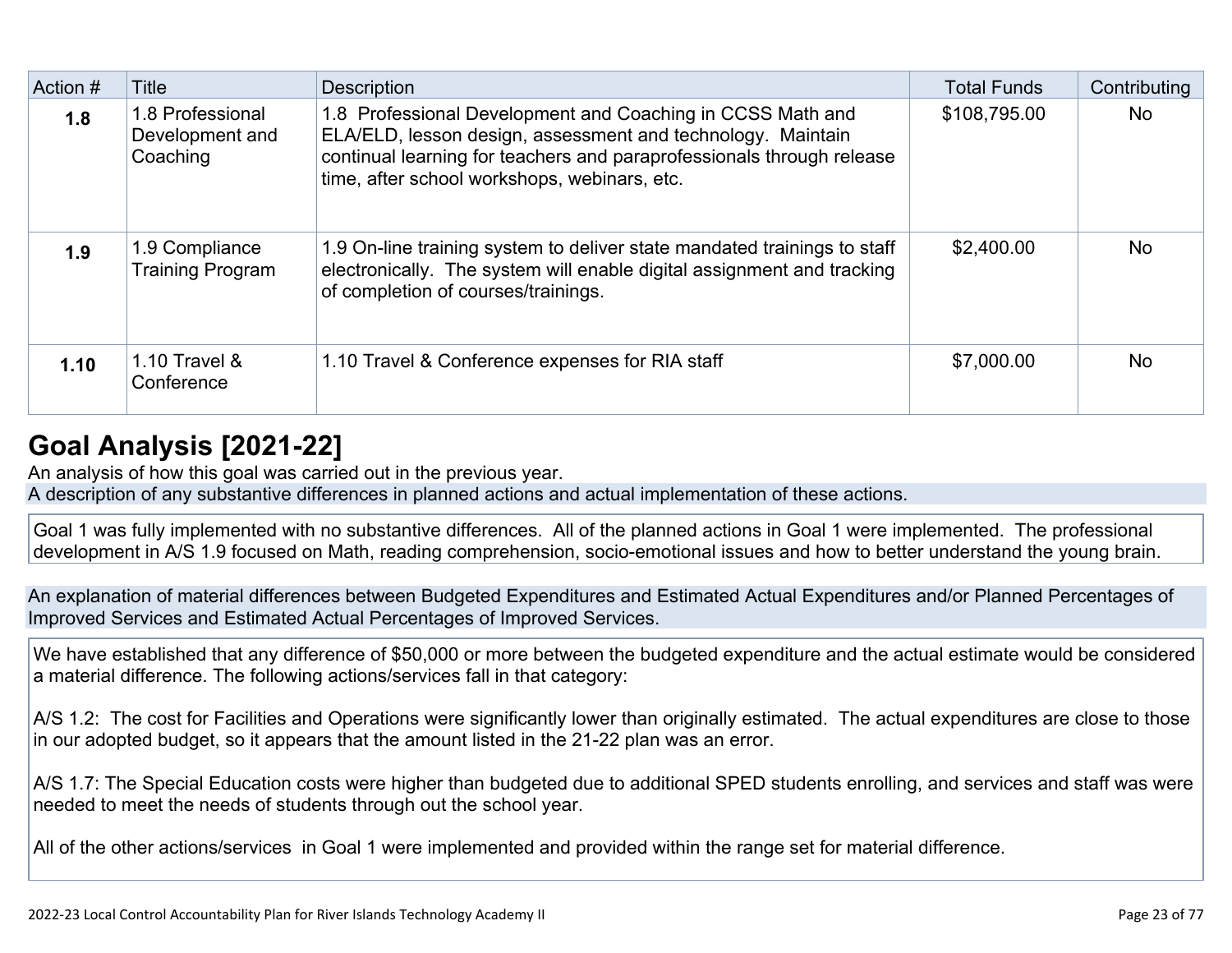An explanation of how effective the specific actions were in making progress toward the goal.

All of the actions were needed and effective in meeting the goal and the needs of the Organization. Transparency continues to be a goal so our partners are fully aware of our programs and expenditures.

A description of any changes made to the planned goal, metrics, desired outcomes, or actions for the coming year that resulted from reflections on prior practice.

There are no changes to the Goal, metrics or desired outcomes.

There is an addition of two action/services: 1.9 that was needed since we are making a change with our insurance affiliation for 2022-23 school year. Because of this, we needed to find a compliance tool to train staff on state required topics/issues. This on-line program will allow us to continue to meet this area of compliance; and 1.10 that was needed to have an avenue to report out conference and travel expenses for RIA head office staff.

Action 1.6 (21-22 ) - Food Service was removed and was included in the District Oversight fees in A/S 1.4. With the change to the national school lunch program during COVID, there were no student balances that needed to be settled since all students received free meals in 21- 22.

**A report of the Total Estimated Actual Expenditures for last year's actions may be found in the Annual Update Table. A report of the Estimated Actual Percentages of Improved Services for last year's actions may be found in the Contributing Actions Annual Update Table.**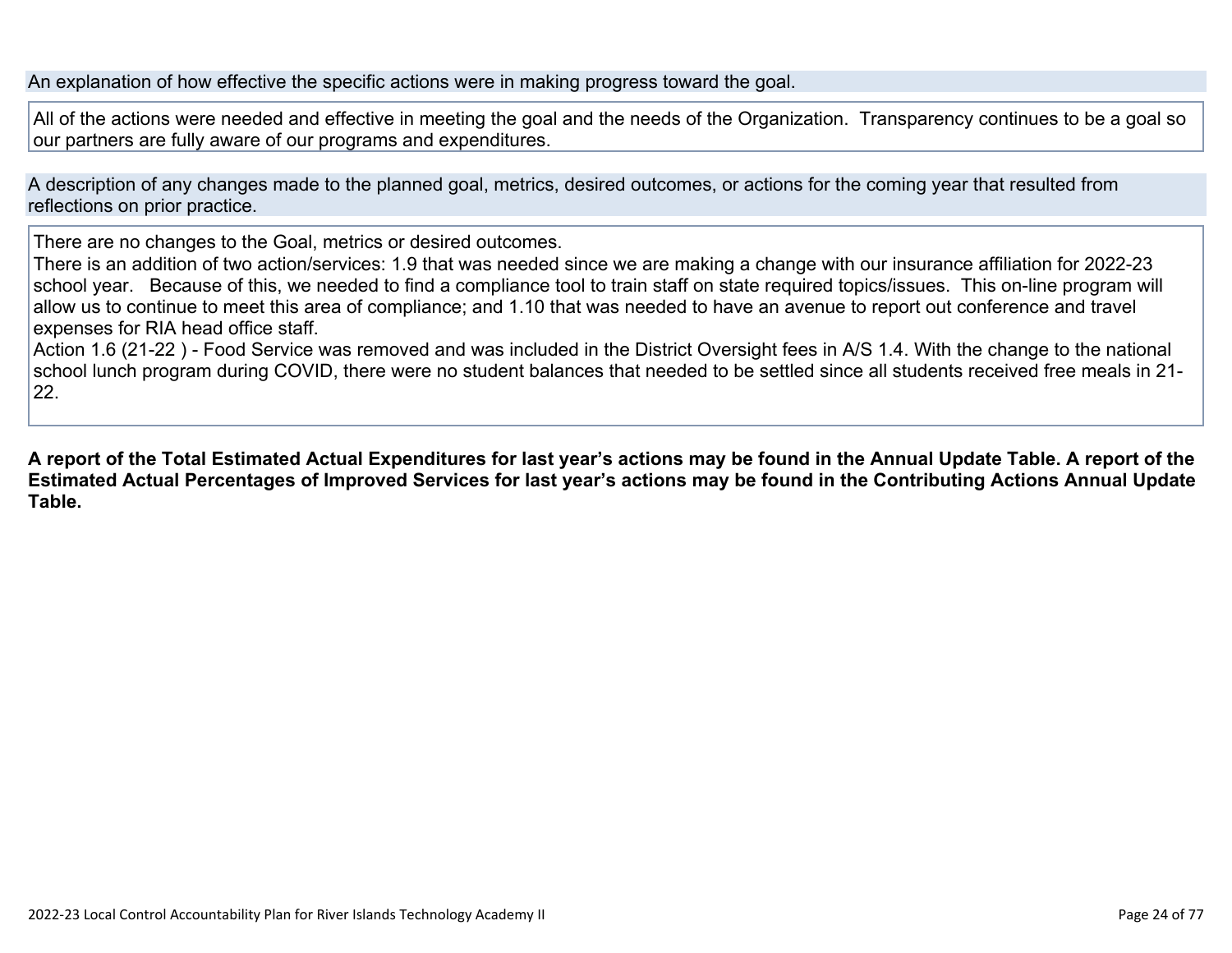## **[Goals and Actions](http://www.doc-tracking.com/screenshots/22LCAP/Instructions/22LCAPInstructions.htm#GoalsandActions)**

### **[Goal](http://www.doc-tracking.com/screenshots/22LCAP/Instructions/22LCAPInstructions.htm#goalDescription)**

| Goal # | <b>Description</b>                                                                                                                  |
|--------|-------------------------------------------------------------------------------------------------------------------------------------|
|        | River Islands Technology Academy will develop, sustain and enhance quality instructional programs to raise student<br>Hachievement. |

An explanation of why the LEA has developed this goal.

The goal of RIA schools is to improve and support student learning in order to raise student achievement for all students. Providing a strong supportive learning program will help ensure that students are prepared for secondary education.

### **[Measuring and Reporting Results](http://www.doc-tracking.com/screenshots/22LCAP/Instructions/22LCAPInstructions.htm#MeasuringandReportingResults)**

| <b>Metric</b>                                                                                                | <b>Baseline</b>                                                                                                                                                                                                                                                               | Year 1 Outcome                                                                                                                                                                                                                                                                                                                                                                                                                                  | Year 2 Outcome | Year 3 Outcome | <b>Desired Outcome for</b><br>$2023 - 24$                                                                                                                                                                                                          |
|--------------------------------------------------------------------------------------------------------------|-------------------------------------------------------------------------------------------------------------------------------------------------------------------------------------------------------------------------------------------------------------------------------|-------------------------------------------------------------------------------------------------------------------------------------------------------------------------------------------------------------------------------------------------------------------------------------------------------------------------------------------------------------------------------------------------------------------------------------------------|----------------|----------------|----------------------------------------------------------------------------------------------------------------------------------------------------------------------------------------------------------------------------------------------------|
| Priority 1<br>A. Teacher<br>Assignments<br><b>B.</b> Instructional<br><b>Materials</b><br>C. Facility Status | A: 100% of Teachers<br>were properly<br>credentialed and<br>assigned verified by<br>credential lists.<br><b>B:</b> Sufficient<br><b>Instructional Materials</b><br>classroom, for each<br>student verified by<br>inventory lists.<br>good repair verified by<br>the FIT tool. | A. 96% of teachers<br>were properly<br>credential and<br>assigned verified by<br>credential lists. (of the<br>46 teachers, 40 have<br>preliminary or cleared<br>credentials, 4 have<br>were provided to each intern credentials, and<br>2 were on emergency<br>permits)<br><b>B:</b> Sufficient<br>C: Facility remained in   Instructional Materials<br>were provided to each<br>classroom, for each<br>student verified by<br>inventory lists. |                |                | A. 100% appropriately<br>credentialed and<br>assigned teachers<br><b>B.</b> Maintain sufficient<br>instructional supplies<br>for each classroom<br>and student.<br>C. Maintain a Good<br>Repair rating on the<br>FIT tool for site<br>inspections. |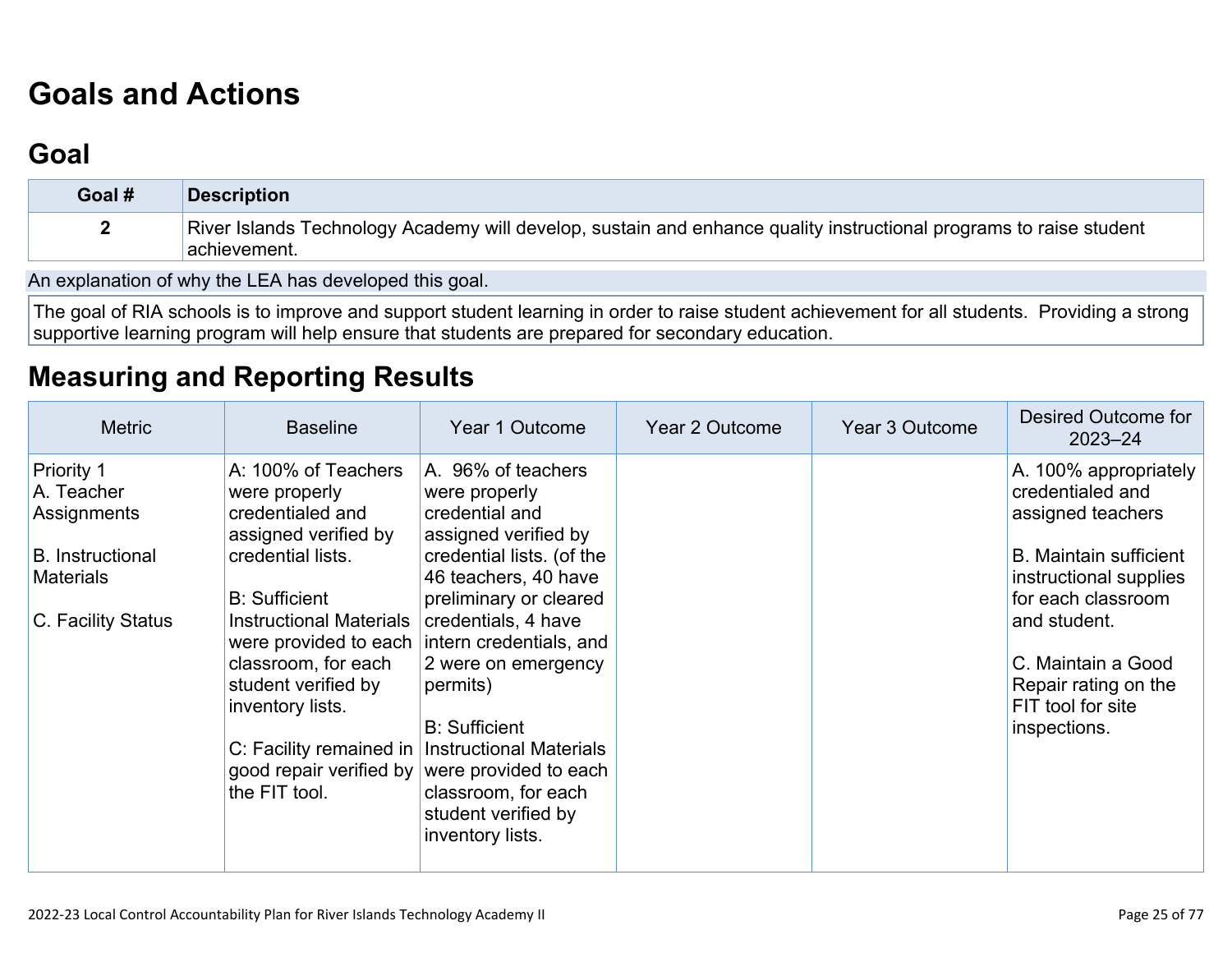| <b>Metric</b>                                                                                                                                                              | <b>Baseline</b>                                                                                                                                                                                                                                                                                                                                                                           | Year 1 Outcome                                                                                                                                                                                                                                                                                                                                                                                                                                                                                                                                                                  | Year 2 Outcome | Year 3 Outcome | Desired Outcome for<br>$2023 - 24$                                                                                                                                                                                                                                                                                                                                                  |
|----------------------------------------------------------------------------------------------------------------------------------------------------------------------------|-------------------------------------------------------------------------------------------------------------------------------------------------------------------------------------------------------------------------------------------------------------------------------------------------------------------------------------------------------------------------------------------|---------------------------------------------------------------------------------------------------------------------------------------------------------------------------------------------------------------------------------------------------------------------------------------------------------------------------------------------------------------------------------------------------------------------------------------------------------------------------------------------------------------------------------------------------------------------------------|----------------|----------------|-------------------------------------------------------------------------------------------------------------------------------------------------------------------------------------------------------------------------------------------------------------------------------------------------------------------------------------------------------------------------------------|
|                                                                                                                                                                            |                                                                                                                                                                                                                                                                                                                                                                                           | C: Facility remained in<br>good repair verified by<br>the FIT tool.                                                                                                                                                                                                                                                                                                                                                                                                                                                                                                             |                |                |                                                                                                                                                                                                                                                                                                                                                                                     |
| <b>Priority 2</b><br>Implementation of<br>State Standards:<br>• Professional<br>Development<br><b>Materials</b><br>Technology<br>EL access to<br><b>CA/EL</b><br>standards | A: Aligned curriculum<br>and Professional<br>Development is<br>provided, verified by<br>inventory lists and PD<br>schedules.<br><b>B: Teachers used</b><br>technology to deliver<br>daily CC aligned<br>lessons and<br>assignments, verified<br>by teacher lesson<br>plans and student<br>work.<br>C: English Learners<br>are provided with<br>integrated ELD within<br>their classrooms. | A: Aligned curriculum<br>and Professional<br>Development was<br>provided, verified by<br>inventory lists and PD<br>schedules.<br><b>B: Teachers used</b><br>technology to deliver<br>daily CC aligned<br>lessons and<br>assignments, verified<br>by teacher lesson<br>plans and student<br>work.<br>C: English Learners<br>were provided with<br>integrated ELD within<br>their classrooms and<br>through the<br>implementation of an<br>on-line program.<br>Students also<br>received weekly<br>designated ELD in<br>small group lessons<br>with our EL<br>Instructional Aide. |                |                | A. Maintain aligned<br>curriculum and<br>Professional<br>Development, verified<br>by inventory lists and<br>PD schedules.<br>B. Maintain use of<br>technology to deliver<br>standards aligned<br>instruction and<br>assessments.<br>C. English Learners<br>will be provided with<br>integrated and<br>designated ELD,<br>verified by lesson<br>plans and classroom<br>observations. |
|                                                                                                                                                                            |                                                                                                                                                                                                                                                                                                                                                                                           |                                                                                                                                                                                                                                                                                                                                                                                                                                                                                                                                                                                 |                |                |                                                                                                                                                                                                                                                                                                                                                                                     |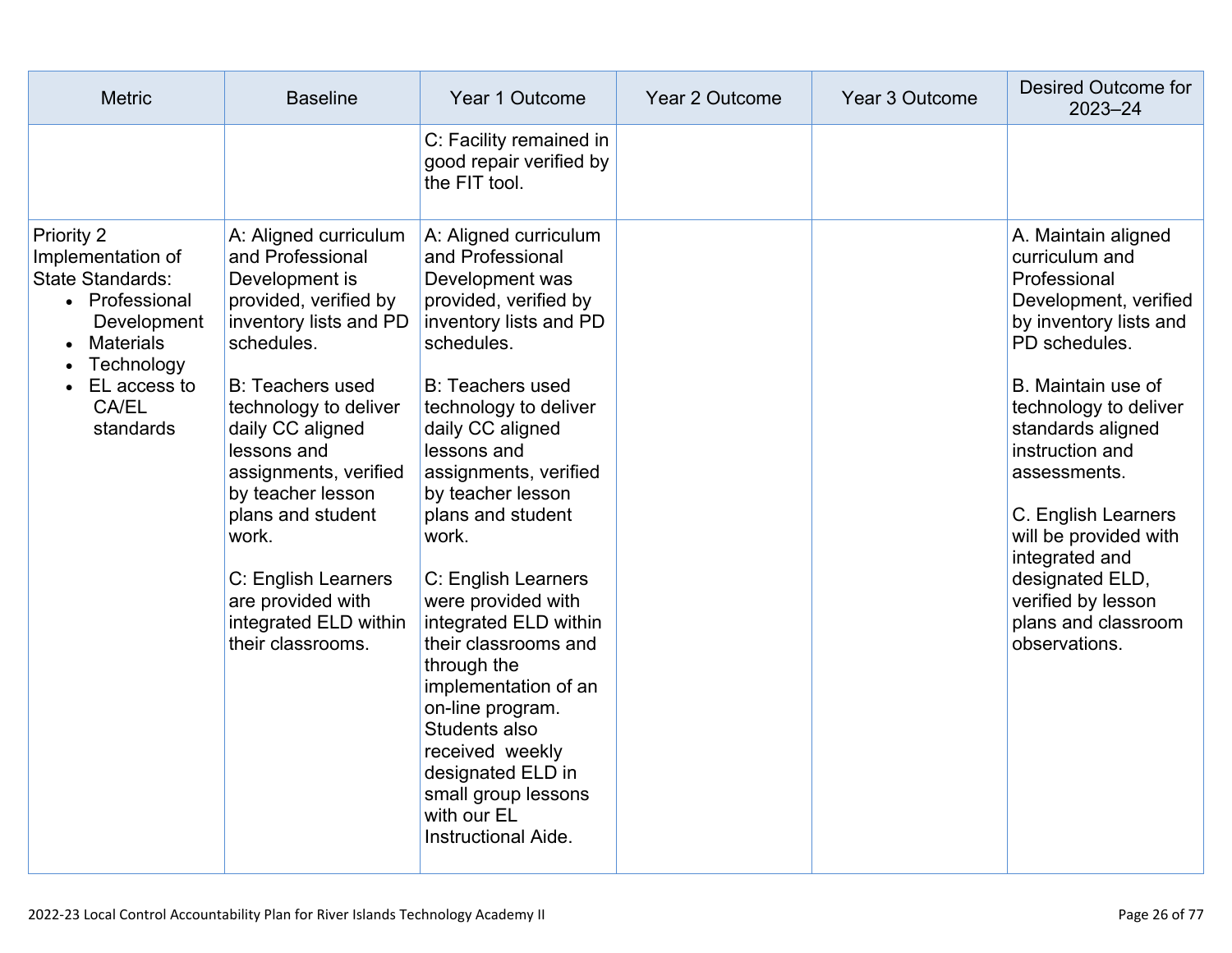| <b>Metric</b>                                                                                                 | <b>Baseline</b>                                                                                                                                                                                                                                                                      | Year 1 Outcome                                                                                                                                                                                                                                                                                                                                                                                                                              | <b>Year 2 Outcome</b> | <b>Year 3 Outcome</b> | Desired Outcome for<br>$2023 - 24$                                                                                                                                                                                                                                                                                          |
|---------------------------------------------------------------------------------------------------------------|--------------------------------------------------------------------------------------------------------------------------------------------------------------------------------------------------------------------------------------------------------------------------------------|---------------------------------------------------------------------------------------------------------------------------------------------------------------------------------------------------------------------------------------------------------------------------------------------------------------------------------------------------------------------------------------------------------------------------------------------|-----------------------|-----------------------|-----------------------------------------------------------------------------------------------------------------------------------------------------------------------------------------------------------------------------------------------------------------------------------------------------------------------------|
| Priority 3<br><b>Parental Involvement</b>                                                                     | A, B, C: Parent<br>participation, including<br>parents of<br>unduplicated and<br>exceptional needs<br>students, in<br>classroom/school<br>volunteer program will<br>be encouraged and<br>promoted.<br>Participation logs and<br>efforts will be<br>documented at the<br>school site. | A, B, C: Parent<br>participation, including<br>parents of<br>unduplicated and<br>exceptional needs<br>students, in<br>classroom/school<br>volunteer program<br>was encouraged and<br>promoted. Parents<br>participated in<br>conferences, awards<br>ceremonies, a<br>Christmas sing-along,<br>the talent show, the<br>musical, and year end<br>celebrations.<br>Participation logs and<br>efforts were<br>documented at the<br>school site. |                       |                       | A, B, C: Maintain high<br>level of parent<br>participation, including<br>parents of<br>unduplicated and<br>exceptional needs<br>students, in<br>classroom/school<br>volunteer program,<br>verified by sign-in<br>sheets.<br>Documentation of<br>school events that<br>encouraged parental<br>participation will be<br>kept. |
| Priority 4<br>Performance on State<br>Assessments<br>% of Proficient EL<br><b>EL Reclassification</b><br>Rate | A: ELA standard met<br>or exceeded: We did<br>not administer the<br>SBAC exams in 19.20 students assessed<br>due to COVID-19 so<br>there is no SBAC data<br>to report in this area<br>as a baseline.                                                                                 | A: 2020-21 SBAC<br><b>ELA Assessments</b><br>show that: 64% of<br>were at grade level<br>2020-21 SBAC Math<br>Assessments show                                                                                                                                                                                                                                                                                                              |                       |                       | A: ELA standard met<br>or exceeded: we will<br>maintain or exceed<br>the base line CAASPP<br>scores set from spring<br>2021.<br>A: Math standard met                                                                                                                                                                        |
| NA: API,<br>College/Career, AP<br>exams, EAP results                                                          | 2020-21 MAP ELA<br>Assessments show<br>that: 63% of students<br>assessed were at<br>grade level                                                                                                                                                                                      | that: 54% of students<br>assessed were at<br>grade level.<br>D: EL Progress: This<br>data point was not                                                                                                                                                                                                                                                                                                                                     |                       |                       | or exceeded: we will<br>maintain or exceed<br>the base line CAASPP<br>scores set from spring<br>2021.                                                                                                                                                                                                                       |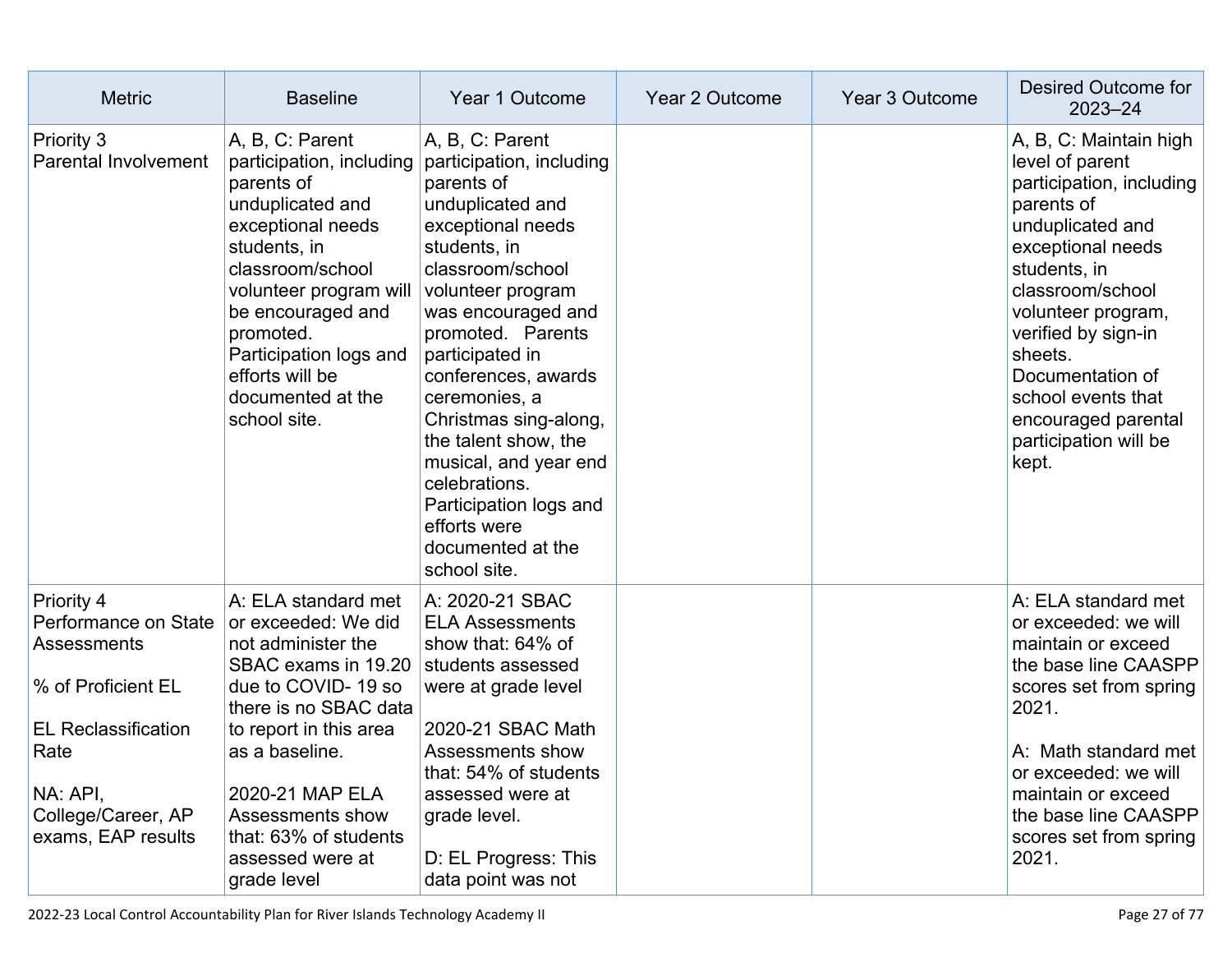| <b>Metric</b>                      | <b>Baseline</b>                                                                                                                                                                                                                                                                                                                                                                                                                                                                                                                                                                                                                             | Year 1 Outcome                                                                                                                                                       | Year 2 Outcome | Year 3 Outcome | Desired Outcome for<br>$2023 - 24$                                                                                                                                                                                                                |
|------------------------------------|---------------------------------------------------------------------------------------------------------------------------------------------------------------------------------------------------------------------------------------------------------------------------------------------------------------------------------------------------------------------------------------------------------------------------------------------------------------------------------------------------------------------------------------------------------------------------------------------------------------------------------------------|----------------------------------------------------------------------------------------------------------------------------------------------------------------------|----------------|----------------|---------------------------------------------------------------------------------------------------------------------------------------------------------------------------------------------------------------------------------------------------|
|                                    | A: Math standard met<br>or exceeded from 18-<br>19: We did not<br>administer the SBAC<br>exams in 19.20 due to<br>COVID-19 so there is $E$ : EL Reclassification<br>no SBAC data to<br>report in this area.<br>2020-21 MAP Math<br>Assessments show<br>that: 58% of students<br>assessed were at<br>grade level.<br>D: EL Progress: This<br>data point was not<br>configured on the CA<br>Dashboard due to not<br>completing the<br><b>ELPAC Summative</b><br>exam in 19.20<br>because of COVID-19<br>E: EL Reclassification<br>Rate: 27 English<br><b>Learner Students</b><br>(4%) were reclassified<br>during the 2019-20<br>school year. | configured on the CA<br>Dashboard. All EL<br>students completed<br>Initial and Summative<br>ELPAC testing.<br>Rate: 14 students<br>were reclassified in<br>$21 - 22$ |                |                | D: EL Progress:<br><b>English Learners will</b><br>continue to show<br>progress annually<br>verified on the<br>Dashboard.<br>E: English Learners<br>will be reclassified as<br>appropriate.<br>Reclassification rates<br>will be report annually. |
| Priority 7<br><b>Course Access</b> | A, B, C: All students,<br>including unduplicated assignments and<br>and students with                                                                                                                                                                                                                                                                                                                                                                                                                                                                                                                                                       | A, B, C: Class<br>schedules verify that                                                                                                                              |                |                | A, B, C: all students<br>will continue to have<br>access to a broad                                                                                                                                                                               |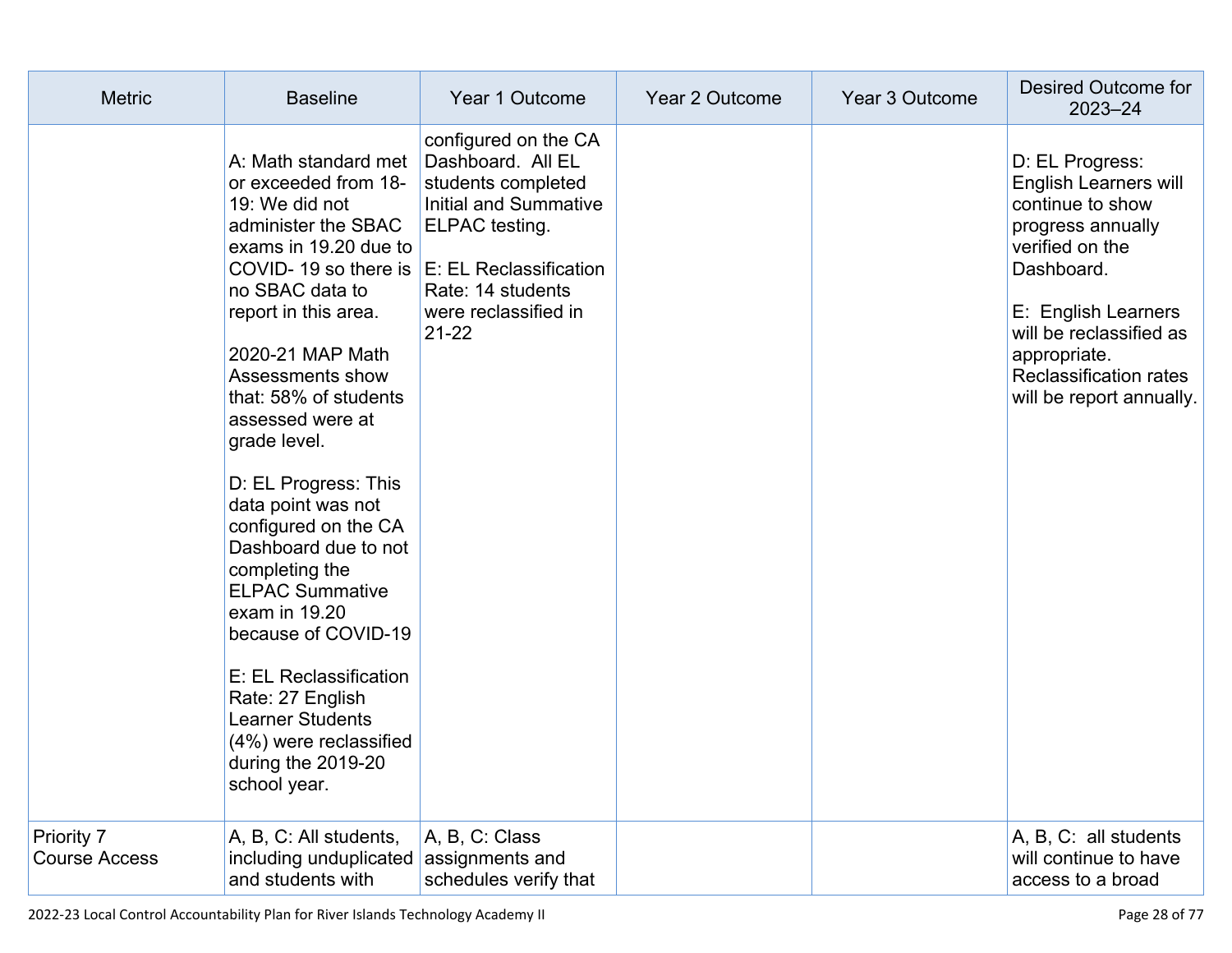| <b>Metric</b> | <b>Baseline</b>                                                                                                                                                                        | Year 1 Outcome                                                                                                                                                                            | Year 2 Outcome | Year 3 Outcome | Desired Outcome for<br>$2023 - 24$                                                                                  |
|---------------|----------------------------------------------------------------------------------------------------------------------------------------------------------------------------------------|-------------------------------------------------------------------------------------------------------------------------------------------------------------------------------------------|----------------|----------------|---------------------------------------------------------------------------------------------------------------------|
|               | exceptional needs,<br>have access to the<br>rigorous curriculum<br>and assignments<br>through their<br>individual devices,<br>verified by class<br>assignments and<br>class schedules. | all students, including<br>unduplicated and<br>students with<br>exceptional needs,<br>had access to the<br>rigorous curriculum<br>and assignments<br>through their<br>individual devices. |                |                | course of study,<br>rigorous curriculum<br>and assignments as<br>verified by<br>assignments and<br>class schedules. |

## **[Actions](http://www.doc-tracking.com/screenshots/22LCAP/Instructions/22LCAPInstructions.htm#actions)**

| Action # | Title                                           | Description                                                                                                                                                                                                                                                            | <b>Total Funds</b> | Contributing |
|----------|-------------------------------------------------|------------------------------------------------------------------------------------------------------------------------------------------------------------------------------------------------------------------------------------------------------------------------|--------------------|--------------|
| 2.1      | 2.1 Professional<br>Development and<br>Coaching | 2.1 Professional Development and Coaching in CCSS Math and<br>ELA/ELD, lesson design, assessment and technology. Maintain<br>continual learning for teachers and paraprofessionals through release<br>time, after school workshops, webinars, etc.                     | \$0.00             | <b>No</b>    |
| 2.2      | 2.2 Conference and<br><b>Workshop Expenses</b>  | 2.2 Conference Expenses:<br>K-8 teachers and administrators will attend conferences, workshops<br>and trainings to increase knowledge and skills in a variety of content<br>areas. Information learned will be shared with the other staff and the<br>Governing Board. | \$18,000.00        | No.          |
| 2.3      | 2.3 Certificated Staff                          | 2.3 Retain/Maintain number of certificated teachers to maintain class<br>sizes. Teachers will be hired to accommodate growth and replace<br>leaving staff as needed. (salaries & benefits)                                                                             | \$4,120,473.00     | <b>No</b>    |
| 2.4      | 2.4 Job Fairs and<br>Recruitment                | 2.4 Recruit qualified teachers. Attend job and recruitment fairs to seek<br>and hire teachers/staff as needed. To include release time if needed.                                                                                                                      | \$2,000.00         | <b>No</b>    |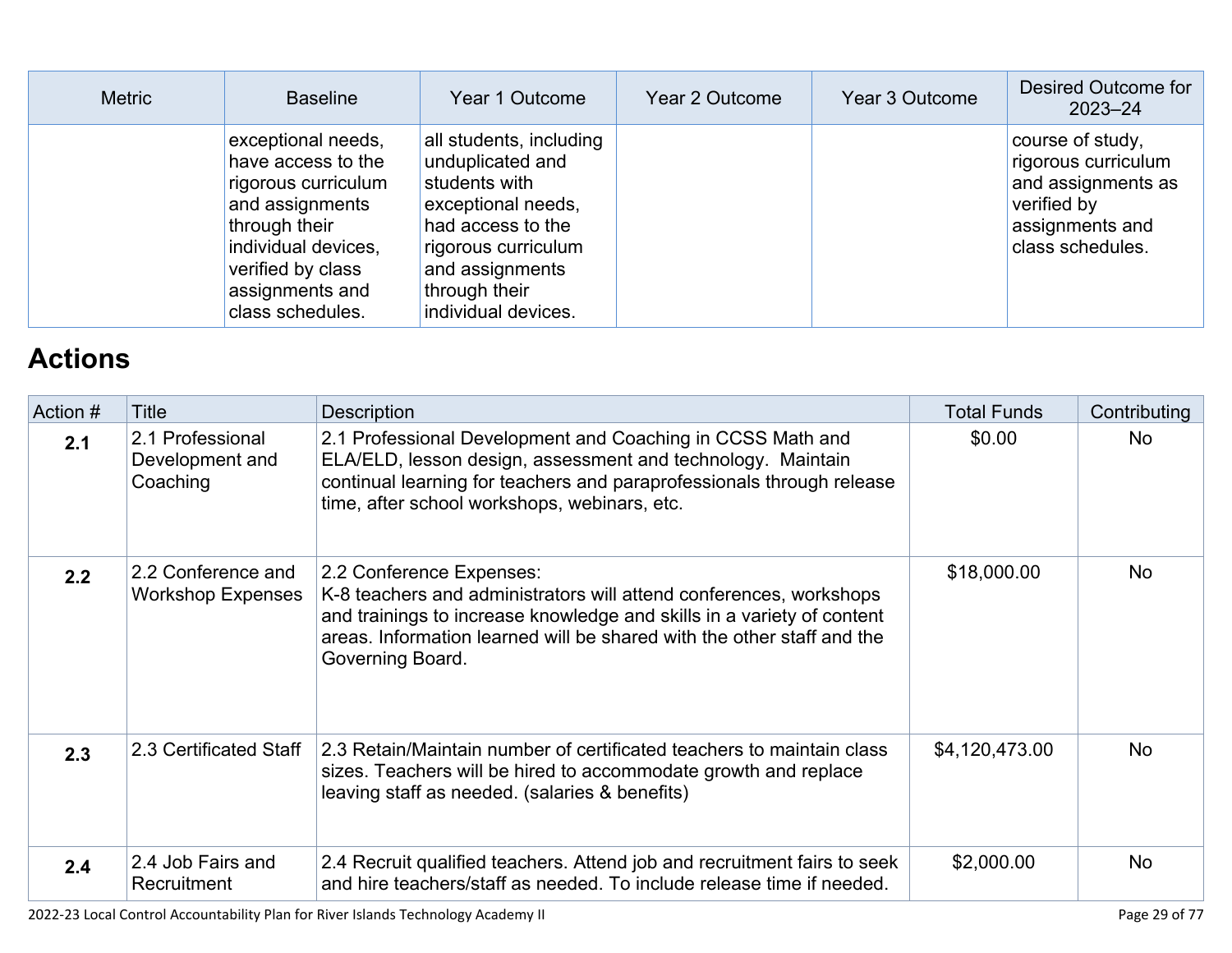| Action # | <b>Title</b>                                                                  | Description                                                                                                                                                                                                                                                                                                                                                                                                                                                              | <b>Total Funds</b> | Contributing |
|----------|-------------------------------------------------------------------------------|--------------------------------------------------------------------------------------------------------------------------------------------------------------------------------------------------------------------------------------------------------------------------------------------------------------------------------------------------------------------------------------------------------------------------------------------------------------------------|--------------------|--------------|
|          |                                                                               |                                                                                                                                                                                                                                                                                                                                                                                                                                                                          |                    |              |
| 2.5      | and Instructional<br><b>Aides</b>                                             | 2.5 Paraprofessionals 2.5 Classroom paraprofessionals and instructional aides to support<br>classrooms and school programs, as needed. To include training and<br>materials, salaries & benefits                                                                                                                                                                                                                                                                         | \$427,955.00       | Yes          |
| 2.6      | 2.6 Residents &<br><b>Induction Program</b>                                   | 2.6 Resident Program for potential teachers:<br><b>Resident Stipend</b><br><b>Materials &amp; Supplies</b><br>Induction Program for new teachers:<br>County fees for Induction Program<br><b>Stipends for Induction Support Providers</b><br><b>Stipends for Intern Teacher Support Providers</b>                                                                                                                                                                        | \$10,000.00        | <b>No</b>    |
| 2.7      | 2.7 Core and<br>Supplement<br>Curriculum;<br>Program/license<br>Subscriptions | 2.7 Purchase core and supplemental curriculum and renew<br>subscriptions as data indicates. Ensure that new classrooms, to<br>accommodate growth, are set up and equip with grade appropriate<br>instructional materials                                                                                                                                                                                                                                                 | \$217,268.00       | <b>No</b>    |
| 2.8      | 2.8 Support<br>Personnel<br>training/shadow time                              | 2.8 costs to provide training and shadow time for support personnel                                                                                                                                                                                                                                                                                                                                                                                                      | \$2,500.00         | <b>No</b>    |
| 2.9      | 2.9 School<br>devices, Classroom,<br>Teacher, Office &<br>Campus)             | 2.9 Maintain reliable one-to-one device inventory and software for<br>Technology (Student student access to core and supplemental curriculum. Purchase<br>student devices and software to accommodate replacements as<br>needed.<br>Maintain classroom technology, updates as needed (to include the<br>installation of new boards and professional development for staff use)<br>including Teacher technology. office/admin staff technology; campus<br>wide technology | \$110,000.00       | <b>No</b>    |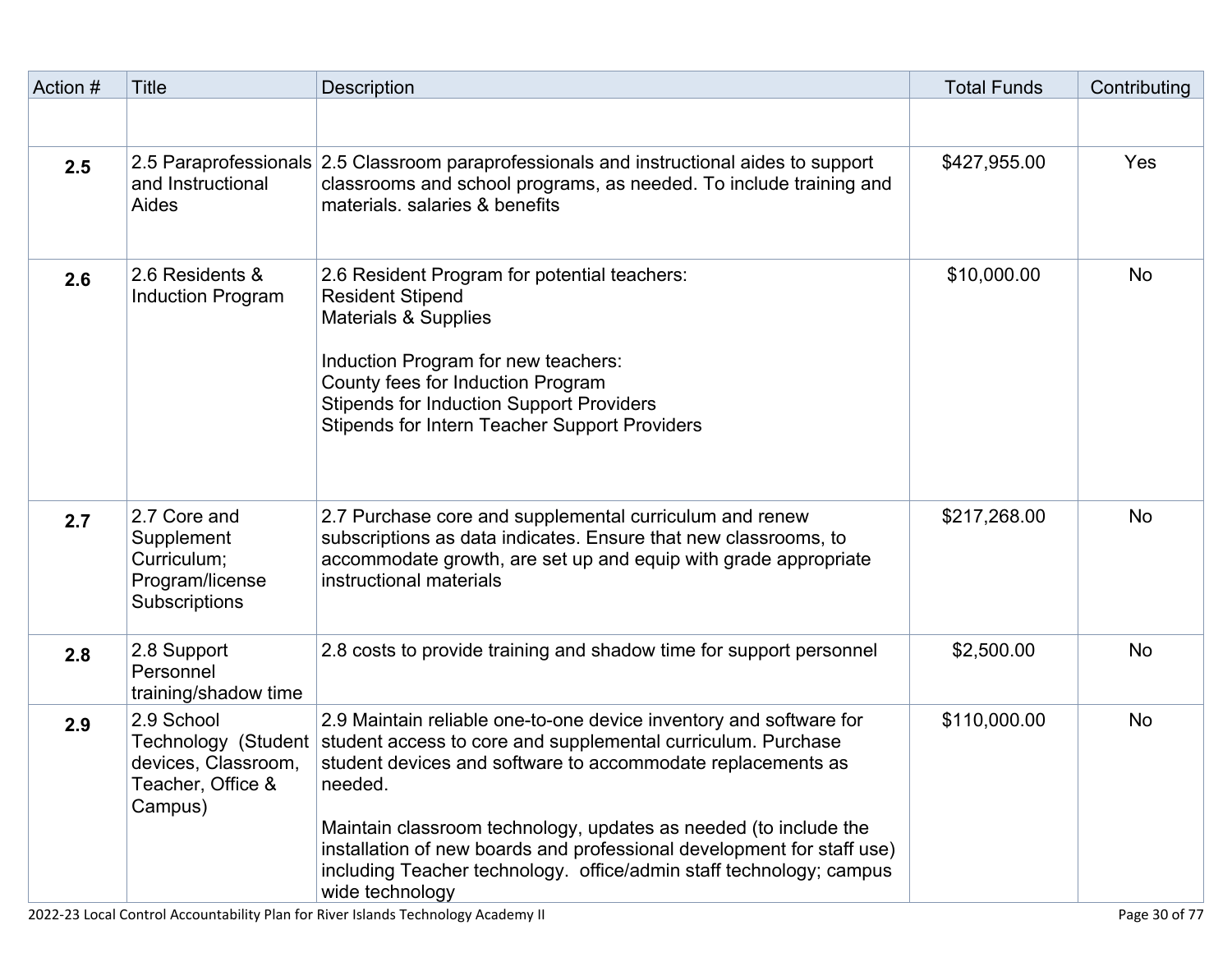| Action # | <b>Title</b>                                                     | <b>Description</b>                                                                                                                                                                                                                                                                                                                                                                                  | <b>Total Funds</b> | Contributing |
|----------|------------------------------------------------------------------|-----------------------------------------------------------------------------------------------------------------------------------------------------------------------------------------------------------------------------------------------------------------------------------------------------------------------------------------------------------------------------------------------------|--------------------|--------------|
|          |                                                                  |                                                                                                                                                                                                                                                                                                                                                                                                     |                    |              |
| 2.10     | 2.10 English Learner<br><b>Services</b>                          | 2.10 Continued Professional Development and Coaching to assist with<br>implementation of research based effective instruction to English<br>Learners. Coordination of annual assessments, staff: student<br>support/services. Staff to run ELD groups in addition to classroom<br>instruction. Lexia ELA program to help students practice language<br>acquisition and track progress for grouping. | \$45,000.00        | Yes          |
| 2.11     | 2.11 Release time<br>expenses for<br>Professional<br>Development | 2.11 Provide substitutes for release time for teachers as needed to<br>participate in Lesson Study, Professional Learning Community<br>Opportunities in the all curricular areas                                                                                                                                                                                                                    | \$5,000.00         | <b>No</b>    |
| 2.12     | 2.12 After School<br><b>Student Support</b>                      | 2.12 After School tutoring:<br>Additional tutoring with Instructional Aides will be provided for 2<br>additional days per week for students identified as needed additional<br>support.                                                                                                                                                                                                             | \$7,300.00         | <b>No</b>    |
| 2.13     | 2.13 Local<br>Assessment<br>Program/System                       | 2.13 Gain historical on-going student academic data; maintain<br>computer based assessment program.                                                                                                                                                                                                                                                                                                 | \$9,000.00         | <b>No</b>    |
| 2.14     | 2.14 Program<br>Administrator                                    | 2.14 Administrator/instructional coach to assist staff with curriculum<br>and instructional strategy implementation, coordination of professional<br>development and other administrative duties.                                                                                                                                                                                                   | \$84,400.00        | Yes          |
| 2.15     | 2.15 Intervention<br><b>Staff</b>                                | 2.15 Intervention Teacher to provide specialized instruction for<br>students who are below grade level and at risk for retention. This                                                                                                                                                                                                                                                              | \$78,000.00        |              |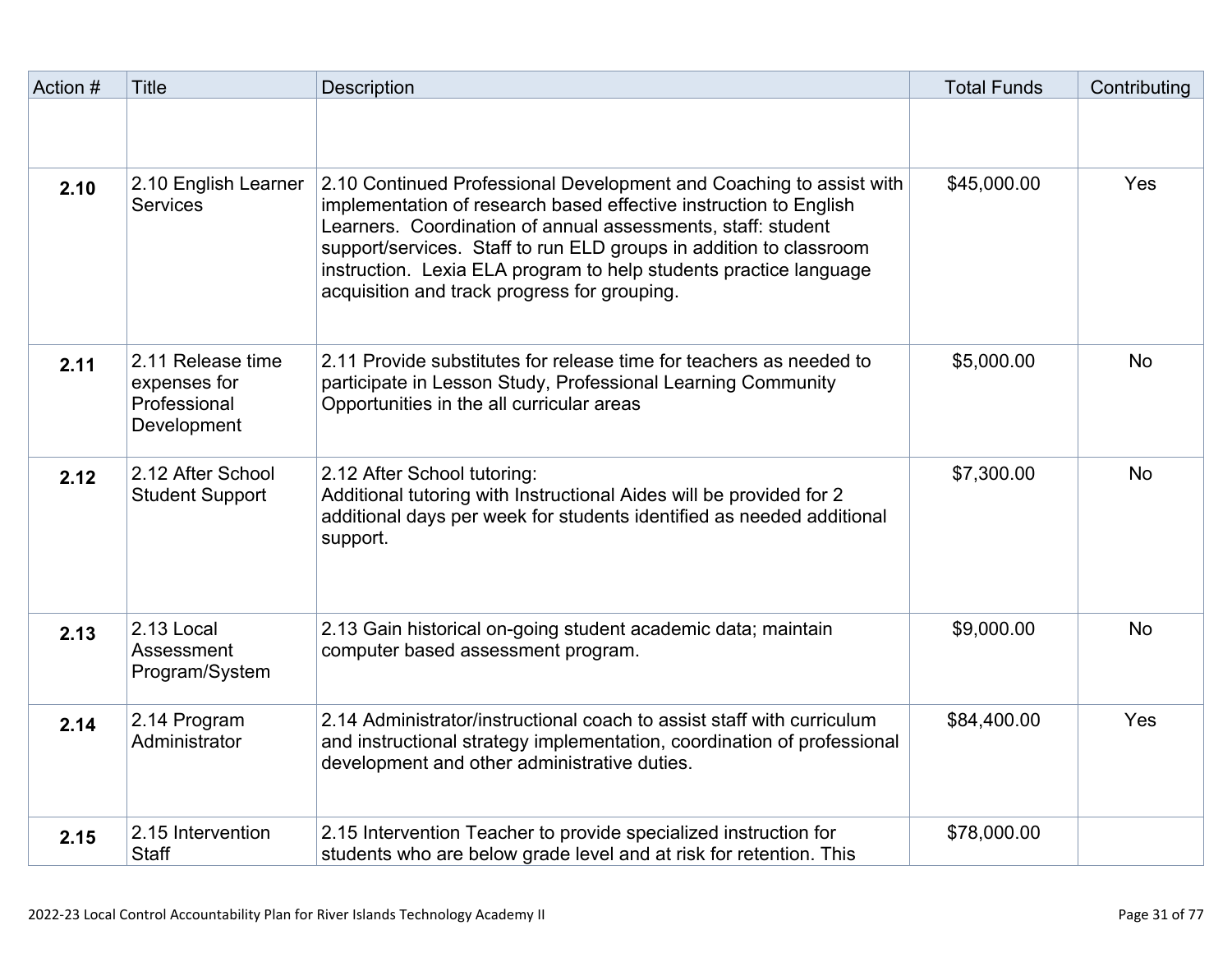| Action # | Title                                          | <b>Description</b>                                                                                                                                                                        | <b>Total Funds</b> | Contributing |
|----------|------------------------------------------------|-------------------------------------------------------------------------------------------------------------------------------------------------------------------------------------------|--------------------|--------------|
|          |                                                | teacher will work in coordination with our Education Specialist and<br>Classroom Teachers to determine student participation eligibility.                                                 |                    |              |
| 2.16     | 2.16 Instructional<br>Material & Supplies      | 2.16 Consumable materials for classroom and school wide<br>events/projects                                                                                                                | \$36,000.00        | <b>No</b>    |
| 2.17     | 2.17 After school<br><b>Tutoring (Mondays)</b> | 2.17 All instructional Staff provides after school tutoring to identified<br>students within their classes. Students will receive intensive support<br>to address student learning needs. | \$419,842.00       | <b>Yes</b>   |

## **[Goal Analysis \[2021-22\]](http://www.doc-tracking.com/screenshots/22LCAP/Instructions/22LCAPInstructions.htm#GoalAnalysis)**

An analysis of how this goal was carried out in the previous year.

A description of any substantive differences in planned actions and actual implementation of these actions.

The majority of Actions/Services in Goal 2 were implemented as planned and without interruption. The following A/S had a change or delay from the original plan:

2.6- The one Teacher Resident that was assigned to RiTechA decided to dis-enroll from the TCSJ program at winter break in December 2021. We believe in this program and hope to host other Teacher Residents moving forward. The rest of the A/S was implemented as planned.

2.10- An additional Instructional Aide hired in January to specifically work to implement the new on-line ELD program that we purchased and to pull students to do small group ELD instruction, so this a/s was implemented mid-year.

2.12- After School Student support was originally planned to provide a space and support to students to complete homework a couple of times a week. We did not implement this A/S because we could not find staff. We will keep the A/S in the plan again next year with hopes that we can staff the program moving forward.

2.17- After School Tutoring was modified in its implementation based on the COVID guidance and rates at the start of the school year. In the fall, teachers used after school time to check in with students who were on quarantines due to COVID, or COVID exposures, making sure the students stayed connected to the educational program, and provided assistance as needed on work assigned. Regular after school weekly tutoring began in March once COVID guidance lifted restrictions between different student groups.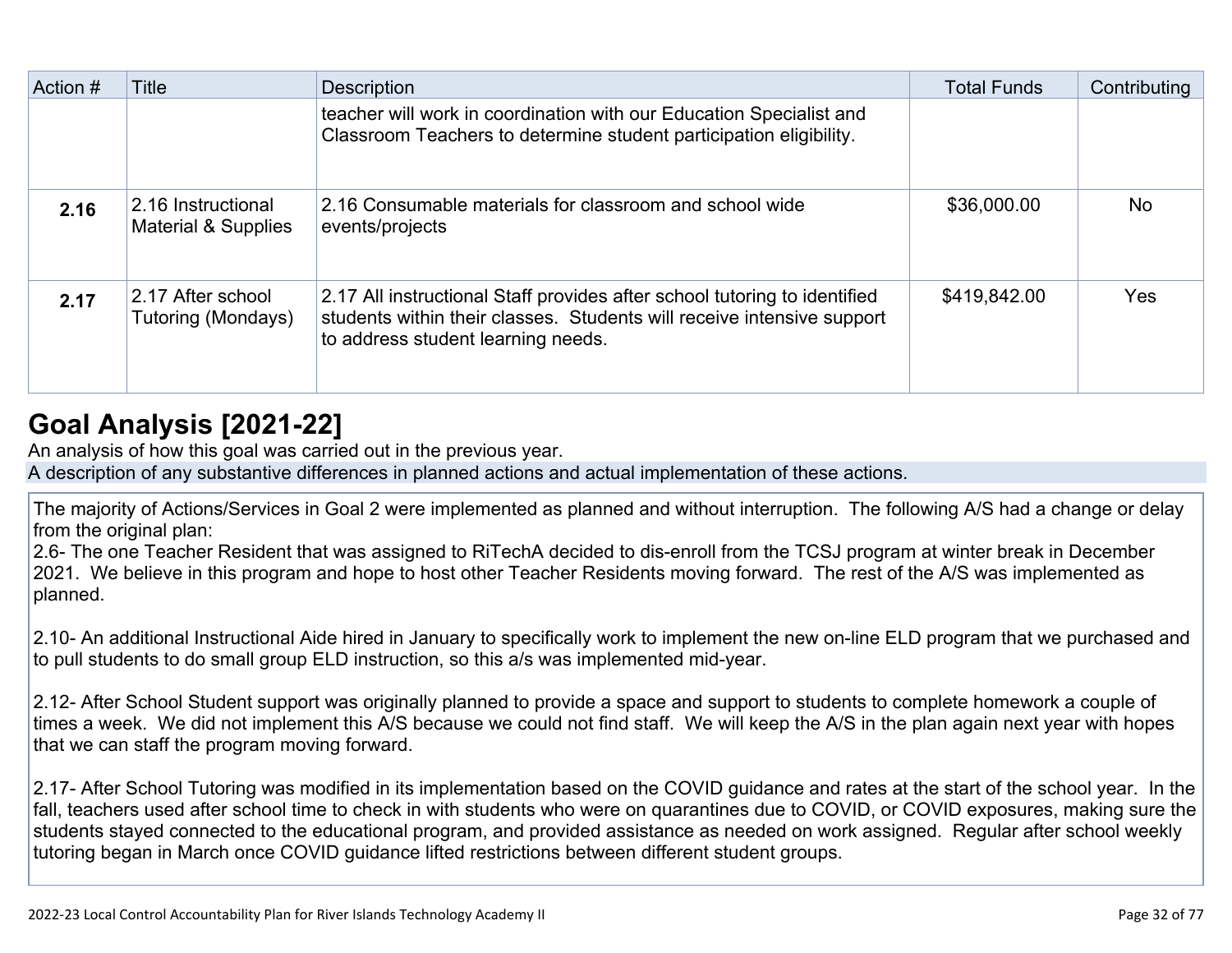An explanation of material differences between Budgeted Expenditures and Estimated Actual Expenditures and/or Planned Percentages of Improved Services and Estimated Actual Percentages of Improved Services.

We have established that any difference of \$50,000 or more between the budgeted expenditure and the actual estimate would be considered a material difference. The following actions/services fall in that category:

All of the actions/services in Goal 2 were implemented and provided within the range set for material difference.

An explanation of how effective the specific actions were in making progress toward the goal.

All of the Actions/Services were effective towards making progress on Goal 2, and will continue them in our LCAP.

A description of any changes made to the planned goal, metrics, desired outcomes, or actions for the coming year that resulted from reflections on prior practice.

The one metric area that we will continue to adapt and focus on is in priority 1, the credential and assignment of teachers. With the continued teacher shortage we have had some teaching assignments that we have not been able to staff with fully credentialed teachers. Our goal is to always hire fully credentialed teachers whenever possible, but we do think that the Intern teachers we have hired are strong educators who are committed to excelling in their classrooms. We have made extra efforts to recruit teachers by hosting 2 job fairs, attending job fairs in our county and adjacent county, and offering a finders fee for staff who recommend a person for a teaching position, who follows through with an interview.

We have hired, and will continue to hire Intern teachers when needed, and will work with them through their programs to be effective teachers for our students.

There were no new Actions/Services added to Goal 2 this year but A/S 2.9 and 2.15 were combined into one action/service to address the technology needs of the school.

**A report of the Total Estimated Actual Expenditures for last year's actions may be found in the Annual Update Table. A report of the Estimated Actual Percentages of Improved Services for last year's actions may be found in the Contributing Actions Annual Update Table.**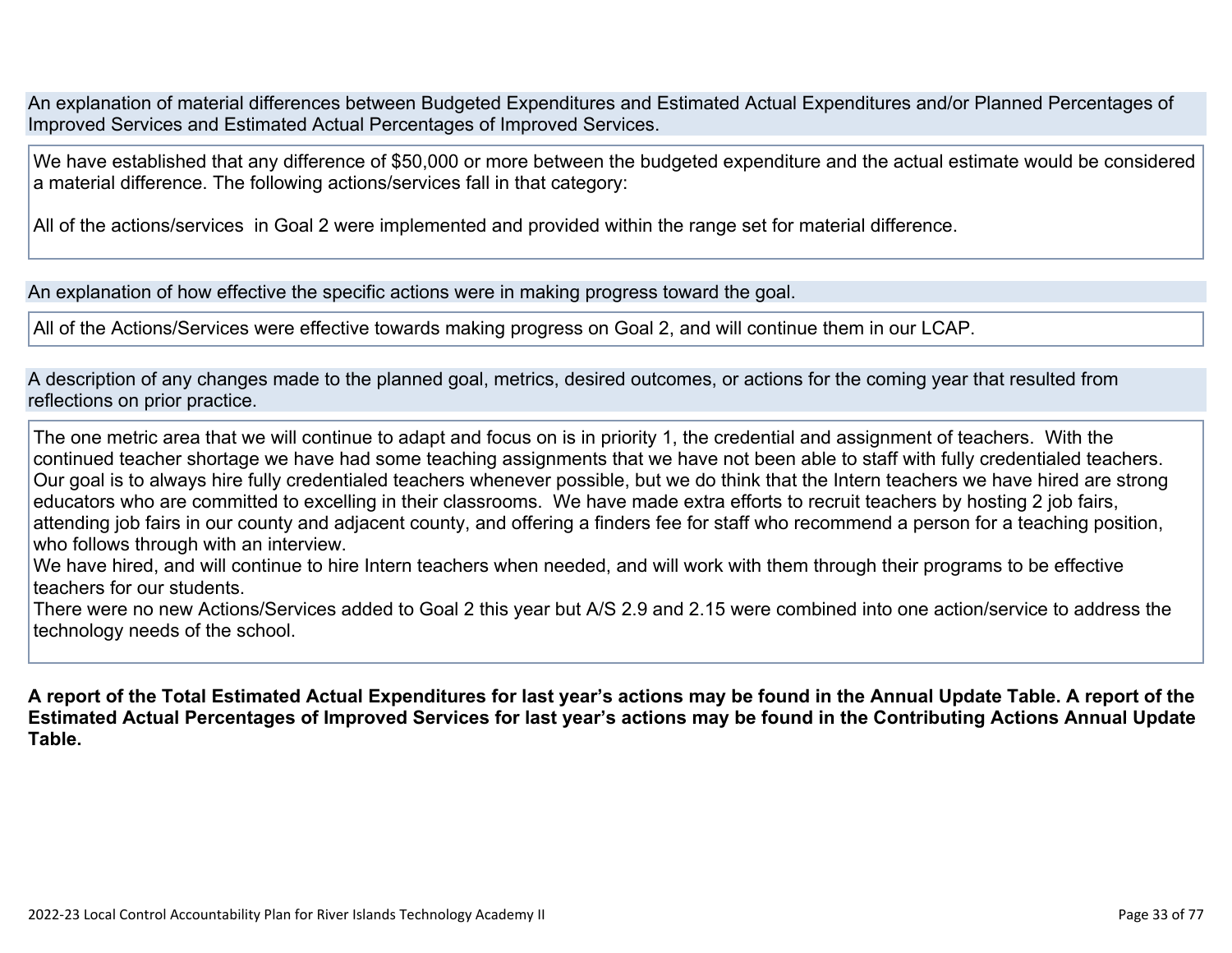## **[Goals and Actions](http://www.doc-tracking.com/screenshots/22LCAP/Instructions/22LCAPInstructions.htm#GoalsandActions)**

### **[Goal](http://www.doc-tracking.com/screenshots/22LCAP/Instructions/22LCAPInstructions.htm#goalDescription)**

| Goal # | Description                                                                                                                                                                      |
|--------|----------------------------------------------------------------------------------------------------------------------------------------------------------------------------------|
|        | River Islands Technology Academy will provide a safe and welcoming learning environment that fosters a respectful and<br>collaborative culture for students, parents, and staff. |

An explanation of why the LEA has developed this goal.

River Islands Technology Academy knows that by fostering a respectful, inclusive and collaborative culture, it will ensure the social emotional well-being, and a safe environment for all children. Creating such an environment takes the help of many parties working together; staff, parents and students working together towards common goals and ideas.

### **[Measuring and Reporting Results](http://www.doc-tracking.com/screenshots/22LCAP/Instructions/22LCAPInstructions.htm#MeasuringandReportingResults)**

| <b>Metric</b>                             | <b>Baseline</b>                                                                                                                                                                                                                                                                   | Year 1 Outcome                                                                                                                                                                                                                                                                                                                                                                                 | Year 2 Outcome | Year 3 Outcome | Desired Outcome for<br>$2023 - 24$                                                                                              |
|-------------------------------------------|-----------------------------------------------------------------------------------------------------------------------------------------------------------------------------------------------------------------------------------------------------------------------------------|------------------------------------------------------------------------------------------------------------------------------------------------------------------------------------------------------------------------------------------------------------------------------------------------------------------------------------------------------------------------------------------------|----------------|----------------|---------------------------------------------------------------------------------------------------------------------------------|
| <b>Priority 3</b><br>Parental Involvement | A, B, C: Parent<br>volunteer<br>parents of<br>unduplicated and<br>exceptional needs<br>students, will maintain students, continued,<br>Parent Volunteer logs,<br>Attendance at School<br>events, Parent<br>Teacher Conferences, Volunteer logs,<br>and meeting sign-in<br>sheets. | A, B, C: Parent<br>volunteer<br>participation, including participation, including<br>parents of<br>unduplicated and<br>exceptional needs<br>or increase verified by and is slowly returning<br>to regular levels of<br>participation, as<br>verified by Parent<br>Attendance at School<br>events, Parent<br>Teacher Conferences,<br>IEP meetings, SSTs<br>and other meeting<br>sign-in sheets. |                |                | A, B, C: Parent<br>involvement levels will<br>be maintained verified<br>by logs, attendance at<br>events and sign-in<br>sheets. |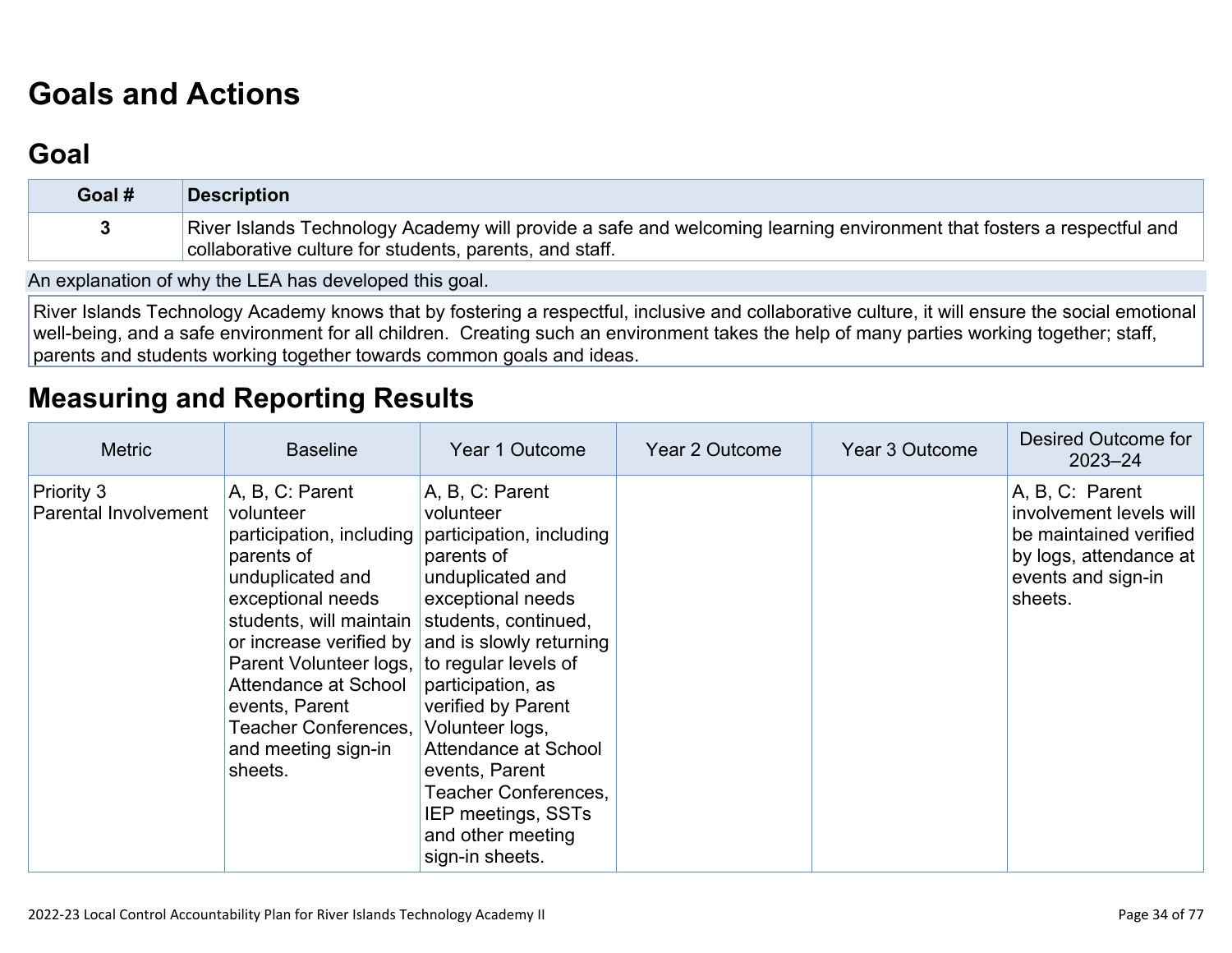| <b>Metric</b>                                                                                                                                                                                                                            | <b>Baseline</b>                                                                                                                                                                                                                                                                                                                                         | Year 1 Outcome                                                                                                                                                                                                                                                                                                                                                                                            | Year 2 Outcome | Year 3 Outcome | Desired Outcome for<br>$2023 - 24$                                                                                                                                                                                             |
|------------------------------------------------------------------------------------------------------------------------------------------------------------------------------------------------------------------------------------------|---------------------------------------------------------------------------------------------------------------------------------------------------------------------------------------------------------------------------------------------------------------------------------------------------------------------------------------------------------|-----------------------------------------------------------------------------------------------------------------------------------------------------------------------------------------------------------------------------------------------------------------------------------------------------------------------------------------------------------------------------------------------------------|----------------|----------------|--------------------------------------------------------------------------------------------------------------------------------------------------------------------------------------------------------------------------------|
| <b>Priority 5</b><br><b>Attendance Rates</b><br><b>Chronic Absences</b><br><b>Middle School</b><br><b>Dropout Rate</b><br><b>High School Dropout</b><br>and High School<br><b>Graduation Rates: not</b><br>applicable to a K-8<br>school | A: Attendance rate for<br>2019-20 was 93%<br><b>B: Chronic Absence</b><br>Rate in 19-20 was 6% Rate in 21-22 was 7%<br>C: Middle School<br>Dropout Rate: 2019-<br>20 was 0%                                                                                                                                                                             | A: Attendance rate for<br>2021-22 was 93%<br><b>B: Chronic Absence</b><br>C: Middle School<br>Dropout Rate: 2021-<br>22 was 0%                                                                                                                                                                                                                                                                            |                |                | A. Maintain or<br>decrease the<br>Attendance rate<br>baseline of 93%<br>B. Maintain or<br>decrease a Chronic<br>Absence 5%<br>C. Maintain Middle<br><b>School Dropout Rate</b><br>of $0\%$                                     |
| Priority 6<br><b>Suspension Rate</b><br><b>Expulsion Rate</b><br>Survey results                                                                                                                                                          | A: Suspension for<br>2019-20 was 2.4%<br><b>B: Expulsion Rate:</b><br>maintained at less<br>than $1\%$<br>C: Student Survey:<br>students will be<br>annually surveyed for<br>feedback on school<br>climate:<br>66% of students<br>surveyed like coming<br>to school at RiTecA.<br>71% of students<br>surveyed reported<br>talking with school<br>staff. | A: Suspension for<br>2021-22 was 2.5%<br><b>B: Expulsion Rate:</b><br>maintained at less<br>than $1\%$<br>C: Student Survey:<br>students will be<br>annually surveyed for<br>feedback on school<br>climate:<br>72% of students<br>surveyed like coming<br>to school at RiTechA.<br>67% of students<br>surveyed reported<br>being comfortable with being comfortable with<br>talking with school<br>staff. |                |                | A. Maintain or<br>decrease suspension<br>rate from baseline<br>2.5%<br><b>B. Maintain Expulsion</b><br>rate from baseline of<br>less than 1%<br>C. Students will be<br>annually surveyed for<br>feedback on school<br>climate. |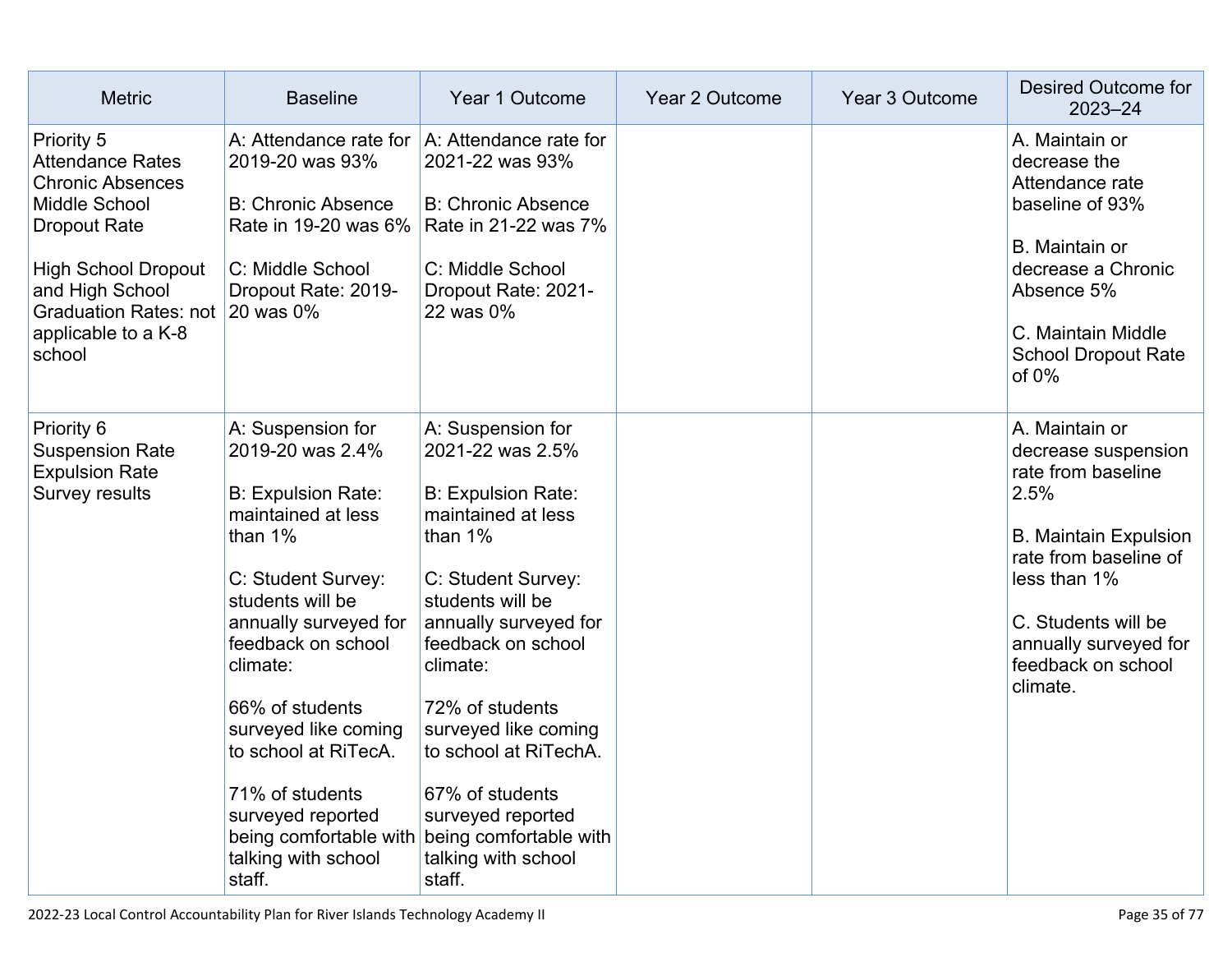| <b>Metric</b>                                                                                                                                                                 | <b>Baseline</b>                                                                                                                                                                                                                                                                                                                                                                                                        | Year 1 Outcome                                                                                                                                                                                                                                                                                                                                                                                                                                   | Year 2 Outcome | Year 3 Outcome | Desired Outcome for<br>$2023 - 24$                              |
|-------------------------------------------------------------------------------------------------------------------------------------------------------------------------------|------------------------------------------------------------------------------------------------------------------------------------------------------------------------------------------------------------------------------------------------------------------------------------------------------------------------------------------------------------------------------------------------------------------------|--------------------------------------------------------------------------------------------------------------------------------------------------------------------------------------------------------------------------------------------------------------------------------------------------------------------------------------------------------------------------------------------------------------------------------------------------|----------------|----------------|-----------------------------------------------------------------|
|                                                                                                                                                                               | 83% of students<br>surveyed reported<br>feeling safe at school.                                                                                                                                                                                                                                                                                                                                                        | 76% of students<br>surveyed reported<br>feeling safe at school.                                                                                                                                                                                                                                                                                                                                                                                  |                |                |                                                                 |
| <b>Priority 8 Other Pupil</b><br>Outcomes:<br>A: Student Enrollment   A, B: Enrollment and<br>Rate<br>B: Student Enrollment   students will maintain<br><b>Retention Rate</b> | <b>Other Pupil</b><br>Outcomes:<br>retention rates of<br>as verified by student<br>information system<br>reports. It was hard to<br>accurately measure<br>the retention rate of<br>students this year with few years. Next<br>the change in<br>instructional delivery.<br>We will establish a<br>baseline percentage<br>again next year when<br>we return to a more<br>stable on-campus<br>instruction<br>environment. | <b>Other Pupil</b><br><b>Outcomes: It still</b><br>proves to be difficult to<br>measure the<br>enrollment and<br>retention rates of<br>students will maintain<br>verified by student<br>information system<br>reports over the past<br>school year will be<br>first time we will have<br>two years of data to<br>actually make a<br>comparison and<br>identify an enrollment<br>retention rate.<br>The overall enrollment<br>for 21-22 was 1,090 |                |                | Maintain the<br>enrollment and<br>retention rate of<br>students |

# **[Actions](http://www.doc-tracking.com/screenshots/22LCAP/Instructions/22LCAPInstructions.htm#actions)**

| Action # | <b>Title</b>                     | Description                                                                                                                                                                                                         | <b>Total Funds</b> | Contributing |
|----------|----------------------------------|---------------------------------------------------------------------------------------------------------------------------------------------------------------------------------------------------------------------|--------------------|--------------|
| 3.1      | 3.1 Student<br>Character Program | 3.1 Character education program with all staff participating in<br>recognizing students good character. Instructional materials will be<br>purchased for staff, as needed. Teachers will provide instructional time | \$1,500.00         | <b>No</b>    |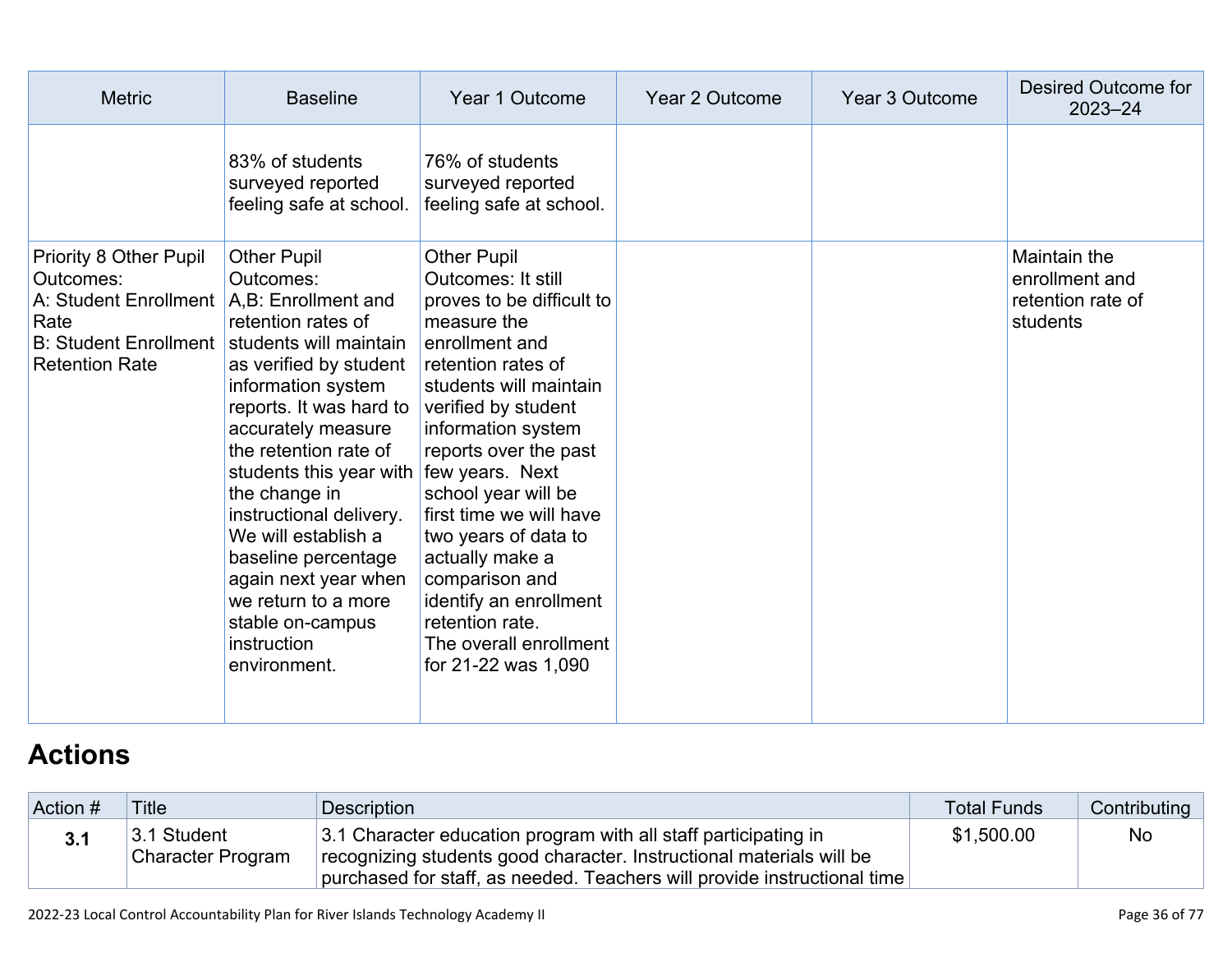| Action # | <b>Title</b>                                           | <b>Description</b>                                                                                                                                                                                                                                                                                                                              | <b>Total Funds</b> | Contributing |
|----------|--------------------------------------------------------|-------------------------------------------------------------------------------------------------------------------------------------------------------------------------------------------------------------------------------------------------------------------------------------------------------------------------------------------------|--------------------|--------------|
|          |                                                        | for character education on a daily or weekly basis. Prizes for good<br>character recognition will be given. "Brag Tags" will be used school-<br>wide, to recognize good student behavior/character within classroom<br>or on the school grounds on an on-going monthly basis. Assemblies to<br>support the Character program will be scheduled. |                    |              |
| 3.2      | 3.2 Office Staff<br>Professional<br>Development        | 3.2 Continue to work with office staff on public relations and creating a<br>welcoming culture encouraging parent volunteerism.                                                                                                                                                                                                                 | \$2,000.00         | <b>No</b>    |
| 3.3      | 3. Enrichment<br>Programs (during and<br>after school) | 3.3 Support school wide enrichment programs such as: Art,<br>assemblies, STEM and music. Provide opportunities for after school<br>programs such as sports, science olympiad, robotics, chess club,<br>running club and sailing club. Materials, resources and stipends/pay<br>for staff running programs.                                      | \$25,100.00        | <b>No</b>    |
| 3.4      | 3.4 College Bound<br>(college of the week)             | 3.4 Continue to support a school-wide "College Bound" school theme<br>by having each class adopt a college to study and immerse in their<br>classroom culture. Purchase materials in support of "College Bound"<br>theme.                                                                                                                       | \$4,200.00         | <b>No</b>    |
| 3.5      | 3.5 Counseling &<br>Therapy                            | 3.5 Support students social and emotional well-being with individual,<br>small group counseling and individual therapy.                                                                                                                                                                                                                         | \$0.00             | <b>No</b>    |
| 3.6      | 3.6 Middle School<br><b>Success Classes</b>            | 3.6 Expenses for middle school success classes and enrichment                                                                                                                                                                                                                                                                                   | \$20,000.00        | <b>No</b>    |
| 3.7      | 3.7 School Safety<br>Equipment                         | 3.7 Review, monitor, implement and maintain a school safety plan and<br>purchase security equipment as needed.                                                                                                                                                                                                                                  | \$2,500.00         | <b>No</b>    |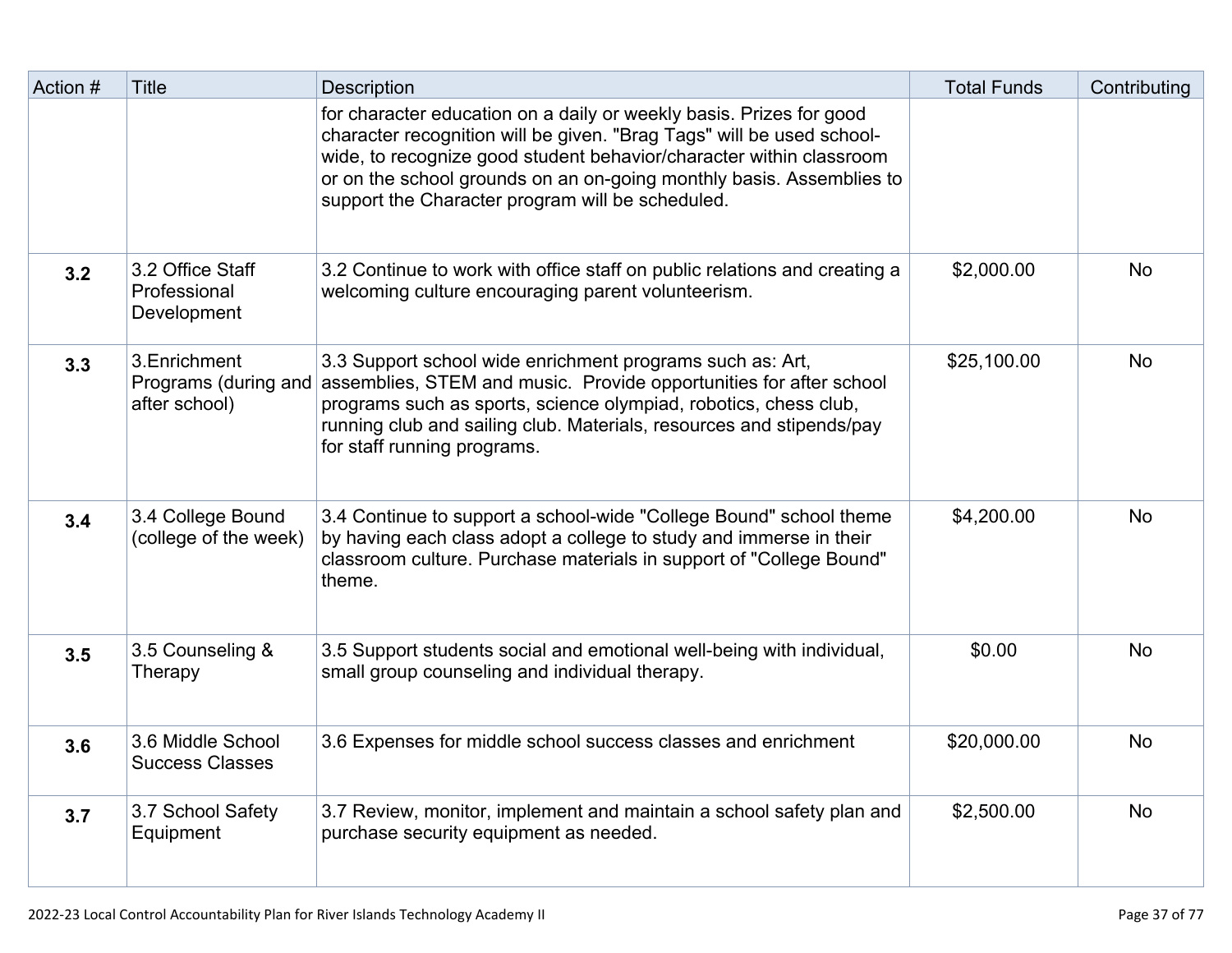| Action # | <b>Title</b>                                                          | Description                                                                                                                                                                                                                                                                                                                                                                                                                       | <b>Total Funds</b> | Contributing |
|----------|-----------------------------------------------------------------------|-----------------------------------------------------------------------------------------------------------------------------------------------------------------------------------------------------------------------------------------------------------------------------------------------------------------------------------------------------------------------------------------------------------------------------------|--------------------|--------------|
| 3.8      | 3.8 Parent Volunteer<br>Appreciation and<br><b>Staff Appreciation</b> | 3.8 Continue to communicate with parent volunteers regarding needs<br>and responsibilities. Staff demonstrates appreciation of volunteers<br>through positive interaction and End of Year Appreciation Celebration.<br>Staff appreciation costs to acknowledge the staff's hard work through<br>out the school year                                                                                                               | \$5,000.00         | <b>No</b>    |
| 3.9      | 3.9 Student Awards<br>and Recognition                                 | 3.9 Provide opportunities to acknowledge/reward student success in<br>academics and extracurricular activities.                                                                                                                                                                                                                                                                                                                   | \$1,000.00         | <b>No</b>    |
| 3.10     | 3.10 School check in<br>system                                        | 3.10 A self check-in system will be supported for school<br>visitors/volunteers. The system emergency component will be utilized<br>with staff during emergency procedures/situations.                                                                                                                                                                                                                                            | \$500.00           | <b>No</b>    |
| 3.11     | 3.11 Flexible<br>Furniture                                            | 3.11 Furniture will be purchased to support Alternative Seating within<br>our classrooms to better support students who prefer seating other<br>than a traditional desk and chair.                                                                                                                                                                                                                                                | \$10,000.00        | <b>No</b>    |
| 3.12     | 3.12 School Nurse                                                     | 3.12 A school Nurse will be on site 2 days a week to address the<br>health needs of students, create medical plans as needed and train<br>the staff as needed. The nurse will be able to follow up with families<br>regarding medical issues and impact said issues have on the<br>education of students. A School Nurse will add an additional facet to<br>our team, enabling us to better address the needs of the whole child. | \$0.00             | <b>No</b>    |
| 3.13     | 3.13 Student<br>Incentives                                            | 3.13 Expenses for student incentive programs and events (AR goals,<br>end of season sports)                                                                                                                                                                                                                                                                                                                                       | \$1,900.00         | <b>No</b>    |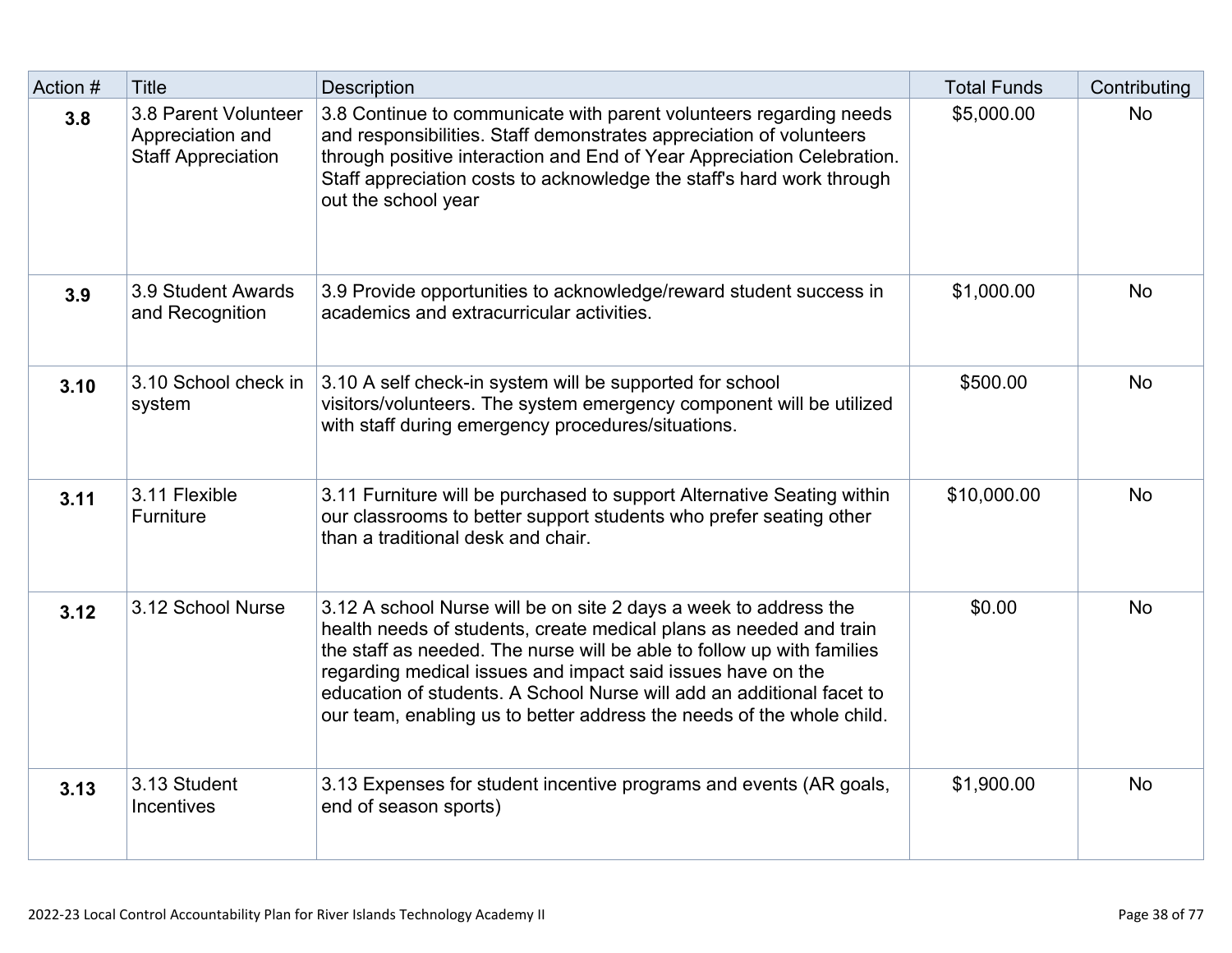| Action # | <b>Title</b>                                             | <b>Description</b>                                                                                                                                                                                                                                                                                                | <b>Total Funds</b> | Contributing |
|----------|----------------------------------------------------------|-------------------------------------------------------------------------------------------------------------------------------------------------------------------------------------------------------------------------------------------------------------------------------------------------------------------|--------------------|--------------|
| 3.14     | 3.14 Field Trips &<br><b>Student Camps</b>               | 3.14 Expenses for grade level field trips: transportation, admission<br>fees, supplies                                                                                                                                                                                                                            | \$20,000.00        | <b>No</b>    |
| 3.15     | 3.15 Virtual Student<br>management system                | 3.15 Go Guardian costs/license                                                                                                                                                                                                                                                                                    | \$5,000.00         | <b>No</b>    |
| 3.16     | 3.16 Classified Staff                                    | 3.16 Cost to maintain classified personnel needed to ensure a<br>smoothly run office and school site (salaries & benefits)                                                                                                                                                                                        | \$550,799.00       | <b>No</b>    |
| 3.17     | 3.17 Parent Support<br>Trainings and<br><b>Resources</b> | 3.17 Coordinated support will be provided to parents to better support<br>their students with the instructional program at home.<br>Workshop/Speakers will be planned to provide parents with<br>information on how to best support their children and how to engage<br>with the school as partners in education. | \$15,000.00        | <b>No</b>    |

## **[Goal Analysis \[2021-22\]](http://www.doc-tracking.com/screenshots/22LCAP/Instructions/22LCAPInstructions.htm#GoalAnalysis)**

An analysis of how this goal was carried out in the previous year.

A description of any substantive differences in planned actions and actual implementation of these actions.

The majority of Actions/Services in Goal 3 were implemented as planned and without interruption. The following A/S had a change or delay from the original plan:

3.3 After School Enrichment- we were able to bring back several of our after school programs for students. Some of our regular programs such as: lego, running and robotic clubs did not run this year due to distancing and mixing of group restrictions that were in place for the first half of the school year. We plan to bring them back at the start of next school year and will continue in the plan.

3.4 College Bound- college of the week is usually a part of our Friday Morning Assembly event held in person each week. Again due to COVID restrictions, this event was done digitally instead, and was available to students every Friday as part of the Friday Morning Assembly video shown in their classrooms.

3.8 Parent Volunteer Appreciation was not held this school year since we did not have a normal volunteer program running for the entire year. We did invite volunteers back beginning in January 2022, and the return has been slow, but continues to be an area of focus for the academies.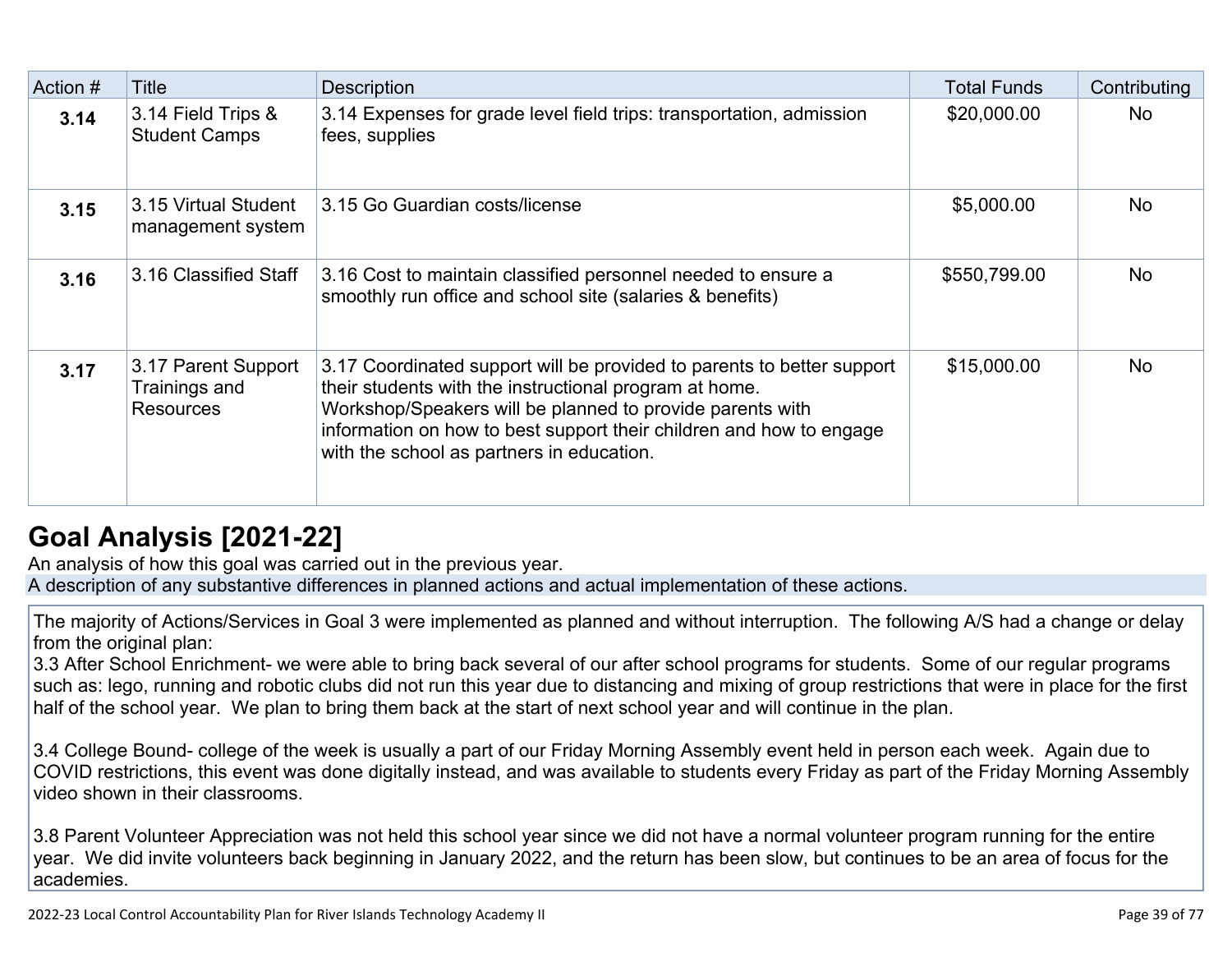3.14 Field Trips & Student Camps- while it was our plan to have these two events return for students, it was not possible for students to attend camps due to the uncertainty of the COVID guidance and availability of open dates/spots at camps. Attempts were made by grade levels to plan/attend field trips this year, but few were successful with actually booking the transportation needed to travel to locations. Both a delay in the approval to move forward with attending due to guidance, and the lack of bus drivers contributed to low number of field trips that occurred this school year.

An explanation of material differences between Budgeted Expenditures and Estimated Actual Expenditures and/or Planned Percentages of Improved Services and Estimated Actual Percentages of Improved Services.

We have established any difference of \$50,000 or more between the budgeted expenditure and the actual estimate would be considered a material difference. The following actions/services fall in that category:

A/S 3.16: The cost for Office Staff and Campus Monitors was higher than budgeted due to the additional staff members brought on in both categories during the school year. Additional Office Staff was hired with the intent of training them to either remain at RiTechA when the new school opens and other office staff moves there, or for the new hires to open the new school. We did not want either school to be left with large numbers of new staff at the start of the next school year. Additional Campus Monitors were bought on at the beginning of the school year to help with groupings and distancing that was at place due to COVID guidelines.

All of the other actions/services in Goal 3 were implemented and provided within the range set for material difference.

An explanation of how effective the specific actions were in making progress toward the goal.

All of actions/services were determined to be effective towards reaching Goal 3. We will continue them all in the next year of the plan. There are some a/s that we not fully implemented (3.3, 3.4, 3.8 and 3.14) and will be a focus to return to normal in the 2022-23 school year.

A description of any changes made to the planned goal, metrics, desired outcomes, or actions for the coming year that resulted from reflections on prior practice.

Changes made to Goal 3 moving forward are:

A/S 3.3 & A/S 3.17 will be combined into one action and service to support and fund enrichment activities for students. Instead of breaking them apart between during and after school, the enrichment activities will all be budgeted together and tracked together moving forward.

The addition of action 3.17 was a direct result of input from parents and their expressed desire to be better able to assist their children with school work at home. We will work to push out coordinated resources to families to help them with this effort. We will also continue to hold Coffee & Chat events to gather input and arrange for speakers to come and talk with parents about ways to best to support their children at home and at school.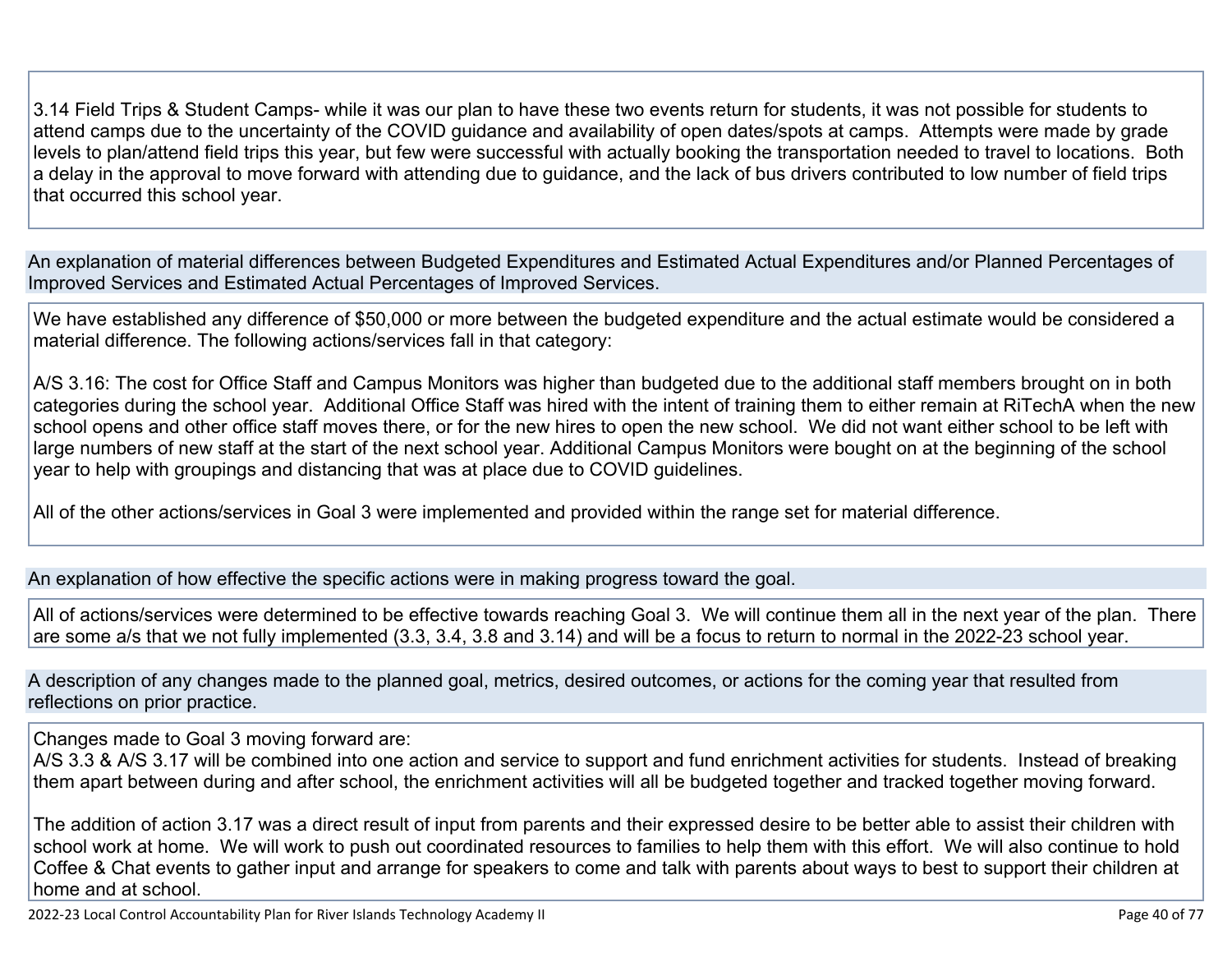**A report of the Total Estimated Actual Expenditures for last year's actions may be found in the Annual Update Table. A report of the Estimated Actual Percentages of Improved Services for last year's actions may be found in the Contributing Actions Annual Update Table.**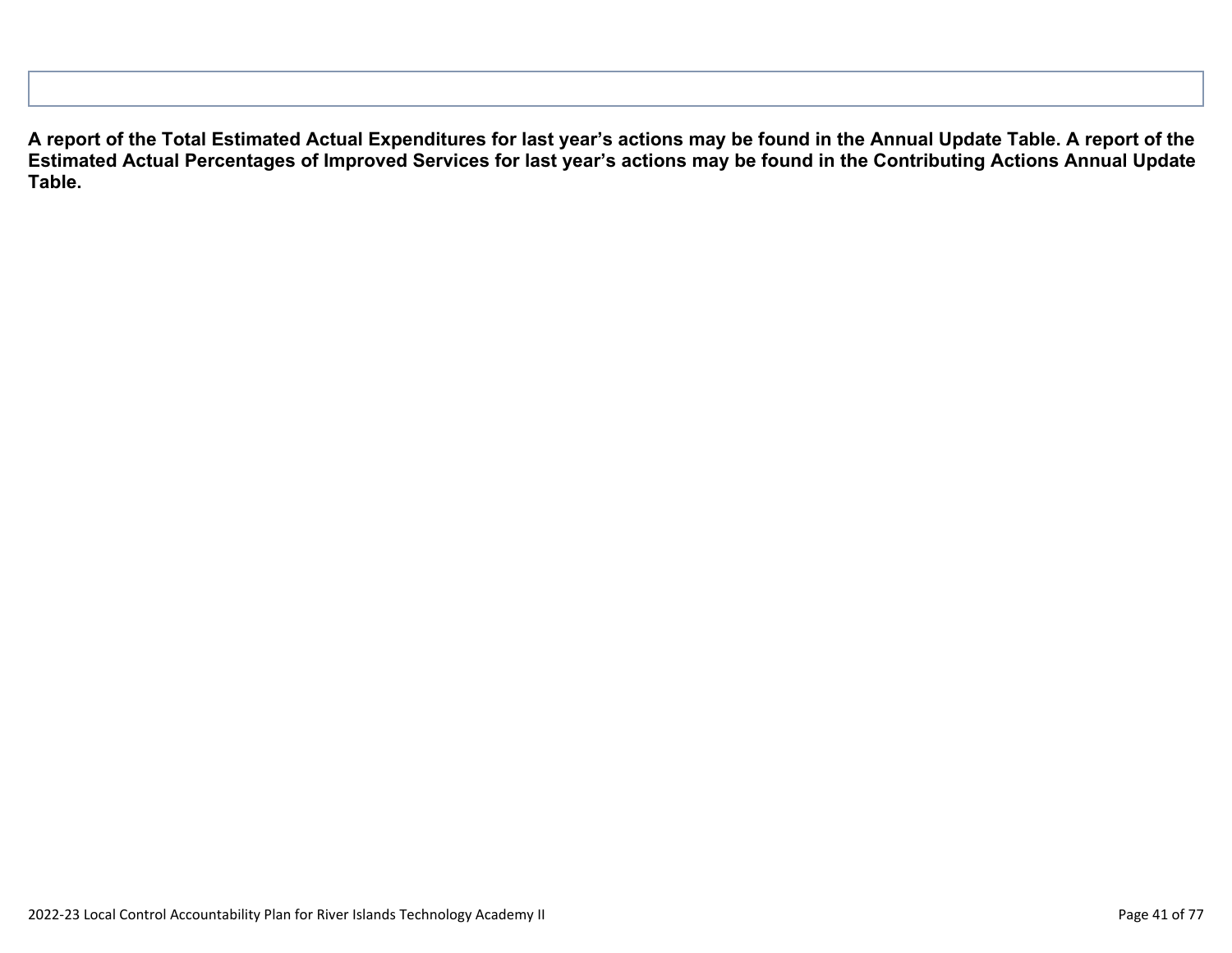# **[Increased or Improved Services for Foster Youth, English Learners, and Low-](http://www.doc-tracking.com/screenshots/22LCAP/Instructions/22LCAPInstructions.htm#IncreasedImprovedServices)[Income Students \[2022-23\]](http://www.doc-tracking.com/screenshots/22LCAP/Instructions/22LCAPInstructions.htm#IncreasedImprovedServices)**

| Projected LCFF Supplemental and/or Concentration Grants | Projected Additional LCFF Concentration Grant (15 percent) |
|---------------------------------------------------------|------------------------------------------------------------|
| \$607,833                                               | \$C                                                        |

#### **Required Percentage to Increase or Improve Services for the LCAP Year**

| Projected Percentage to Increase<br>or Improve Services for the<br>Coming School Year | <b>LCFF Carryover — Percentage</b> | <b>ILCFF Carryover — Dollar</b> | Total Percentage to Increase or<br>Improve Services for the Coming<br>School Year |
|---------------------------------------------------------------------------------------|------------------------------------|---------------------------------|-----------------------------------------------------------------------------------|
| 6.81%                                                                                 | $0.00\%$                           | \$0.00                          | <sup>≀</sup> 6.81%                                                                |

### **The Budgeted Expenditures for Actions identified as Contributing may be found in the Contributing Actions Table.**

### **[Required Descriptions](http://www.doc-tracking.com/screenshots/22LCAP/Instructions/22LCAPInstructions.htm#RequiredDescriptions)**

For each action being provided to an entire school, or across the entire school district or county office of education (COE), an explanation of (1) how the needs of foster youth, English learners, and low-income students were considered first, and (2) how these actions are effective in meeting the goals for these students.

2022-23

River Islands Technology Academy is a single-school Charter with 1090 students in grades K-8. For the 2021-22 school year, the demographics of the student body are: 25% Low Soci-economic; 11% English Learners; and .8% Foster Youth. We do not currently have any students identified as homeless; however, we have policies and funds should the need for services arise. Being a single school district, the unduplicated pupil percentage is 30.8%, and the majority of the Actions and Services in our LCAP are provided on a school-wide basis.

The Actions/Services in Goal 2 described below, are principally directed and most effective in meeting the individual and specific needs of our EL and Low-Income and Foster Youth students. In our experience, classroom teachers are best able to meet the needs of the students they have within their, class and we are equipping them to do so by providing specialized professional development; keeping class sizes small, providing supplemental curriculum, instructional aides (where warranted) and providing weekly tutoring to their own students to make it intentionally directed towards each students' needs. Additional support with extra tutoring opportunities, parent training events and an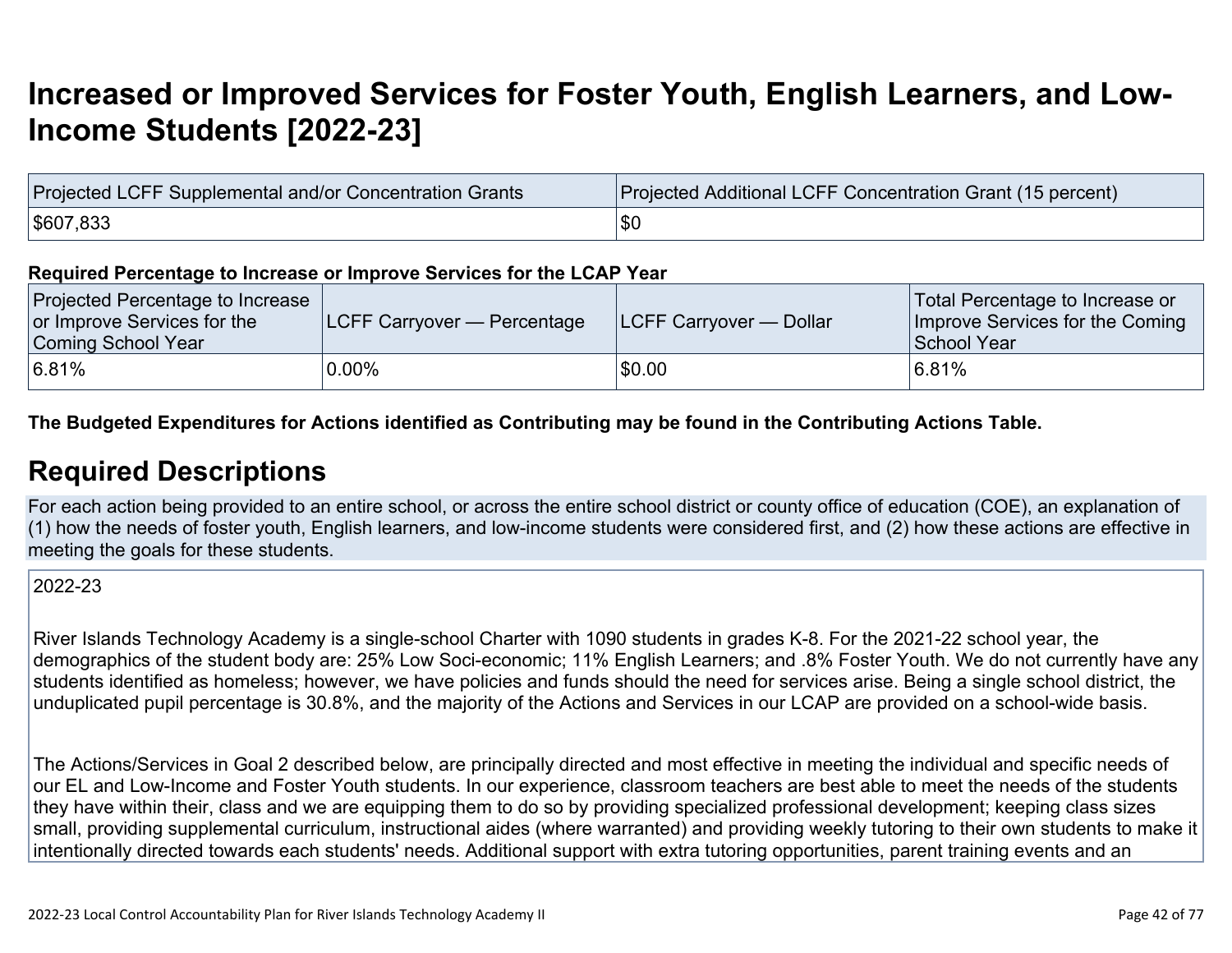Instructional Coach and Intervention Teacher all increase the quality of programs school-wide and improve learning services provided to unduplicated students because of additional personnel and related services.

Supplemental Funds are used to provide Actions and Services to help accomplish Goal 2.

The Actions and Services specifically targeted towards Unduplicated Students from both goals can be grouped in 3 main categories: Training/Professional Development, Staff, and Programs/Materials.

Supplemental funds used for Training/Professional Development:

A/S 2.10 English Learner Services: After reviewing student data, it was determined that English learners were performing below the level of all students in the area of ELA throughout grade levels. To address this concern, an on-line program, LEXIA ELA, was introduced to use with English Learner to address language acquisition skills. Teachers were trained on how the program works, and ways that they could incorporate in into their daily schedules to ensure that EL students would have consistent use of the program. In addition to the integrated ELD that classroom teachers provide, LEXIA ELA tracks student progress through use of the program and then groups students for additional designated ELD lessons. A staff member was hired to manage these designated ELD groups, and provide weekly lessons to students to address their specific language acquisition needs and targets. School-wide is the most effective use of funds because students benefit from these services which are principally directed toward meeting the district's goals for unduplicated pupils in state priority two, access to Academic Standards and priority four, performance on state assessments and EL proficiency progress. Weiss & Pasley state, "Ongoing, intensive professional development that focuses on supporting teachers' planning and instruction has a greater chance of influencing teaching practice and in turn, raising student achievement. To address the language acquisition needs of students the action is effective by including all instructional staff in on-going training for English Learners. Professional development being provided school wide insures that all English Learners will be placed with a teacher who has received training on instructional strategies and programs to address their specific learning needs.

Supplemental funds used for Staff:

A/S 2.5 Paraprofessionals and Instructional Aides: After examining data, it was determined in many classrooms, that our English Learners and low soci-economic students performed lower than the rate of all students. To address this, paraprofessionals are utilized to support students within the classroom, who need the additional support including English Learners, Low Income and Foster Youth as appropriate. School-wide is the most effective use of funds for this A/S because students benefit from additional instructional support and these services are principally directed toward meeting the district's goals for unduplicated pupils in state priority two, access to Academic Standards, and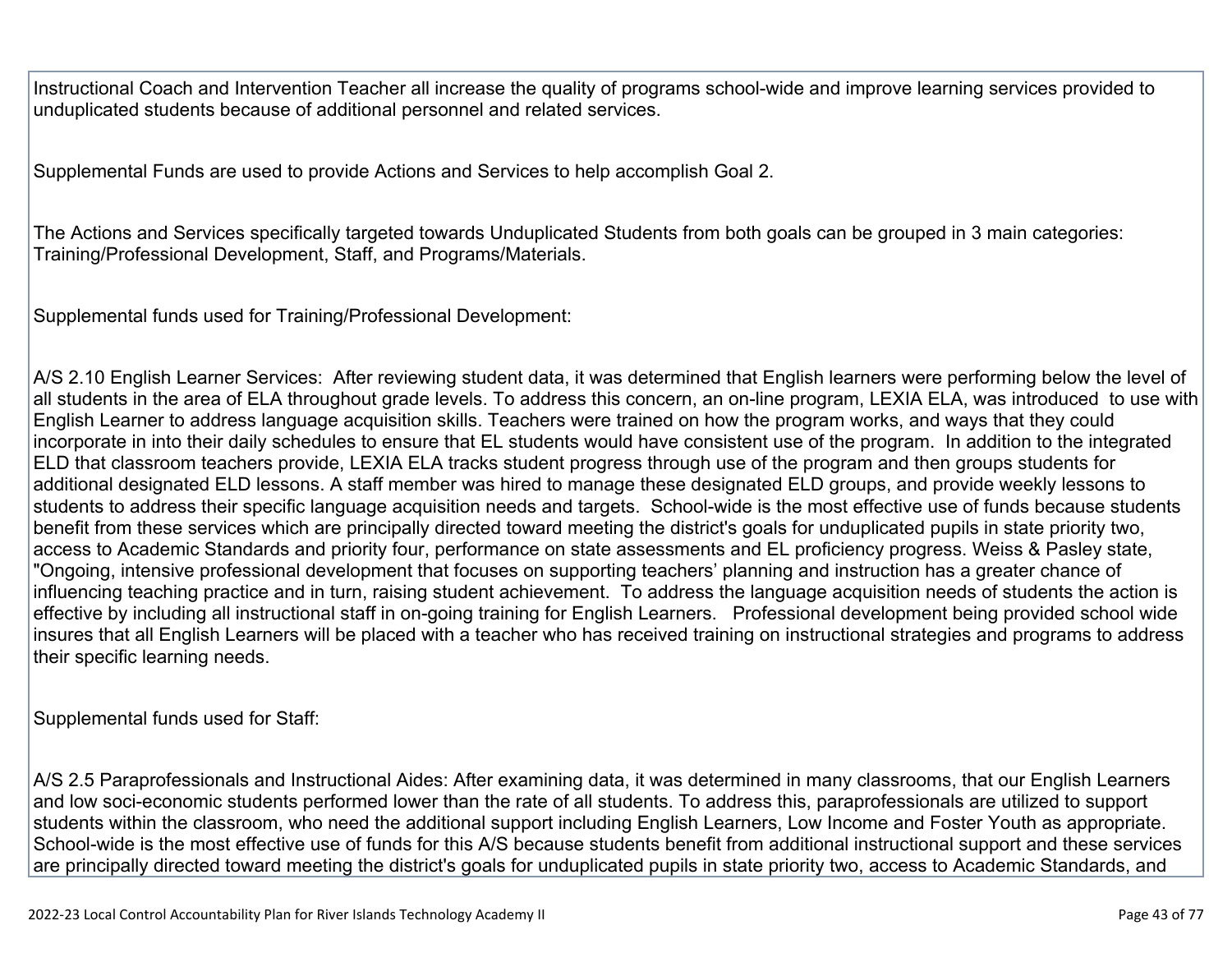priority four Pupil Achievement. Additional staff has been used to further continue to support our unduplicated students within the classroom to improve overall student achievement.

A/S 2.14 Program Administrator: After looking at both student and teacher data, it was determined that an additional Program Administrator will be provided using supplemental funds due to the large number of new teachers and students. The Program Administrator will provide hands-on in class support to teachers to help them improve instruction to best serve all our students, including English Learners, Low Income and Foster Youth students. School-wide is the most effective use of funds because students benefit from teacher growth and these services are principally directed toward meeting the district's goals for unduplicated pupils in state priority two, Academic Standards. Weiss & Pasley state, "Ongoing, intensive professional development that focuses on supporting teachers' planning and instruction has a greater chance of influencing teaching practice and in turn, raising student achievement, priority four.

A/S 2.16 Intervention Teacher: Examining student reading data identified a need for intensive intervention for students below grade level. After looking at the students who fall in this category, it was determined that many were unduplicated students. To address this need, an Intervention Teacher will provide specialized instruction for students who are below grade level and at risk for retention. This teacher will work in coordination with our Education Specialist and Classroom Teachers to determine student participation eligibility. School-wide is the most effective use of funds because students benefit from specialized instruction designed to address areas of specific need enabling them to make academic growth. This addresses priority four, Pupil Achievement as experience tells us that targeting students in small groups to address areas that they are behind, will enable them to make growth more quickly than if the same needs are addressed within the regular classroom during regular instruction. An additional Intervention Teacher enables students to be grouped appropriately to maximize the time spent within this type of instruction so all students in the group are working on remediating the same skill, or skill set.

Supplemental funds used for Programs

A/S 2.17 After school Tutoring: After school Tutoring, is being provided from supplemental funds for identified students within each class, including at-risk students, English Learners, Low- Income and Foster Youth students. Students will receive intensive support to address student learning needs from their own classroom teacher once a week. School-wide is the most effective use of funds because high need students who attend weekly tutoring receive additional learning opportunities to best meet their needs. This action is principally directed toward meeting the district's goals for unduplicated pupils in state priority four, Pupil Achievement by gaining time to have class concepts and standards retaught as needed in small group settings.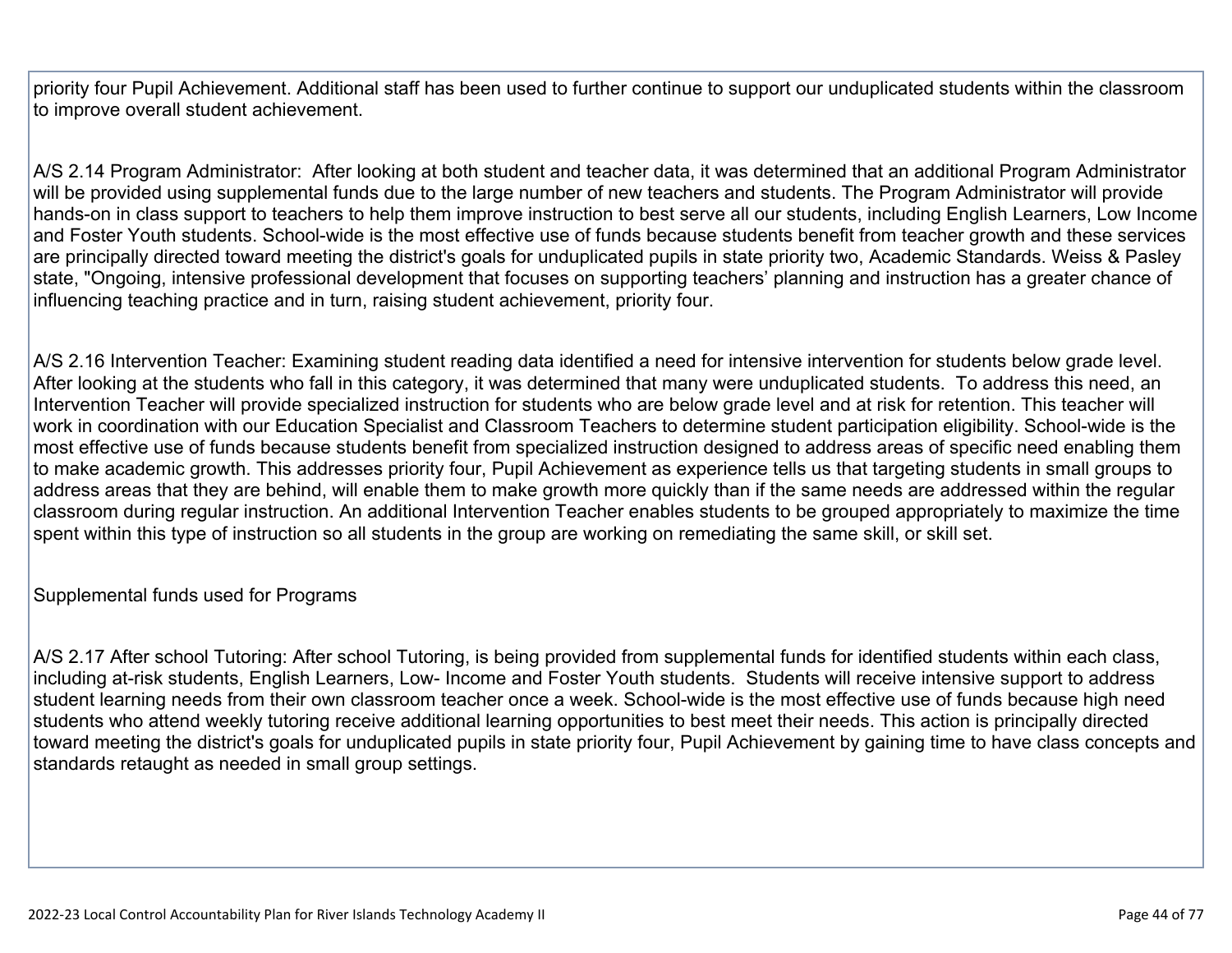A description of how services for foster youth, English learners, and low-income students are being increased or improved by the percentage required.

Based on the Goals and actions as well as the LEA-wide actions described above, River Islands Technology Academy met the minimum percentage requirement.

A description of the plan for how the additional concentration grant add-on funding identified above will be used to increase the number of staff providing direct services to students at schools that have a high concentration (above 55 percent) of foster youth, English learners, and lowincome students, as applicable.

River Islands Technology Academy does not receive additional concentration grant add-on funds.

| Staff-to-student ratios by<br>type of school and<br>concentration of<br>unduplicated students | Schools with a student concentration of 55 percent or<br>less | Schools with a student concentration of greater than 55<br>percent |
|-----------------------------------------------------------------------------------------------|---------------------------------------------------------------|--------------------------------------------------------------------|
| Staff-to-student ratio of<br>classified staff providing<br>direct services to students        |                                                               |                                                                    |
| Staff-to-student ratio of<br>certificated staff providing<br>direct services to students      |                                                               |                                                                    |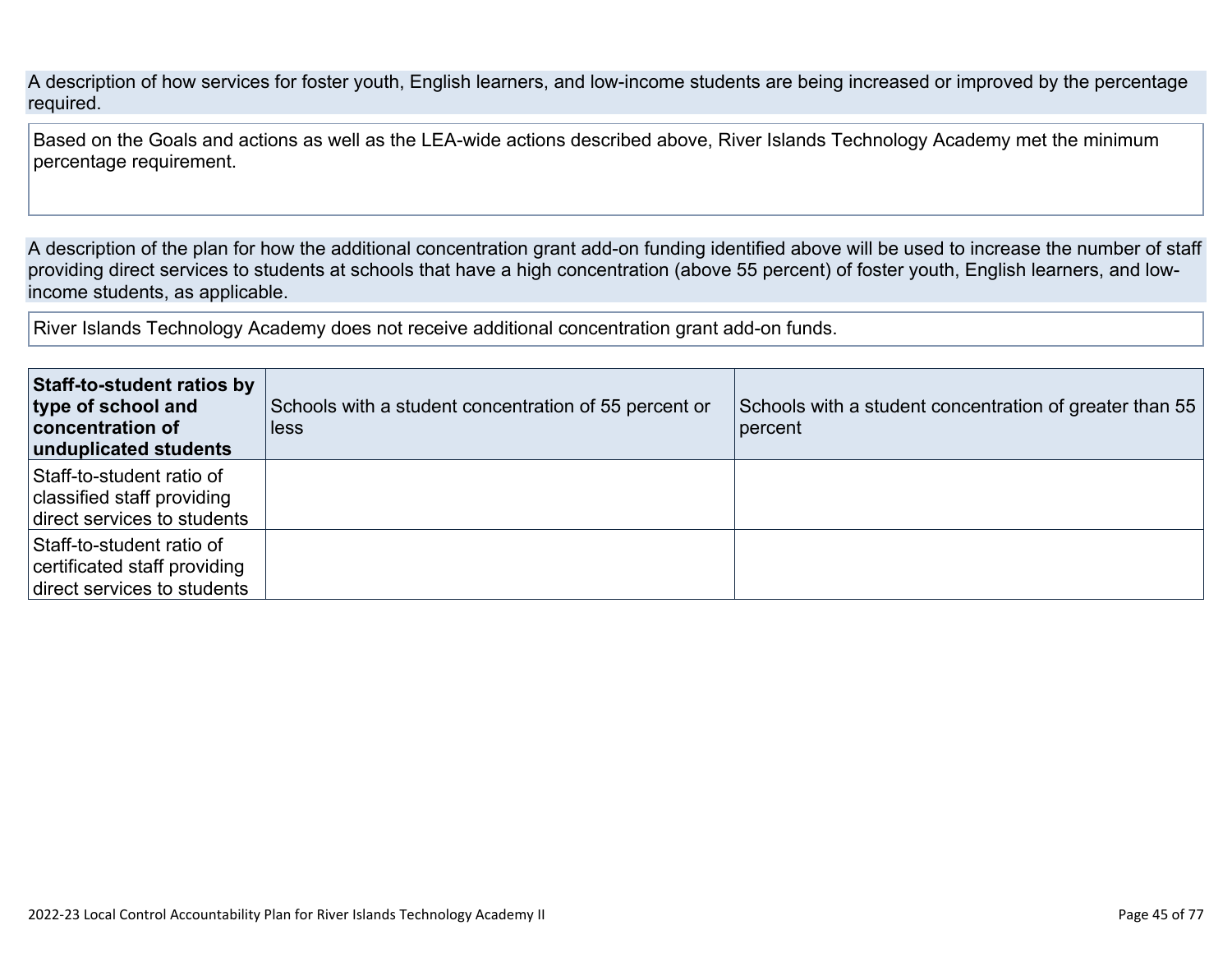### **2022-23 Total Expenditures Table**

| <b>Totals</b>  |                | <b>LCFF Funds</b>                                      | <b>Other State</b><br><b>Funds</b>          | <b>Local Funds</b>      | <b>Federal Funds</b> | <b>Total Funds</b>       | <b>Total Personnel</b> | <b>Total Non-</b><br>personnel |                    |
|----------------|----------------|--------------------------------------------------------|---------------------------------------------|-------------------------|----------------------|--------------------------|------------------------|--------------------------------|--------------------|
| <b>Totals</b>  |                | \$8,199,425.00                                         | \$578,380.00                                |                         | \$78,000.00          | \$8,855,805.00           | \$6,566,857.00         | \$2,288,948.00                 |                    |
| <b>Goal</b>    | <b>Action#</b> | <b>Action Title</b>                                    |                                             | <b>Student Group(s)</b> | <b>LCFF Funds</b>    | <b>Other State Funds</b> | <b>Local Funds</b>     | <b>Federal Funds</b>           | <b>Total Funds</b> |
| $\mathbf{1}$   | $1.1$          | 1.1 Academies Staff                                    | All                                         |                         | \$730,488.00         |                          |                        |                                | \$730,488.00       |
| $\mathbf{1}$   | $1.2$          | 1.2 Academies<br><b>Facilities &amp;</b><br>Operations | All                                         |                         | \$424,575.00         |                          |                        |                                | \$424,575.00       |
| $\mathbf 1$    | $1.3$          | 1.3 Academies<br><b>Contract Services</b>              | All                                         |                         | \$430,067.00         |                          |                        |                                | \$430,067.00       |
| $\mathbf 1$    | $1.4$          | 1.4 Service Fees                                       | All                                         |                         | \$365,444.00         |                          |                        |                                | \$365,444.00       |
| $\mathbf 1$    | 1.5            | 1.5 Recruitment &<br>Marketing                         | All                                         |                         | \$11,300.00          |                          |                        |                                | \$11,300.00        |
| $\mathbf 1$    | 1.6            | 1.6 SPED Contract<br><b>Services</b>                   | Students with<br><b>Disabilities</b>        |                         | \$508,999.00         |                          |                        |                                | \$508,999.00       |
| $\mathbf 1$    | $1.7$          | 1.7 Academies<br><b>Communication Tools</b>            | All                                         |                         | \$9,500.00           |                          |                        |                                | \$9,500.00         |
| $\mathbf 1$    | 1.8            | 1.8 Professional<br>Development and<br>Coaching        | All                                         |                         | \$80,795.00          | \$28,000.00              |                        |                                | \$108,795.00       |
| $\mathbf 1$    | 1.9            | 1.9 Compliance<br><b>Training Program</b>              | All                                         |                         | \$2,400.00           |                          |                        |                                | \$2,400.00         |
| $\mathbf{1}$   | 1.10           | 1.10 Travel &<br>Conference                            | All                                         |                         | \$7,000.00           |                          |                        |                                | \$7,000.00         |
| $\overline{2}$ | 2.1            | 2.1 Professional<br>Development and<br>Coaching        | All                                         |                         |                      |                          |                        |                                | \$0.00             |
| $\mathbf{2}$   | 2.2            | 2.2 Conference and<br><b>Workshop Expenses</b>         | All                                         |                         | \$18,000.00          |                          |                        |                                | \$18,000.00        |
| $\overline{2}$ | 2.3            | 2.3 Certificated Staff                                 | All<br>Students with<br><b>Disabilities</b> |                         | \$3,778,575.00       | \$341,898.00             |                        |                                | \$4,120,473.00     |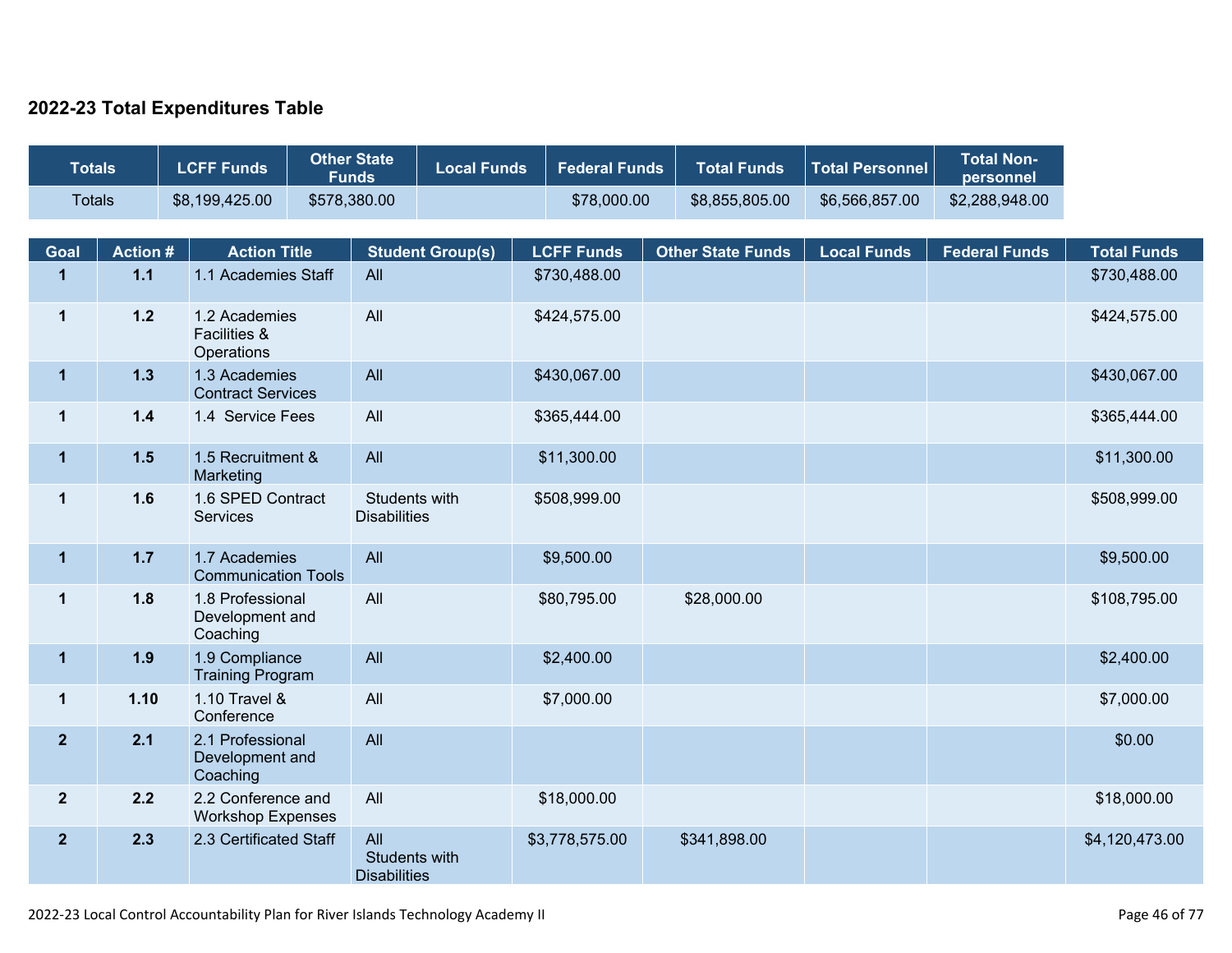| <b>Goal</b>     | <b>Action #</b> | <b>Action Title</b>                                                                      | <b>Student Group(s)</b>                                      | <b>LCFF Funds</b> | <b>Other State Funds</b> | <b>Local Funds</b> | <b>Federal Funds</b> | <b>Total Funds</b> |
|-----------------|-----------------|------------------------------------------------------------------------------------------|--------------------------------------------------------------|-------------------|--------------------------|--------------------|----------------------|--------------------|
| $\overline{2}$  | 2.4             | 2.4 Job Fairs and<br>Recruitment                                                         | All                                                          | \$2,000.00        |                          |                    |                      | \$2,000.00         |
| $\overline{2}$  | 2.5             | 2.5 Paraprofessionals<br>and Instructional<br>Aides                                      | <b>English Learners</b><br><b>Foster Youth</b><br>Low Income | \$226,773.00      | \$201,182.00             |                    |                      | \$427,955.00       |
| 2 <sup>1</sup>  | 2.6             | 2.6 Residents &<br>Induction Program                                                     | All                                                          | \$10,000.00       |                          |                    |                      | \$10,000.00        |
| $\overline{2}$  | 2.7             | 2.7 Core and<br>Supplement<br>Curriculum;<br>Program/license<br>Subscriptions            | All                                                          | \$217,268.00      |                          |                    |                      | \$217,268.00       |
| 2 <sup>1</sup>  | 2.8             | 2.8 Support<br>Personnel<br>training/shadow time                                         | All                                                          | \$2,500.00        |                          |                    |                      | \$2,500.00         |
| 2 <sup>1</sup>  | 2.9             | 2.9 School<br>Technology (Student<br>devices, Classroom,<br>Teacher, Office &<br>Campus) | All                                                          | \$110,000.00      |                          |                    |                      | \$110,000.00       |
| 2 <sub>2</sub>  | 2.10            | 2.10 English Learner<br><b>Services</b>                                                  | <b>English Learners</b>                                      | \$45,000.00       |                          |                    |                      | \$45,000.00        |
| $\overline{2}$  | 2.11            | 2.11 Release time<br>expenses for<br>Professional<br>Development                         | All                                                          | \$5,000.00        |                          |                    |                      | \$5,000.00         |
| 2 <sup>2</sup>  | 2.12            | 2.12 After School<br><b>Student Support</b>                                              | All                                                          |                   | \$7,300.00               |                    |                      | \$7,300.00         |
| 2 <sup>1</sup>  | 2.13            | 2.13 Local<br>Assessment<br>Program/System                                               | All                                                          | \$9,000.00        |                          |                    |                      | \$9,000.00         |
| $\overline{2}$  | 2.14            | 2.14 Program<br>Administrator                                                            | <b>English Learners</b><br>Foster Youth<br>Low Income        | \$84,400.00       |                          |                    |                      | \$84,400.00        |
| $2\overline{ }$ | 2.15            | 2.15 Intervention Staff                                                                  |                                                              |                   |                          |                    | \$78,000.00          | \$78,000.00        |
| $\overline{2}$  | 2.16            | 2.16 Instructional<br>Material & Supplies                                                | All                                                          | \$36,000.00       |                          |                    |                      | \$36,000.00        |
| $\overline{2}$  | 2.17            | 2.17 After school<br>Tutoring (Mondays)                                                  | <b>English Learners</b><br><b>Foster Youth</b><br>Low Income | \$419,842.00      |                          |                    |                      | \$419,842.00       |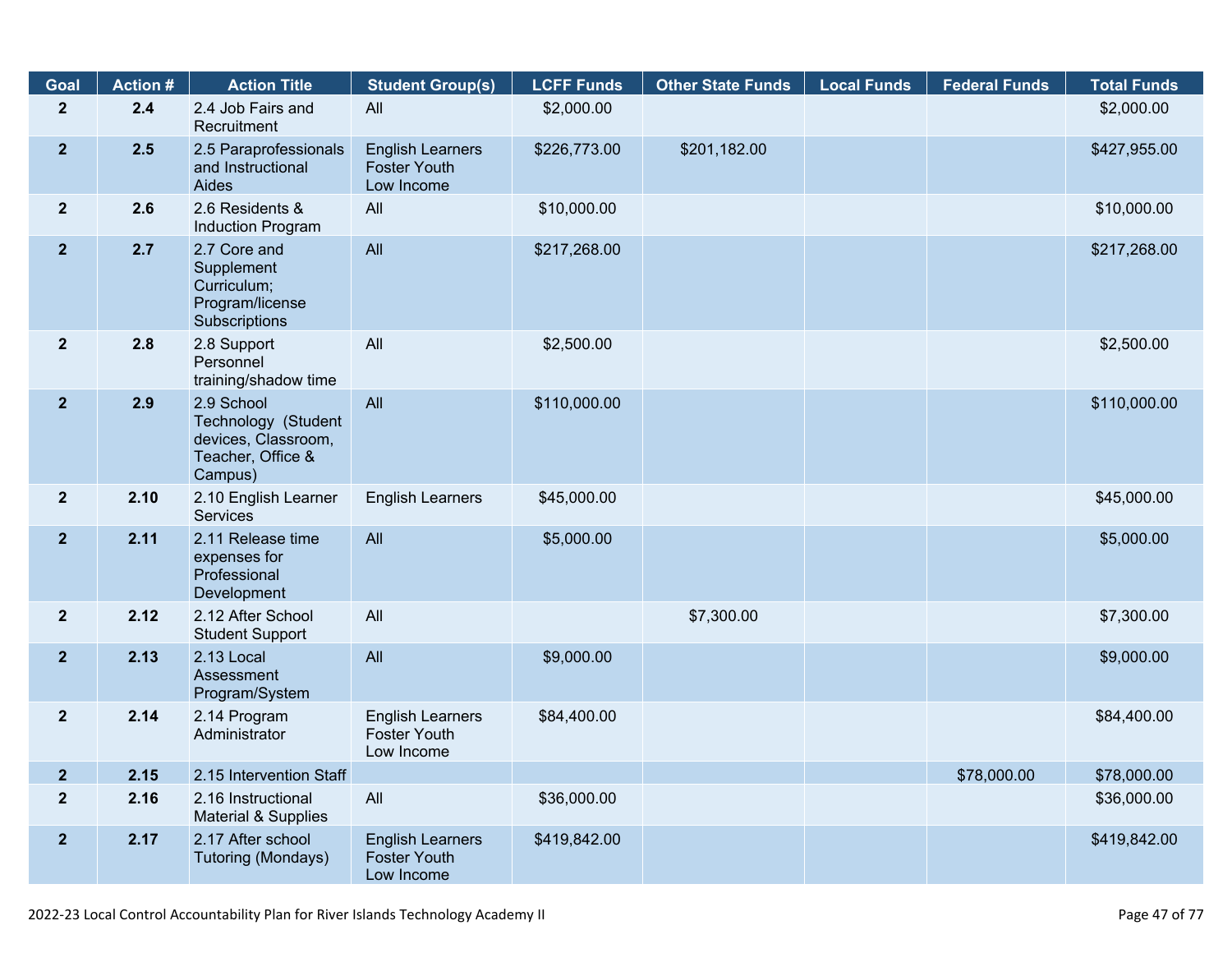| Goal                    | <b>Action #</b> | <b>Action Title</b>                                                   | <b>Student Group(s)</b> | <b>LCFF Funds</b> | <b>Other State Funds</b> | <b>Local Funds</b> | <b>Federal Funds</b> | <b>Total Funds</b> |
|-------------------------|-----------------|-----------------------------------------------------------------------|-------------------------|-------------------|--------------------------|--------------------|----------------------|--------------------|
| $\overline{\mathbf{3}}$ | 3.1             | 3.1 Student Character<br>Program                                      | All                     | \$1,500.00        |                          |                    |                      | \$1,500.00         |
| $3\phantom{a}$          | 3.2             | 3.2 Office Staff<br>Professional<br>Development                       | All                     | \$2,000.00        |                          |                    |                      | \$2,000.00         |
| 3 <sup>5</sup>          | 3.3             | 3. Enrichment<br>Programs (during and<br>after school)                | All                     | \$25,100.00       |                          |                    |                      | \$25,100.00        |
| $3\phantom{a}$          | 3.4             | 3.4 College Bound<br>(college of the week)                            | All                     | \$4,200.00        |                          |                    |                      | \$4,200.00         |
| $3\phantom{a}$          | 3.5             | 3.5 Counseling &<br>Therapy                                           | All                     |                   |                          |                    |                      | \$0.00             |
| $3\phantom{a}$          | 3.6             | 3.6 Middle School<br><b>Success Classes</b>                           | All                     | \$20,000.00       |                          |                    |                      | \$20,000.00        |
| 3 <sup>5</sup>          | 3.7             | 3.7 School Safety<br>Equipment                                        | All                     | \$2,500.00        |                          |                    |                      | \$2,500.00         |
| $3\phantom{a}$          | 3.8             | 3.8 Parent Volunteer<br>Appreciation and<br><b>Staff Appreciation</b> | All                     | \$5,000.00        |                          |                    |                      | \$5,000.00         |
| 3 <sup>5</sup>          | 3.9             | 3.9 Student Awards<br>and Recognition                                 | All                     | \$1,000.00        |                          |                    |                      | \$1,000.00         |
| $\mathbf{3}$            | 3.10            | 3.10 School check in<br>system                                        | All                     | \$500.00          |                          |                    |                      | \$500.00           |
| $3\phantom{a}$          | 3.11            | 3.11 Flexible<br>Furniture                                            | All                     | \$10,000.00       |                          |                    |                      | \$10,000.00        |
| $\mathbf{3}$            | 3.12            | 3.12 School Nurse                                                     | in G1 All               |                   |                          |                    |                      | \$0.00             |
| $\mathbf{3}$            | 3.13            | 3.13 Student<br>Incentives                                            | All                     | \$1,900.00        |                          |                    |                      | \$1,900.00         |
| $\mathbf{3}$            | 3.14            | 3.14 Field Trips &<br><b>Student Camps</b>                            | All                     | \$20,000.00       |                          |                    |                      | \$20,000.00        |
| 3 <sup>5</sup>          | 3.15            | 3.15 Virtual Student<br>management system                             | All                     | \$5,000.00        |                          |                    |                      | \$5,000.00         |
| $\boldsymbol{3}$        | 3.16            | 3.16 Classified Staff                                                 | All                     | \$550,799.00      |                          |                    |                      | \$550,799.00       |
| $\mathbf{3}$            | 3.17            | 3.17 Parent Support<br><b>Trainings and</b><br>Resources              | All                     | \$15,000.00       |                          |                    |                      | \$15,000.00        |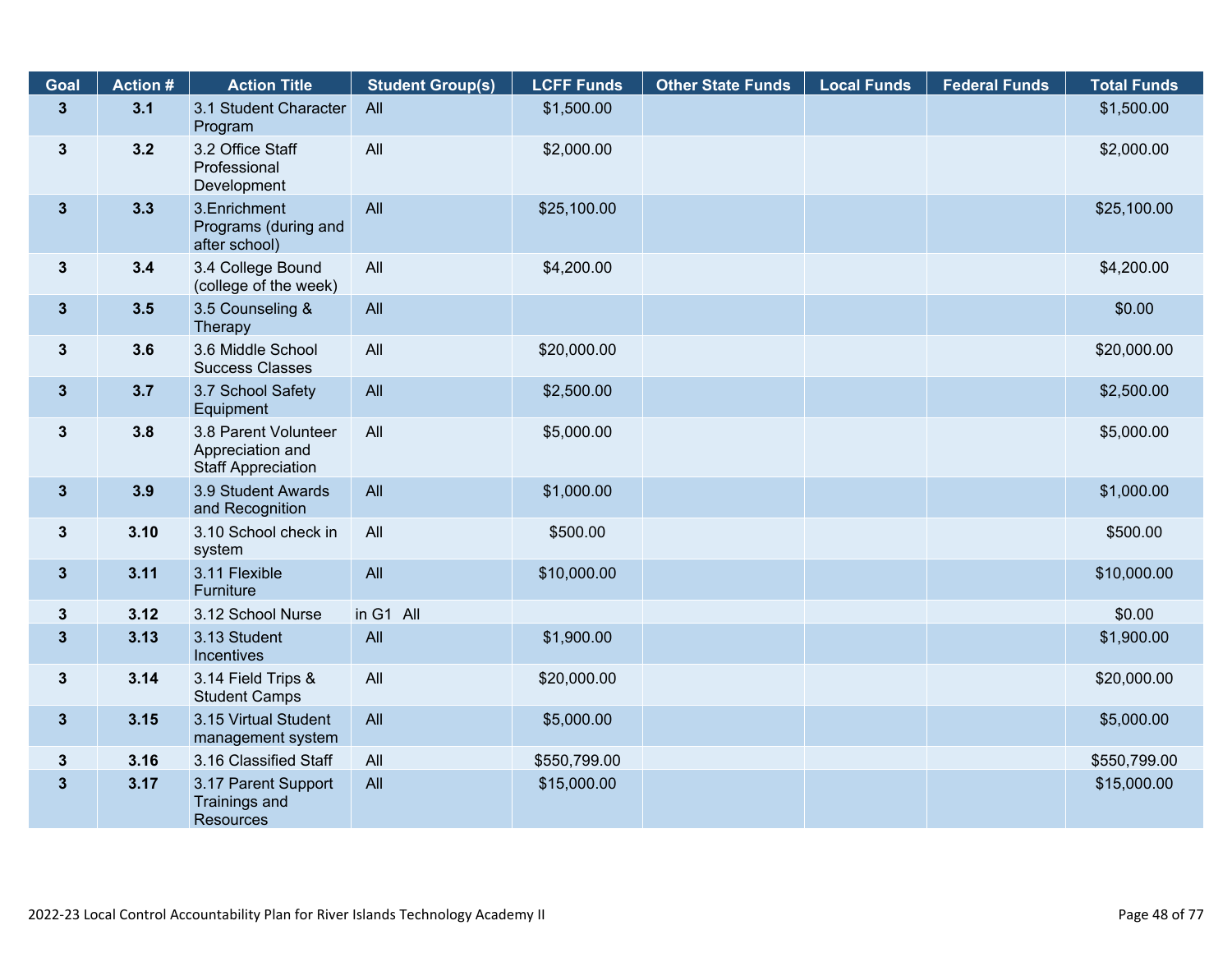### **2022-23 Contributing Actions Table**

| 1. Projected<br><b>LCFF Base</b><br>Grant | 2. Projected<br><b>LCFF</b><br>Supplemental<br>and/or<br><b>Concentration</b><br><b>Grants</b> | 3. Projected<br><b>Percentage to</b><br>Increase or<br><b>Improve</b><br><b>Services for</b><br>the Coming<br><b>School Year</b><br>(2 divided by | <b>LCFF</b><br><b>Carryover</b> —<br>Percentage<br>(Percentage<br>from Prior<br>Year) | <b>Total</b><br>Percentage to<br>Increase or<br><b>Improve</b><br><b>Services for</b><br>the Coming<br><b>School Year</b><br>$(3 +$ Carryover<br>%) | 4. Total<br><b>Planned</b><br><b>Contributing</b><br><b>Expenditures</b><br>(LCFF Funds) | 5. Total<br><b>Planned</b><br>Percentage of<br><b>Improved</b><br><b>Services</b><br>(%) | <b>Planned</b><br><b>Percentage to</b><br>Increase or<br><b>Improve</b><br><b>Services for</b><br>the Coming<br><b>School Year</b><br>(4 divided by<br>1, plus 5) | <b>Totals by</b><br><b>Type</b> | <b>Total LCFF</b><br><b>Funds</b> |
|-------------------------------------------|------------------------------------------------------------------------------------------------|---------------------------------------------------------------------------------------------------------------------------------------------------|---------------------------------------------------------------------------------------|-----------------------------------------------------------------------------------------------------------------------------------------------------|------------------------------------------------------------------------------------------|------------------------------------------------------------------------------------------|-------------------------------------------------------------------------------------------------------------------------------------------------------------------|---------------------------------|-----------------------------------|
| \$8,920,360                               | \$607,833                                                                                      | 6.81%                                                                                                                                             | $0.00\%$                                                                              | 6.81%                                                                                                                                               | \$776,015.00                                                                             | $0.00\%$                                                                                 | 8.70%                                                                                                                                                             | Total:                          | \$776,015.00                      |
|                                           |                                                                                                |                                                                                                                                                   |                                                                                       |                                                                                                                                                     |                                                                                          |                                                                                          |                                                                                                                                                                   | <b>LEA-wide</b><br>Total:       | \$731,015.00                      |
|                                           |                                                                                                |                                                                                                                                                   |                                                                                       |                                                                                                                                                     |                                                                                          |                                                                                          |                                                                                                                                                                   | <b>Limited Total:</b>           | \$45,000.00                       |
|                                           |                                                                                                |                                                                                                                                                   |                                                                                       |                                                                                                                                                     |                                                                                          |                                                                                          |                                                                                                                                                                   | <b>Schoolwide</b><br>Total:     | \$0.00                            |

| <b>Goal</b>    | <b>Action #</b> | <b>Action Title</b>                                     | <b>Contributing to</b><br>Increased or<br><b>Improved</b><br>Services? | Scope                                          | <b>Unduplicated</b><br><b>Student Group(s)</b>               | <b>Location</b>    | Planned<br><b>Expenditures for</b><br><b>Contributing</b><br><b>Actions (LCFF</b><br>Funds) | <b>Planned</b><br>Percentage of<br><b>Improved</b><br>Services (%) |
|----------------|-----------------|---------------------------------------------------------|------------------------------------------------------------------------|------------------------------------------------|--------------------------------------------------------------|--------------------|---------------------------------------------------------------------------------------------|--------------------------------------------------------------------|
| $\overline{2}$ | 2.5             | 2.5 Paraprofessionals and<br><b>Instructional Aides</b> | <b>Yes</b>                                                             | LEA-wide                                       | <b>English Learners</b><br><b>Foster Youth</b><br>Low Income | <b>All Schools</b> | \$226,773.00                                                                                |                                                                    |
| $\overline{2}$ | 2.10            | 2.10 English Learner<br><b>Services</b>                 | <b>Yes</b>                                                             | Limited to<br>Unduplicated<br>Student Group(s) | <b>English Learners</b>                                      | All Schools        | \$45,000.00                                                                                 |                                                                    |
| $\overline{2}$ | 2.14            | 2.14 Program Administrator                              | <b>Yes</b>                                                             | LEA-wide                                       | <b>English Learners</b><br><b>Foster Youth</b><br>Low Income | All Schools        | \$84,400.00                                                                                 |                                                                    |
| $\overline{2}$ | 2.17            | 2.17 After school Tutoring<br>(Mondays)                 | <b>Yes</b>                                                             | LEA-wide                                       | <b>English Learners</b><br><b>Foster Youth</b><br>Low Income | <b>All Schools</b> | \$419,842.00                                                                                |                                                                    |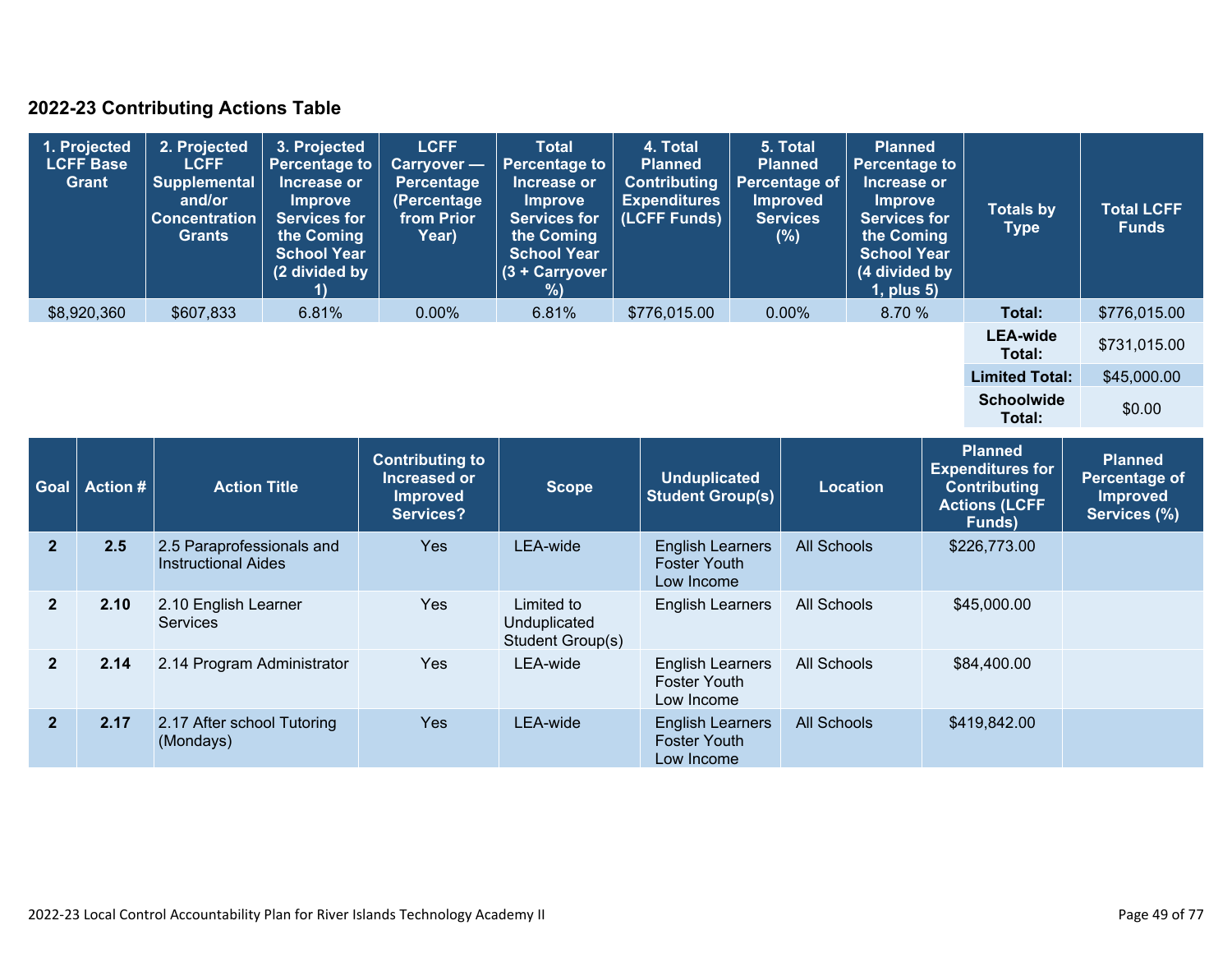### **2021-22 Annual Update Table**

| $\mathsf{Totals}^{\mathsf{T}}$ | <b>Last Year's</b><br><b>Total Planned</b><br><b>Expenditures</b><br>(Total Funds) | <b>Total Estimated</b><br><b>Expenditures</b><br>(Total Funds) |
|--------------------------------|------------------------------------------------------------------------------------|----------------------------------------------------------------|
| <b>Totals</b>                  | \$7,410,351.00                                                                     | \$7,732,589.43                                                 |

| <b>Last Year's</b><br>Goal # | <b>Last Year's Action</b><br># | <b>Prior Action/Service Title</b>            | <b>Contributed to Increased</b><br>or Improved Services? | <b>Last Year's Planned</b><br><b>Expenditures</b><br>(Total Funds) | <b>Estimated Actual</b><br><b>Expenditures</b><br>(Input Total Funds) |
|------------------------------|--------------------------------|----------------------------------------------|----------------------------------------------------------|--------------------------------------------------------------------|-----------------------------------------------------------------------|
| $\mathbf{1}$                 | $1.1$                          | 1.1 Academies Staff                          | <b>No</b>                                                | \$410,825.00                                                       | \$443,094.00                                                          |
| $\mathbf{1}$                 | $1.2$                          | 1.2 Academies Facilities &<br>Operations     | <b>No</b>                                                | \$691,184.00                                                       | \$455,745.00                                                          |
| $\mathbf{1}$                 | 1.3                            | 1.3 Academies Contract Services              | <b>No</b>                                                | \$356,490.00                                                       | \$376,422.00                                                          |
| $\mathbf{1}$                 | 1.4                            | 1.4 Service Fees                             | <b>No</b>                                                | \$333,900.00                                                       | \$353,668.00                                                          |
| $\mathbf 1$                  | $1.5$                          | 1.5 Recruitment & Marketing                  | <b>No</b>                                                | \$11,000.00                                                        | \$5,014.80                                                            |
| $\overline{1}$               | 1.6                            | 1.6 Food Service                             | <b>No</b>                                                | \$10,000.00                                                        | \$0.0                                                                 |
| $\overline{1}$               | $1.7$                          | 1.7 SPED Contract Services                   | <b>No</b>                                                | \$426,936.00                                                       | \$525,795.00                                                          |
| $\overline{1}$               | 1.8                            | 1.8 Academies Communication<br><b>Tools</b>  | <b>No</b>                                                | \$9,500.00                                                         | \$5,700                                                               |
| $\overline{1}$               | 1.9                            | 1.9 Professional Development and<br>Coaching | <b>No</b>                                                | \$81,000.00                                                        | \$83,000.00                                                           |
| $\mathbf{2}$                 | 2.1                            | 2.1 Professional Development and<br>Coaching | <b>No</b>                                                | \$0.00                                                             | \$0.00                                                                |

2022-23 Local Control Accountability Plan for River Islands Technology Academy II Page 50 of 77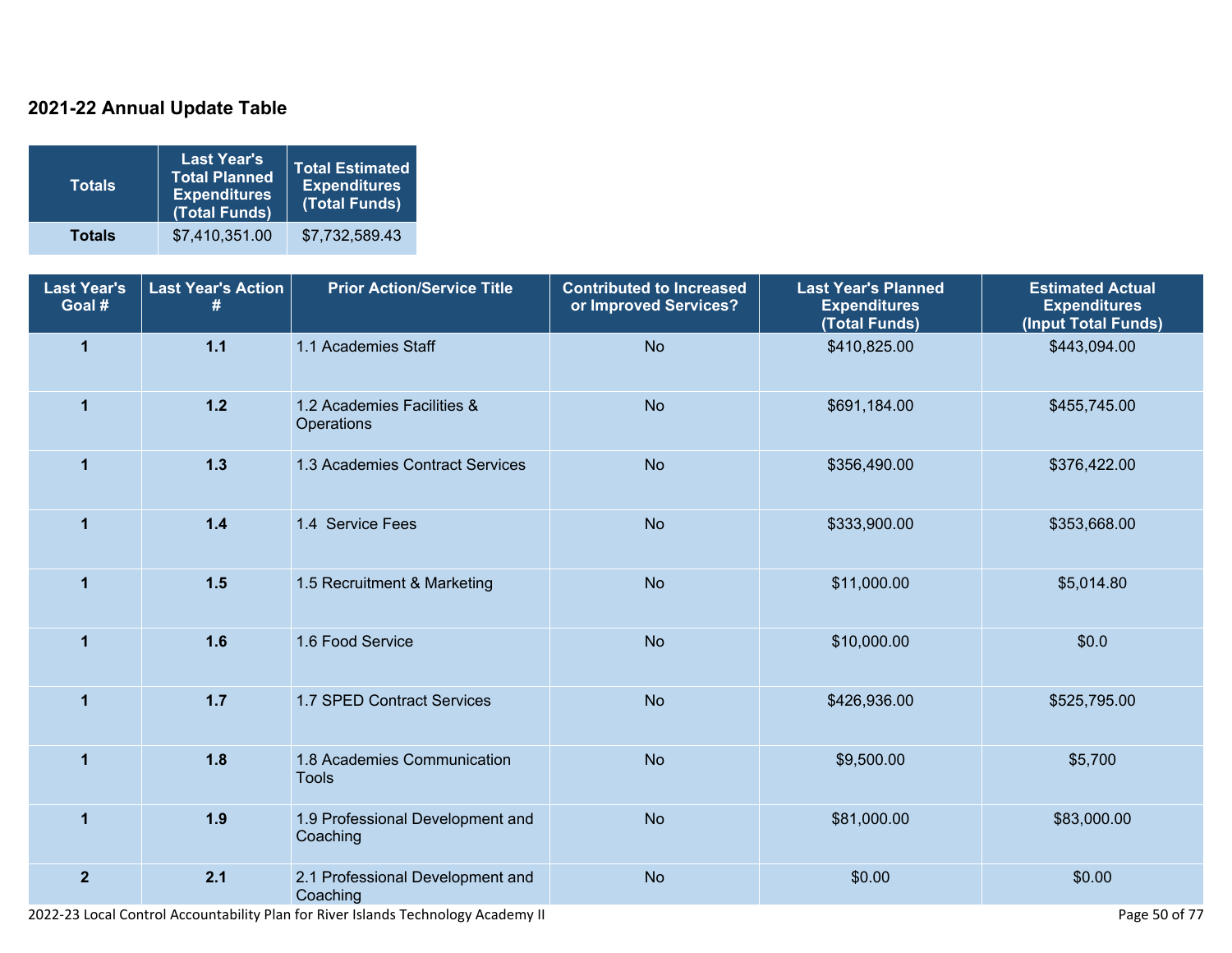| <b>Last Year's</b><br>Goal # | <b>Last Year's Action</b> | <b>Prior Action/Service Title</b>                                       | <b>Contributed to Increased</b><br>or Improved Services? | <b>Last Year's Planned</b><br><b>Expenditures</b><br>(Total Funds) | <b>Estimated Actual</b><br><b>Expenditures</b><br>(Input Total Funds) |
|------------------------------|---------------------------|-------------------------------------------------------------------------|----------------------------------------------------------|--------------------------------------------------------------------|-----------------------------------------------------------------------|
|                              |                           |                                                                         |                                                          |                                                                    |                                                                       |
| $\overline{2}$               | 2.2                       | 2.2 Conference and Workshop<br><b>Expenses</b>                          | <b>No</b>                                                | \$22,764.00                                                        | \$23,398.00                                                           |
| $\overline{2}$               | 2.3                       | 2.3 Certificated Staff                                                  | <b>No</b>                                                | \$3,291,198.00                                                     | \$3,556,671.00                                                        |
| $\overline{2}$               | 2.4                       | 2.4 Job Fairs and Recruitment                                           | <b>No</b>                                                | \$1,000.00                                                         | \$1,509.00                                                            |
| $\overline{2}$               | 2.5                       | 2.5 Paraprofessionals and<br><b>Instructional Aides</b>                 | Yes                                                      | \$338,000.00                                                       | \$398,986.00                                                          |
| $\overline{2}$               | 2.6                       | 2.6 Residents & Induction Program                                       | <b>No</b>                                                | \$10,000.00                                                        | \$15,750.00                                                           |
| $\overline{2}$               | 2.7                       | 2.7 Core and Supplement<br>Curriculum; Program/license<br>Subscriptions | <b>No</b>                                                | \$210,000.00                                                       | \$209,811.00                                                          |
| $\overline{2}$               | 2.8                       | 2.8 Support Personnel<br>training/shadow time                           | <b>No</b>                                                | \$2,500.00                                                         | \$0                                                                   |
| $\overline{2}$               | 2.9                       | 2.9 Student Technology (devices)                                        | <b>No</b>                                                | \$160,000.00                                                       | \$204,167.00                                                          |
| $\overline{2}$               | 2.10                      | 2.10 English Learner Services                                           | Yes                                                      | \$37,000.00                                                        | \$23,822.90                                                           |
| $\overline{2}$               | 2.11                      | 2.11 Release time expenses for<br><b>Professional Development</b>       | <b>No</b>                                                | \$5,000.00                                                         | \$5,600.00                                                            |
| $\mathbf{2}$                 | 2.12                      | 2.12 After School Student Support                                       | <b>No</b>                                                | \$7,300.00                                                         | \$0                                                                   |
| $\overline{2}$               | 2.13                      | 2.13 Local Assessment<br>Program/System                                 | <b>No</b>                                                | \$10,000.00                                                        | \$8,712.00                                                            |
| $\overline{2}$               | 2.14                      | 2.14 Program Administrator                                              | Yes                                                      | \$124,500.00                                                       | \$132,189.00                                                          |

2022-23 Local Control Accountability Plan for River Islands Technology Academy II Page 51 of 77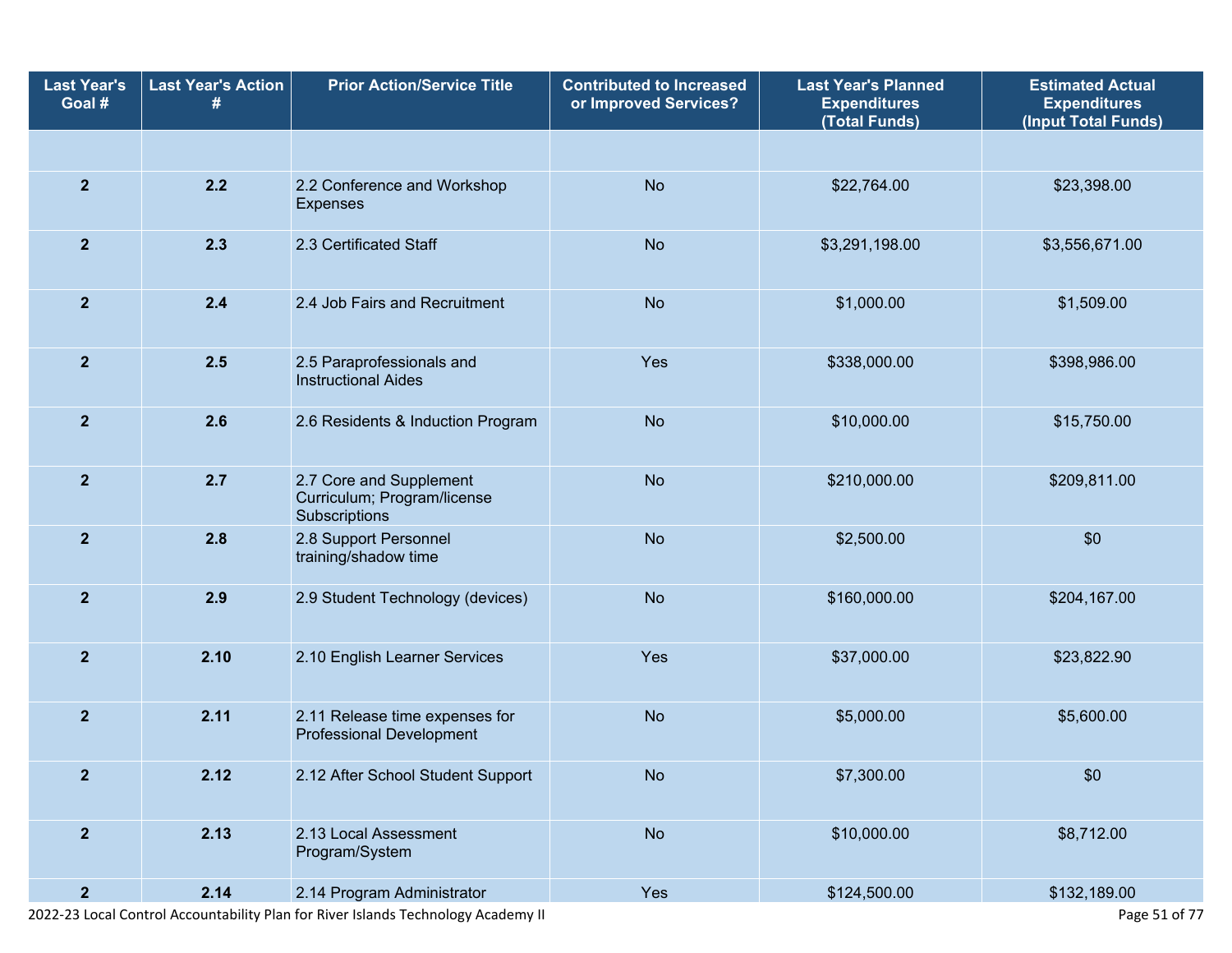| <b>Last Year's</b><br>Goal # | <b>Last Year's Action</b> | <b>Prior Action/Service Title</b>                                  | <b>Contributed to Increased</b><br>or Improved Services? | <b>Last Year's Planned</b><br><b>Expenditures</b><br>(Total Funds) | <b>Estimated Actual</b><br><b>Expenditures</b><br>(Input Total Funds) |
|------------------------------|---------------------------|--------------------------------------------------------------------|----------------------------------------------------------|--------------------------------------------------------------------|-----------------------------------------------------------------------|
|                              |                           |                                                                    |                                                          |                                                                    |                                                                       |
| $\overline{2}$               | 2.15                      | 2.15 School Technology<br>(Classroom, Teacher, Office &<br>Campus) | <b>No</b>                                                | \$50,000.00                                                        | \$15,750.00                                                           |
| $\mathbf{2}$                 | 2.16                      | 2.16 Intervention Teacher                                          |                                                          | \$78,000.00                                                        | \$95,462.00                                                           |
| $\mathbf{2}$                 | 2.17                      | 1.17 Instructional Material &<br>Supplies                          | <b>No</b>                                                | \$35,000.00                                                        | \$26,400.00                                                           |
| $\mathbf{2}$                 | 2.18                      | 2.18 After school Tutoring<br>(Mondays)                            | Yes                                                      | \$333,219.00                                                       | \$361,891.00                                                          |
| $\mathbf{3}$                 | 3.1                       | 3.1 Student Character Program                                      | <b>No</b>                                                | \$1,500.00                                                         | \$1,120.23                                                            |
| $\mathbf{3}$                 | 3.2                       | 3.2 Office Staff Professional<br>Development                       | <b>No</b>                                                | \$2,000.00                                                         | \$0                                                                   |
| $\mathbf{3}$                 | 3.3                       | 3.3 Afterschool Enrichment<br>Programs                             | <b>No</b>                                                | \$22,700.00                                                        | \$9,225.00                                                            |
| 3                            | 3.4                       | 3.4 College Bound (college of the<br>week)                         | <b>No</b>                                                | \$4,200.00                                                         | \$1,690.00                                                            |
| $\mathbf{3}$                 | 3.5                       | 3.5 Counseling & Therapy                                           | <b>No</b>                                                | \$0.00                                                             | \$0.00                                                                |
| $\mathbf{3}$                 | 3.6                       | 3.6 Middle School Success Classes                                  | <b>No</b>                                                | \$11,000.00                                                        | \$11,804.54                                                           |
| $\mathbf{3}$                 | 3.7                       | 3.7 School Safety Equipment                                        | <b>No</b>                                                | \$2,500.00                                                         | \$4,643.38                                                            |
| $\mathbf{3}$                 | 3.8                       | 3.8 Parent Volunteer<br>Appreciation/Staff Appreciation            | <b>No</b>                                                | \$3,000.00                                                         | \$1,237.55                                                            |
| $\mathbf{3}$                 | 3.9                       | 3.9 Student Awards and<br>Recognition                              | <b>No</b>                                                | \$1,000.00                                                         | \$2,264.27                                                            |

2022-23 Local Control Accountability Plan for River Islands Technology Academy II Page 52 of 77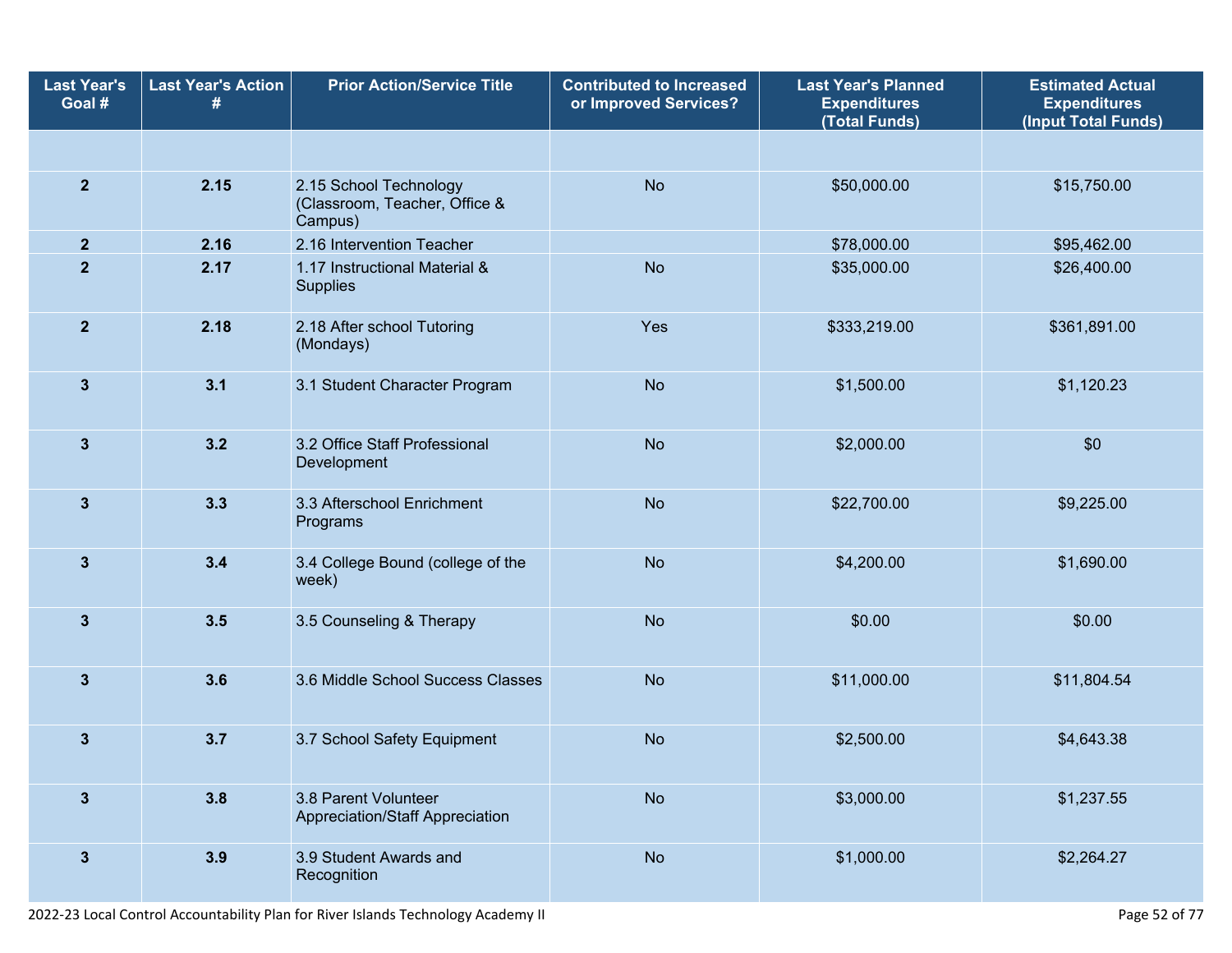| <b>Last Year's</b><br>Goal # | <b>Last Year's Action</b><br># | <b>Prior Action/Service Title</b>         | <b>Contributed to Increased</b><br>or Improved Services? | <b>Last Year's Planned</b><br><b>Expenditures</b><br>(Total Funds) | <b>Estimated Actual</b><br><b>Expenditures</b><br>(Input Total Funds) |
|------------------------------|--------------------------------|-------------------------------------------|----------------------------------------------------------|--------------------------------------------------------------------|-----------------------------------------------------------------------|
| 3                            | 3.10                           | 3.10 School check in system               | <b>No</b>                                                | \$500.00                                                           | \$595.00                                                              |
| 3                            | 3.11                           | 3.11 Flexible Furniture                   | <b>No</b>                                                | \$20,000.00                                                        | \$0                                                                   |
| $\overline{\mathbf{3}}$      | 3.12                           | 3.12 School Nurse                         | <b>No</b>                                                | \$0.00                                                             | \$0                                                                   |
| $\overline{\mathbf{3}}$      | 3.13                           | 3.13 Student Incentives                   | <b>No</b>                                                | \$1,900.00                                                         | \$1,174.66                                                            |
| 3                            | 3.14                           | 3.14 Field Trips & Student Camps          | <b>No</b>                                                | \$20,000.00                                                        | \$9,714.00                                                            |
| 3                            | 3.15                           | 3.15 Virtual Student management<br>system | <b>No</b>                                                | \$14,080.00                                                        | \$4,720.00                                                            |
| 3                            | 3.16                           | 3.16 Classified Staff                     | <b>No</b>                                                | \$231,155.00                                                       | \$353,616.10                                                          |
| $\overline{\mathbf{3}}$      | 3.17                           | 3.17 Enrichment Programs                  | <b>No</b>                                                | \$28,500.00                                                        | \$2,227.00                                                            |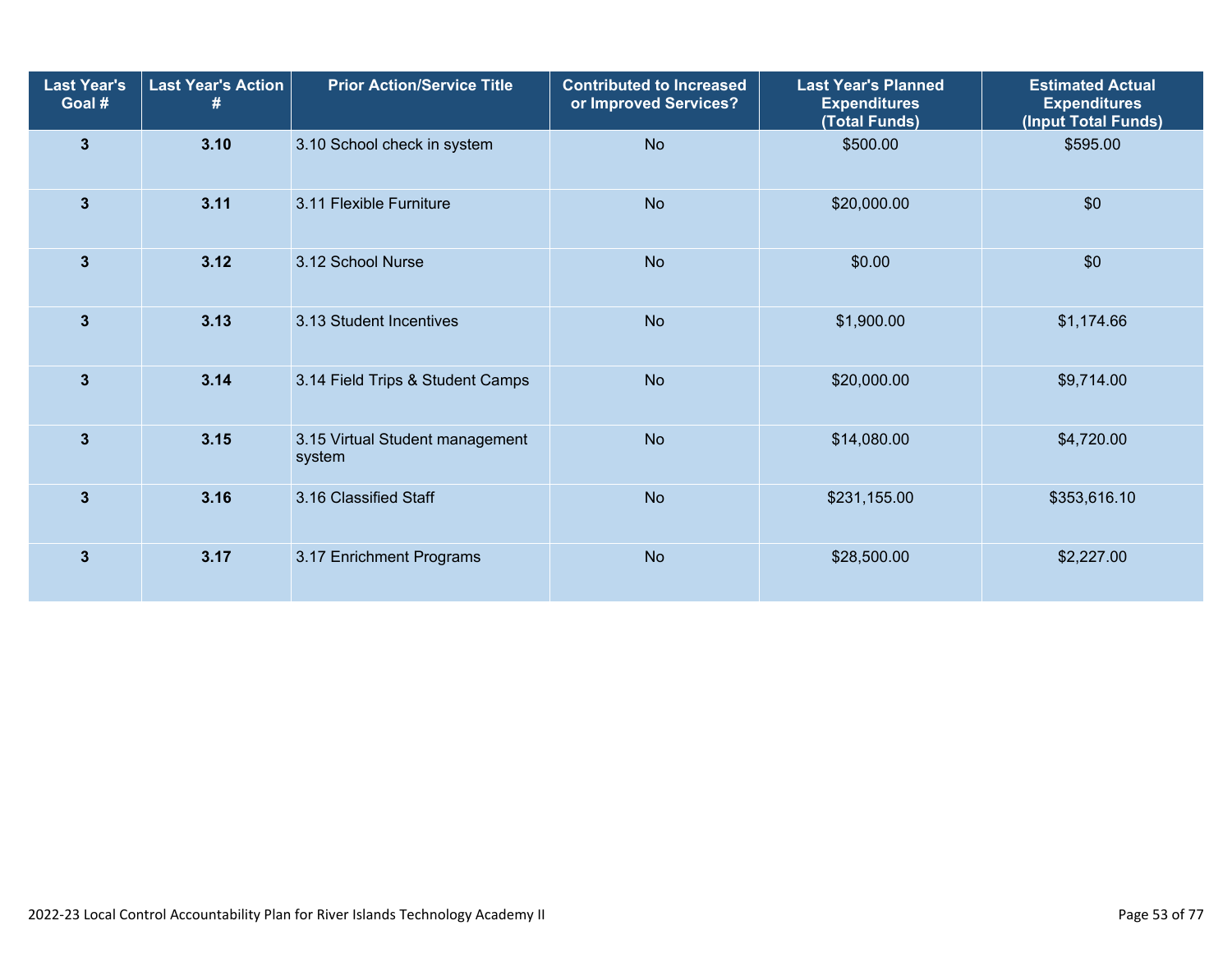### **2021-22 Contributing Actions Annual Update Table**

| <b>Amount</b> )          | 6. Estimated<br><b>LCFF</b><br><b>Supplemental</b><br>and/or<br><b>Concentration</b><br><b>Grants</b><br>(Input Dollar | 4. Total Planned<br><b>Contributing</b><br><b>Expenditures</b><br>(LCFF Funds) | 7. Total Estimated<br><b>Expenditures for</b><br><b>Contributing</b><br><b>Actions</b><br>(LCFF Funds) |            | <b>Difference</b><br><b>Between Planned</b><br>and Estimated<br><b>Expenditures for</b><br><b>Contributing</b><br><b>Actions</b><br><b>(Subtract 7 from</b><br>4)                                    |  | <b>5. Total Planned</b><br>Percentage of<br><b>Improved</b><br>Services (%)                                       |  | <b>8. Total Estimated</b><br>Percentage of<br><b>Improved</b><br><b>Services</b><br>(%) | <b>Difference</b><br><b>Between Planned</b><br>and Estimated<br>Percentage of<br><b>Improved</b><br><b>Services</b><br><b>Subtract 5 from</b><br>8) |             |
|--------------------------|------------------------------------------------------------------------------------------------------------------------|--------------------------------------------------------------------------------|--------------------------------------------------------------------------------------------------------|------------|------------------------------------------------------------------------------------------------------------------------------------------------------------------------------------------------------|--|-------------------------------------------------------------------------------------------------------------------|--|-----------------------------------------------------------------------------------------|-----------------------------------------------------------------------------------------------------------------------------------------------------|-------------|
|                          | \$530,405                                                                                                              | \$730,719.00                                                                   | \$757,294.50                                                                                           |            | (\$26,575.50)                                                                                                                                                                                        |  | $0.00\%$                                                                                                          |  | 0.00%                                                                                   | 0.00%                                                                                                                                               |             |
| Last<br>Year's<br>Goal # | Last<br>Year's<br><b>Action #</b>                                                                                      |                                                                                | <b>Prior Action/Service Title</b>                                                                      |            | <b>Last Year's Planned</b><br><b>Expenditures for</b><br><b>Contributing to</b><br><b>Increased or</b><br><b>Contributing</b><br><b>Improved Services?</b><br><b>Actions (LCFF</b><br><b>Funds</b> ) |  | <b>Estimated Actual</b><br><b>Expenditures for</b><br><b>Contributing</b><br><b>Actions</b><br>(Input LCFF Funds) |  | <b>Planned Percentage</b><br>of Improved<br><b>Services</b>                             | <b>Estimated Actual</b><br><b>Percentage of</b><br><b>Improved Services</b><br>(Input Percentage)                                                   |             |
| 2 <sup>1</sup>           | 2.5                                                                                                                    | 2.5 Paraprofessionals and<br><b>Instructional Aides</b>                        |                                                                                                        |            | <b>Yes</b>                                                                                                                                                                                           |  | \$236,000.00                                                                                                      |  | \$239,391.60                                                                            | $\mathbf{0}$                                                                                                                                        | $\mathbf 0$ |
| 2 <sup>1</sup>           | 2.10                                                                                                                   | 2.10 English Learner Services                                                  |                                                                                                        |            | <b>Yes</b>                                                                                                                                                                                           |  | \$37,000.00                                                                                                       |  | \$23,822.90                                                                             | $\mathbf{0}$                                                                                                                                        | $\mathbf 0$ |
| $\overline{2}$           | 2.14                                                                                                                   |                                                                                | 2.14 Program Administrator                                                                             |            | <b>Yes</b>                                                                                                                                                                                           |  | \$124,500.00                                                                                                      |  | \$132,189.00                                                                            | $\mathbf{0}$                                                                                                                                        | $\pmb{0}$   |
| $\overline{2}$           | 2.18                                                                                                                   | 2.18 After school Tutoring<br>(Mondays)                                        |                                                                                                        | <b>Yes</b> |                                                                                                                                                                                                      |  | \$333,219.00                                                                                                      |  | \$361,891.00                                                                            | $\mathbf{0}$                                                                                                                                        | $\mathbf 0$ |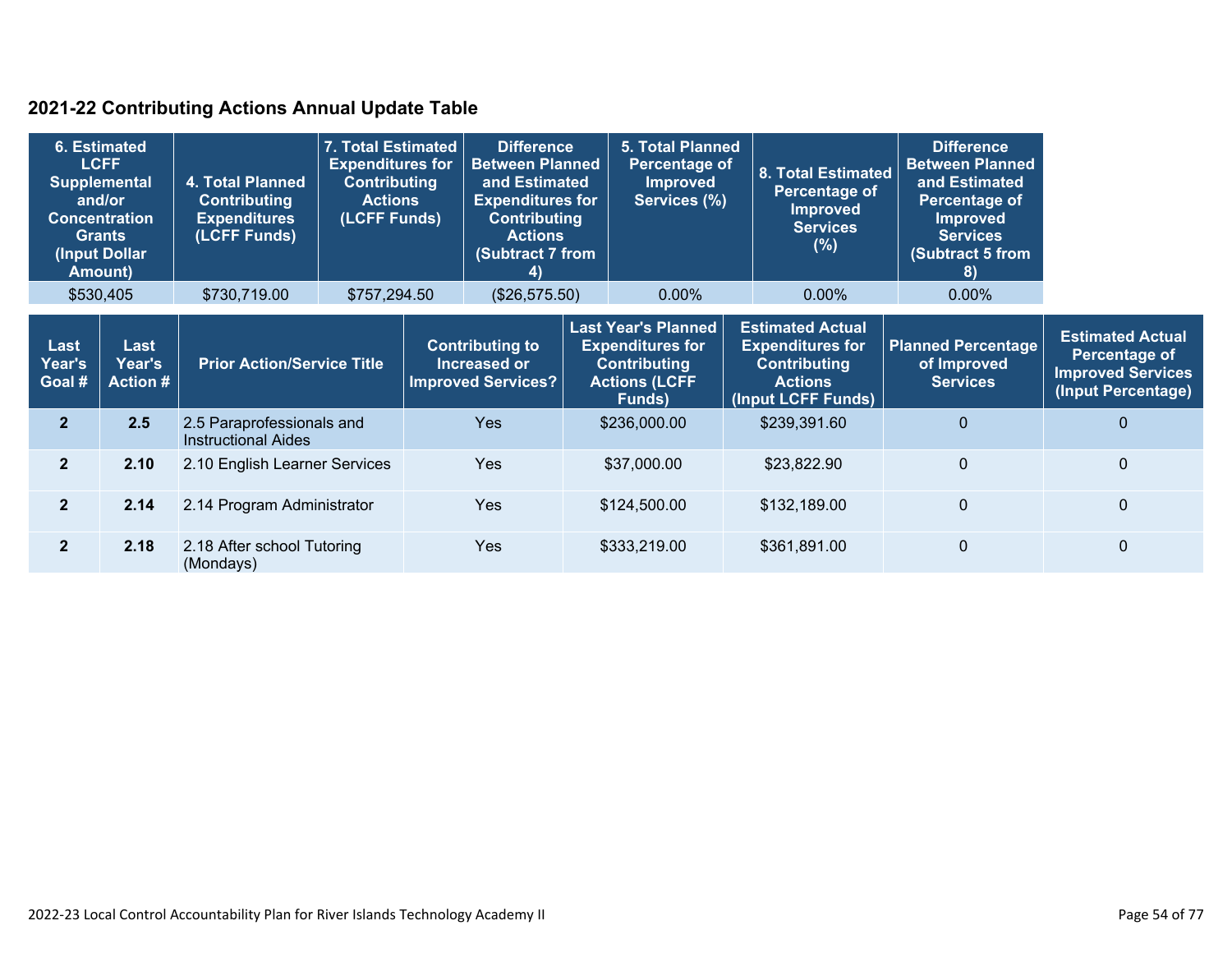### **2021-22 LCFF Carryover Table**

| 9. Estimated<br><b>Actual LCFF</b><br><b>Base Grant</b><br>(Input Dollar)<br>Amount) | 6. Estimated<br><b>Actual LCFF</b><br><b>Supplemental</b><br>and/or<br><b>Concentration</b><br><b>Grants</b> | <b>LCFF</b><br>Carryover —<br><b>Percentage</b><br>(Percentage<br>from Prior<br>Year) | 10. Total<br><b>Percentage to</b><br>Increase or<br><b>Improve</b><br><b>Services for</b><br>the Current<br><b>School Year</b><br>(6 divided by $9$ $ $<br>+ Carryover<br>% | 7. Total<br><b>Estimated</b><br><b>Actual</b><br><b>Expenditures</b><br>for<br><b>Contributing</b><br><b>Actions</b><br>(LCFF Funds) | 8. Total<br><b>Estimated</b><br><b>Actual</b><br>Percentage of<br><b>Improved</b><br><b>Services</b><br>(%) | 11. Estimated<br><b>Actual</b><br>Percentage of<br>Increased or<br><b>Improved</b><br><b>Services</b><br>(7 divided by<br><b>9, plus 8)</b> | <b>12. LCFF</b><br>$Carryover -$<br>Dollar Amount<br>(Subtract 11<br>from 10 and<br>multiply by 9) | <b>13. LCFF</b><br>Carryover -<br><b>Percentage</b><br>(12 divided by<br>9) |
|--------------------------------------------------------------------------------------|--------------------------------------------------------------------------------------------------------------|---------------------------------------------------------------------------------------|-----------------------------------------------------------------------------------------------------------------------------------------------------------------------------|--------------------------------------------------------------------------------------------------------------------------------------|-------------------------------------------------------------------------------------------------------------|---------------------------------------------------------------------------------------------------------------------------------------------|----------------------------------------------------------------------------------------------------|-----------------------------------------------------------------------------|
| 9,471,033.00                                                                         | \$530,405                                                                                                    | $0\%$                                                                                 | 5.60%                                                                                                                                                                       | \$757,294.50                                                                                                                         | $0.00\%$                                                                                                    | 8.00%                                                                                                                                       | \$0.00                                                                                             | $0.00\%$                                                                    |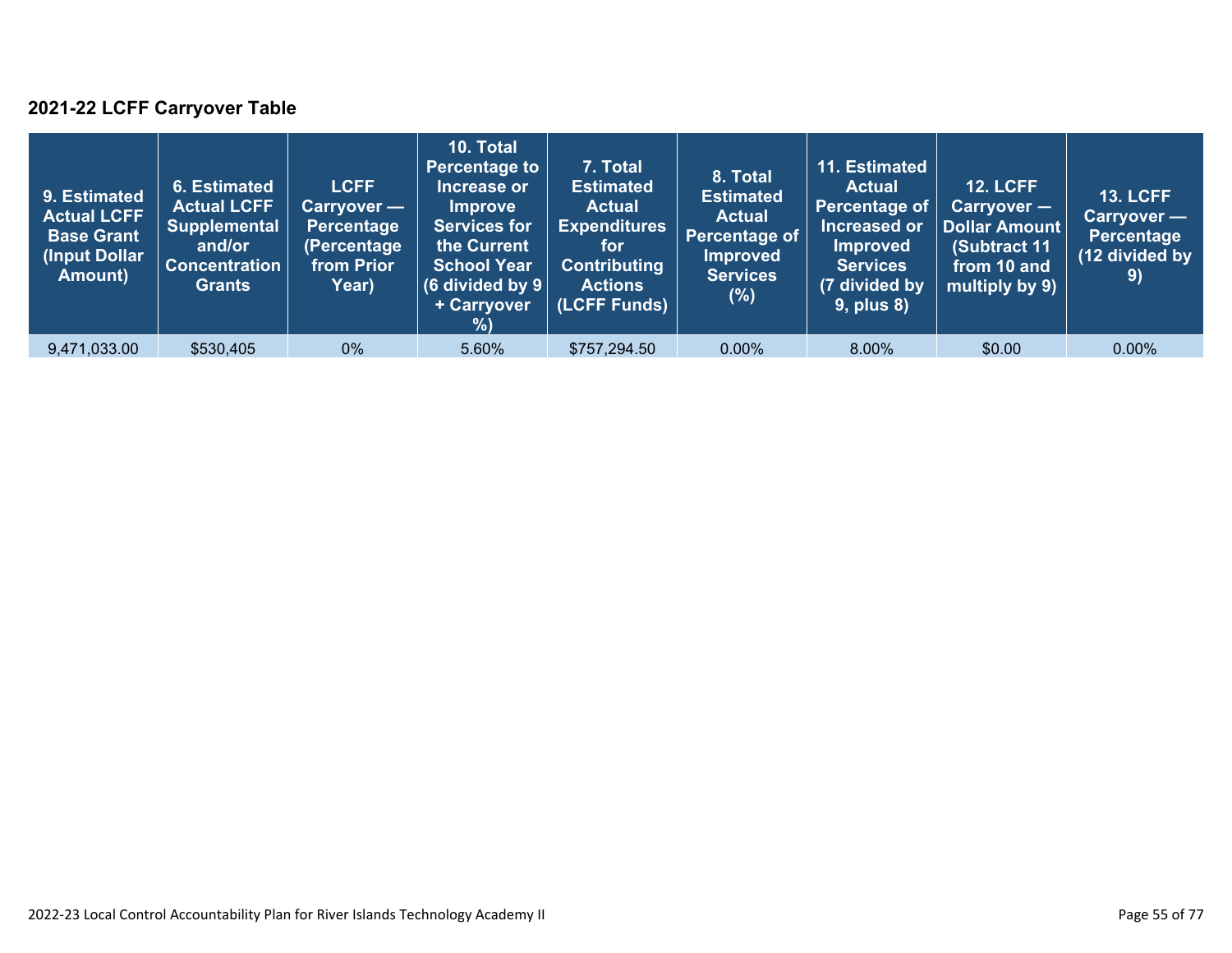# **Instructions**

Plan Summary

Engaging Educational Partners

Goals and Actions

Increased or Improved Services for Foster Youth, English Learners, and Low-Income Students

*For additional questions or technical assistance related to the completion of the Local Control and Accountability Plan (LCAP) template, please contact the local county office of education (COE), or the California Department of Education's (CDE's) Local Agency Systems Support Office, by phone at 916-319-0809 or by email at [lcff@cde.ca.gov](mailto:lcff@cde.ca.gov).*

# **Introduction and Instructions**

The Local Control Funding Formula (LCFF) requires local educational agencies (LEAs) to engage their local educational partners in an annual planning process to evaluate their progress within eight state priority areas encompassing all statutory metrics (COEs have 10 state priorities). LEAs document the results of this planning process in the LCAP using the template adopted by the State Board of Education.

The LCAP development process serves three distinct, but related functions:

- **Comprehensive Strategic Planning:** The process of developing and annually updating the LCAP supports comprehensive strategic planning (California *Education Code* [*EC*] Section 52064[e][1]). Strategic planning that is comprehensive connects budgetary decisions to teaching and learning performance data. LEAs should continually evaluate the hard choices they make about the use of limited resources to meet student and community needs to ensure opportunities and outcomes are improved for all students.
- **Meaningful Engagement of Educational Partners:** The LCAP development process should result in an LCAP that reflects decisions made through meaningful engagement (*EC* Section 52064[e][1]). Local educational partners possess valuable perspectives and insights about an LEA's programs and services. Effective strategic planning will incorporate these perspectives and insights in order to identify potential goals and actions to be included in the LCAP.
- **Accountability and Compliance:** The LCAP serves an important accountability function because aspects of the LCAP template require LEAs to show that they have complied with various requirements specified in the LCFF statutes and regulations, most notably:
	- o Demonstrating that LEAs are increasing or improving services for foster youth, English learners, and low-income students in proportion to the amount of additional funding those students generate under LCFF (*EC* Section 52064[b][4-6]).
	- o Establishing goals, supported by actions and related expenditures, that address the statutory priority areas and statutory metrics (*EC* sections 52064[b][1] and [2]).
	- o Annually reviewing and updating the LCAP to reflect progress toward the goals (*EC* Section 52064[b][7]).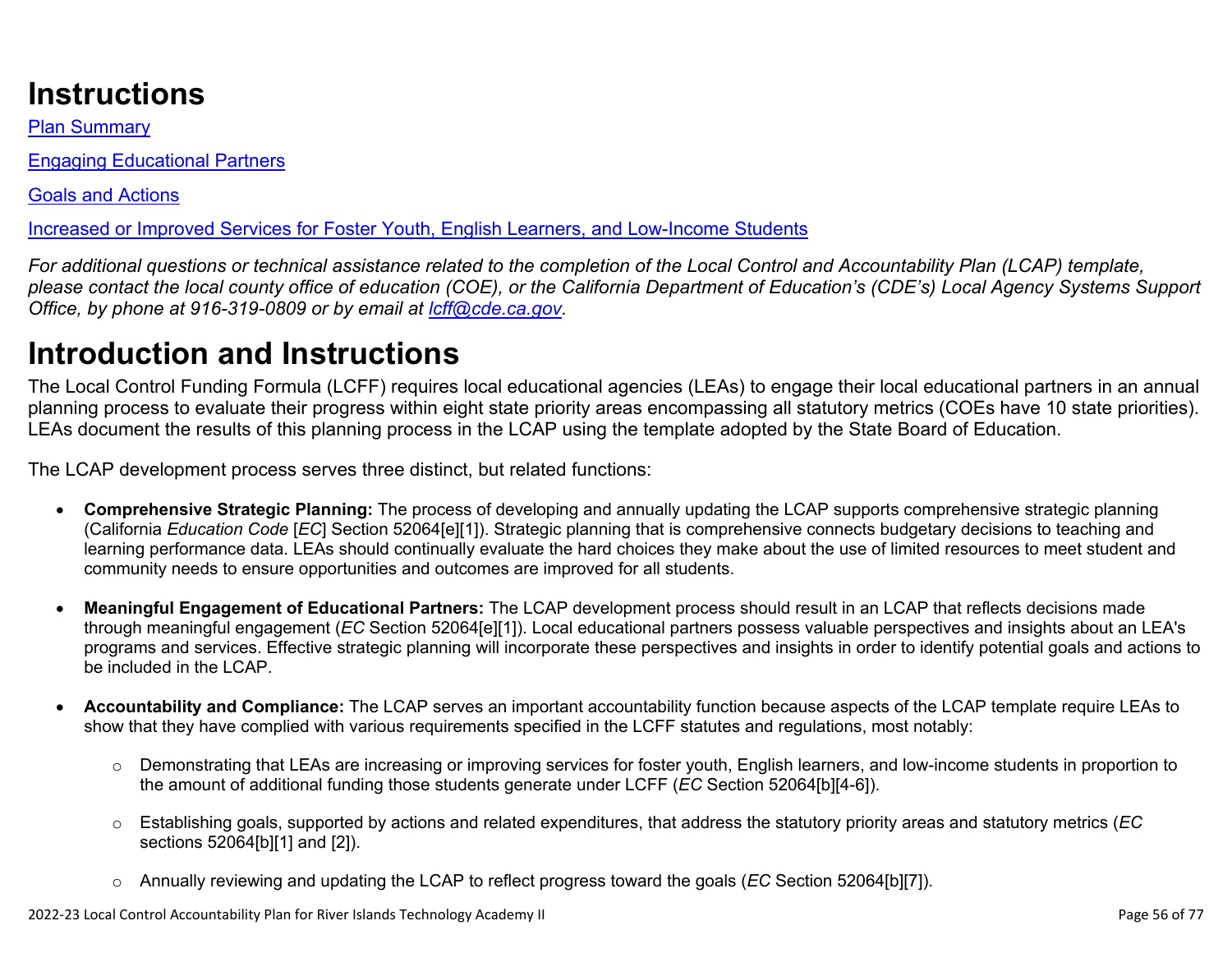The LCAP template, like each LEA's final adopted LCAP, is a document, not a process. LEAs must use the template to memorialize the outcome of their LCAP development process, which should: (a) reflect comprehensive strategic planning (b) through meaningful engagement with educational partners that (c) meets legal requirements, as reflected in the final adopted LCAP. The sections included within the LCAP template do not and cannot reflect the full development process, just as the LCAP template itself is not intended as a tool for engaging educational partners.

If a county superintendent of schools has jurisdiction over a single school district, the county board of education and the governing board of the school district may adopt and file for review and approval a single LCAP consistent with the requirements in *EC* sections 52060, 52062, 52066, 52068, and 52070. The LCAP must clearly articulate to which entity's budget (school district or county superintendent of schools) all budgeted and actual expenditures are aligned.

The revised LCAP template for the 2021–22, 2022–23, and 2023–24 school years reflects statutory changes made through Assembly Bill 1840 (Committee on Budget), Chapter 243, Statutes of 2018. These statutory changes enhance transparency regarding expenditures on actions included in the LCAP, including actions that contribute to meeting the requirement to increase or improve services for foster youth, English learners, and low-income students, and to streamline the information presented within the LCAP to make adopted LCAPs more accessible for educational partners and the public.

At its most basic, the adopted LCAP should attempt to distill not just what the LEA is doing for students in transitional kindergarten through grade twelve (TK–12), but also allow educational partners to understand why, and whether those strategies are leading to improved opportunities and outcomes for students. LEAs are strongly encouraged to use language and a level of detail in their adopted LCAPs intended to be meaningful and accessible for the LEA's diverse educational partners and the broader public.

In developing and finalizing the LCAP for adoption, LEAs are encouraged to keep the following overarching frame at the forefront of the strategic planning and educational partner engagement functions:

Given present performance across the state priorities and on indicators in the California School Dashboard (Dashboard), how is the LEA using its budgetary resources to respond to TK–12 student and community needs, and address any performance gaps, including by meeting its obligation to increase or improve services for foster youth, English learners, and low-income students?

LEAs are encouraged to focus on a set of metrics and actions that the LEA believes, based on input gathered from educational partners, research, and experience, will have the biggest impact on behalf of its TK–12 students.

These instructions address the requirements for each section of the LCAP, but may include information about effective practices when developing the LCAP and completing the LCAP itself. Additionally, information is included at the beginning of each section emphasizing the purpose that each section serves.

# **Plan Summary Purpose**

2022-23 Local Control Accountability Plan for River Islands Technology Academy II Page 57 of 77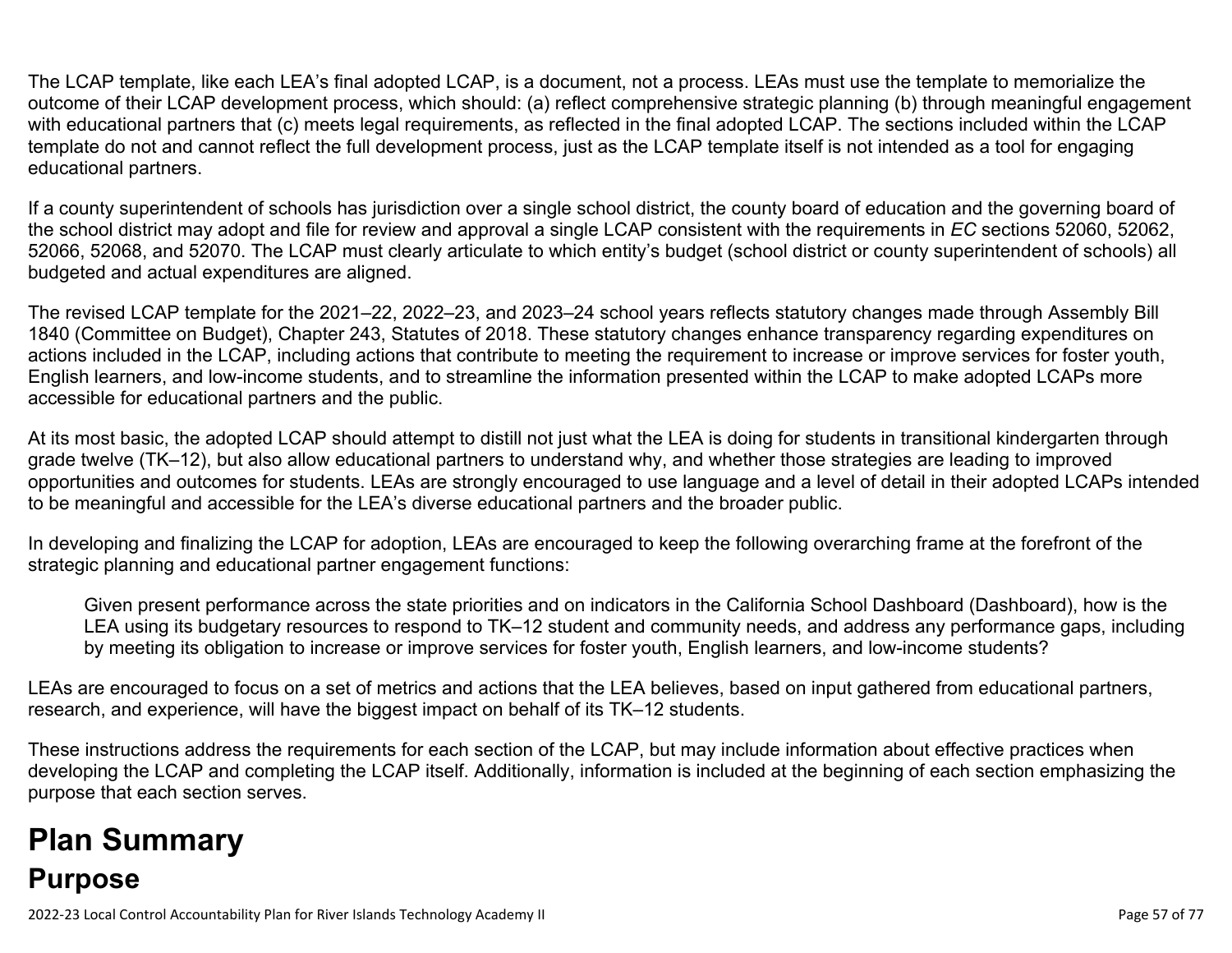A well-developed Plan Summary section provides a meaningful context for the LCAP. This section provides information about an LEA's community as well as relevant information about student needs and performance. In order to provide a meaningful context for the rest of the LCAP, the content of this section should be clearly and meaningfully related to the content included in the subsequent sections of the LCAP.

### **Requirements and Instructions**

*General Information* – Briefly describe the LEA, its schools, and its students in grades TK–12, as applicable to the LEA. For example, information about an LEA in terms of geography, enrollment, or employment, the number and size of specific schools, recent community challenges, and other such information as an LEA wishes to include can enable a reader to more fully understand an LEA's LCAP.

*Reflections: Successes* – Based on a review of performance on the state indicators and local performance indicators included in the Dashboard, progress toward LCAP goals, local self-assessment tools, input from educational partners, and any other information, what progress is the LEA most proud of and how does the LEA plan to maintain or build upon that success? This may include identifying specific examples of how past increases or improvements in services for foster youth, English learners, and low-income students have led to improved performance for these students.

*Reflections: Identified Need* – Referring to the Dashboard, identify: (a) any state indicator for which overall performance was in the "Red" or "Orange" performance category or any local indicator where the LEA received a "Not Met" or "Not Met for Two or More Years" rating AND (b) any state indicator for which performance for any student group was two or more performance levels below the "all student*"* performance. What steps is the LEA planning to take to address these areas of low performance and performance gaps? An LEA that is required to include a goal to address one or more consistently low-performing student groups or low-performing schools must identify that it is required to include this goal and must also identify the applicable student group(s) and/or school(s). Other needs may be identified using locally collected data including data collected to inform the self-reflection tools and reporting local indicators on the Dashboard.

*LCAP Highlights* – Identify and briefly summarize the key features of this year's LCAP.

*Comprehensive Support and Improvement* – An LEA with a school or schools identified for comprehensive support and improvement (CSI) under the Every Student Succeeds Act must respond to the following prompts:

- **Schools Identified**: Identify the schools within the LEA that have been identified for CSI.
- **Support for Identified Schools**: Describe how the LEA has or will support the identified schools in developing CSI plans that included a school-level needs assessment, evidence-based interventions, and the identification of any resource inequities to be addressed through the implementation of the CSI plan.
- **Monitoring and Evaluating Effectiveness**: Describe how the LEA will monitor and evaluate the implementation and effectiveness of the CSI plan to support student and school improvement.

# **Engaging Educational Partners**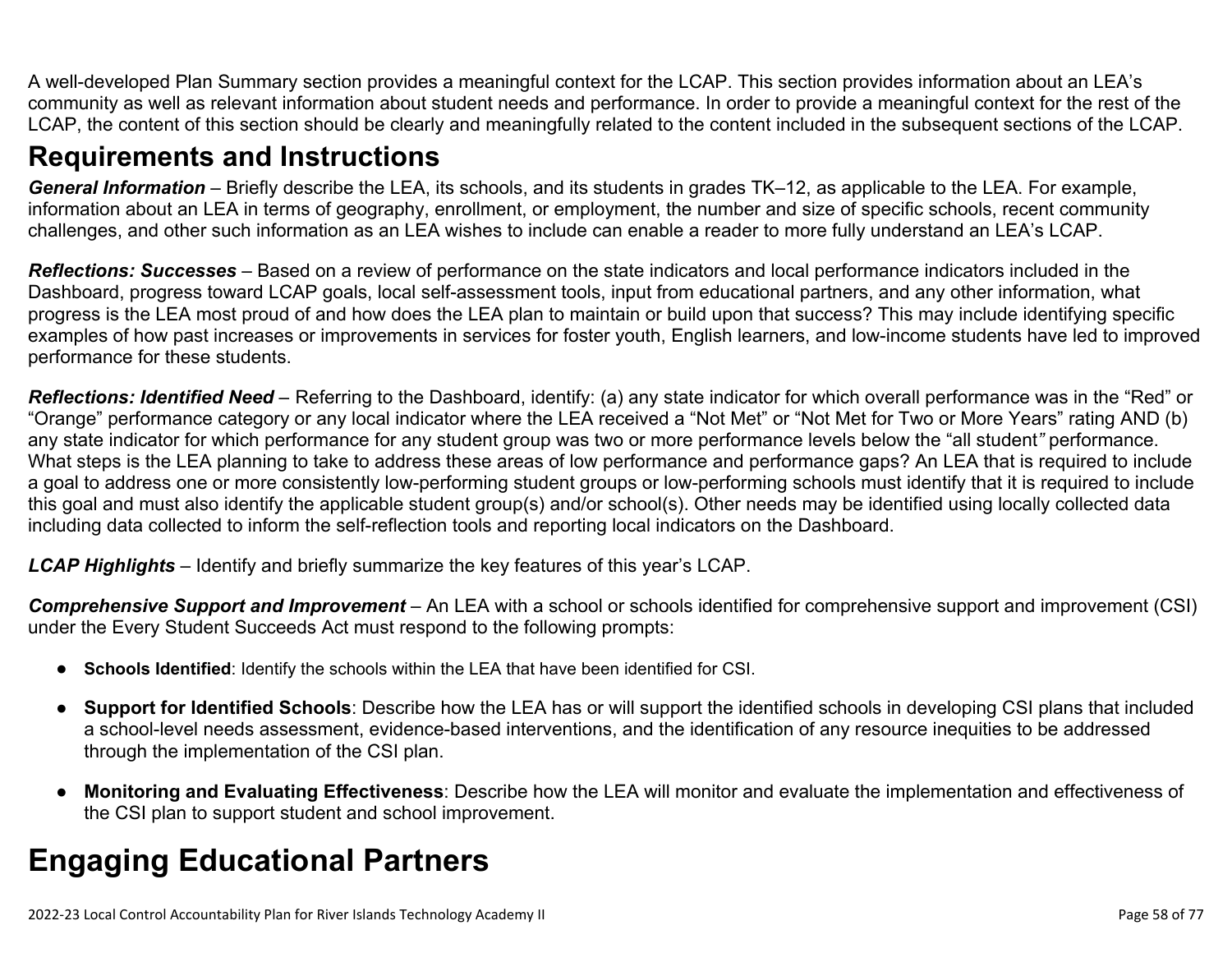## **Purpose**

Significant and purposeful engagement of parents, students, educators, and other educational partners, including those representing the student groups identified by LCFF, is critical to the development of the LCAP and the budget process. Consistent with statute, such engagement should support comprehensive strategic planning, accountability, and improvement across the state priorities and locally identified priorities (*EC* Section 52064[e][1]). Engagement of educational partners is an ongoing, annual process.

This section is designed to reflect how the engagement of educational partners influenced the decisions reflected in the adopted LCAP. The goal is to allow educational partners that participated in the LCAP development process and the broader public understand how the LEA engaged educational partners and the impact of that engagement. LEAs are encouraged to keep this goal in the forefront when completing this section.

Statute and regulations specify the educational partners that school districts and COEs must consult when developing the LCAP: teachers, principals, administrators, other school personnel, local bargaining units of the LEA, parents, and students. Before adopting the LCAP, school districts and COEs must share it with the Parent Advisory Committee and, if applicable, to its English Learner Parent Advisory Committee. The superintendent is required by statute to respond in writing to the comments received from these committees. School districts and COEs must also consult with the special education local plan area administrator(s) when developing the LCAP.

Statute requires charter schools to consult with teachers, principals, administrators, other school personnel, parents, and students in developing the LCAP. The LCAP should also be shared with, and LEAs should request input from, schoolsite-level advisory groups, as applicable (e.g., schoolsite councils, English Learner Advisory Councils, student advisory groups, etc.), to facilitate alignment between schoolsite and district-level goals and actions.

Information and resources that support effective engagement, define student consultation, and provide the requirements for advisory group composition, can be found under Resources on the following web page of the CDE's website: <https://www.cde.ca.gov/re/lc/>.

### **Requirements and Instructions**

Below is an excerpt from the 2018–19 *Guide for Annual Audits of K–12 Local Education Agencies and State Compliance Reporting*, which is provided to highlight the legal requirements for engagement of educational partners in the LCAP development process:

### **Local Control and Accountability Plan:**

For county offices of education and school districts only, verify the LEA:

- a) Presented the local control and accountability plan to the parent advisory committee in accordance with Education Code section 52062(a)(1) or 52068(a)(1), as appropriate.
- b) If applicable, presented the local control and accountability plan to the English learner parent advisory committee, in accordance with Education Code section 52062(a)(2) or 52068(a)(2), as appropriate.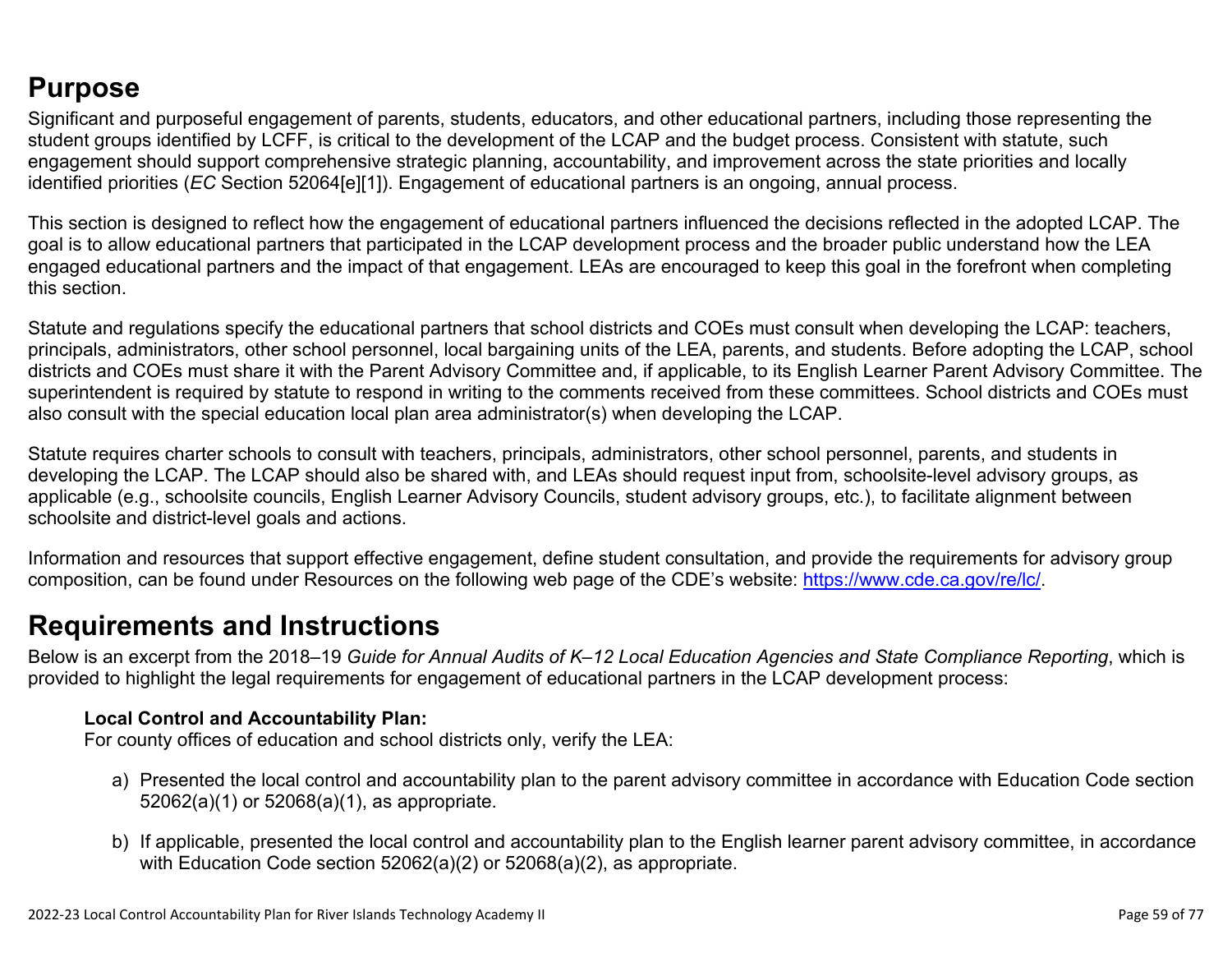- c) Notified members of the public of the opportunity to submit comments regarding specific actions and expenditures proposed to be included in the local control and accountability plan in accordance with Education Code section 52062(a)(3) or 52068(a)(3), as appropriate.
- d) Held at least one public hearing in accordance with Education Code section 52062(b)(1) or 52068(b)(1), as appropriate.
- e) Adopted the local control and accountability plan in a public meeting in accordance with Education Code section 52062(b)(2) or 52068(b)(2), as appropriate.

**Prompt 1**: "A summary of the process used to engage educational partners and how this engagement was considered before finalizing the LCAP."

Describe the engagement process used by the LEA to involve educational partners in the development of the LCAP, including, at a minimum, describing how the LEA met its obligation to consult with all statutorily required educational partners as applicable to the type of LEA. A sufficient response to this prompt must include general information about the timeline of the process and meetings or other engagement strategies with educational partners. A response may also include information about an LEA's philosophical approach to engaging its educational partners.

**Prompt 2:** "A summary of the feedback provided by specific educational partners."

Describe and summarize the feedback provided by specific educational partners. A sufficient response to this prompt will indicate ideas, trends, or inputs that emerged from an analysis of the feedback received from educational partners.

**Prompt 3**: "A description of the aspects of the LCAP that were influenced by specific input from educational partners."

A sufficient response to this prompt will provide educational partners and the public with clear, specific information about how the engagement process influenced the development of the LCAP. The response must describe aspects of the LCAP that were influenced by or developed in response to the educational partner feedback described in response to Prompt 2. This may include a description of how the LEA prioritized requests of educational partners within the context of the budgetary resources available or otherwise prioritized areas of focus within the LCAP. For the purposes of this prompt, "aspects" of an LCAP that may have been influenced by educational partner input can include, but are not necessarily limited to:

- Inclusion of a goal or decision to pursue a Focus Goal (as described below)
- Inclusion of metrics other than the statutorily required metrics
- Determination of the desired outcome on one or more metrics
- Inclusion of performance by one or more student groups in the Measuring and Reporting Results subsection
- Inclusion of action(s) or a group of actions
- Elimination of action(s) or group of actions
- Changes to the level of proposed expenditures for one or more actions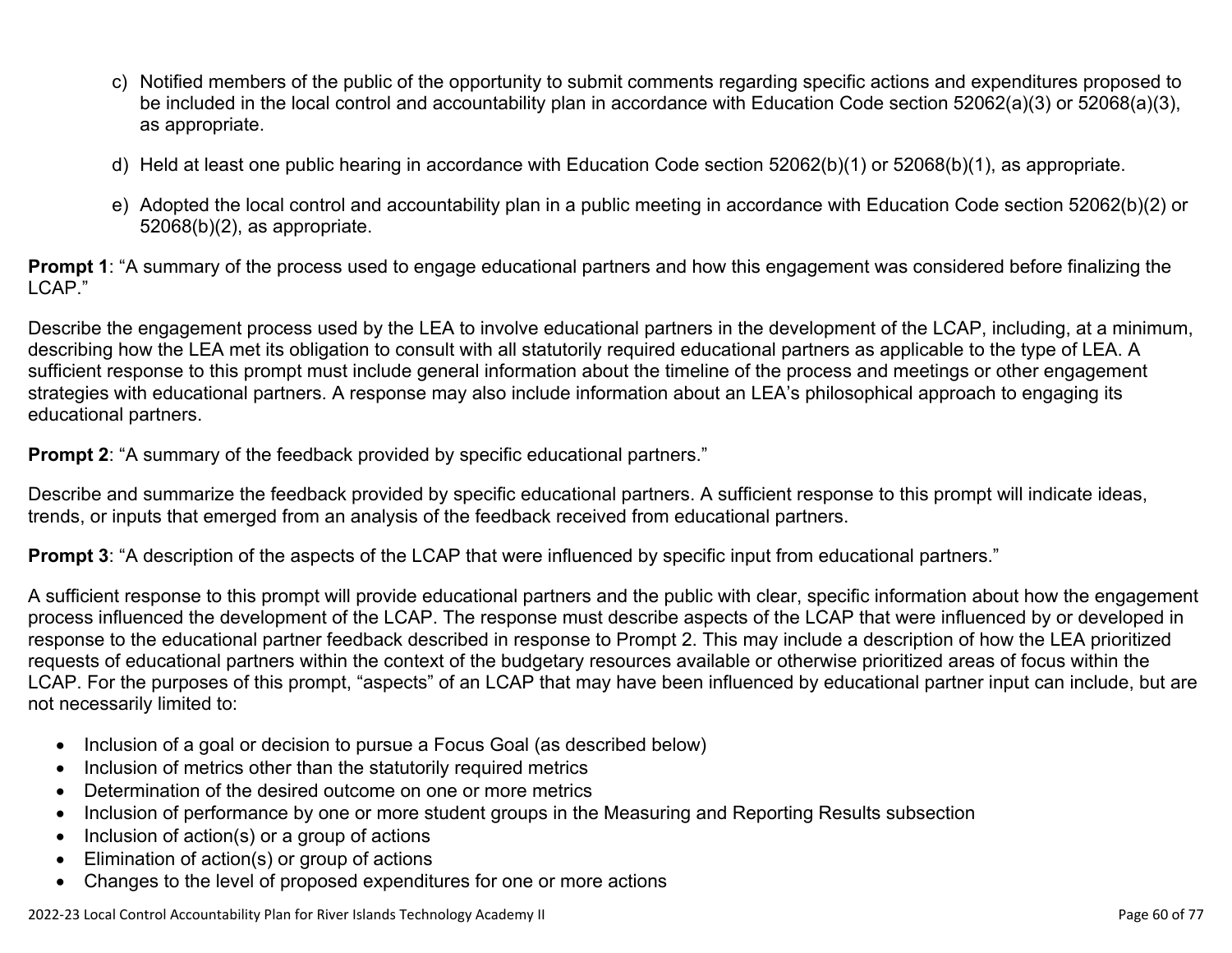- Inclusion of action(s) as contributing to increased or improved services for unduplicated services
- Determination of effectiveness of the specific actions to achieve the goal
- Determination of material differences in expenditures
- Determination of changes made to a goal for the ensuing LCAP year based on the annual update process
- Determination of challenges or successes in the implementation of actions

# **Goals and Actions**

## **Purpose**

Well-developed goals will clearly communicate to educational partners what the LEA plans to accomplish, what the LEA plans to do in order to accomplish the goal, and how the LEA will know when it has accomplished the goal. A goal statement, associated metrics and expected outcomes, and the actions included in the goal should be in alignment. The explanation for why the LEA included a goal is an opportunity for LEAs to clearly communicate to educational partners and the public why, among the various strengths and areas for improvement highlighted by performance data and strategies and actions that could be pursued, the LEA decided to pursue this goal, and the related metrics, expected outcomes, actions, and expenditures.

A well-developed goal can be focused on the performance relative to a metric or metrics for all students, a specific student group(s), narrowing performance gaps, or implementing programs or strategies expected to impact outcomes. LEAs should assess the performance of their student groups when developing goals and the related actions to achieve such goals.

## **Requirements and Instructions**

LEAs should prioritize the goals, specific actions, and related expenditures included within the LCAP within one or more state priorities. LEAs should consider performance on the state and local indicators, including their locally collected and reported data for the local indicators that are included in the Dashboard in determining whether and how to prioritize its goals within the LCAP.

In order to support prioritization of goals, the LCAP template provides LEAs with the option of developing three different kinds of goals:

- Focus Goal: A Focus Goal is relatively more concentrated in scope and may focus on a fewer number of metrics to measure improvement. A Focus Goal statement will be time bound and make clear how the goal is to be measured.
- Broad Goal: A Broad Goal is relatively less concentrated in its scope and may focus on improving performance across a wide range of metrics.
- Maintenance of Progress Goal: A Maintenance of Progress Goal includes actions that may be ongoing without significant changes and allows an LEA to track performance on any metrics not addressed in the other goals of the LCAP.

At a minimum, the LCAP must address all LCFF priorities and associated metrics.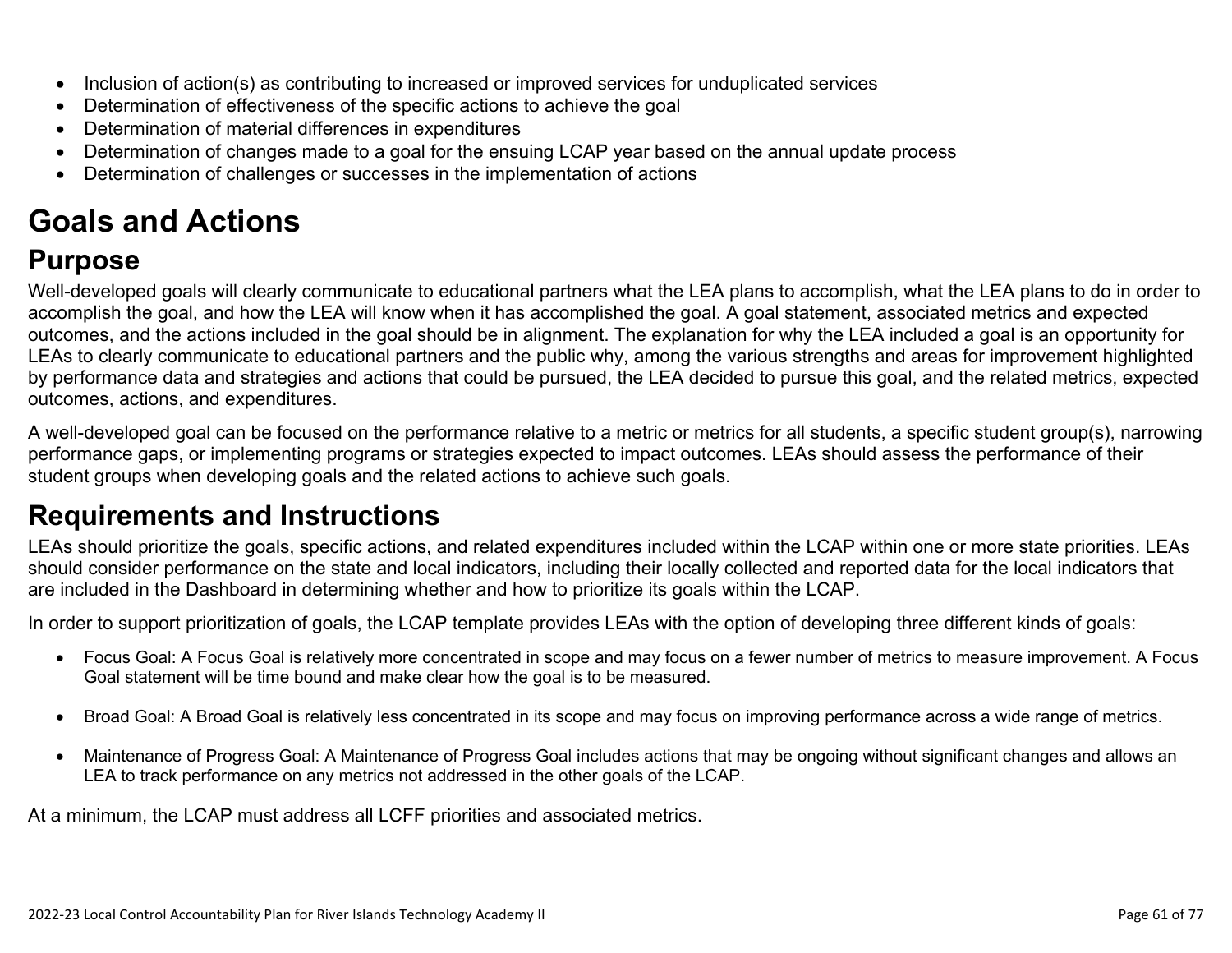### **Focus Goal(s)**

**Goal Description:** The description provided for a Focus Goal must be specific, measurable, and time bound. An LEA develops a Focus Goal to address areas of need that may require or benefit from a more specific and data intensive approach. The Focus Goal can explicitly reference the metric(s) by which achievement of the goal will be measured and the time frame according to which the LEA expects to achieve the goal.

**Explanation of why the LEA has developed this goal:** Explain why the LEA has chosen to prioritize this goal. An explanation must be based on Dashboard data or other locally collected data. LEAs must describe how the LEA identified this goal for focused attention, including relevant consultation with educational partners. LEAs are encouraged to promote transparency and understanding around the decision to pursue a focus goal.

#### **Broad Goal**

Goal Description: Describe what the LEA plans to achieve through the actions included in the goal. The description of a broad goal will be clearly aligned with the expected measurable outcomes included for the goal. The goal description organizes the actions and expected outcomes in a cohesive and consistent manner. A goal description is specific enough to be measurable in either quantitative or qualitative terms. A broad goal is not as specific as a focus goal. While it is specific enough to be measurable, there are many different metrics for measuring progress toward the goal.

**Explanation of why the LEA has developed this goal:** Explain why the LEA developed this goal and how the actions and metrics grouped together will help achieve the goal.

### **Maintenance of Progress Goal**

**Goal Description:** Describe how the LEA intends to maintain the progress made in the LCFF State Priorities not addressed by the other goals in the LCAP. Use this type of goal to address the state priorities and applicable metrics not addressed within the other goals in the LCAP. The state priorities and metrics to be addressed in this section are those for which the LEA, in consultation with educational partners, has determined to maintain actions and monitor progress while focusing implementation efforts on the actions covered by other goals in the LCAP.

**Explanation of why the LEA has developed this goal**: Explain how the actions will sustain the progress exemplified by the related metrics.

#### **Required Goals**

In general, LEAs have flexibility in determining what goals to include in the LCAP and what those goals will address; however, beginning with the development of the 2022–23 LCAP, LEAs that meet certain criteria are required to include a specific goal in their LCAP.

**Consistently low-performing student group(s) criteria:** An LEA is eligible for Differentiated Assistance for three or more consecutive years based on the performance of the same student group or groups in the Dashboard. A list of the LEAs required to include a goal in the LCAP based on student group performance, and the student group(s) that lead to identification, may be found on the CDE's Local Control Funding Formula web page at [https://www.cde.ca.gov/fg/aa/lc/.](https://www.cde.ca.gov/fg/aa/lc/)

2022-23 Local Control Accountability Plan for River Islands Technology Academy II Page 62 of 77 • **Consistently low-performing student group(s) goal requirement:** An LEA meeting the consistently low-performing student group(s) criteria must include a goal in its LCAP focused on improving the performance of the student group or groups that led to the LEA's eligibility for Differentiated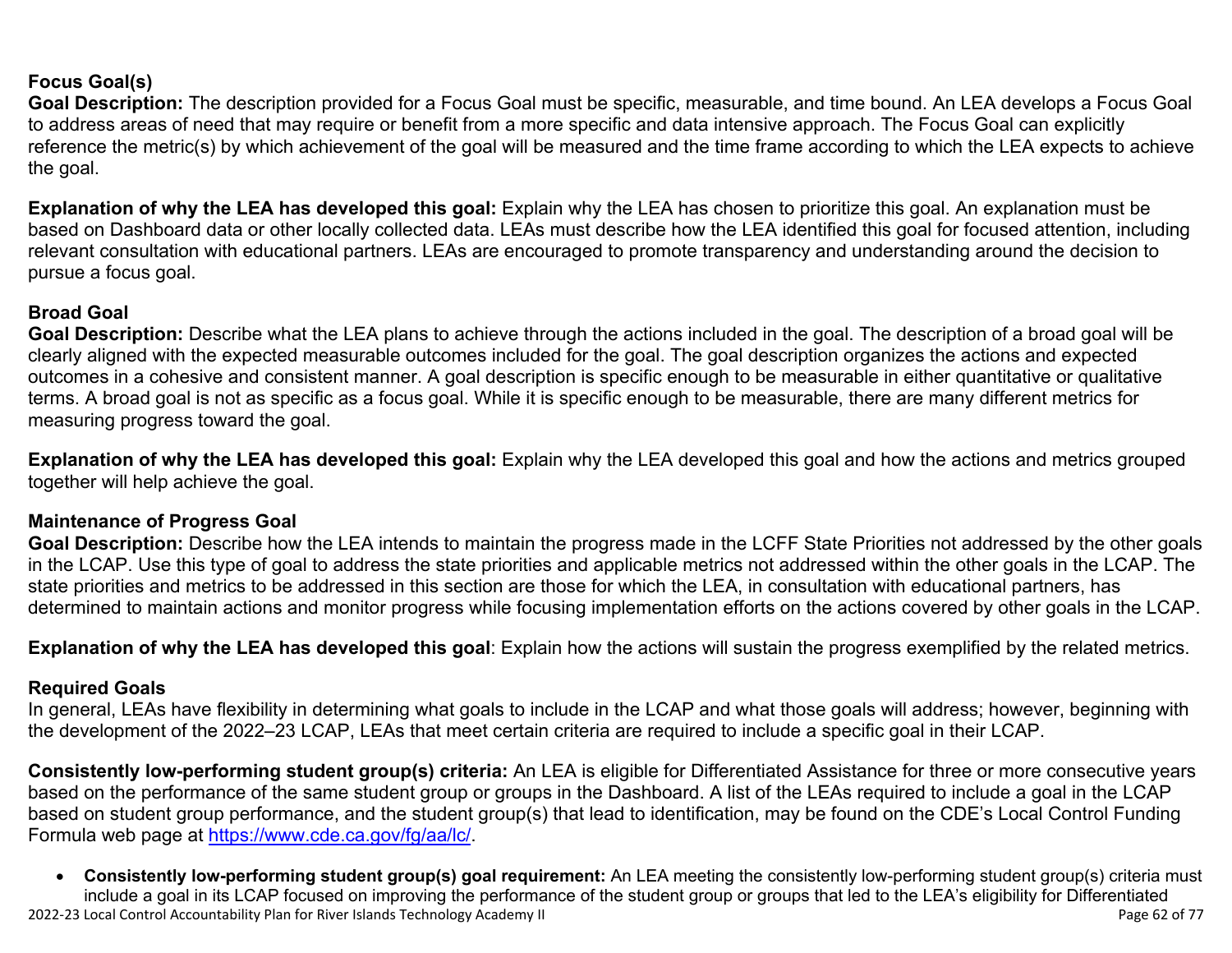Assistance. This goal must include metrics, outcomes, actions, and expenditures specific to addressing the needs of, and improving outcomes for, this student group or groups. An LEA required to address multiple student groups is not required to have a goal to address each student group; however, each student group must be specifically addressed in the goal. This requirement may not be met by combining this required goal with another goal.

- **Goal Description:** Describe the outcomes the LEA plans to achieve to address the needs of, and improve outcomes for, the student group or groups that led to the LEA's eligibility for Differentiated Assistance.
- **Explanation of why the LEA has developed this goal**: Explain why the LEA is required to develop this goal, including identifying the student group(s) that lead to the LEA being required to develop this goal, how the actions and associated metrics included in this goal differ from previous efforts to improve outcomes for the student group(s), and why the LEA believes the actions, metrics, and expenditures included in this goal will help achieve the outcomes identified in the goal description.

**Low-performing school(s) criteria:** The following criteria only applies to a school district or COE with two or more schools; it does not apply to a single-school district. A school district or COE has one or more schools that, for two consecutive years, received the two lowest performance levels on all but one of the state indicators for which the school(s) receive performance levels in the Dashboard and the performance of the "All Students" student group for the LEA is at least one performance level higher in all of those indicators. A list of the LEAs required to include a goal in the LCAP based on school performance, and the school(s) that lead to identification, may be found on the CDE's Local Control Funding Formula web page at [https://www.cde.ca.gov/fg/aa/lc/.](https://www.cde.ca.gov/fg/aa/lc/)

- **Low-performing school(s) goal requirement:** A school district or COE meeting the low-performing school(s) criteria must include a goal in its LCAP focusing on addressing the disparities in performance between the school(s) and the LEA as a whole. This goal must include metrics, outcomes, actions, and expenditures specific to addressing the needs of, and improving outcomes for, the students enrolled at the low-performing school or schools. An LEA required to address multiple schools is not required to have a goal to address each school; however, each school must be specifically addressed in the goal. This requirement may not be met by combining this goal with another goal.
- **Goal Description:** Describe what outcomes the LEA plans to achieve to address the disparities in performance between the students enrolled at the low-performing school(s) and the students enrolled at the LEA as a whole.
- **Explanation of why the LEA has developed this goal**: Explain why the LEA is required to develop this goal, including identifying the schools(s) that lead to the LEA being required to develop this goal; how the actions and associated metrics included in this goal differ from previous efforts to improve outcomes for the school(s); and why the LEA believes the actions, metrics, and expenditures included in this goal will help achieve the outcomes for students enrolled at the low-performing school or schools identified in the goal description.

### **Measuring and Reporting Results:**

For each LCAP year, identify the metric(s) that the LEA will use to track progress toward the expected outcomes. LEAs are encouraged to identify metrics for specific student groups, as appropriate, including expected outcomes that would reflect narrowing of any existing performance gaps.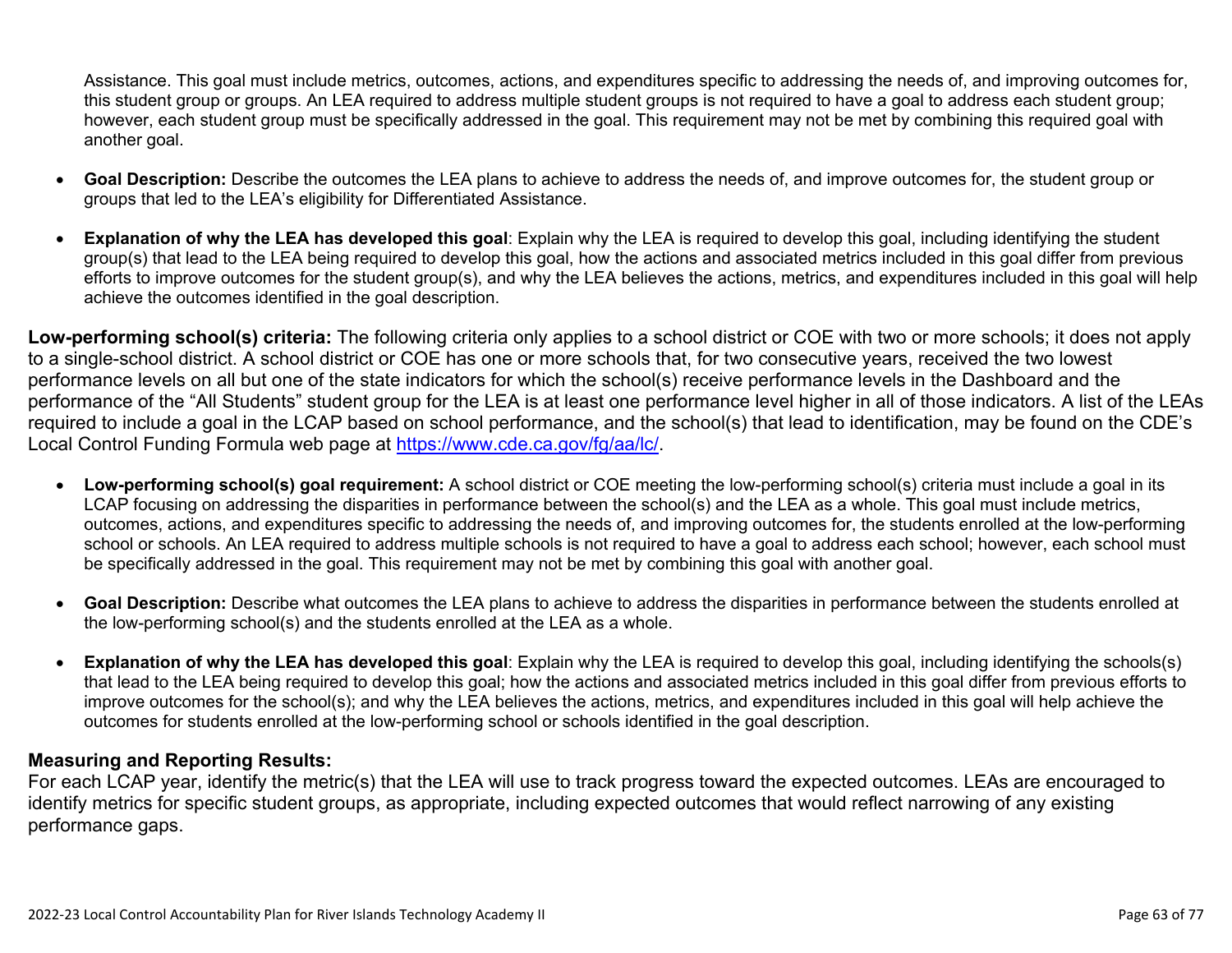Include in the baseline column the most recent data associated with this metric available at the time of adoption of the LCAP for the first year of the three-year plan. LEAs may use data as reported on the 2019 Dashboard for the baseline of a metric only if that data represents the most recent available (e.g., high school graduation rate).

Using the most recent data available may involve reviewing data the LEA is preparing for submission to the California Longitudinal Pupil Achievement Data System (CALPADS) or data that the LEA has recently submitted to CALPADS. Because final 2020–21 outcomes on some metrics may not be computable at the time the 2021–24 LCAP is adopted (e.g., graduation rate, suspension rate), the most recent data available may include a point in time calculation taken each year on the same date for comparability purposes.

The baseline data shall remain unchanged throughout the three-year LCAP.

Complete the table as follows:

- **Metric**: Indicate how progress is being measured using a metric.
- **Baseline**: Enter the baseline when completing the LCAP for 2021–22. As described above, the baseline is the most recent data associated with a metric. Indicate the school year to which the data applies, consistent with the instructions above.
- **Year 1 Outcome**: When completing the LCAP for 2022–23, enter the most recent data available. Indicate the school year to which the data applies, consistent with the instructions above.
- **Year 2 Outcome**: When completing the LCAP for 2023–24, enter the most recent data available. Indicate the school year to which the data applies, consistent with the instructions above.
- **Year 3 Outcome**: When completing the LCAP for 2024–25, enter the most recent data available. Indicate the school year to which the data applies, consistent with the instructions above. The 2024–25 LCAP will be the first year in the next three-year cycle. Completing this column will be part of the Annual Update for that year.
- **Desired Outcome for 2023**–**24**: When completing the first year of the LCAP, enter the desired outcome for the relevant metric the LEA expects to achieve by the end of the 2023–24 LCAP year.

Timeline for completing the "**Measuring and Reporting Results**" part of the Goal.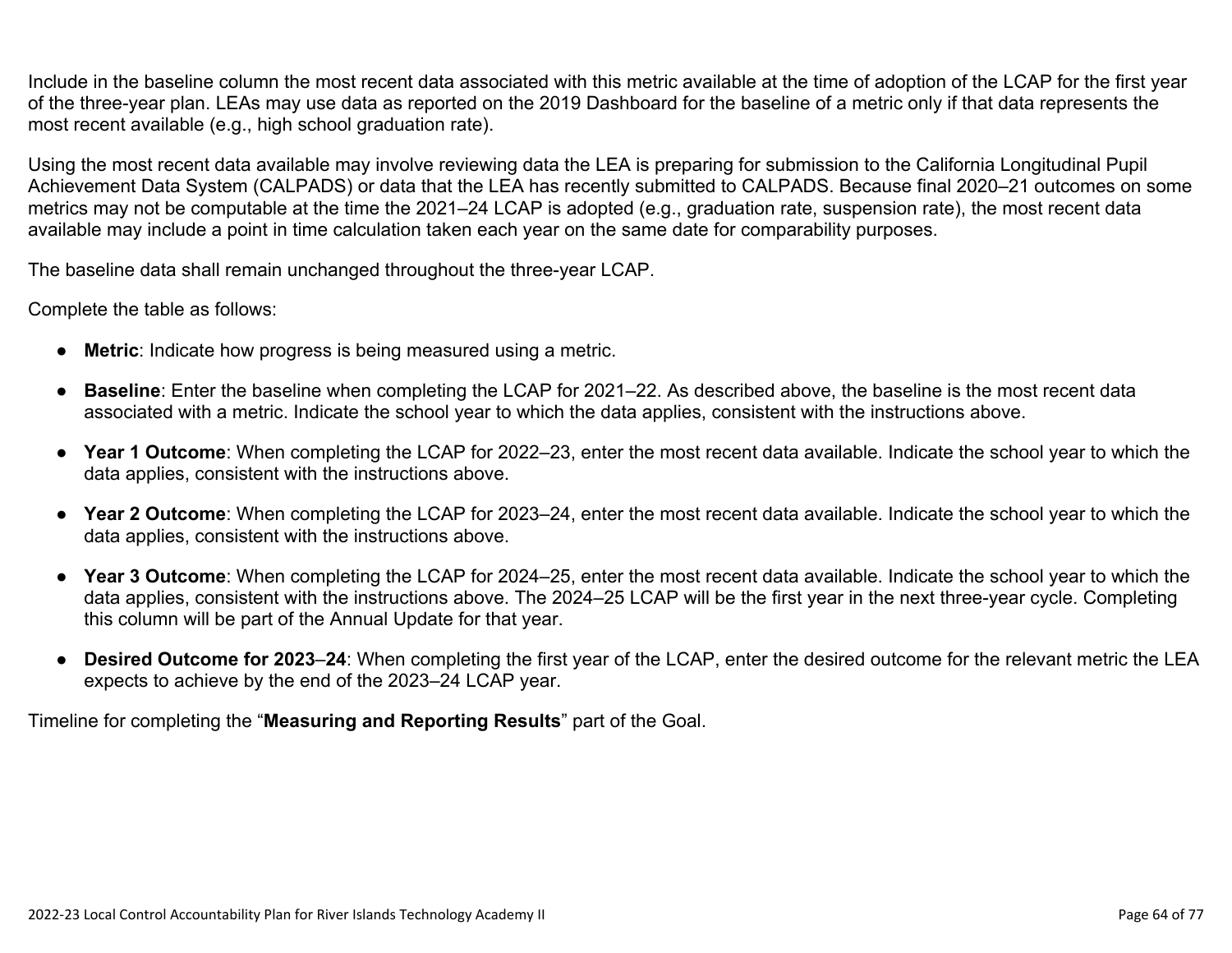| <b>Metric</b>                                                                    | <b>Baseline</b>                                                                  | Year 1 Outcome                                                                                              | Year 2 Outcome                                                                                              | Year 3 Outcome                                                                                              | <b>Desired Outcome</b><br>for Year 3<br>$(2023 - 24)$                                                              |
|----------------------------------------------------------------------------------|----------------------------------------------------------------------------------|-------------------------------------------------------------------------------------------------------------|-------------------------------------------------------------------------------------------------------------|-------------------------------------------------------------------------------------------------------------|--------------------------------------------------------------------------------------------------------------------|
| Enter information<br>in this box when<br>completing the<br>LCAP for 2021-<br>22. | Enter information<br>in this box when<br>completing the<br>LCAP for 2021-<br>22. | Enter information<br>in this box when<br>completing the<br>LCAP for 2022-<br>23. Leave blank<br>until then. | Enter information<br>in this box when<br>completing the<br>LCAP for 2023-<br>24. Leave blank<br>until then. | Enter information<br>in this box when<br>completing the<br>LCAP for 2024-<br>25. Leave blank<br>until then. | Enter information<br>in this box when<br>completing the<br>LCAP for 2021-<br>22 or when<br>adding a new<br>metric. |

The metrics may be quantitative or qualitative; but at minimum, an LEA's LCAP must include goals that are measured using all of the applicable metrics for the related state priorities, in each LCAP year as applicable to the type of LEA. To the extent a state priority does not specify one or more metrics (e.g., implementation of state academic content and performance standards), the LEA must identify a metric to use within the LCAP. For these state priorities, LEAs are encouraged to use metrics based on or reported through the relevant self-reflection tool for local indicators within the Dashboard.

*Actions*: Enter the action number. Provide a short title for the action. This title will also appear in the action tables. Provide a description of the action. Enter the total amount of expenditures associated with this action. Budgeted expenditures from specific fund sources will be provided in the summary tables. Indicate whether the action contributes to meeting the increase or improved services requirement as described in the Increased or Improved Services section using a "Y" for Yes or an "N" for No. (**Note:** for each such action offered on an LEA-wide or schoolwide basis, the LEA will need to provide additional information in the Increased or Improved Summary Section to address the requirements in *California Code of Regulations*, Title 5 [5 *CCR*] Section 15496(b) in the Increased or Improved Services Section of the LCAP).

*Actions for English Learners:* School districts, COEs, and charter schools that have a numerically significant English learner student subgroup must include specific actions in the LCAP related to, at a minimum, the language acquisition programs, as defined in *EC* Section 306, provided to students and professional development activities specific to English learners.

*Actions for Foster Youth*: School districts, COEs, and charter schools that have a numerically significant Foster Youth student subgroup are encouraged to include specific actions in the LCAP designed to meet needs specific to Foster Youth students.

#### **Goal Analysis:**

Enter the LCAP Year.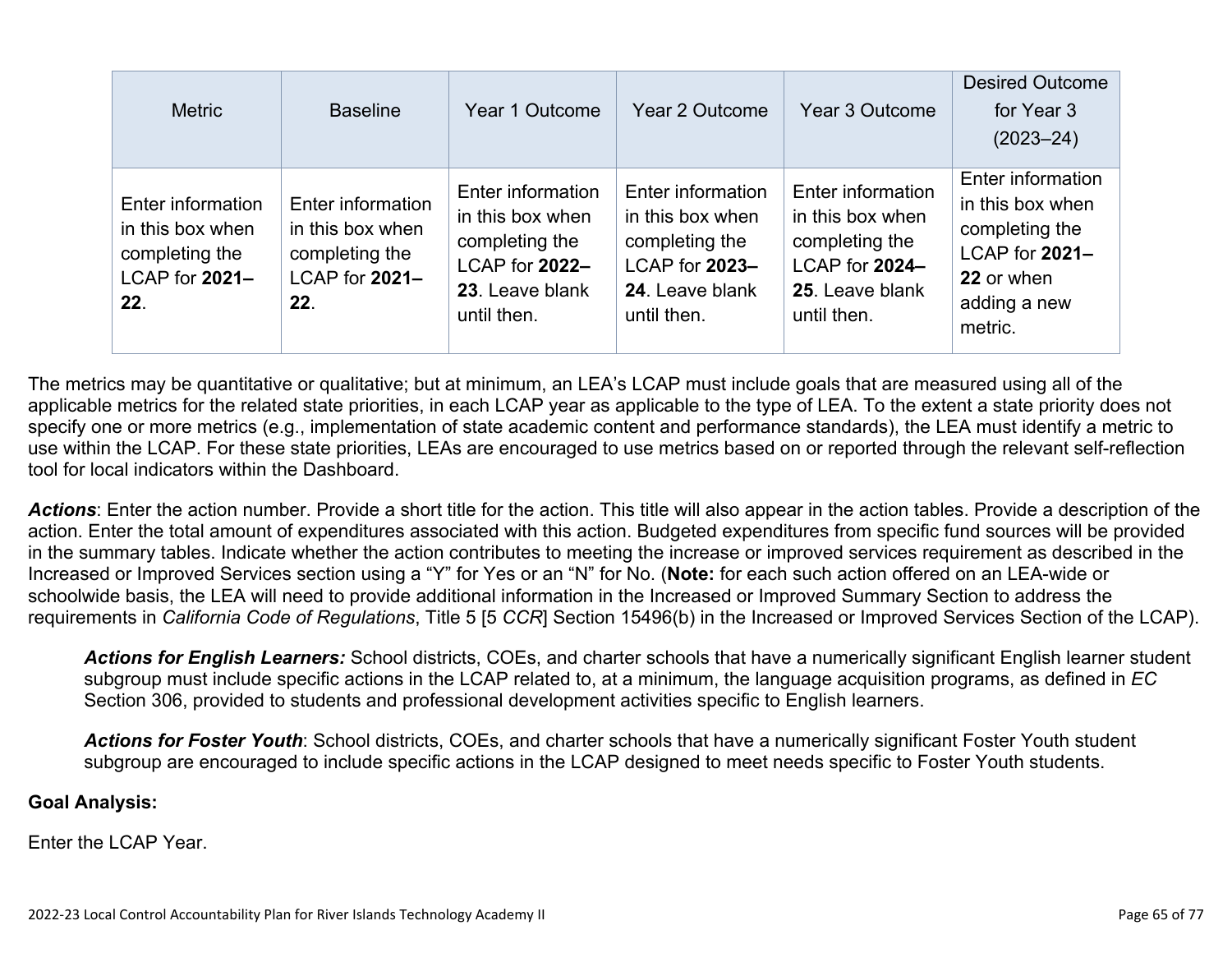Using actual annual measurable outcome data, including data from the Dashboard, analyze whether the planned actions were effective in achieving the goal. Respond to the prompts as instructed.

- Describe the overall implementation of the actions to achieve the articulated goal. Include a discussion of relevant challenges and successes experienced with the implementation process. This must include any instance where the LEA did not implement a planned action or implemented a planned action in a manner that differs substantively from how it was described in the adopted LCAP.
- Explain material differences between Budgeted Expenditures and Estimated Actual Expenditures and between the Planned Percentages of Improved Services and Estimated Actual Percentages of Improved Services, as applicable. Minor variances in expenditures or percentages do not need to be addressed, and a dollar-for-dollar accounting is not required.
- Describe the effectiveness of the specific actions to achieve the articulated goal as measured by the LEA. In some cases, not all actions in a goal will be intended to improve performance on all of the metrics associated with the goal. When responding to this prompt, LEAs may assess the effectiveness of a single action or group of actions within the goal in the context of performance on a single metric or group of specific metrics within the goal that are applicable to the action(s). Grouping actions with metrics will allow for more robust analysis of whether the strategy the LEA is using to impact a specified set of metrics is working and increase transparency for educational partners. LEAs are encouraged to use such an approach when goals include multiple actions and metrics that are not closely associated.
- Describe any changes made to this goal, expected outcomes, metrics, or actions to achieve this goal as a result of this analysis and analysis of the data provided in the Dashboard or other local data, as applicable.

# **Increased or Improved Services for Foster Youth, English Learners, and Low-Income Students**

## **Purpose**

A well-written Increased or Improved Services section provides educational partners with a comprehensive description, within a single dedicated section, of how an LEA plans to increase or improve services for its unduplicated students in grades TK–12 as compared to all students in grades TK–12, as applicable, and how LEA-wide or schoolwide actions identified for this purpose meet regulatory requirements. Descriptions provided should include sufficient detail yet be sufficiently succinct to promote a broader understanding of educational partners to facilitate their ability to provide input. An LEA's description in this section must align with the actions included in the Goals and Actions section as contributing.

## **Requirements and Instructions**

*Projected LCFF Supplemental and/or Concentration Grants*: Specify the amount of LCFF supplemental and concentration grant funds the LEA estimates it will receive in the coming year based on the number and concentration of low income, foster youth, and English learner students.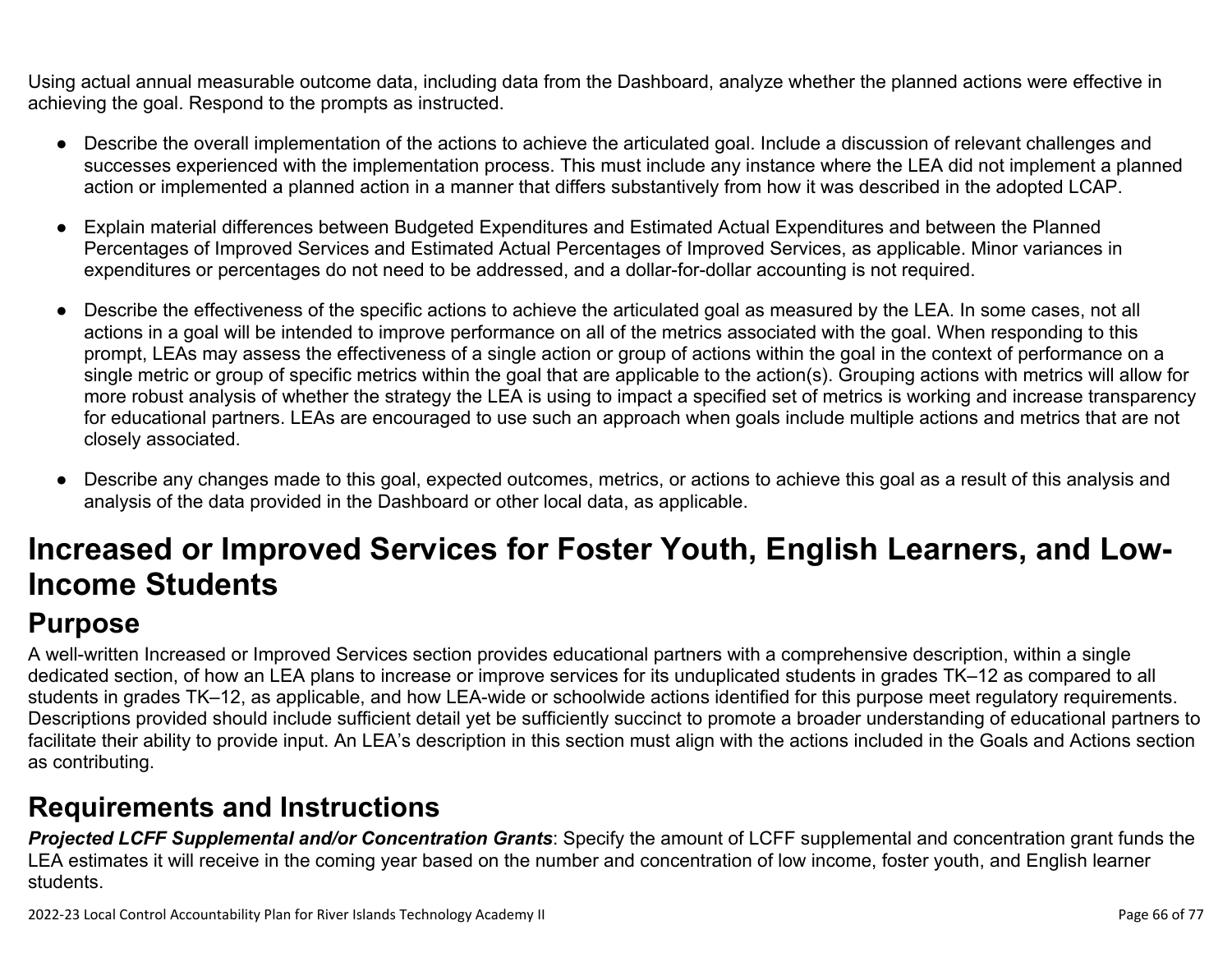**Projected Additional LCFF Concentration Grant (15 percent):** Specify the amount of additional LCFF concentration grant add-on funding, as described in *EC* Section 42238.02, that the LEA estimates it will receive in the coming year.

*Projected Percentage to Increase or Improve Services for the Coming School Year***:** Specify the estimated percentage by which services for unduplicated pupils must be increased or improved as compared to the services provided to all students in the LCAP year as calculated pursuant to 5 *CCR* Section 15496(a)(7).

*LCFF Carryover — Percentage:* Specify the LCFF Carryover — Percentage identified in the LCFF Carryover Table. If a carryover percentage is not identified in the LCFF Carryover Table, specify a percentage of zero (0.00%).

*LCFF Carryover — Dollar:* Specify the LCFF Carryover — Dollar amount identified in the LCFF Carryover Table. If a carryover amount is not identified in the LCFF Carryover Table, specify an amount of zero (\$0).

**Total Percentage to Increase or Improve Services for the Coming School Year:** Add the Projected Percentage to Increase or Improve Services for the Coming School Year and the Proportional LCFF Required Carryover Percentage and specify the percentage. This is the LEAs percentage by which services for unduplicated pupils must be increased or improved as compared to the services provided to all students in the LCAP year, as calculated pursuant to 5 *CCR* Section 15496(a)(7).

#### *Required Descriptions:*

**For each action being provided to an entire school, or across the entire school district or COE, an explanation of (1) how the needs of foster youth, English learners, and low-income students were considered first, and (2) how these actions are effective in meeting the goals for these students.**

For each action included in the Goals and Actions section as contributing to the increased or improved services requirement for unduplicated pupils and provided on an LEA-wide or schoolwide basis, the LEA must include an explanation consistent with 5 *CCR* Section 15496(b). For any such actions continued into the 2021–24 LCAP from the 2017–2020 LCAP, the LEA must determine whether or not the action was effective as expected, and this determination must reflect evidence of outcome data or actual implementation to date.

**Principally Directed and Effective:** An LEA demonstrates how an action is principally directed towards and effective in meeting the LEA's goals for unduplicated students when the LEA explains how:

- It considers the needs, conditions, or circumstances of its unduplicated pupils;
- The action, or aspect(s) of the action (including, for example, its design, content, methods, or location), is based on these considerations; and
- The action is intended to help achieve an expected measurable outcome of the associated goal.

As such, the response provided in this section may rely on a needs assessment of unduplicated students.

2022-23 Local Control Accountability Plan for River Islands Technology Academy II Page 67 of 77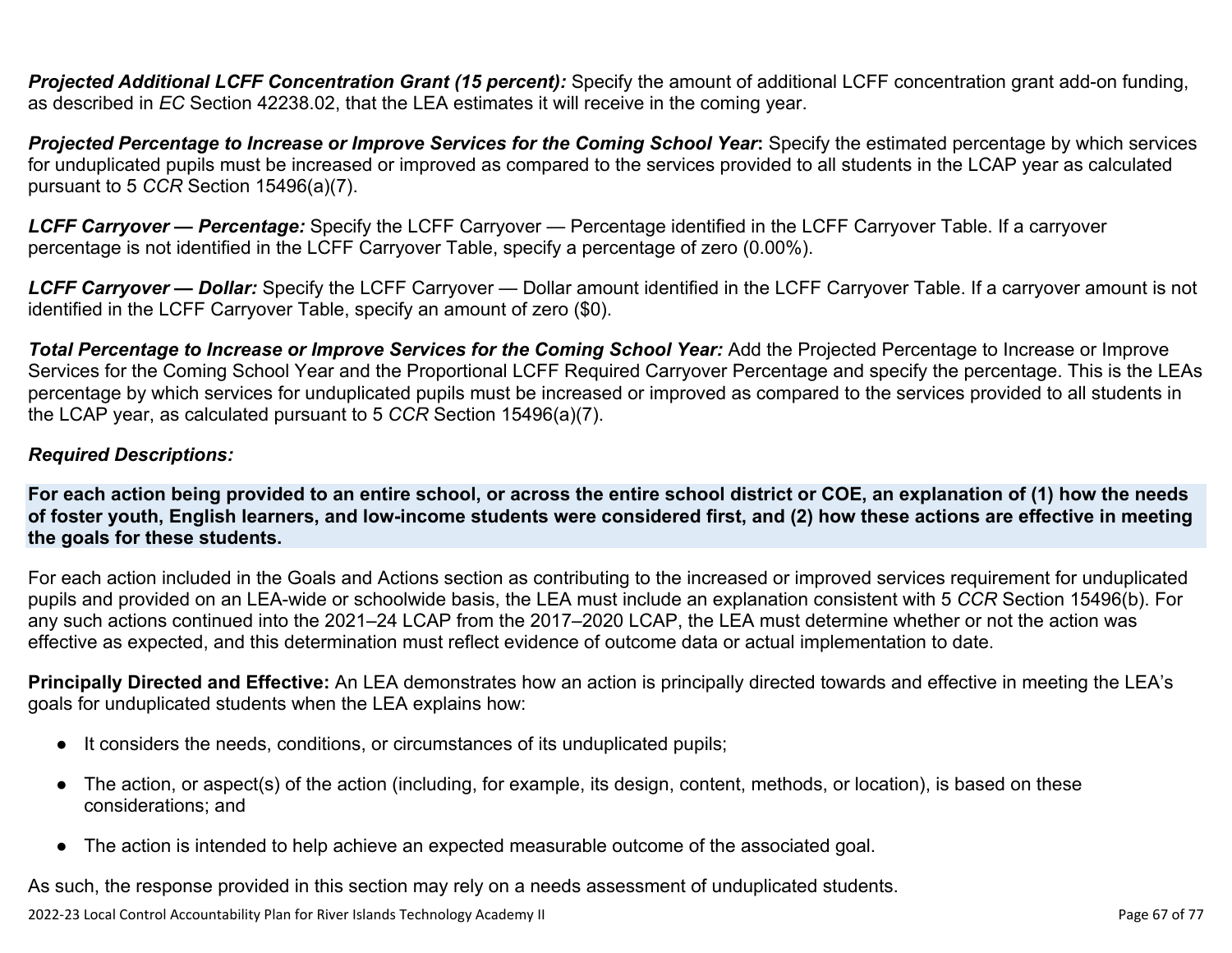Conclusory statements that a service will help achieve an expected outcome for the goal, without an explicit connection or further explanation as to how, are not sufficient. Further, simply stating that an LEA has a high enrollment percentage of a specific student group or groups does not meet the increase or improve services standard because enrolling students is not the same as serving students.

For example, if an LEA determines that low-income students have a significantly lower attendance rate than the attendance rate for all students, it might justify LEA-wide or schoolwide actions to address this area of need in the following way:

After assessing the needs, conditions, and circumstances of our low-income students, we learned that the attendance rate of our lowincome students is 7 percent lower than the attendance rate for all students. (Needs, Conditions, Circumstances [Principally Directed])

In order to address this condition of our low-income students, we will develop and implement a new attendance program that is designed to address some of the major causes of absenteeism, including lack of reliable transportation and food, as well as a school climate that does not emphasize the importance of attendance. Goal N, Actions X, Y, and Z provide additional transportation and nutritional resources as well as a districtwide educational campaign on the benefits of high attendance rates. (Contributing Action[s])

These actions are being provided on an LEA-wide basis and we expect/hope that all students with less than a 100 percent attendance rate will benefit. However, because of the significantly lower attendance rate of low-income students, and because the actions meet needs most associated with the chronic stresses and experiences of a socio-economically disadvantaged status, we expect that the attendance rate for our low-income students will increase significantly more than the average attendance rate of all other students. (Measurable Outcomes [Effective In])

**COEs and Charter Schools**: Describe how actions included as contributing to meeting the increased or improved services requirement on an LEA-wide basis are principally directed to and effective in meeting its goals for unduplicated pupils in the state and any local priorities as described above. In the case of COEs and charter schools, schoolwide and LEA-wide are considered to be synonymous.

### **For School Districts Only:**

### **Actions Provided on an LEA-Wide Basis:**

*Unduplicated Percentage > 55 percent:* For school districts with an unduplicated pupil percentage of 55 percent or more, describe how these actions are principally directed to and effective in meeting its goals for unduplicated pupils in the state and any local priorities as described above.

*Unduplicated Percentage < 55 percent:* For school districts with an unduplicated pupil percentage of less than 55 percent, describe how these actions are principally directed to and effective in meeting its goals for unduplicated pupils in the state and any local priorities. Also describe how the actions **are the most effective use of the funds** to meet these goals for its unduplicated pupils. Provide the basis for this determination, including any alternatives considered, supporting research, experience, or educational theory.

### **Actions Provided on a Schoolwide Basis:**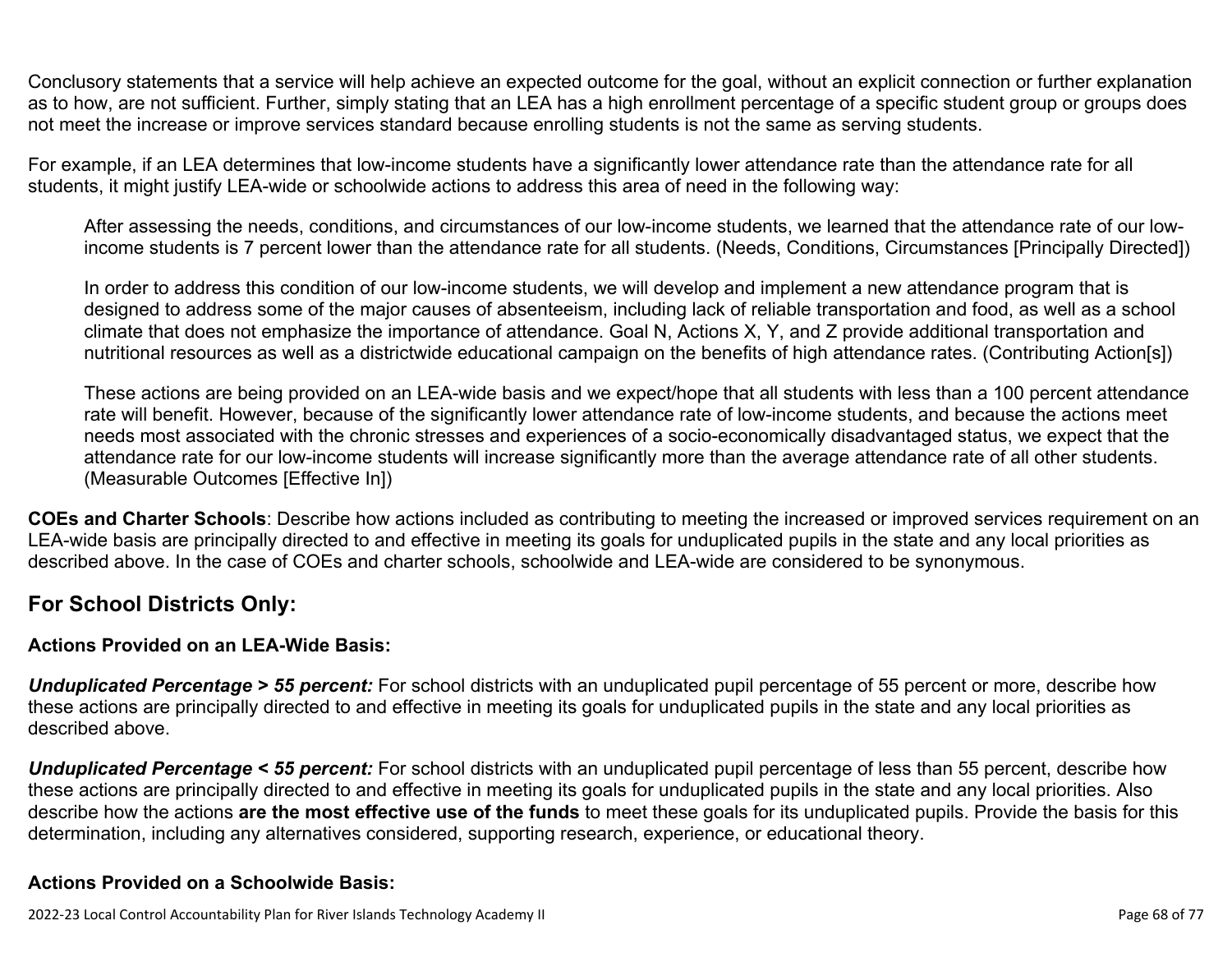School Districts must identify in the description those actions being funded and provided on a schoolwide basis, and include the required description supporting the use of the funds on a schoolwide basis.

**For schools with 40 percent or more enrollment of unduplicated pupils:** Describe how these actions are principally directed to and effective in meeting its goals for its unduplicated pupils in the state and any local priorities.

**For school districts expending funds on a schoolwide basis at a school with less than 40 percent enrollment of unduplicated pupils:** Describe how these actions are principally directed to and how the actions are the most effective use of the funds to meet its goals for foster youth, English learners, and low-income students in the state and any local priorities.

#### **A description of how services for foster youth, English learners, and low-income students are being increased or improved by the percentage required.**

Consistent with the requirements of 5 *CCR* Section 15496, describe how services provided for unduplicated pupils are increased or improved by at least the percentage calculated as compared to the services provided for all students in the LCAP year. To improve services means to grow services in quality and to increase services means to grow services in quantity. Services are increased or improved by those actions in the LCAP that are included in the Goals and Actions section as contributing to the increased or improved services requirement, whether they are provided on an LEA-wide or schoolwide basis or provided on a limited basis to unduplicated students. A limited action is an action that only serves foster youth, English learners, and/or low-income students. This description must address how these action(s) are expected to result in the required proportional increase or improvement in services for unduplicated pupils as compared to the services the LEA provides to all students for the relevant LCAP year.

For any action contributing to meeting the increased or improved services requirement that is associated with a Planned Percentage of Improved Services in the Contributing Summary Table rather than an expenditure of LCFF funds, describe the methodology that was used to determine the contribution of the action towards the proportional percentage. See the instructions for determining the Planned Percentage of Improved Services for information on calculating the Percentage of Improved Services.

#### **A description of the plan for how the additional concentration grant add-on funding identified above will be used to increase the number of staff providing direct services to students at schools that have a high concentration (above 55 percent) of foster youth, English learners, and low-income students, as applicable.**

An LEA that receives the additional concentration grant add-on described in *EC* Section 42238.02 is required to demonstrate how it is using these funds to increase the number of staff who provide direct services to students at schools with an enrollment of unduplicated students that is greater than 55 percent as compared to the number of staff who provide direct services to students at schools with an enrollment of unduplicated students that is equal to or less than 55 percent. The staff who provide direct services to students must be certificated staff and/or classified staff employed by the LEA; classified staff includes custodial staff.

Provide the following descriptions, as applicable to the LEA: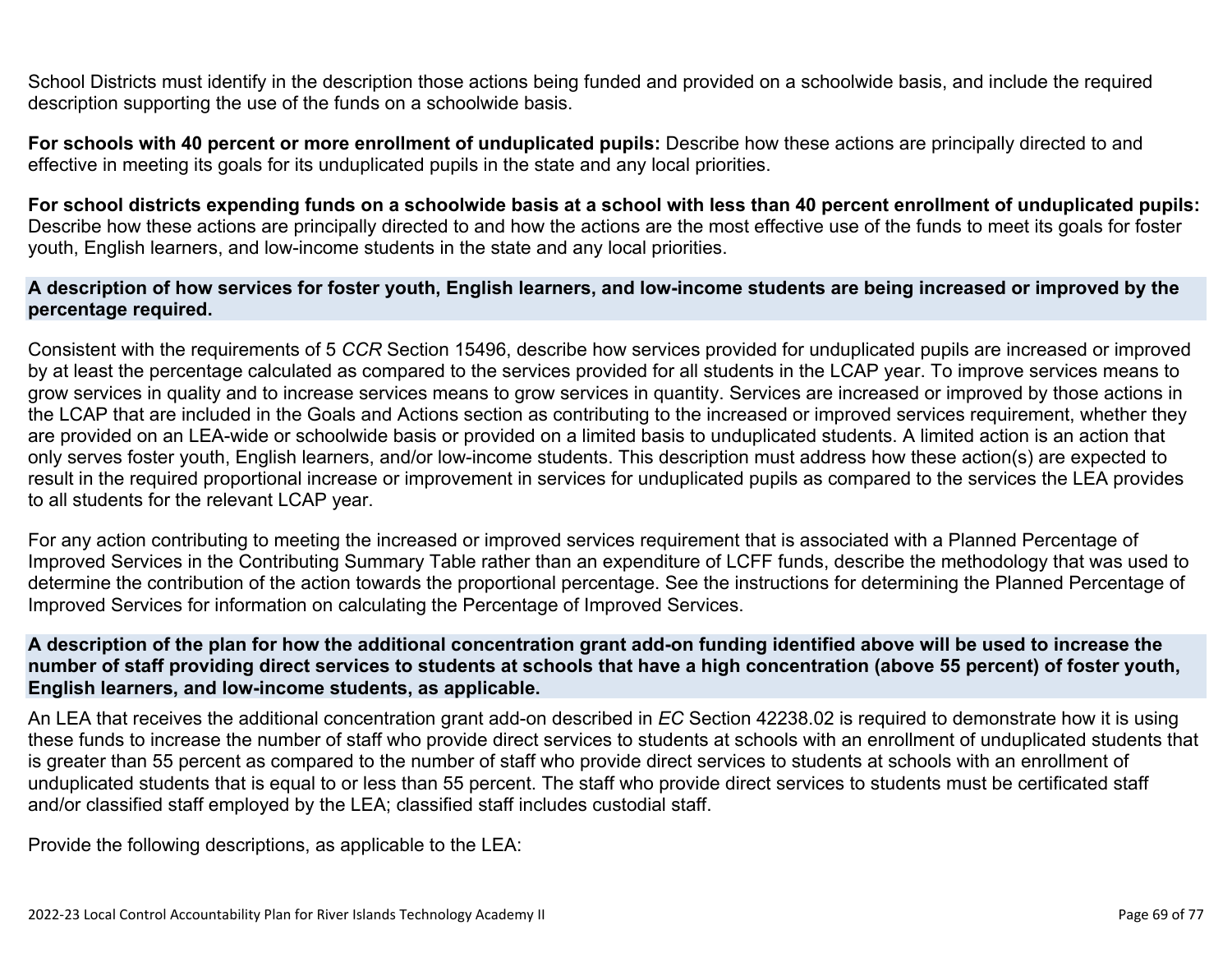An LEA that does not receive a concentration grant or the concentration grant add-on must indicate that a response to this prompt is not applicable.

Identify the goal and action numbers of the actions in the LCAP that the LEA is implementing to meet the requirement to increase the number of staff who provide direct services to students at schools with an enrollment of unduplicated students that is greater than 55 percent.

An LEA that does not have comparison schools from which to describe how it is using the concentration grant add-on funds, such as an LEA that only has schools with an enrollment of unduplicated students that is greater than 55 percent, must describe how it is using the funds to increase the number of credentialed staff, classified staff, or both, including custodial staff, who provide direct services to students at selected schools and the criteria used to determine which schools require additional staffing support.

In the event that an additional concentration grant add-on is not sufficient to increase staff providing direct services to students at a school with an enrollment of unduplicated students that is greater than 55 percent, the LEA must describe how it is using the funds to retain staff providing direct services to students at a school with an enrollment of unduplicated students that is greater than 55 percent.

Complete the table as follows:

- Provide the staff-to-student ratio of classified staff providing direct services to students with a concentration of unduplicated students that is 55 percent or less and the staff-to-student ratio of classified staff providing direct services to students at schools with a concentration of unduplicated students that is greater than 55 percent, as applicable to the LEA. The LEA may group its schools by grade span (Elementary, Middle/Junior High, and High Schools), as applicable to the LEA. The staff-to-student ratio must be based on the number of full time equivalent (FTE) staff and the number of enrolled students as counted on the first Wednesday in October of each year.
- Provide the staff-to-student ratio of certificated staff providing direct services to students at schools with a concentration of unduplicated students that is 55 percent or less and the staff-to-student ratio of certificated staff providing direct services to students at schools with a concentration of unduplicated students that is greater than 55 percent, as applicable to the LEA. The LEA may group its schools by grade span (Elementary, Middle/Junior High, and High Schools), as applicable to the LEA. The staff-to-student ratio must be based on the number of FTE staff and the number of enrolled students as counted on the first Wednesday in October of each year.

# **Action Tables**

Complete the Data Entry Table for each action in the LCAP. The information entered into this table will automatically populate the other Action Tables. Information is only entered into the Data Entry Table, the Annual Update Table, the Contributing Actions Annual Update Table, and the LCFF Carryover Table. With the exception of the Data Entry Table, the word "input" has been added to column headers to aid in identifying the column(s) where information will be entered. Information is not entered on the remaining Action tables.

The following tables are required to be included as part of the LCAP adopted by the local governing board or governing body:

• Table 1: Total Planned Expenditures Table (for the coming LCAP Year)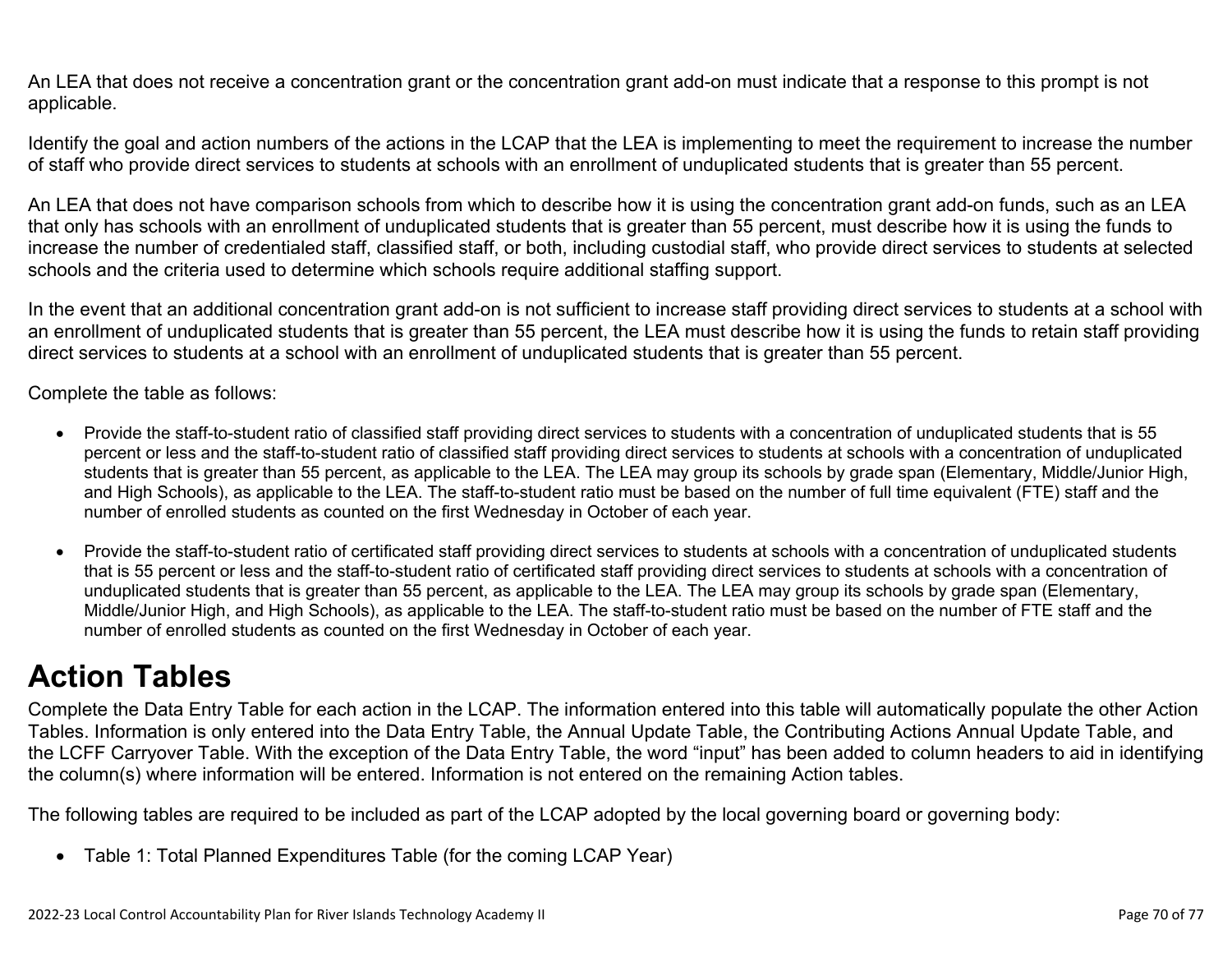- Table 2: Contributing Actions Table (for the coming LCAP Year)
- Table 3: Annual Update Table (for the current LCAP Year)
- Table 4: Contributing Actions Annual Update Table (for the current LCAP Year)
- Table 5: LCFF Carryover Table (for the current LCAP Year)

Note: The coming LCAP Year is the year that is being planned for, while the current LCAP year is the current year of implementation. For example, when developing the 2022–23 LCAP, 2022–23 will be the coming LCAP Year and 2021–22 will be the current LCAP Year.

## **Data Entry Table**

The Data Entry Table may be included in the LCAP as adopted by the local governing board or governing body, but is not required to be included. In the Data Entry Table, input the following information for each action in the LCAP for that applicable LCAP year:

- **LCAP Year**: Identify the applicable LCAP Year.
- **1. Projected LCFF Base Grant**: Provide the total amount of LCFF funding the LEA estimates it will receive for the coming school year, excluding the supplemental and concentration grants and the add-ons for the Targeted Instructional Improvement Grant Program and the Home to School Transportation Program, pursuant to 5 *CCR* Section 15496(a)(8).

See *EC* sections 2574 (for COEs) and 42238.02 (for school districts and charter schools), as applicable, for LCFF apportionment calculations.

- **2. Projected LCFF Supplemental and/or Concentration Grants:** Provide the total amount of LCFF supplemental and concentration grants the LEA estimates it will receive on the basis of the number and concentration of unduplicated students for the coming school year.
- **3. Projected Percentage to Increase or Improve Services for the Coming School Year:** This percentage will not be entered; it is calculated based on the Projected LCFF Base Grant and the Projected LCFF Supplemental and/or Concentration Grants, pursuant to 5 *CCR* Section 15496(a)(8). This is the percentage by which services for unduplicated pupils must be increased or improved as compared to the services provided to all students in the coming LCAP year.
- **LCFF Carryover Percentage:** Specify the LCFF Carryover Percentage identified in the LCFF Carryover Table from the prior LCAP year. If a carryover percentage is not identified in the LCFF Carryover Table, specify a percentage of zero (0.00%).
- **Total Percentage to Increase or Improve Services for the Coming School Year:** This percentage will not be entered; it is calculated based on the Projected Percentage to Increase or Improve Services for the Coming School Year and the LCFF Carryover —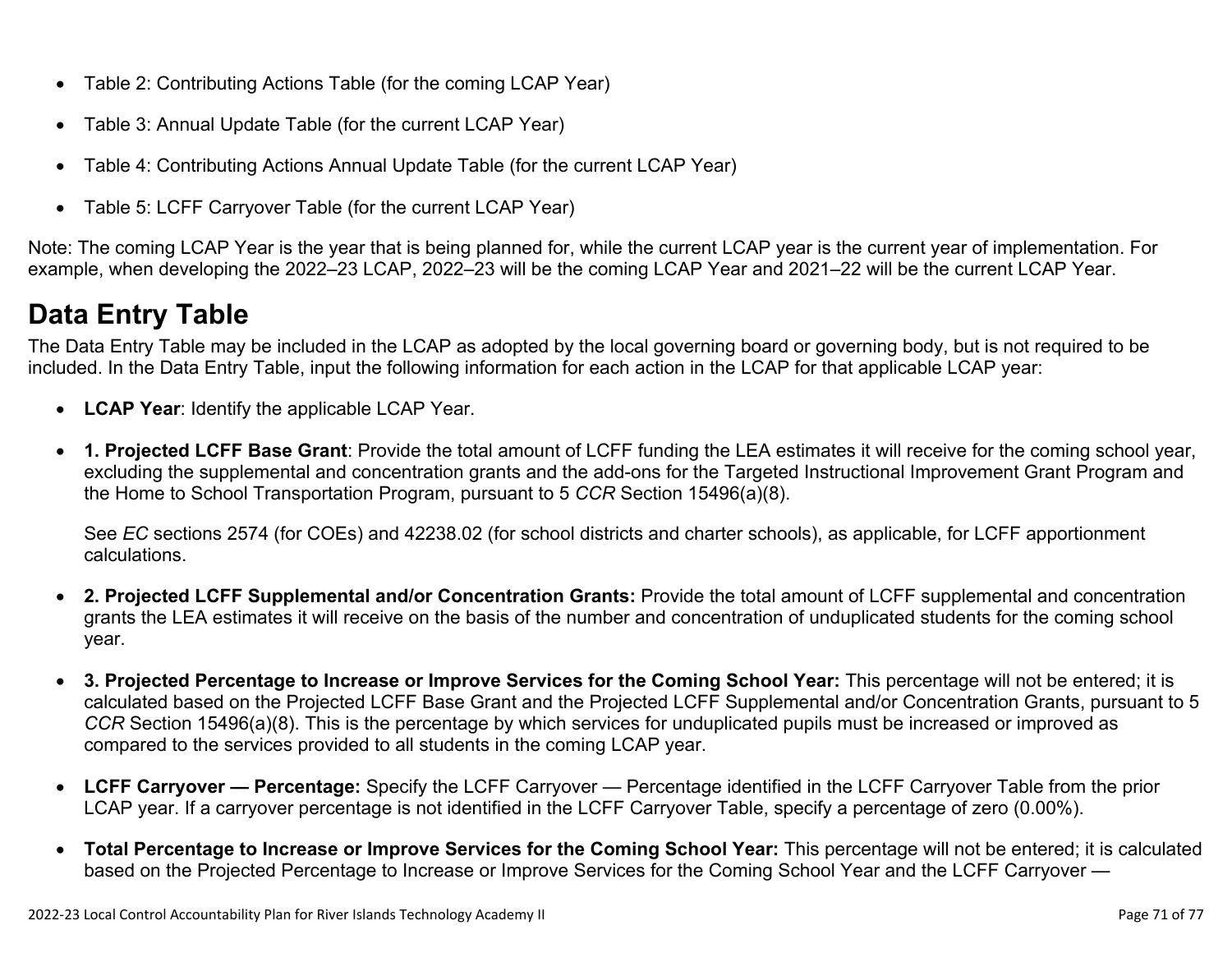Percentage. This is the percentage by which the LEA must increase or improve services for unduplicated pupils as compared to the services provided to all students in the coming LCAP year.

- **Goal #**: Enter the LCAP Goal number for the action.
- **Action #**: Enter the action's number as indicated in the LCAP Goal.
- **Action Title**: Provide a title of the action.
- **Student Group(s)**: Indicate the student group or groups who will be the primary beneficiary of the action by entering "All," or by entering a specific student group or groups.
- **Contributing to Increased or Improved Services?:** Type "Yes" if the action **is** included as contributing to meeting the increased or improved services; OR, type "No" if the action is **not** included as contributing to meeting the increased or improved services.
- If "Yes" is entered into the Contributing column, then complete the following columns:
	- o **Scope**: The scope of an action may be LEA-wide (i.e., districtwide, countywide, or charterwide), schoolwide, or limited. An action that is LEA-wide in scope upgrades the entire educational program of the LEA. An action that is schoolwide in scope upgrades the entire educational program of a single school. An action that is limited in its scope is an action that serves only one or more unduplicated student groups.
	- o **Unduplicated Student Group(s)**: Regardless of scope, contributing actions serve one or more unduplicated student groups. Indicate one or more unduplicated student groups for whom services are being increased or improved as compared to what all students receive.
	- o **Location**: Identify the location where the action will be provided. If the action is provided to all schools within the LEA, the LEA must indicate "All Schools." If the action is provided to specific schools within the LEA or specific grade spans only, the LEA must enter "Specific Schools" or "Specific Grade Spans." Identify the individual school or a subset of schools or grade spans (e.g., all high schools or grades transitional kindergarten through grade five), as appropriate.
- **Time Span**: Enter "ongoing" if the action will be implemented for an indeterminate period of time. Otherwise, indicate the span of time for which the action will be implemented. For example, an LEA might enter "1 Year," or "2 Years," or "6 Months."
- **Total Personnel**: Enter the total amount of personnel expenditures utilized to implement this action.
- **Total Non-Personnel**: This amount will be automatically calculated based on information provided in the Total Personnel column and the Total Funds column.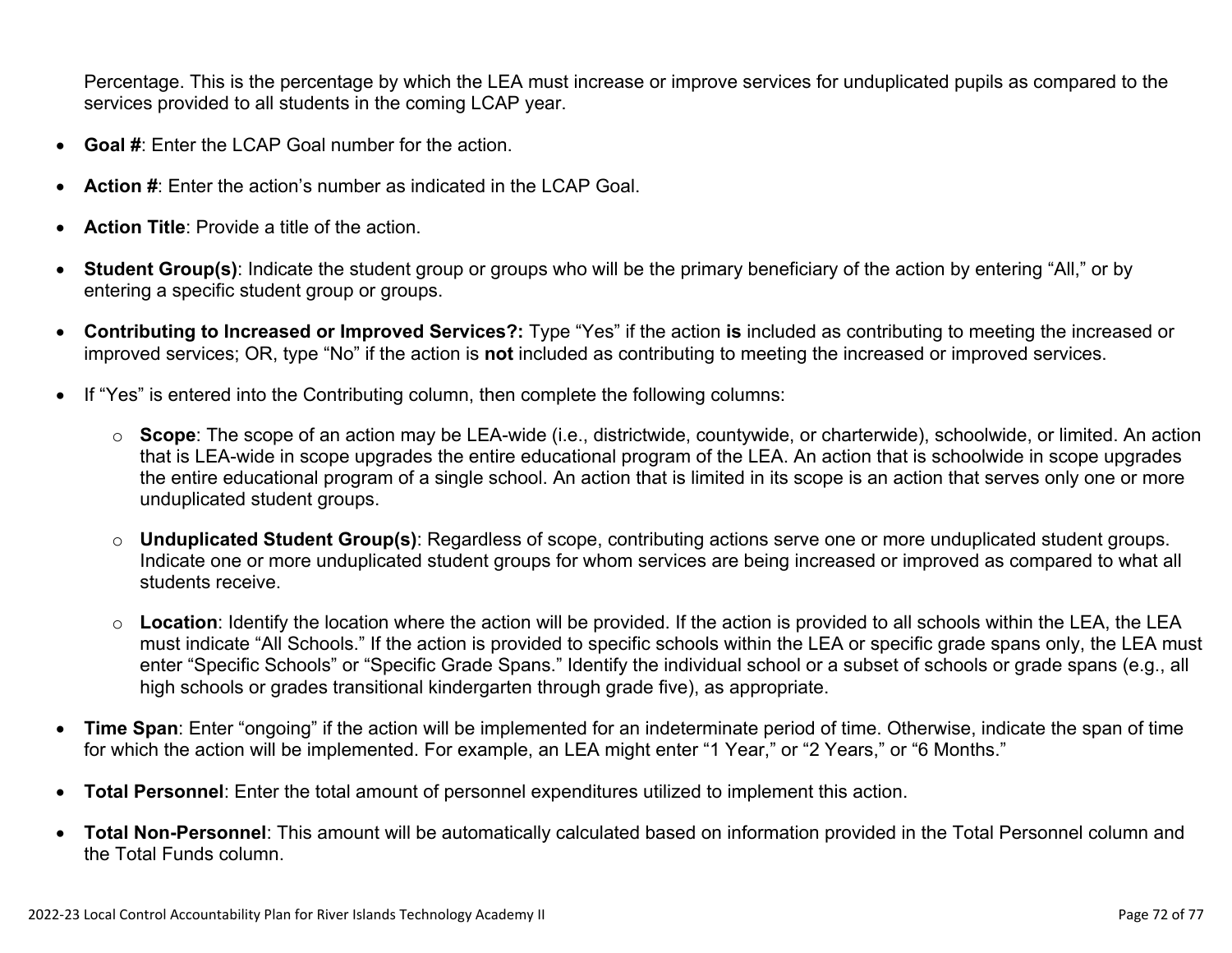- **LCFF Funds**: Enter the total amount of LCFF funds utilized to implement this action, if any. LCFF funds include all funds that make up an LEA's total LCFF target (i.e., base grant, grade span adjustment, supplemental grant, concentration grant, Targeted Instructional Improvement Block Grant, and Home-To-School Transportation).
	- o **Note:** For an action to contribute towards meeting the increased or improved services requirement it must include some measure of LCFF funding. The action may also include funding from other sources, however the extent to which an action contributes to meeting the increased or improved services requirement is based on the LCFF funding being used to implement the action.
- **Other State Funds**: Enter the total amount of Other State Funds utilized to implement this action, if any.
- **Local Funds**: Enter the total amount of Local Funds utilized to implement this action, if any.
- **Federal Funds**: Enter the total amount of Federal Funds utilized to implement this action, if any.
- **Total Funds**: This amount is automatically calculated based on amounts entered in the previous four columns.
- **Planned Percentage of Improved Services**: For any action identified as contributing, being provided on a Limited basis to unduplicated students, and that does not have funding associated with the action, enter the planned quality improvement anticipated for the action as a percentage rounded to the nearest hundredth (0.00%). A limited action is an action that only serves foster youth, English learners, and/or low-income students.
	- o As noted in the instructions for the Increased or Improved Services section, when identifying a Planned Percentage of Improved Services, the LEA must describe the methodology that it used to determine the contribution of the action towards the proportional percentage. The percentage of improved services for an action corresponds to the amount of LCFF funding that the LEA estimates it would expend to implement the action if it were funded.

For example, an LEA determines that there is a need to analyze data to ensure that instructional aides and expanded learning providers know what targeted supports to provide to students who are foster youth. The LEA could implement this action by hiring additional staff to collect and analyze data and to coordinate supports for students, which the LEA estimates would cost \$165,000. Instead, the LEA chooses to utilize a portion of existing staff time to analyze data relating to students who are foster youth. This analysis will then be shared with site principals who will use the data to coordinate services provided by instructional assistants and expanded learning providers to target support to students. In this example, the LEA would divide the estimated cost of \$165,000 by the amount of LCFF Funding identified in the Data Entry Table and then convert the quotient to a percentage. This percentage is the Planned Percentage of Improved Service for the action.

## **Contributing Actions Table**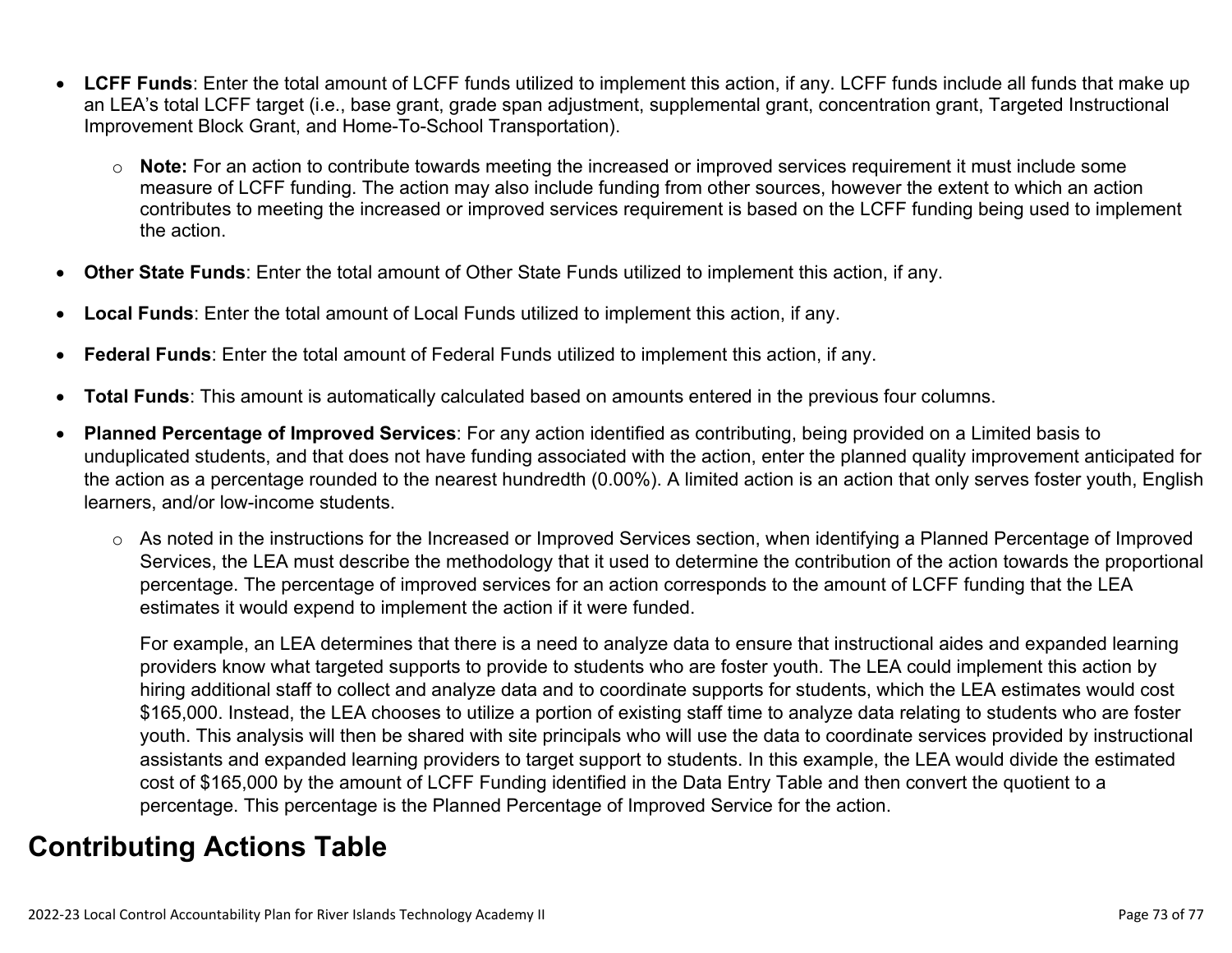As noted above, information will not be entered in the Contributing Actions Table; however, the 'Contributing to Increased or Improved Services?' column will need to be checked to ensure that only actions with a "Yes" are displaying. If actions with a "No" are displayed or if actions that are contributing are not displaying in the column, use the drop-down menu in the column header to filter only the "Yes" responses.

# **Annual Update Table**

In the Annual Update Table, provide the following information for each action in the LCAP for the relevant LCAP year:

• **Estimated Actual Expenditures**: Enter the total estimated actual expenditures to implement this action, if any.

# **Contributing Actions Annual Update Table**

In the Contributing Actions Annual Update Table, check the 'Contributing to Increased or Improved Services?' column to ensure that only actions with a "Yes" are displaying. If actions with a "No" are displayed or if actions that are contributing are not displaying in the column, use the drop-down menu in the column header to filter only the "Yes" responses. Provide the following information for each contributing action in the LCAP for the relevant LCAP year:

- **6. Estimated Actual LCFF Supplemental and/or Concentration Grants:** Provide the total amount of LCFF supplemental and concentration grants the LEA estimates it will actually receive based on of the number and concentration of unduplicated students in the current school year.
- **Estimated Actual Expenditures for Contributing Actions**: Enter the total estimated actual expenditure of LCFF funds used to implement this action, if any.
- **Estimated Actual Percentage of Improved Services:** For any action identified as contributing, being provided on a Limited basis only to unduplicated students, and that does not have funding associated with the action, enter the total estimated actual quality improvement anticipated for the action as a percentage rounded to the nearest hundredth (0.00%).
	- o Building on the example provided above for calculating the Planned Percentage of Improved Services, the LEA in the example implements the action. As part of the annual update process, the LEA reviews implementation and student outcome data and determines that the action was implemented with fidelity and that outcomes for foster youth students improved. The LEA reviews the original estimated cost for the action and determines that had it hired additional staff to collect and analyze data and to coordinate supports for students that estimated actual cost would have been \$169,500 due to a cost of living adjustment. The LEA would divide the estimated actual cost of \$169,500 by the amount of LCFF Funding identified in the Data Entry Table and then convert the quotient to a percentage. This percentage is the Estimated Actual Percentage of Improved Services for the action.

## **LCFF Carryover Table**

• **9. Estimated Actual LCFF Base Grant**: Provide the total amount of LCFF funding the LEA estimates it will receive for the current school year, excluding the supplemental and concentration grants and the add-ons for the Targeted Instructional Improvement Grant Program and the Home to School Transportation Program, pursuant to 5 *CCR* Section 15496(a)(8).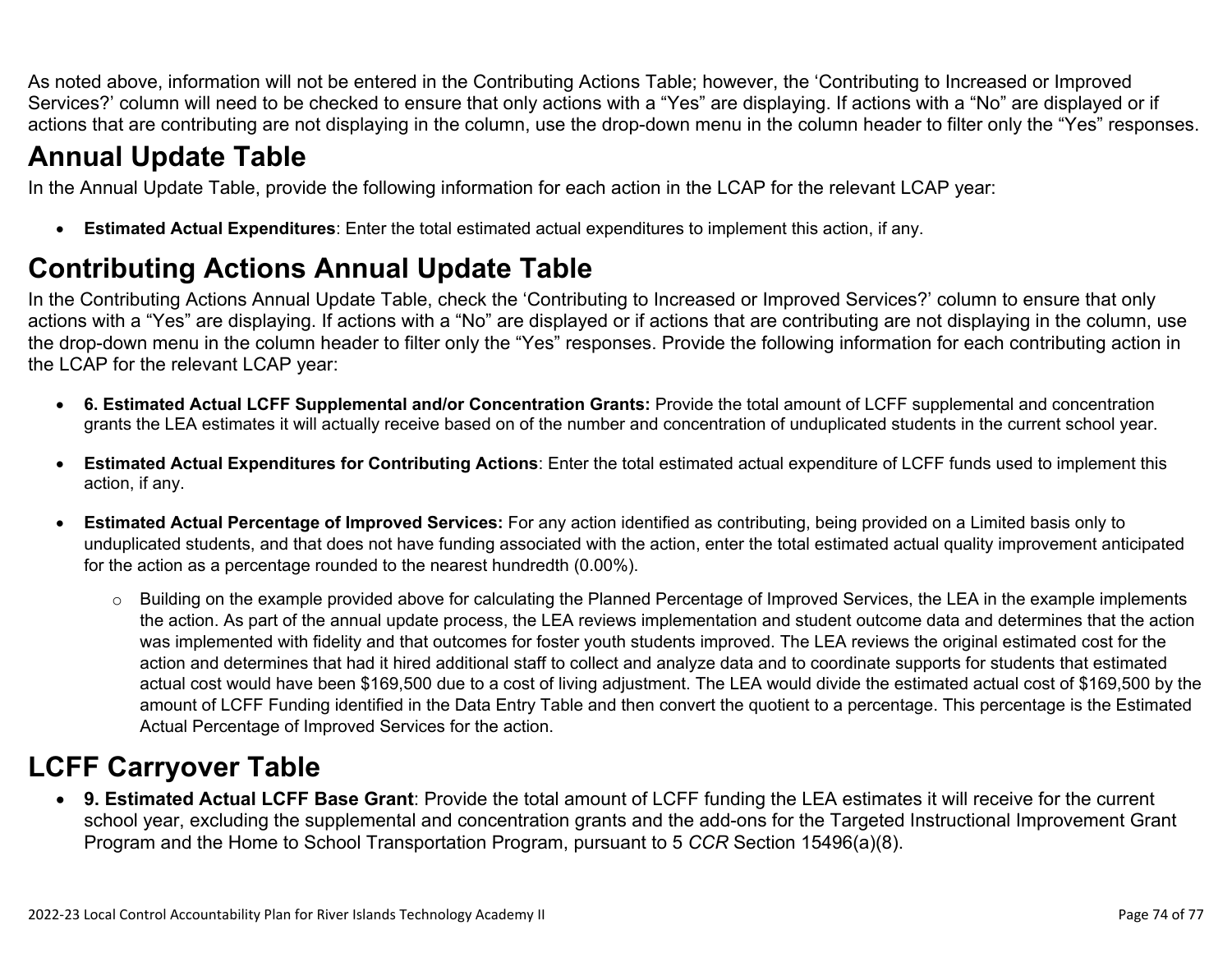• **10. Total Percentage to Increase or Improve Services for the Current School Year:** This percentage will not be entered. The percentage is calculated based on the amounts of the Estimated Actual LCFF Base Grant (9) and the Estimated Actual LCFF Supplemental and/or Concentration Grants (6), pursuant to 5 *CCR* Section 15496(a)(8), plus the LCFF Carryover – Percentage from the prior year. This is the percentage by which services for unduplicated pupils must be increased or improved as compared to the services provided to all students in the current LCAP year.

### **Calculations in the Action Tables**

To reduce the duplication of effort of LEAs, the Action Tables include functionality such as pre-population of fields and cells based on the information provided in the Data Entry Table, the Annual Update Summary Table, and the Contributing Actions Table. For transparency, the functionality and calculations used are provided below.

#### **Contributing Actions Table**

- 4. Total Planned Contributing Expenditures (LCFF Funds)
	- $\circ$  This amount is the total of the Planned Expenditures for Contributing Actions (LCFF Funds) column
- 5. Total Planned Percentage of Improved Services
	- $\circ$  This percentage is the total of the Planned Percentage of Improved Services column
- Planned Percentage to Increase or Improve Services for the coming school year (4 divided by 1, plus 5)
	- o This percentage is calculated by dividing the Total Planned Contributing Expenditures (4) by the Projected LCFF Base Grant (1), converting the quotient to a percentage, and adding it to the Total Planned Percentage of Improved Services (5).

### **Contributing Actions Annual Update Table**

Pursuant to *EC* Section 42238.07(c)(2), if the Total Planned Contributing Expenditures (4) is less than the Estimated Actual LCFF Supplemental and Concentration Grants (6), the LEA is required to calculate the difference between the Total Planned Percentage of Improved Services (5) and the Total Estimated Actual Percentage of Improved Services (7). If the Total Planned Contributing Expenditures (4) is equal to or greater than the Estimated Actual LCFF Supplemental and Concentration Grants (6), the Difference Between Planned and Estimated Actual Percentage of Improved Services will display "Not Required."

- 6. Estimated Actual LCFF Supplemental and Concentration Grants
	- $\circ$  This is the total amount of LCFF supplemental and concentration grants the LEA estimates it will actually receive based on of the number and concentration of unduplicated students in the current school year.
- 4. Total Planned Contributing Expenditures (LCFF Funds)
	- $\circ$  This amount is the total of the Last Year's Planned Expenditures for Contributing Actions (LCFF Funds)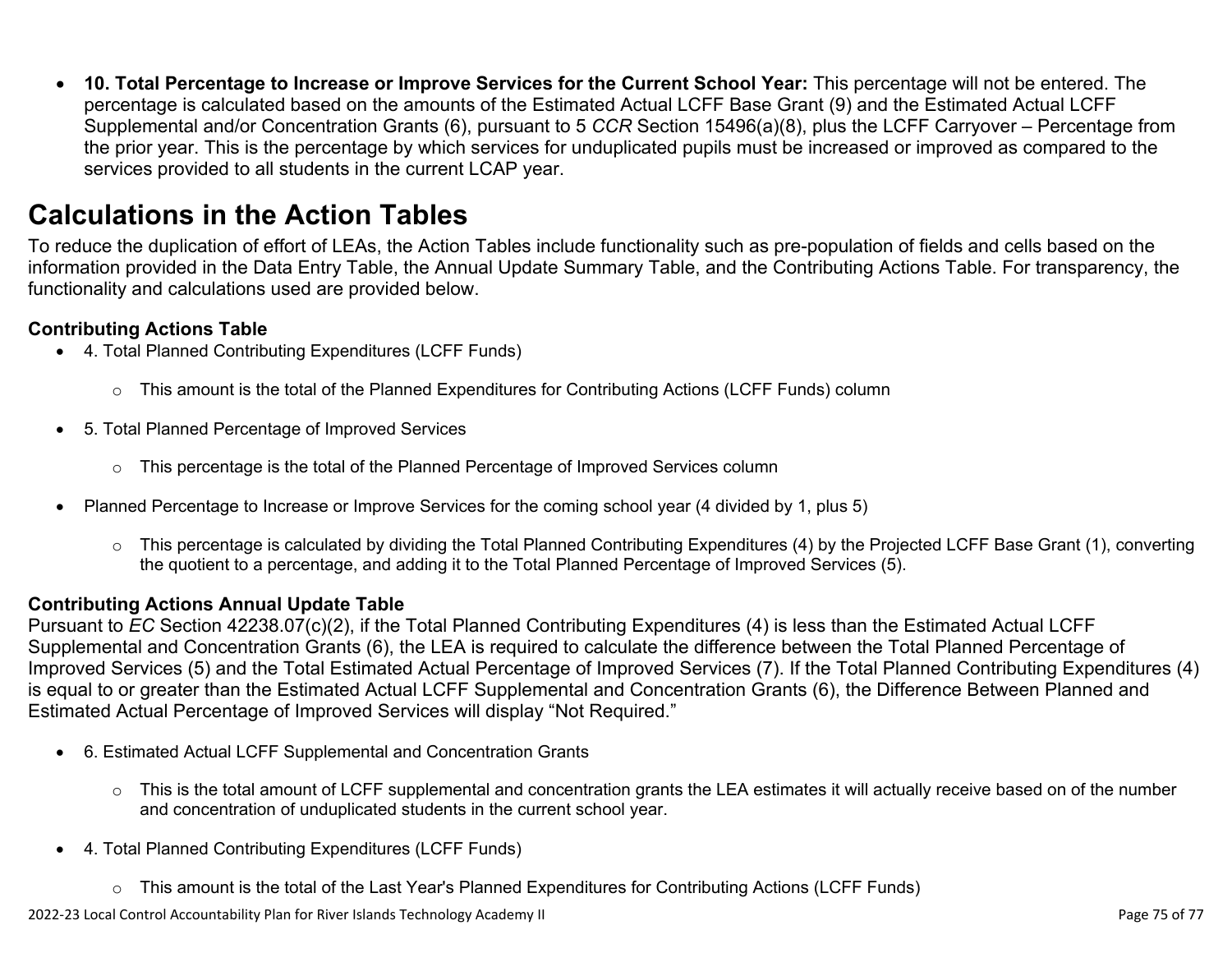- 7. Total Estimated Actual Expenditures for Contributing Actions
	- o This amount is the total of the Estimated Actual Expenditures for Contributing Actions (LCFF Funds)
- Difference Between Planned and Estimated Actual Expenditures for Contributing Actions (Subtract 7 from 4)
	- $\circ$  This amount is the Total Estimated Actual Expenditures for Contributing Actions (7) subtracted from the Total Planned Contributing Expenditures (4)
- 5. Total Planned Percentage of Improved Services (%)
	- $\circ$  This amount is the total of the Planned Percentage of Improved Services column
- 8. Total Estimated Actual Percentage of Improved Services (%)
	- o This amount is the total of the Estimated Actual Percentage of Improved Services column
- Difference Between Planned and Estimated Actual Percentage of Improved Services (Subtract 5 from 8)
	- o This amount is the Total Planned Percentage of Improved Services (5) subtracted from the Total Estimated Actual Percentage of Improved Services (8)

### **LCFF Carryover Table**

- 10. Total Percentage to Increase or Improve Services for the Current School Year (6 divided by 9 + Carryover %)
	- $\circ$  This percentage is the Estimated Actual LCFF Supplemental and/or Concentration Grants (6) divided by the Estimated Actual LCFF Base Grant (9) plus the LCFF Carryover – Percentage from the prior year.
- 11. Estimated Actual Percentage of Increased or Improved Services (7 divided by 9, plus 8)
	- o This percentage is the Total Estimated Actual Expenditures for Contributing Actions (7) divided by the LCFF Funding (9), then converting the quotient to a percentage and adding the Total Estimated Actual Percentage of Improved Services (8).
- 12. LCFF Carryover Dollar Amount LCFF Carryover (Subtract 11 from 10 and multiply by 9)
	- $\circ$  If the Estimated Actual Percentage of Increased or Improved Services (11) is less than the Estimated Actual Percentage to Increase or Improve Services (10), the LEA is required to carry over LCFF funds.

The amount of LCFF funds is calculated by subtracting the Estimated Actual Percentage to Increase or Improve Services (11) from the Estimated Actual Percentage of Increased or Improved Services (10) and then multiplying by the Estimated Actual LCFF Base Grant (9). This amount is the amount of LCFF funds that is required to be carried over to the coming year.